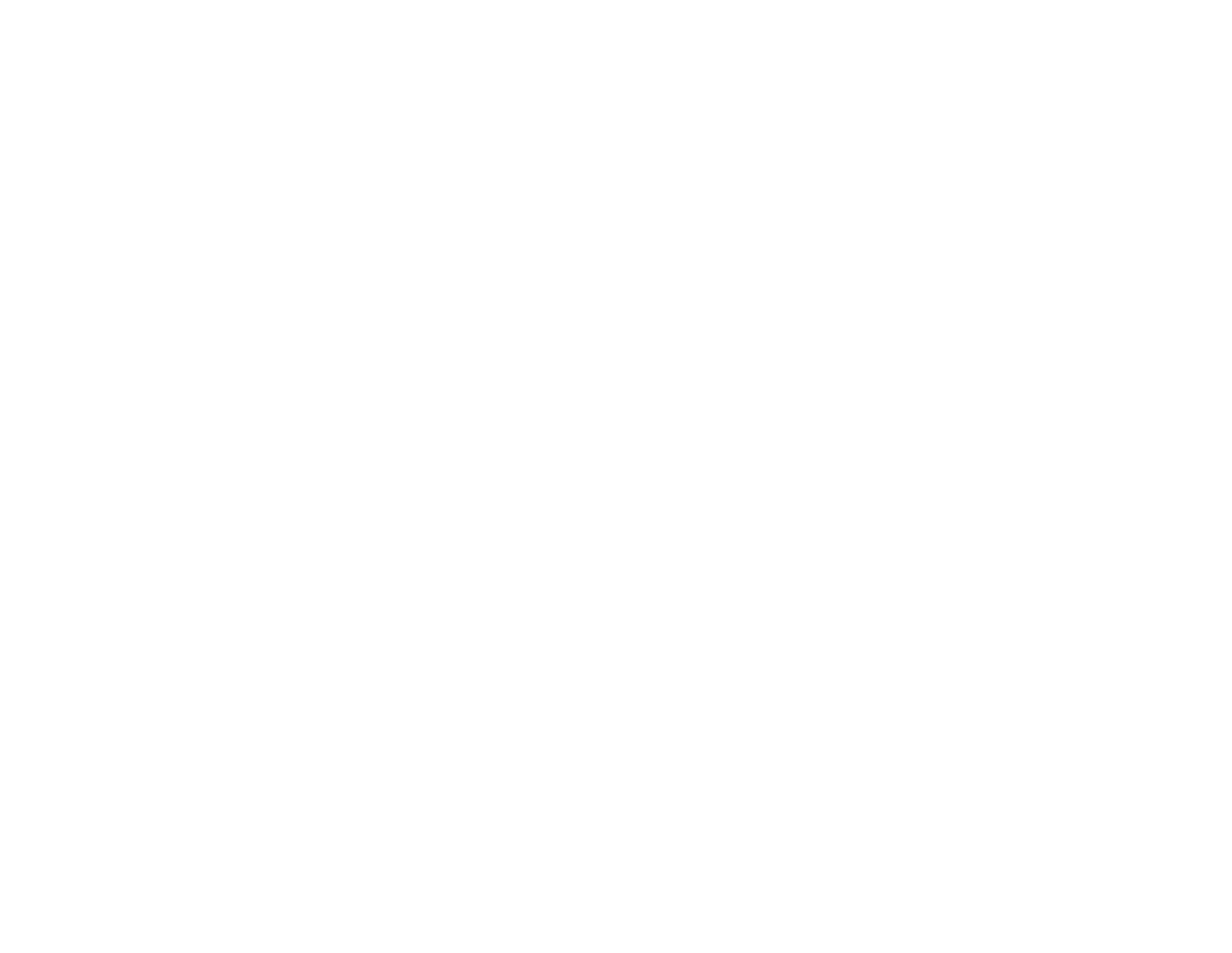# **Table of Contents**

*Page*

| <b>Introduc</b> |  |
|-----------------|--|
|                 |  |

# **Supplementary Tables for Credit Programs**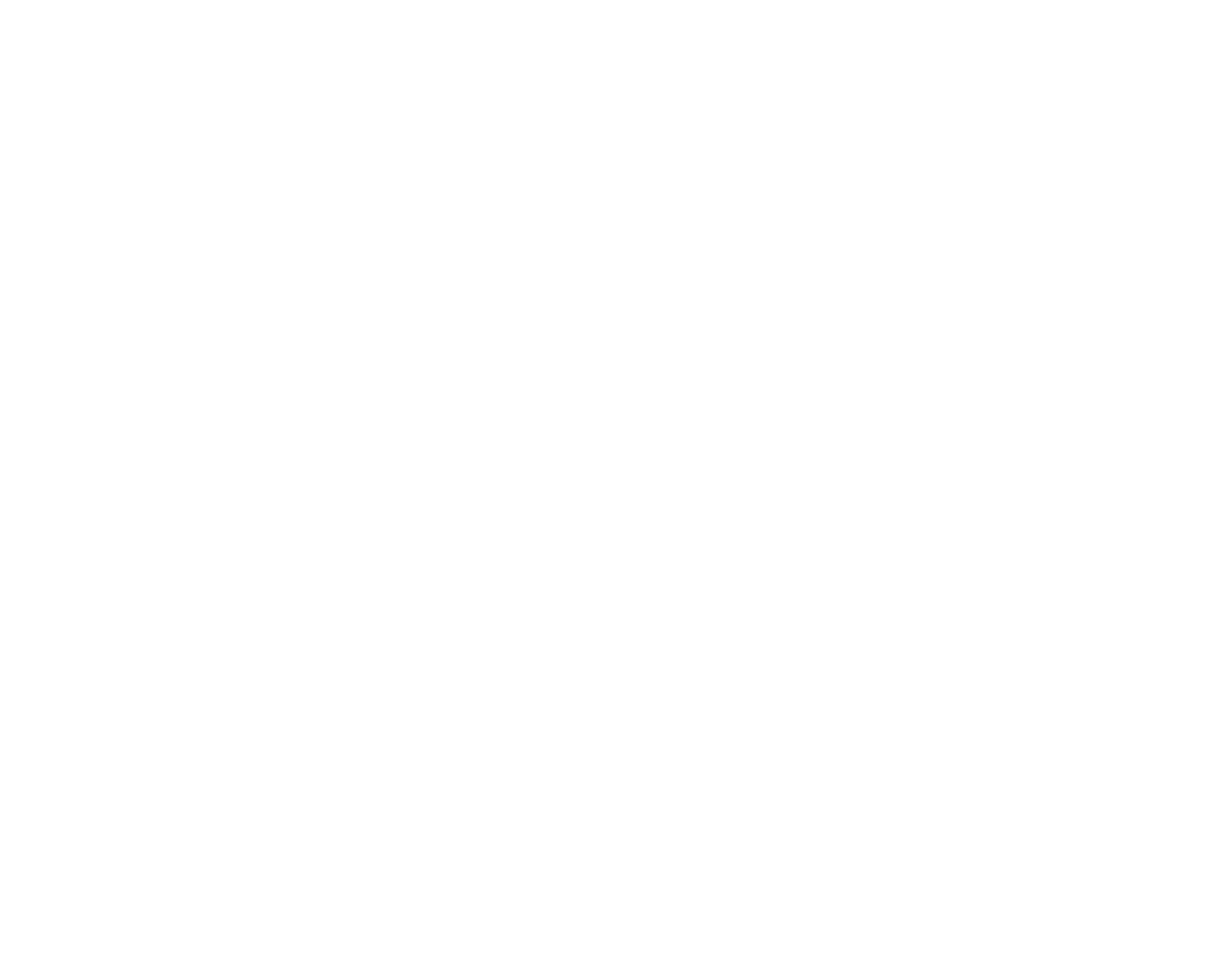# **Introduction**

The 2009 *Federal Credit Supplement* provides summary information about Federal direct loan and loan guarantee programs subject to the Federal Credit Reform Act (FCRA) of 1990, as amended by the Balanced Budget Act of 1997. The credit activities of deposit insurance and other insurance programs are exempt from FCRA and do not appear in this *Supplement*.

Tables 1 and 2 provide 2008 and 2009 subsidy rates, obligations/commitments, and average loan size for direct loans and loan guarantees programs, as well as the program's BEA classification under the Budget Enforcement Act (BEA) of 1990 as discretionary or mandatory (see the "Budget System and Concepts" chapter in the *Analytical Perspectives* volume of the 2009 *Budget* for additional information about BEA categories).

Tables 3 and 4 provide information about the major components of 2008 subsidy rates and about the characteristics of direct and guaranteed loans, respectively. Tables 5 and 6 provide the same information for direct and guaranteed loans included in the President's 2009 budget request. The four components of the subsidy (defaults, net of recoveries; interest; fees; and all other) are reported on a present value basis, the sum of which equals the estimated subsidy rate. Loan characteristics describe the terms of the loan agreement between the borrower and the agency or lender. Except for loan maturity and grace period, which are expressed in years, all characteristics are expressed as a percentage. Grace period may be for repayment of principal and/or interest.

Tables 7 and 8 provide information on the lifetime reestimates of 1992-2007 direct loan and loan guarantee cohorts, by agency, program, bureau and risk category. The tables show, for each cohort, the original subsidy rate used at the point of obligation or commitment, the current reestimated subsidy rate, the breakout between the interest and technical portions of the subsidy reestimate, and the total dollar amount of the reestimate. Some cohorts displayed in this year's Supplement have closed, i.e., there are no outstanding direct or guaranteed loans in the cohort and no further activity is expected. These cohorts are identified in a footnote and will not be displayed in future *Supplements*. Tables 9 and 10 show the rate at which the 2009 cohorts of direct loans and guaranteed loans are expected to disburse.

ii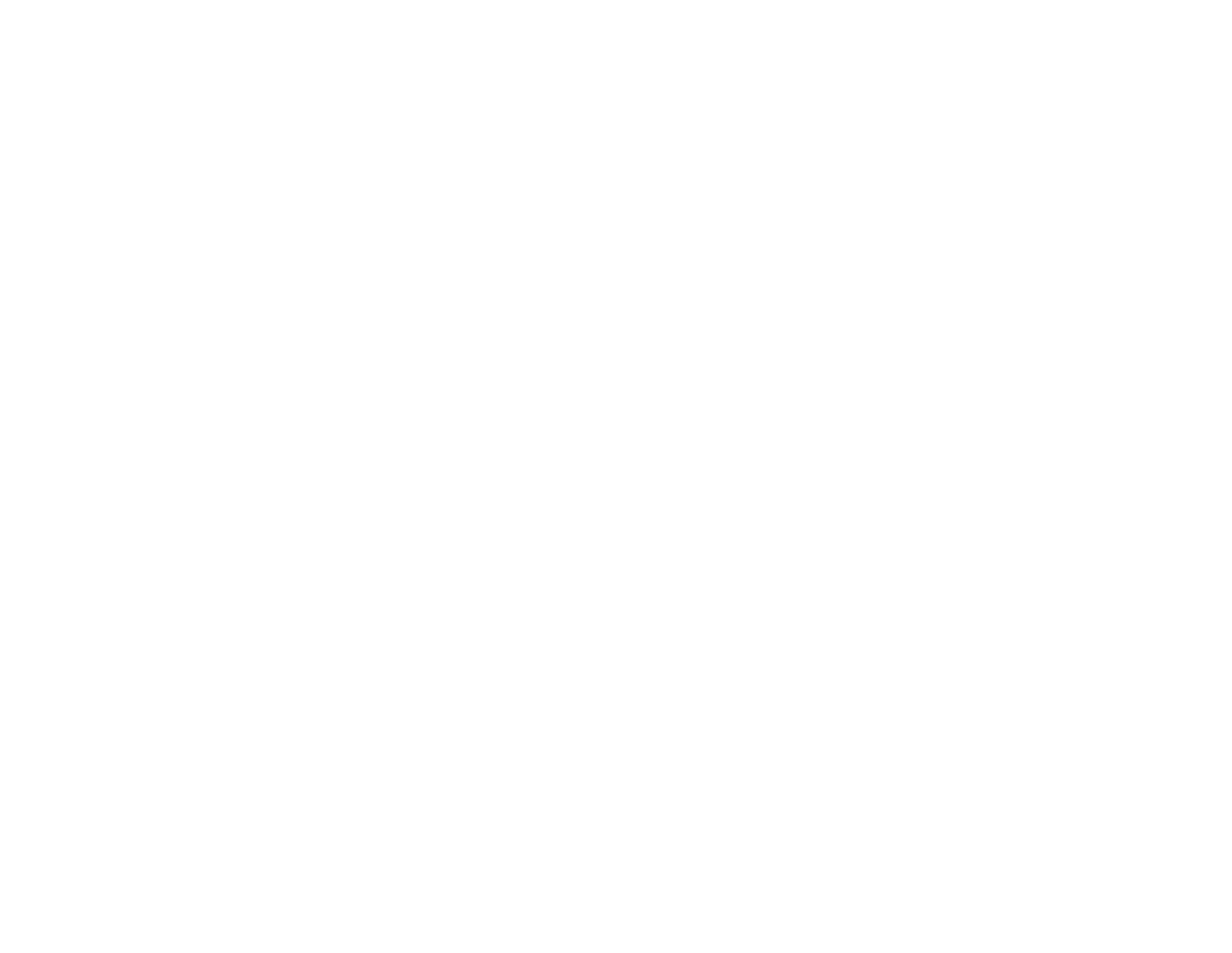# Table 1.—**DIRECT LOANS: SUBSIDY RATES, OBLIGATIONS, AND AVERAGE LOAN SIZE**

(In thousands of dollars, unless noted otherwise)

|                                              |                     |                           | 2008        |                      | 2009                      |             |                      |  |
|----------------------------------------------|---------------------|---------------------------|-------------|----------------------|---------------------------|-------------|----------------------|--|
| Agency, Bureau, Program and Risk Category    | <b>BEA Category</b> | Subsidy rate<br>(percent) | Obligations | Average loan<br>size | Subsidy rate<br>(percent) | Obligations | Average loan<br>size |  |
| <b>Department of Agriculture</b>             |                     |                           |             |                      |                           |             |                      |  |
| Farm Service Agency: 1                       |                     |                           |             |                      |                           |             |                      |  |
| Agricultural Credit Insurance Fund:          |                     |                           |             |                      |                           |             |                      |  |
|                                              | Discretionary       | 4.45                      | 222.298     | 132                  | 5.72                      | 252,902     | 132                  |  |
|                                              | Discretionary       | 12.69                     | 575,883     | 42                   | 11.79                     | 628,372     | 42                   |  |
|                                              | Discretionary       | 3.15                      | 3,940       | 985                  | 6.29                      | 3,975       | 795                  |  |
|                                              | Discretionary       | 11.15                     | 46,054      | 72                   |                           |             |                      |  |
|                                              | Discretionary       | $-0.27$                   | 100,000     | 4,000                | $-0.56$                   | 59,400      | 2,970                |  |
|                                              | Mandatory           | 1.01                      | 150,000     | 50                   | 6.25                      | 150,000     | 50                   |  |
|                                              | Mandatory           | 0.98                      | 2.500       | 1.250                | $-1.08$                   | 2.500       | 1.250                |  |
|                                              |                     |                           |             |                      |                           |             |                      |  |
| <b>Rural Utilities Service:</b>              |                     |                           |             |                      |                           |             |                      |  |
|                                              | Discretionary       | 6.81                      | 1,025,000   | 1,297                | 3.77                      | 1,269,000   | 1,606                |  |
|                                              | Discretionary       | 2.14                      | 28,265      | 3,141                |                           |             |                      |  |
|                                              | Discretionary       | 2.15                      | 495.000     | 15.469               | 3.90                      | 297,923     | 16.551               |  |
| Rural Electrification and Telephone Program: |                     |                           |             |                      |                           |             |                      |  |
| Electrification:                             |                     |                           |             |                      |                           |             |                      |  |
|                                              | Discretionary       | 0.12                      | 99,300      | 7.638                | $-2.38$                   | 100.000     | 7,692                |  |
|                                              | Discretionary       | $-0.70$                   | 6.500.000   | 114.035              | $-2.28$                   | 4,000,000   | 117.647              |  |
|                                              | Discretionary       |                           |             | .                    | .                         | (2)         |                      |  |
|                                              | Discretionary       | .                         |             |                      | $-2.28$                   | 4,000,000   | 117,647              |  |
| Telephone:                                   |                     |                           |             |                      |                           |             |                      |  |
|                                              | Discretionary       | 0.08                      | 143,985     | 8,999                | $-1.76$                   | 145,000     | 9,063                |  |
|                                              | Discretionary       | 0.62                      | 292.935     | 13.949               | $-0.94$                   | 295,000     | 14,048               |  |
|                                              | Discretionary       |                           |             |                      |                           | (2)         |                      |  |
|                                              | Discretionary       |                           |             | .                    | $-0.94$                   | 295,000     | 14,048               |  |
|                                              | Discretionary       | 0.67                      | 248,250     | 13,792               | 0.21                      | 250,000     | 14,706               |  |
| <b>Rural Housing Service:</b>                |                     |                           |             |                      |                           |             |                      |  |
|                                              | Discretionary       | 5.55                      | 404,072     | 983                  | 5.72                      | 302,430     | 1,018                |  |
| Rural Housing Insurance Fund:                |                     |                           |             |                      |                           |             |                      |  |
|                                              | Discretionary       | $-1.15$                   | 10,000      | 80                   | $-2.59$                   | 10,000      | 83                   |  |
|                                              | Discretionary       | 37.14                     | 1,475       | 295                  | 36.12                     | 1,447       | 362                  |  |
|                                              | Discretionary       | 9.37                      | 1.165.788   | 111                  | .                         |             |                      |  |
|                                              | Discretionary       | 28.27                     | 56,000      | 6                    | 26.87                     | 17,677      | $\overline{7}$       |  |
|                                              | Discretionary       | 42.61                     | 69,510      | 504                  | .<br>                     | .           |                      |  |
|                                              | Discretionary       | 2.84                      | 4,965       | 709                  | 1.65                      | 4,303       | 861                  |  |
|                                              | Discretionary       | $-0.79$                   | 5,045       | 841                  | $-1.84$                   | 5,045       | 841                  |  |
|                                              | Discretionary       | 43.26                     | 32,720      | 884                  |                           |             |                      |  |
|                                              | Discretionary       | 46.39                     | 14,000      | 2.000                |                           |             |                      |  |
| <b>Rural Business Cooperative Service:</b>   |                     |                           |             |                      |                           |             |                      |  |
|                                              | Discretionary       | 42.89                     | 33,773      | 866                  | 41.85                     | 33,772      | 913                  |  |
|                                              | Mandatory           | 22.59                     | 33.120      | 895                  |                           |             |                      |  |
|                                              |                     |                           |             |                      |                           |             |                      |  |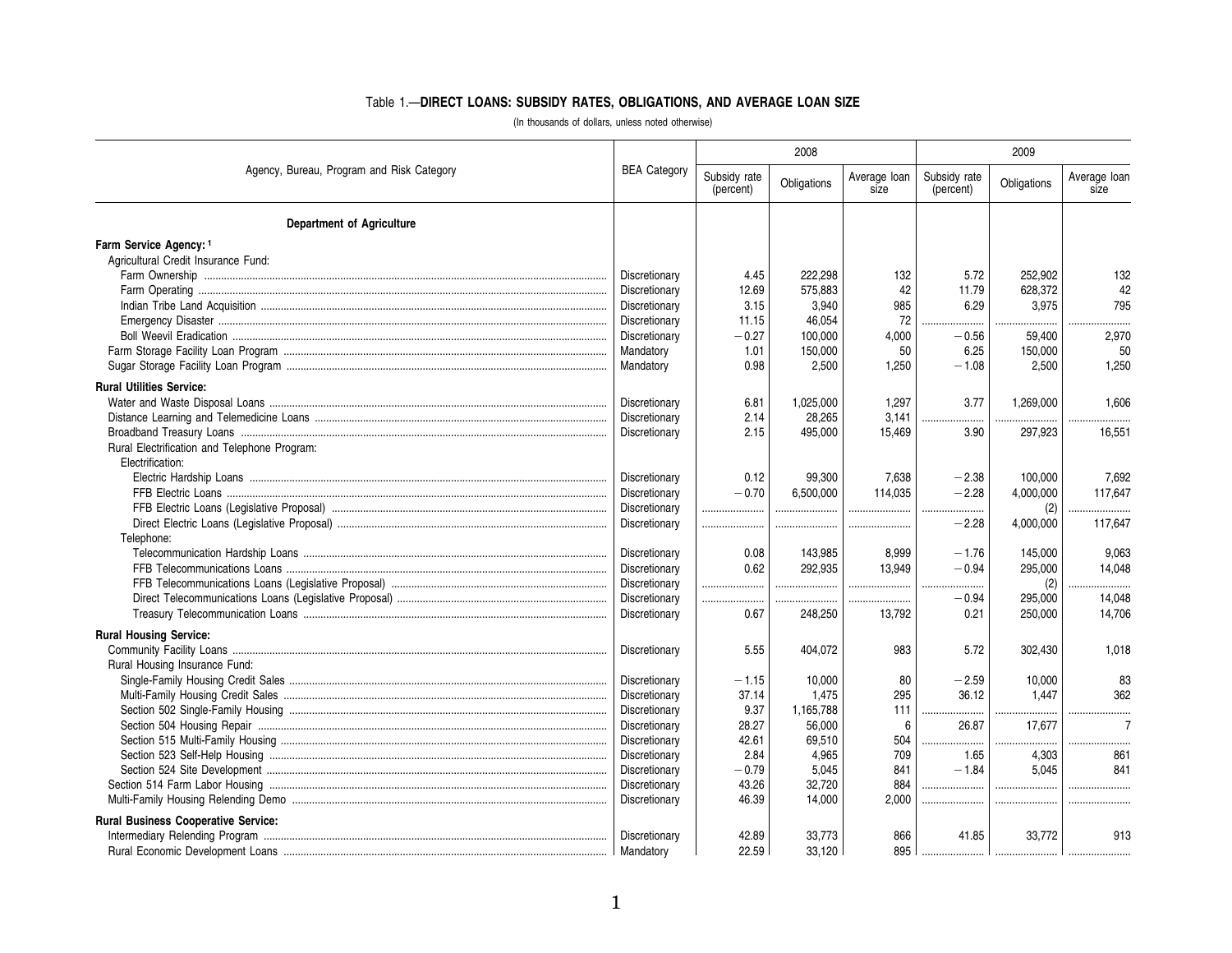# Table 1.—**DIRECT LOANS: SUBSIDY RATES, OBLIGATIONS, AND AVERAGE LOAN SIZE—Continued**

|                                                                                                                                  |                                |                           | 2008             |                      | 2009                      |                        |                      |  |
|----------------------------------------------------------------------------------------------------------------------------------|--------------------------------|---------------------------|------------------|----------------------|---------------------------|------------------------|----------------------|--|
| Agency, Bureau, Program and Risk Category                                                                                        | <b>BEA Category</b>            | Subsidy rate<br>(percent) | Obligations      | Average loan<br>size | Subsidy rate<br>(percent) | Obligations            | Average loan<br>size |  |
| <b>Department of Commerce</b>                                                                                                    |                                |                           |                  |                      |                           |                        |                      |  |
| National Oceanic and Atmospheric Administration:<br>Fisheries Finance:                                                           |                                |                           |                  |                      |                           |                        |                      |  |
|                                                                                                                                  | Discretionary                  | $-10.58$                  | 8.000            | 348                  | $-12.78$                  | 8.000                  | 320                  |  |
|                                                                                                                                  | Discretionary<br>Discretionary | $-4.63$<br>1.00           | 59,000<br>23,500 | 2.185<br>23,500      | <br>                      |                        |                      |  |
| <b>Department of Defense</b>                                                                                                     |                                |                           |                  |                      |                           |                        |                      |  |
| <b>Family Housing:</b>                                                                                                           |                                |                           |                  |                      |                           |                        |                      |  |
|                                                                                                                                  | Discretionary                  | 23.86                     | 457,000          | 114,250              | 43.50                     | 107,000                | 53,500               |  |
| <b>Department of Education</b>                                                                                                   |                                |                           |                  |                      |                           |                        |                      |  |
| <b>Federal Student Aid:</b><br>Ford Direct Loan Program:                                                                         |                                |                           |                  |                      |                           |                        |                      |  |
|                                                                                                                                  | Mandatory                      | 0.76                      | 19.890.657       | 6                    | 1.44                      | 21.048.343             |                      |  |
|                                                                                                                                  | Mandatory                      | <br>.                     |                  |                      | 1.13                      | 21.048.343             |                      |  |
|                                                                                                                                  | Mandatory<br>Mandatory         | 9.74                      | 6.945.682        | $\overline{4}$       | 10.92<br>10.80            | 7,174,462<br>7,174,462 |                      |  |
|                                                                                                                                  | Mandatory                      | <br>$-10.31$              | .<br>6,046,988   | 5                    | $-9.82$                   | 6,377,820              |                      |  |
|                                                                                                                                  | Mandatory                      |                           | .                |                      | $-9.97$                   | 6,377,820              |                      |  |
|                                                                                                                                  | Mandatory                      | $-11.75$<br>9.88          | 2,700,651        | 11                   | $-11.75$                  | 2,984,102              | 11                   |  |
|                                                                                                                                  | Mandatory<br>Mandatory         |                           | 4,197,336<br>    | 24                   | 11.03<br>9.99             | 4,511,959<br>4,511,959 | 24<br>24             |  |
|                                                                                                                                  | Discretionary                  |                           |                  |                      | $-0.27$                   | 46,000                 |                      |  |
|                                                                                                                                  | Mandatory                      | 13.03                     | 57,000           | З                    | 13.05                     | 105,000                |                      |  |
| Office of Postsecondary Education:<br>Historically Black College and University Capital Financing Program (Legislative Proposal) | Discretionary                  |                           |                  |                      | 16.31                     | 61,312                 | 20,437               |  |
| <b>Department of Homeland Security</b>                                                                                           |                                |                           |                  |                      |                           |                        |                      |  |
| Federal Emergency Management Agency:                                                                                             |                                |                           |                  |                      |                           |                        |                      |  |
|                                                                                                                                  | Discretionary                  | 1.73                      | 25,000           | 12,500               | 1.04                      | 25,000                 | 12.500               |  |
|                                                                                                                                  | Discretionary                  | 93.30                     |                  |                      | 93.95                     |                        |                      |  |
| <b>Department of State</b>                                                                                                       |                                |                           |                  |                      |                           |                        |                      |  |
| <b>Bureau of Consular Affairs:</b>                                                                                               | Discretionary                  | 60.22                     | 1.117            | 1                    | 59.77                     | 1.126                  |                      |  |
| <b>Department of Transportation</b>                                                                                              |                                |                           |                  |                      |                           |                        |                      |  |
| Federal Highway Administration:<br>Transportation Infrastructure Finance and Innovation:                                         | Discretionary                  | 10.00                     | 2.120.000        | 530.000              | 10.00                     | 798,000                | 199,500              |  |
|                                                                                                                                  | Discretionary                  | 10.00                     | 200,000          | 100,000              | 10.00                     | 200,000                | 100,000              |  |
| <b>Federal Railroad Administration:</b>                                                                                          |                                |                           | 600.000          |                      | 40.000                    | 600.000                | 40.000               |  |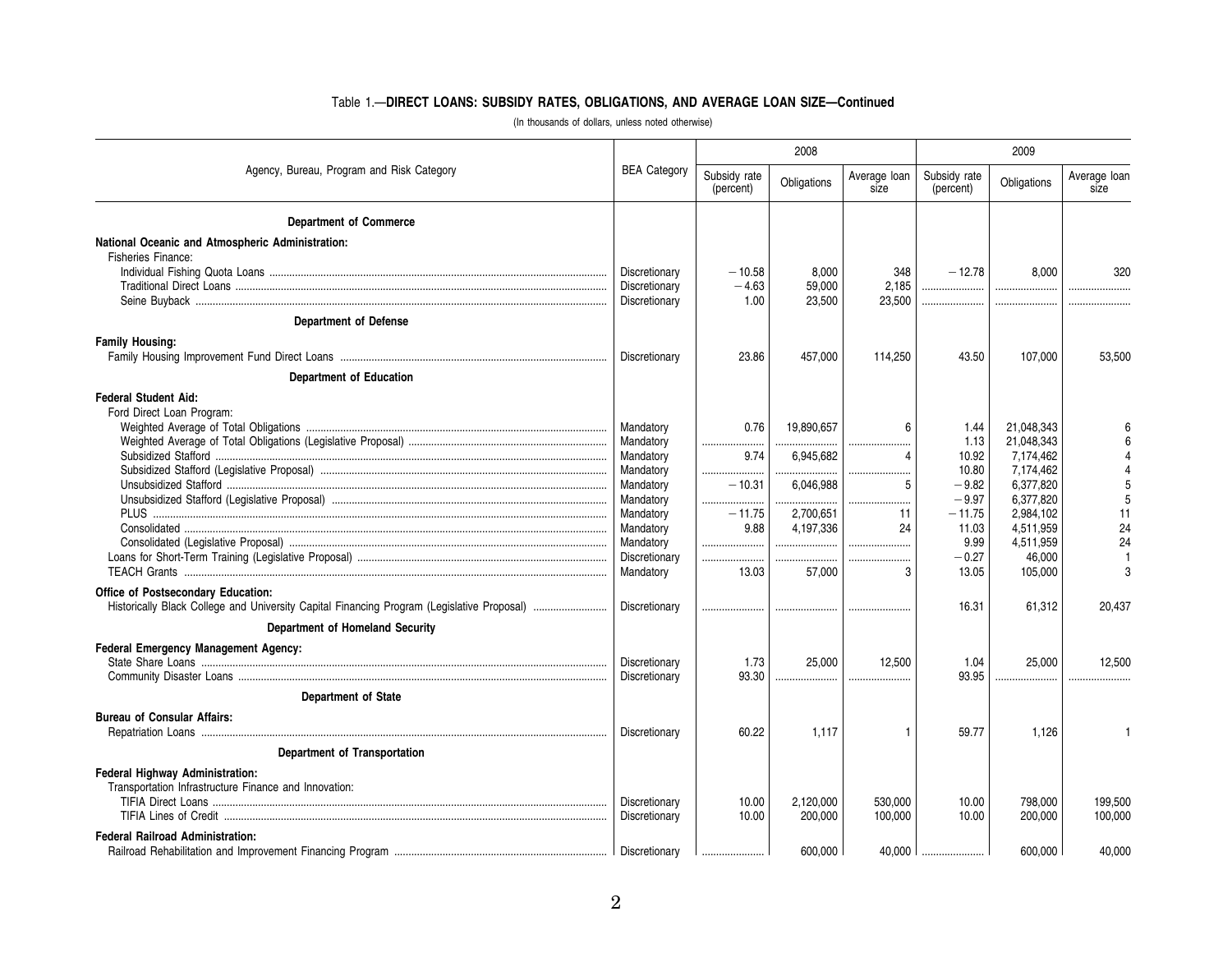# Table 1.—**DIRECT LOANS: SUBSIDY RATES, OBLIGATIONS, AND AVERAGE LOAN SIZE—Continued**

|                                                      |                                                      |                                     | 2008                                 |                      | 2009                                |                                      |                      |  |
|------------------------------------------------------|------------------------------------------------------|-------------------------------------|--------------------------------------|----------------------|-------------------------------------|--------------------------------------|----------------------|--|
| Agency, Bureau, Program and Risk Category            |                                                      | Subsidy rate<br>(percent)           | Obligations                          | Average loan<br>size | Subsidy rate<br>(percent)           | Obligations                          | Average loan<br>size |  |
| <b>Department of Treasury</b>                        |                                                      |                                     |                                      |                      |                                     |                                      |                      |  |
| <b>Community Development Financial Institutions:</b> | Discretionary                                        | 37.52                               | 8.000                                | 1.600                | 37.88                               | 2,000                                | 400                  |  |
| <b>Department of Veterans Affairs</b>                |                                                      |                                     |                                      |                      |                                     |                                      |                      |  |
| <b>Benefits Programs:</b>                            | Mandatory<br>Mandatory<br>Mandatory<br>Discretionary | 8.84<br>$-1.59$<br>$-14.48$<br>2.16 | 68,592<br>268.007<br>12,428<br>3.287 | 137<br>112<br>207    | 3.04<br>$-3.29$<br>$-10.07$<br>1.93 | 65,099<br>256.649<br>12,676<br>3,180 | 140<br>115<br>211    |  |
| <b>Veterans Health Administration:</b>               | Discretionary                                        |                                     |                                      |                      | 99.18                               | 6,221                                | 3.111                |  |
| <b>International Assistance Programs</b>             |                                                      |                                     |                                      |                      |                                     |                                      |                      |  |
| Overseas Private Investment Corporation:             | Discretionary                                        | 3.22                                | 342.000                              | 3.420                | 2.34                                | 450.000                              | 4.500                |  |
| <b>Small Business Administration</b>                 |                                                      |                                     |                                      |                      |                                     |                                      |                      |  |
| <b>General Business Loan Programs:</b>               | Discretionary<br>Discretionary                       | 10.12<br>                           | 20,000                               | 444                  |                                     | <br>25,000                           | 481                  |  |
| Disaster Loan Program:                               | Discretionary                                        | 16.27                               | 959.000                              | 39                   | 14.92                               | 1.061.000                            | 41                   |  |
| <b>Other Independent Agencies</b>                    |                                                      |                                     |                                      |                      |                                     |                                      |                      |  |
| Export-Import Bank of the United States:             | Discretionary                                        | 33.01                               | 50,000                               | 25,000               | 33.01                               | 50,000                               | 25,000               |  |

(In thousands of dollars, unless noted otherwise)

1 Subsidy estimates are based on total cash receipts curves. Default component includes net expected inflows and outflows where insufficient data is available to identify the source.<br>2 Under the legislative proposal, 2009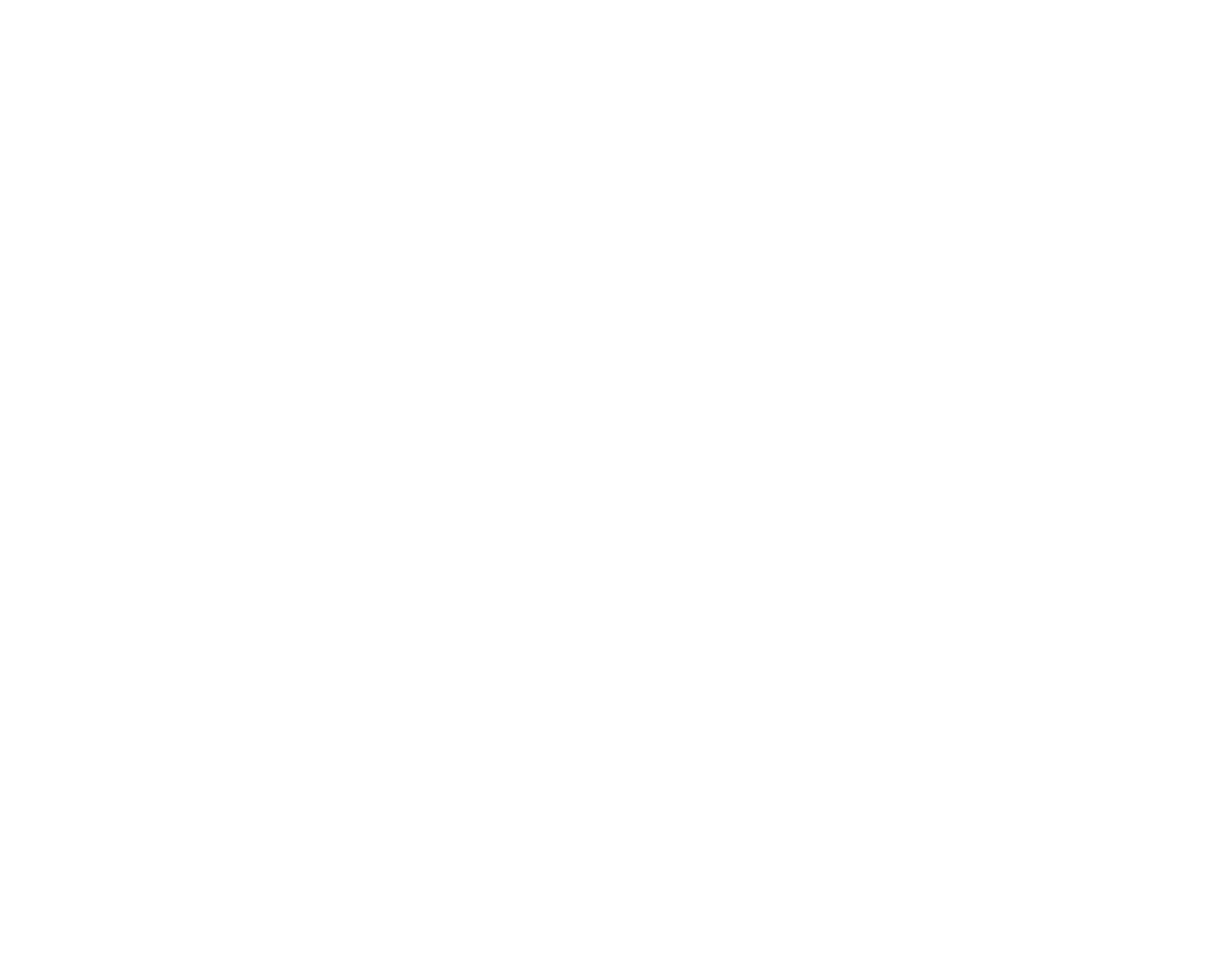# Table 2.—**LOAN GUARANTEES: SUBSIDY RATES, COMMITMENTS, AND AVERAGE LOAN SIZE**

|                                                      |                     |                           | 2008        |                      | 2009                      |             |                      |  |
|------------------------------------------------------|---------------------|---------------------------|-------------|----------------------|---------------------------|-------------|----------------------|--|
| Agency, Bureau, Program and Risk Category            | <b>BEA Category</b> | Subsidy rate<br>(percent) | Commitments | Average loan<br>size | Subsidy rate<br>(percent) | Commitments | Average loan<br>size |  |
| <b>Department of Agriculture</b>                     |                     |                           |             |                      |                           |             |                      |  |
| Farm Service Agency:                                 |                     |                           |             |                      |                           |             |                      |  |
| CCC Export Loan Guarantees:                          |                     |                           |             |                      |                           |             |                      |  |
|                                                      | Mandatory           | 2.39                      | 2,214,000   | 1,163                | 0.87                      | 2,600,000   | 1,300                |  |
|                                                      | Mandatory           | $-0.05$                   | 60,000      | 2,000                | 4.04                      | 75,000      | 1,923                |  |
| Agricultural Credit Insurance Fund:                  |                     |                           |             |                      |                           |             |                      |  |
|                                                      | Discretionary       | 2.42                      | 1,090,761   | 190                  | 2.49                      | 1,012,369   | 179                  |  |
|                                                      | Discretionary       | 13.34                     | 269.986     | 202                  | 13.79                     | 260.943     | 220                  |  |
|                                                      | Discretionary       | 0.40                      | 1,247,000   | 306                  | 0.33                      | 1,223,636   | 324                  |  |
| <b>Rural Utilities Service:</b>                      |                     |                           |             |                      |                           |             |                      |  |
|                                                      | Discretionary       | $-0.82$                   | 75,000      | 5,769                | $-0.82$                   | 75,000      | 6,250                |  |
| <b>Rural Housing Service:</b>                        |                     |                           |             |                      |                           |             |                      |  |
|                                                      | Discretionary       | 3.68                      | 209.899     | 4.664                | 3.08                      | 210.000     | 4.884                |  |
| Rural Housing Insurance Fund:                        |                     |                           |             |                      |                           |             |                      |  |
|                                                      | Discretionary       | 1.20                      | 5,730,264   | 109                  | 1.27                      | 1,017,874   | 113                  |  |
|                                                      | Discretionary       | .                         |             | .                    | 0.27                      | 4,787,777   | 113                  |  |
|                                                      | Discretionary       | 0.81                      | 269,376     | 118                  | 0.98                      | 61,122      | 122                  |  |
|                                                      | Discretionary       | 9.40                      | 140.616     | 1.099                | 15.68                     | 11.000      | 1,100                |  |
|                                                      | Discretionary       | <br>.                     |             | .                    | 0.57                      | 300,000     | 1,100                |  |
| <b>Rural Business Cooperative Services:</b>          |                     |                           |             |                      |                           |             |                      |  |
|                                                      | Discretionary       | 4.32                      | 1,458,316   | 3,198                | 4.35                      | 700.000     | 3.318                |  |
|                                                      | Discretionary       | 7.69                      | 4,669       | 2,335                |                           |             |                      |  |
|                                                      | Discretionary       | 9.69                      | 184,458     | 650                  |                           |             |                      |  |
| <b>Department of Education</b>                       |                     |                           |             |                      |                           |             |                      |  |
| <b>Federal Student Aid:</b>                          |                     |                           |             |                      |                           |             |                      |  |
| Federal Family Education Loan Program:               |                     |                           |             |                      |                           |             |                      |  |
|                                                      | Mandatory           | 1.07                      | 100,559,202 | 7                    | 2.21                      | 109,117,188 |                      |  |
|                                                      | Mandatory           | 15.42                     | 28,259,102  | $\overline{4}$       | 16.67                     | 29,218,486  |                      |  |
|                                                      | Mandatory           | $-3.73$                   | 28,069,068  | 5                    | $-3.07$                   | 29,646,025  |                      |  |
|                                                      | Mandatory           | $-5.96$                   | 10,161,575  | 12                   | $-5.94$                   | 11,242,219  | 13                   |  |
|                                                      | Mandatory           | $-4.78$                   | 34,069,457  | 30                   | $-2.27$                   | 39,010,458  | 31                   |  |
|                                                      | Discretionary       |                           |             |                      | 1.02                      | 316,000     |                      |  |
| <b>Department of Energy</b>                          |                     |                           |             |                      |                           |             |                      |  |
| <b>Energy Programs:</b>                              |                     |                           |             |                      |                           |             |                      |  |
|                                                      | Discretionary       |                           | 600,000     | 200,000              |                           | 2,220,000   | 222,000              |  |
| Department of Health and Human Services              |                     |                           |             |                      |                           |             |                      |  |
| <b>Health Resources and Services Administration:</b> |                     |                           |             |                      |                           |             |                      |  |
| Health Centers Loan Guarantees:                      |                     |                           |             |                      |                           |             |                      |  |
|                                                      | Discretionary       | 3.41                      | 8.000       | 1.600                |                           |             |                      |  |

(In thousands of dollars, unless noted otherwise)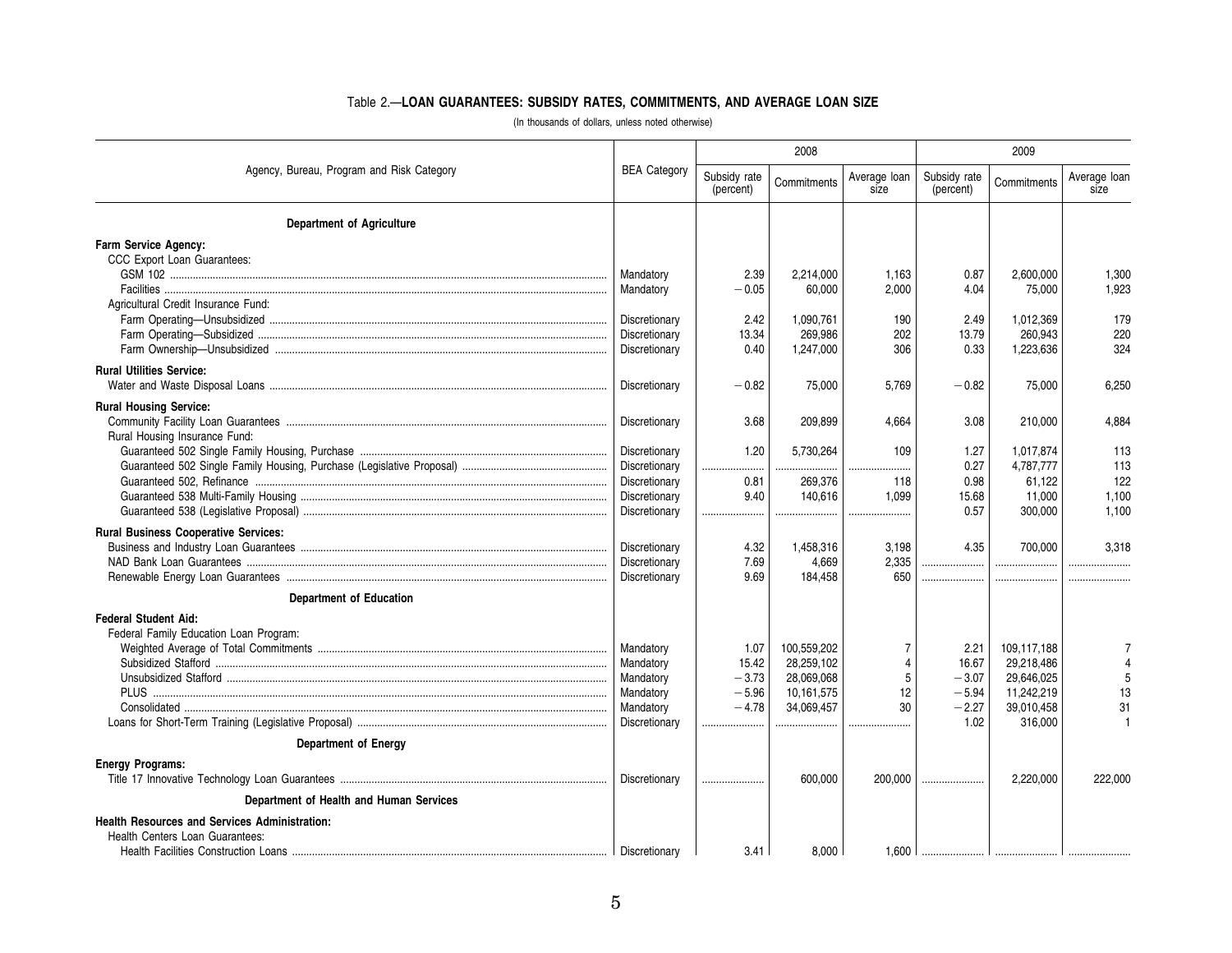# Table 2.—**LOAN GUARANTEES: SUBSIDY RATES, COMMITMENTS, AND AVERAGE LOAN SIZE—Continued**

(In thousands of dollars, unless noted otherwise)

|                                                  |                     |                           | 2008                |                      | 2009                      |             |                      |  |
|--------------------------------------------------|---------------------|---------------------------|---------------------|----------------------|---------------------------|-------------|----------------------|--|
| Agency, Bureau, Program and Risk Category        | <b>BEA Category</b> | Subsidy rate<br>(percent) | Commitments         | Average loan<br>size | Subsidy rate<br>(percent) | Commitments | Average loan<br>size |  |
| Department of Housing and Urban Development      |                     |                           |                     |                      |                           |             |                      |  |
| <b>Public and Indian Housing Programs:</b>       |                     |                           |                     |                      |                           |             |                      |  |
|                                                  | Discretionary       | 2.42                      | 367,000             | 229                  | 2.52                      | 420,000     | 233                  |  |
|                                                  | Discretionary       | 12.12                     | 17,000              | 1.700                | 12.34                     | 17,000      | 1,700                |  |
|                                                  | Discretionary       | 2.42                      | 41,000              | 160                  | 2.52                      | 41.000      | 160                  |  |
| <b>Community Planning and Development:</b>       | Discretionary       | 2.25                      | 200,000             | 5.000                |                           |             |                      |  |
| <b>Housing Programs:</b>                         |                     |                           |                     |                      |                           |             |                      |  |
| FHA General and Special Risk Insurance Fund:     |                     |                           |                     |                      |                           |             |                      |  |
|                                                  | Discretionary       | $-0.83$                   | 900,000             | 13,846               | $-1.10$                   | 1,000,000   | 13,889               |  |
|                                                  | Discretionary       | 5.67                      | 10,000              | 5,000                | 5.84                      | 10,000      | 5,000                |  |
|                                                  | Discretionary       | $-3.20$                   | 700.000             | 5.645                | $-3.20$                   | 720.000     | 5.625                |  |
|                                                  | Discretionary       | $-2.75$                   | 1,500,000           | 3.049                | $-3.29$                   | 1.600.000   | 3.053                |  |
|                                                  | Discretionary       | 2.99                      | 10.000              | 1.111                | 1.97                      | 10.000      | 1.111                |  |
|                                                  | Discretionary       | 15.43                     | 15.000              | 7.500                | 22.18                     | 15.000      | 7.500                |  |
|                                                  | Discretionary       | $-1.25$                   | 120,000             | 7.059                | $-1.17$                   | 120,000     | 7.059                |  |
|                                                  | Discretionary       | $-1.42$                   | 15,000              | 1.875                | $-1.43$                   | 15,000      | 1,875                |  |
|                                                  | Discretionary       | $-0.68$                   | 500,000             | 10.417               | $-0.74$                   | 500.000     | 10.417               |  |
|                                                  | Discretionary       | $-1.58$                   | 1,150,000           | 5,990                | $-2.09$                   | 1,300,000   | 5,991                |  |
|                                                  | Discretionary       | $-2.66$                   |                     |                      | $-2.51$                   | 1.100.000   | 73,333               |  |
|                                                  | Discretionary       | $-1.82$                   | 1,100,000<br>15,000 | 73,333<br>3,000      | $-2.14$                   | 15,000      | 3,000                |  |
|                                                  |                     | $-0.88$                   |                     | 151                  | $-0.12$                   |             | 143                  |  |
|                                                  | Discretionary       |                           | 3,657,416           |                      |                           | 4,068,154   |                      |  |
|                                                  | Discretionary       |                           |                     | <br>115              | .                         |             |                      |  |
|                                                  | Discretionary       | 1.89                      | 538,421             |                      | 2.29                      | 648,941     | 123                  |  |
|                                                  | Discretionary       |                           |                     |                      | .                         |             | .                    |  |
|                                                  | Discretionary       | $-1.90$                   | 28,989,577          | 230                  | $-1.37$                   | 33,338,014  | 230                  |  |
|                                                  | Discretionary       |                           |                     |                      | .                         |             |                      |  |
|                                                  | Discretionary       | 0.52                      | 54,367              | 14                   | $-0.52$                   | 54,367      | 14                   |  |
|                                                  | Discretionary       | 0.13                      | 71,121              | 38                   | $-0.14$                   | 71,121      | 38                   |  |
| FHA Mutual Mortgage Insurance Fund:              |                     |                           |                     |                      |                           |             |                      |  |
|                                                  | Discretionary       | $-0.51$                   | 72.172.152          | 140                  | $-0.01$                   | 80.277.297  | 138                  |  |
|                                                  | Discretionary       |                           |                     |                      | $1 - 0.17$                | 110,336,082 | 158                  |  |
|                                                  | Discretionary       |                           |                     |                      | $-1.37$                   | 40.944.000  | 236                  |  |
|                                                  | Discretionary       |                           |                     |                      | 6.35                      |             |                      |  |
| <b>Government National Mortgage Association:</b> | Discretionary       | $-0.21$                   | 77,400,000          | 160                  | $-0.21$                   | 77,400,000  | 160                  |  |
| Department of the Interior                       |                     |                           |                     |                      |                           |             |                      |  |
|                                                  |                     |                           |                     |                      |                           |             |                      |  |
| <b>Bureau of Indian Affairs:</b>                 |                     |                           |                     |                      |                           |             |                      |  |
|                                                  | Discretionary       | 6.56                      | 84,500              | 1.107                | 7.73                      | 85.201      | 1.136                |  |
|                                                  | Discretionary       | 4.14                      | 770                 | 123                  |                           |             |                      |  |
| Department of Transportation                     |                     |                           |                     |                      |                           |             |                      |  |
| Office of the Secretary:                         |                     |                           |                     |                      |                           |             |                      |  |
|                                                  | Discretionary       | 2.03                      | 18.367              | 510                  | 1.86                      | 18.367      | 510                  |  |
|                                                  |                     |                           |                     |                      |                           |             |                      |  |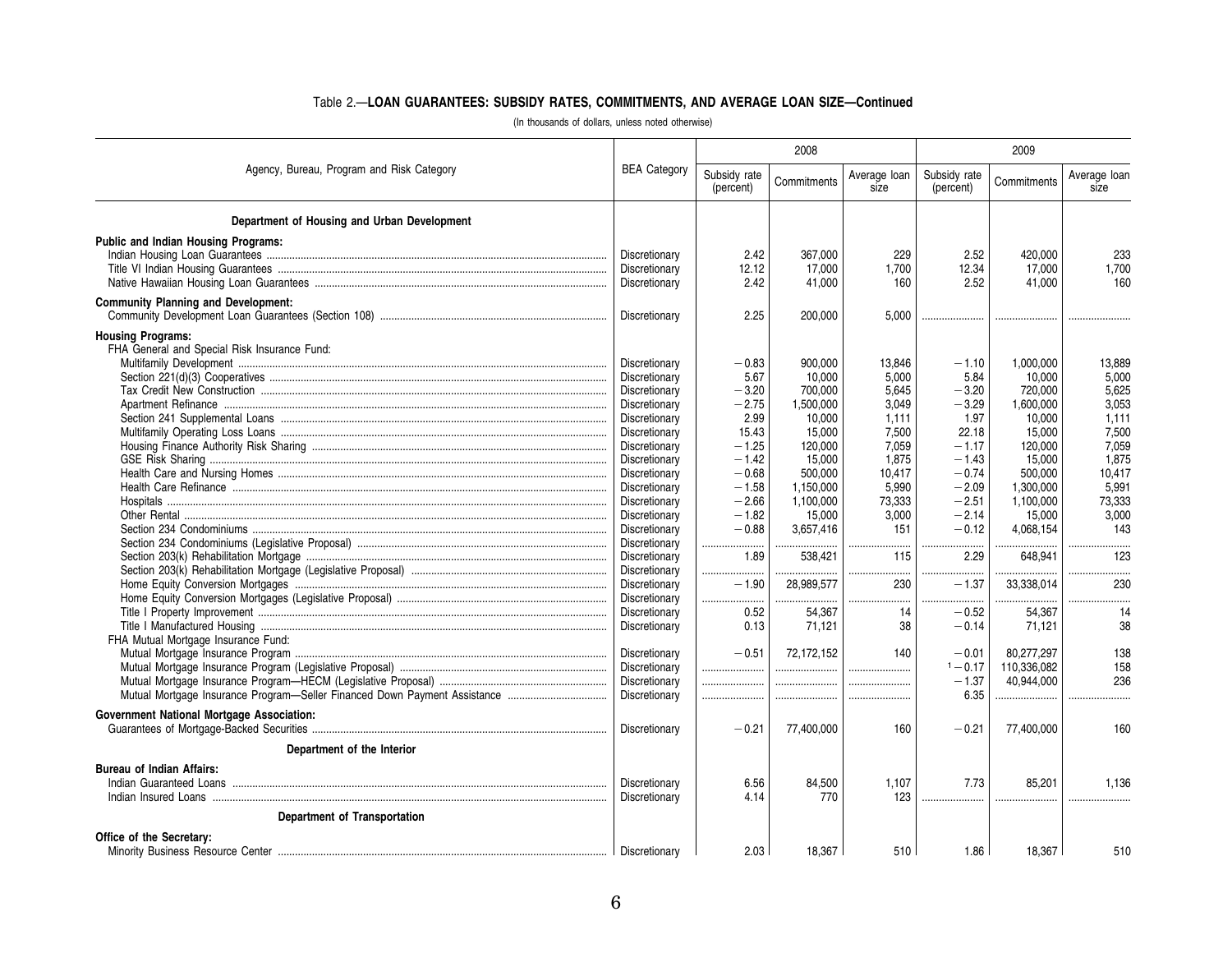# Table 2.—**LOAN GUARANTEES: SUBSIDY RATES, COMMITMENTS, AND AVERAGE LOAN SIZE—Continued**

|                                                                                                            |                                                                                   |                           | 2008                                               |                               | 2009                      |                                                                  |                                        |  |  |
|------------------------------------------------------------------------------------------------------------|-----------------------------------------------------------------------------------|---------------------------|----------------------------------------------------|-------------------------------|---------------------------|------------------------------------------------------------------|----------------------------------------|--|--|
| Agency, Bureau, Program and Risk Category                                                                  |                                                                                   | Subsidy rate<br>(percent) | Commitments                                        | Average loan<br>size          | Subsidy rate<br>(percent) | Commitments                                                      | Average loan<br>size                   |  |  |
| Federal Highway Administration:                                                                            | Discretionary                                                                     | 10.00                     | 200,000                                            | 100.000                       | 10.00                     | 200,000                                                          | 100,000                                |  |  |
| <b>Federal Railroad Administration:</b>                                                                    | Discretionary                                                                     |                           | 100,000                                            | 20,000                        |                           | 100,000                                                          | 20,000                                 |  |  |
| <b>Maritime Administration:</b><br>Maritime Guaranteed Loan Program:                                       | Discretionary                                                                     | 4.35                      | 115,000                                            | 38,333                        |                           |                                                                  |                                        |  |  |
| <b>Department of Veterans Affairs</b>                                                                      |                                                                                   |                           |                                                    |                               |                           |                                                                  |                                        |  |  |
| <b>Benefits Programs:</b>                                                                                  | Mandatory<br>Mandatory                                                            | $-0.37$<br>2.14           | 34.761.311<br>436.435                              | 193<br>89                     | $-0.66$                   | 35,816,558                                                       | 199                                    |  |  |
| <b>International Assistance Programs</b>                                                                   |                                                                                   |                           |                                                    |                               |                           |                                                                  |                                        |  |  |
| Agency for International Development:<br>Development Credit Authority (DCA):                               | Discretionary<br>Discretionary<br>Discretionary                                   | 4.88<br>24.40             | 328.000<br>20,000<br>700,000                       | 11.714<br>2.500<br>700.000    | 3.21<br>1.31<br>.         | 436.000<br>39.000<br>700.000                                     | 12,824<br>2,438<br>700,000             |  |  |
| <b>Overseas Private Investment Corporation:</b>                                                            | Discretionary<br>Discretionary                                                    | 2.74<br>$-3.94$           | 438,000<br>900,000                                 | 3,344<br>100,000              | 2.27<br>$-3.18$           | 600,000<br>800,000                                               | 2,804<br>100,000                       |  |  |
| <b>Small Business Administration</b>                                                                       |                                                                                   |                           |                                                    |                               |                           |                                                                  |                                        |  |  |
| <b>General Business Loan Programs:</b>                                                                     | Discretionary<br>Discretionary<br>Discretionary<br>Discretionary<br>Discretionary | <br>                      | 17,500,000<br>7,500,000<br>3,000,000<br>12,000,000 | 145<br>582<br>18,987<br>8.602 | <br>$-0.07$<br>           | 17,500,000<br>7,500,000<br>3,000,000<br>12,000,000<br>12,000,000 | 144<br>599<br>18,987<br>8,602<br>8.602 |  |  |
| <b>Other Independent Agencies</b>                                                                          |                                                                                   |                           |                                                    |                               |                           |                                                                  |                                        |  |  |
| Export-Import Bank of the United States:<br>Short, Medium, and Long Term Guarantees and Insurance Program: | Discretionary<br>Discretionary                                                    | 1.41<br>$-2.46$           | 2.566.000<br>11.144.000                            | 4.502<br>4.501                | 0.60<br>$-3.71$           | 6.136.000<br>7.671.000                                           | 4,502<br>4.499                         |  |  |

(In thousands of dollars, unless noted otherwise)

1 Legislative proposal includes moving the Section 234 Condominiums and Section 203(k) Rehabilitation Mortgages from the General and Special Risk Insurance Fund to the Mutual Mortgage Insurance Fund.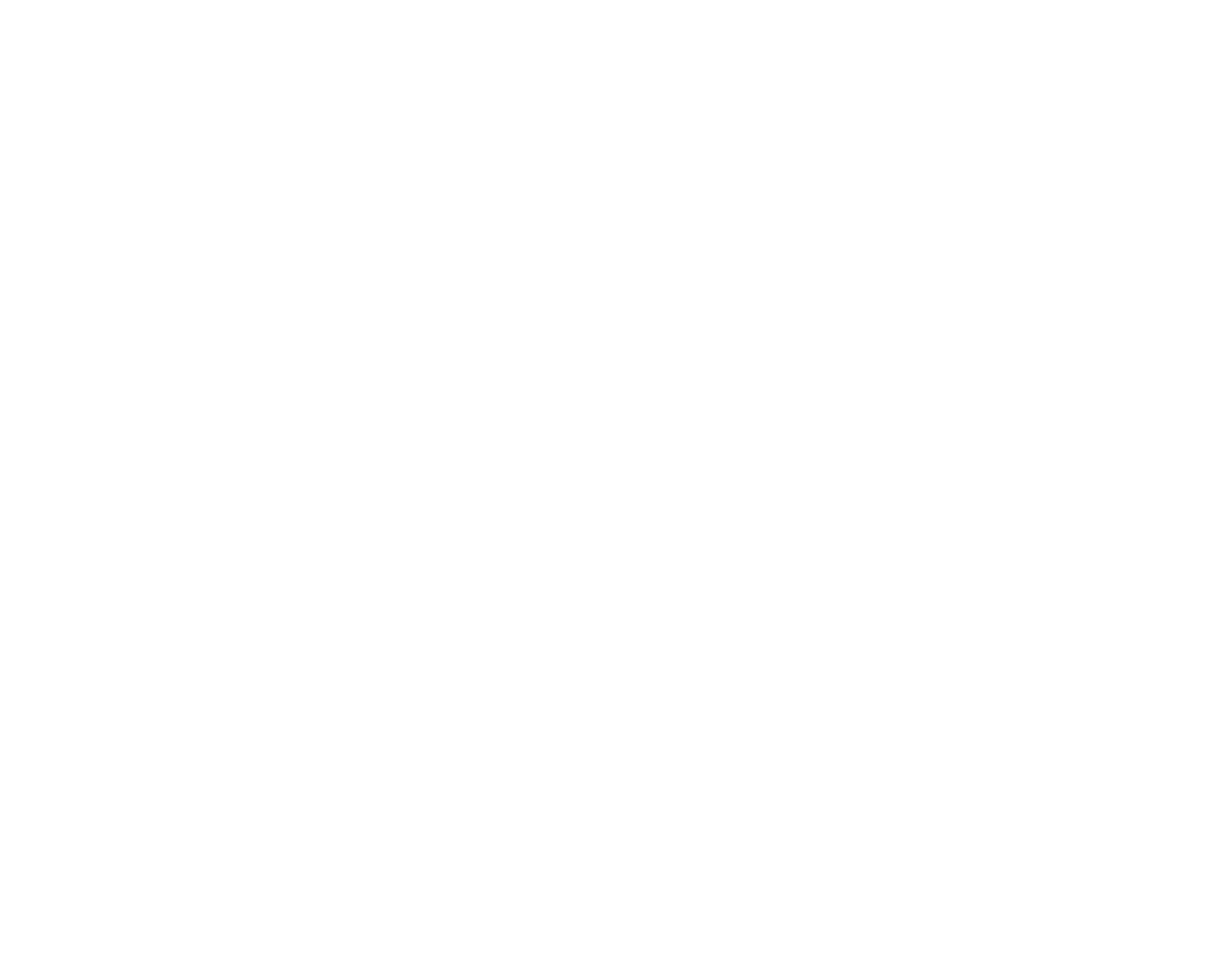### Table 3.—**DIRECT LOANS: ASSUMPTIONS UNDERLYING THE 2008 SUBSIDY ESTIMATES**

|                                                  |                 | Composition of Subsidy            |          |         | Loan Characteristics |                             |                       |                            |                 |                |               |                              |                               |
|--------------------------------------------------|-----------------|-----------------------------------|----------|---------|----------------------|-----------------------------|-----------------------|----------------------------|-----------------|----------------|---------------|------------------------------|-------------------------------|
| Agency, Bureau, Program and Risk Category        | Subsidy<br>rate | Defaults,<br>net of<br>recoveries | Interest | Fees    | All other            | Loan<br>maturity<br>(years) | Bor-<br>rower<br>rate | Grace<br>period<br>(years) | Upfront<br>fees | Annual<br>fees | Other<br>fees | Default<br>rate <sup>1</sup> | Recovery<br>rate <sup>2</sup> |
| <b>Department of Agriculture</b>                 |                 |                                   |          |         |                      |                             |                       |                            |                 |                |               |                              |                               |
| Farm Service Agency: 3                           |                 |                                   |          |         |                      |                             |                       |                            |                 |                |               |                              |                               |
| Agricultural Credit Insurance Fund:              |                 |                                   |          |         |                      |                             |                       |                            |                 |                |               |                              |                               |
|                                                  | 4.45            | 11.00                             | $-6.72$  | .       | 0.17                 | 37                          | 5.74                  |                            |                 |                | .             | 105.95                       | 22.76                         |
|                                                  | 12.69           | 13.94                             | $-1.11$  |         | $-0.14$              | $\overline{4}$              | 5.61                  |                            |                 | .              |               | 25.69                        | 48.78                         |
|                                                  | 3.15            | 0.31                              | 2.83     |         | .                    | 40                          | 5.00                  | .                          |                 |                | .             | 11.92                        | 22.61                         |
|                                                  | 11.15           | 5.24                              | 6.72     | .       | $-0.82$              | 11                          | 3.75                  | .                          | .               | .              |               | 18.56                        | 99.57                         |
|                                                  | $-0.27$         | 1.45                              | $-2.00$  | .       | 0.28                 | $\overline{7}$              | 5.52                  |                            | .               | .              | .             | 2.22                         | 23.46                         |
|                                                  | 1.01            | 1.10                              | 0.02     | $-0.11$ |                      | $\overline{7}$              | 5.00                  |                            | 0.11            |                |               | 19.85                        | 69.90                         |
|                                                  | 0.98            | 0.62                              | 0.36     |         | .                    | 15                          | 5.00                  |                            | .               | .              | .             | 10.54                        | 87.45                         |
| <b>Rural Utilities Service:</b>                  |                 |                                   |          |         |                      |                             |                       |                            |                 |                |               |                              |                               |
|                                                  | 6.81            | 0.09                              | 7.03     |         | $-0.31$              | 38                          | 4.50                  | $\mathbf{1}$               |                 |                | .             | 4.52                         | 99.90                         |
| Distance Learning and Telemedicine Loans         | 2.14            | 2.15                              | .        | .       | $-0.01$              | 8                           | 4.67                  | .                          | .               |                | .             | 17.64                        | 90.00                         |
|                                                  | 2.15            | 2.17                              | .        | .       | $-0.02$              | 18                          | 4.89                  | $\mathbf{1}$               |                 |                | .             | 8.92                         | 71.00                         |
| Rural Electrification and Telephone Program:     |                 |                                   |          |         |                      |                             |                       |                            |                 |                |               |                              |                               |
| Electrification:                                 |                 |                                   |          |         |                      |                             |                       |                            |                 |                |               |                              |                               |
|                                                  | 0.12            | 0.96                              | $-0.03$  |         | $-0.81$              | 33                          | 5.00                  |                            |                 |                | .             | 10.21                        | 83.03                         |
|                                                  | $-0.70$         | 0.67                              | $-1.37$  |         | .                    | 27                          | 5.06                  | $\mathbf{1}$               |                 |                | .             | 5.28                         | 83.03                         |
| Telephone:                                       |                 |                                   |          |         |                      |                             |                       |                            |                 |                |               |                              |                               |
|                                                  | 0.08            | 1.00                              | $-0.96$  | .       | 0.04                 | 19                          | 5.00                  |                            | .               |                | .             | 7.02                         | 83.03                         |
|                                                  | 0.62            | 0.85                              | $-0.01$  | .       | $-0.22$              | 16                          | 4.79                  |                            | .               |                | .             | 5.52                         | 83.03                         |
|                                                  | 0.67            | 0.64                              | .        | .       | 0.03                 | 18                          | 4.90                  |                            | .               | .              | .             | 4.69                         | 83.03                         |
| <b>Rural Housing Service:</b>                    |                 |                                   |          |         |                      |                             |                       |                            |                 |                |               |                              |                               |
|                                                  | 5.55            | 0.73                              | 5.40     | .       | $-0.58$              | 30                          | 4.50                  | $\mathbf{1}$               |                 | .              | .             | 6.10                         | 83.08                         |
| Rural Housing Insurance Fund:                    |                 |                                   |          |         |                      |                             |                       |                            |                 |                |               |                              |                               |
|                                                  | $-1.15$         | 7.85                              | $-15.38$ | .       | 6.38                 | 20                          | 6.72                  | .                          |                 |                | .             | 46.69                        | 64.00                         |
|                                                  | 37.14           | 5.41                              | $-17.41$ |         | 449.15               | 50                          | 6.22                  |                            |                 |                | .             | 18.65                        | 22.50                         |
|                                                  | 9.37            | 5.73                              | $-13.44$ |         | 17.09                | 30                          | 6.22                  | .                          |                 |                | .             | 32.23                        | 41.28                         |
|                                                  | 28.27           | 0.94                              | 29.14    | .       | $4 - 1.81$           | 19                          | 1.00                  |                            | .               |                | .             | 7.15                         | 56.86                         |
|                                                  | 42.61           | 1.13                              | $-17.92$ | .       | 459.39               | 50                          | 6.22                  | .                          |                 |                | .             | 13.47                        | 76.39                         |
|                                                  | 2.84            | .                                 | 2.84     |         | .                    | $\overline{2}$              | 3.00                  | .                          |                 |                |               | .                            | .                             |
|                                                  | $-0.79$         | 0.92                              | $-1.71$  | .       | .                    | $\overline{c}$              | 6.22                  |                            | .               |                | .             | 0.99                         |                               |
|                                                  | 43.26           | 8.93                              | 44.45    | .       | $4 - 10.11$          | 33                          | 1.00                  | .                          |                 |                | .             | 56.47                        | 61.26                         |
|                                                  | 46.39           | .                                 | 46.39    |         | .                    | 30                          | 1.00                  | 3                          | .               | .              | .             | 0.02                         | 90.00                         |
| <b>Rural Business Cooperative Service:</b>       |                 |                                   |          |         |                      |                             |                       |                            |                 |                |               |                              |                               |
|                                                  | 42.89           | .                                 | 43.53    |         | $-0.64$              | 30                          | 1.00                  | 3                          | .               | .              |               | 0.03                         | 100.00                        |
|                                                  | 22.59           | 0.21                              | 23.15    | .       | $-0.77$              | 10                          | .                     |                            |                 | .              | .             | 5.55                         | 100.00                        |
| <b>Department of Commerce</b>                    |                 |                                   |          |         |                      |                             |                       |                            |                 |                |               |                              |                               |
| National Oceanic and Atmospheric Administration: |                 |                                   |          |         |                      |                             |                       |                            |                 |                |               |                              |                               |
| Fisheries Finance:                               |                 |                                   |          |         |                      |                             |                       |                            |                 |                |               |                              |                               |
|                                                  | $-10.58$        | 0.38                              | $-17.66$ | $-0.68$ | 7.38                 | 21                          | 6.92                  |                            | 0.50            | .              |               | 3.96                         | 81.47                         |
|                                                  | $-4.63$         | 0.15                              | $-13.95$ | $-0.57$ | 9.73                 | 25                          | 6.86                  | .                          | 0.50            |                |               | 1.94                         | 86.62                         |
|                                                  | 1.00            | 10.62                             | $-9.63$  |         |                      | 40                          | 6.32                  |                            | .               | .              | .             | 41.43                        | .                             |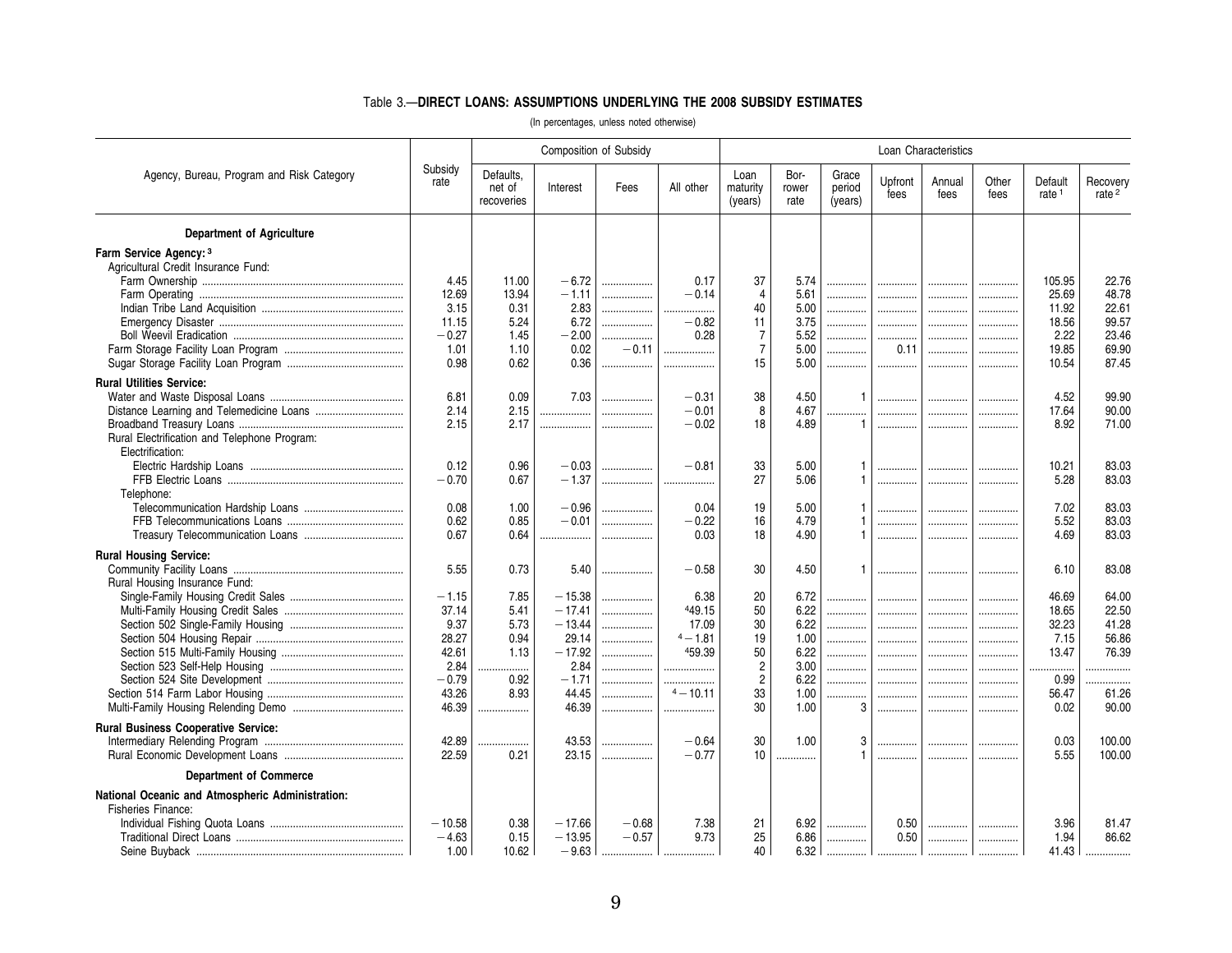### Table 3.—**DIRECT LOANS: ASSUMPTIONS UNDERLYING THE 2008 SUBSIDY ESTIMATES—Continued**

|                                                                                                           |                      | Composition of Subsidy            |                      |                    |              | Loan Characteristics        |                       |                            |                 |                |               |                              |                               |
|-----------------------------------------------------------------------------------------------------------|----------------------|-----------------------------------|----------------------|--------------------|--------------|-----------------------------|-----------------------|----------------------------|-----------------|----------------|---------------|------------------------------|-------------------------------|
| Agency, Bureau, Program and Risk Category                                                                 | Subsidy<br>rate      | Defaults.<br>net of<br>recoveries | Interest             | Fees               | All other    | Loan<br>maturity<br>(years) | Bor-<br>rower<br>rate | Grace<br>period<br>(years) | Upfront<br>fees | Annual<br>fees | Other<br>fees | Default<br>rate <sup>1</sup> | Recovery<br>rate <sup>2</sup> |
| <b>Department of Defense</b>                                                                              |                      |                                   |                      |                    |              |                             |                       |                            |                 |                |               |                              |                               |
| <b>Family Housing:</b>                                                                                    |                      |                                   |                      |                    |              |                             |                       |                            |                 |                |               |                              |                               |
| Family Housing Improvement Fund Direct Loans                                                              | 23.86                | 9.03                              | 14.83                |                    |              | 40                          | 3.86                  |                            | .               |                |               | 61.00                        | 50.13                         |
| <b>Department of Education</b>                                                                            |                      |                                   |                      |                    |              |                             |                       |                            |                 |                |               |                              |                               |
| <b>Federal Student Aid:</b>                                                                               |                      |                                   |                      |                    |              |                             |                       |                            |                 |                |               |                              |                               |
| Ford Direct Loan Program:                                                                                 |                      |                                   |                      |                    |              |                             |                       |                            |                 |                |               |                              |                               |
|                                                                                                           | 0.76                 | 1.98                              | $-7.39$              | $-2.10$            | 8.26         | 11                          | 6.75                  |                            | 2.10            |                | .             | 13.92                        | 5105.62                       |
|                                                                                                           | 9.74                 | 0.86                              | 3.25                 | $-2.38$<br>$-2.38$ | 8.01<br>9.64 | 10                          | 6.40                  |                            | 2.38            | .              | .             | 11.89                        | 5114.60                       |
|                                                                                                           | $-10.31$<br>$-11.75$ | 0.89<br>0.59                      | $-18.46$<br>$-18.49$ | $-4.00$            | 10.15        | 10<br>10                    | 6.46<br>7.90          | .                          | 2.38<br>4.00    | .<br>          | .<br>.        | 10.75<br>5.55                | 5114.60<br>5114.17            |
|                                                                                                           | 9.88                 | 6.32                              | $-1.90$              | .                  | 5.46         | 16                          | 6.94                  |                            |                 | .              | .             | 26.26                        | 593.59                        |
|                                                                                                           | 13.03                | 0.49                              | 6.15                 | .                  | 6.39         | 9                           | 6.80                  | .                          | .               | .              | .             | 8.35                         | 5114.60                       |
| Department of Homeland Security                                                                           |                      |                                   |                      |                    |              |                             |                       |                            |                 |                |               |                              |                               |
| Federal Emergency Management Agency:                                                                      |                      |                                   |                      |                    |              |                             |                       |                            |                 |                |               |                              |                               |
|                                                                                                           | 1.73                 | .                                 | 1.38                 |                    | 0.35         | $\overline{7}$              | 4.96                  |                            |                 |                | .             |                              |                               |
|                                                                                                           | 93.30                | .                                 | 5.01                 | .                  | 88.29        | 5                           | 5.09                  | .                          |                 |                |               |                              |                               |
| <b>Department of State</b>                                                                                |                      |                                   |                      |                    |              |                             |                       |                            |                 |                |               |                              |                               |
| <b>Bureau of Consular Affairs:</b>                                                                        | 60.22                | 59.65                             | 0.57                 |                    | .            |                             | 1.20                  |                            | .               | .              | .             | 94.19                        | 39.81                         |
| <b>Department of Transportation</b>                                                                       |                      |                                   |                      |                    |              |                             |                       |                            |                 |                |               |                              |                               |
| <b>Federal Highway Administration:</b><br>Transportation Infrastructure Finance and Innovation:           | 10.00<br>10.00       | 10.00<br>.                        | .<br>                | <br>               | 10.00        | 38<br>35                    | 5.21<br>5.21          | 5<br>15                    | <br>.           | <br>           |               | 73.66<br>94.44               | 63.47<br>56.62                |
| <b>Federal Railroad Administration:</b><br>Railroad Rehabilitation and Improvement Financing Program      |                      | 3.85                              | $-0.95$              | $-2.90$            |              | 25                          | 5.14                  |                            |                 | .              | 2.90          | 61.61                        | 61.91                         |
| <b>Department of Treasury</b>                                                                             |                      |                                   |                      |                    |              |                             |                       |                            |                 |                |               |                              |                               |
| <b>Community Development Financial Institutions:</b><br>Community Development Financial Institutions Fund | 37.52                | 17.23                             | 20.29                | .                  |              | 13                          | 2.10                  |                            | .               | .              |               | 25.00                        | 15.00                         |
| <b>Department of Veterans Affairs</b>                                                                     |                      |                                   |                      |                    |              |                             |                       |                            |                 |                |               |                              |                               |
|                                                                                                           |                      |                                   |                      |                    |              |                             |                       |                            |                 |                |               |                              |                               |
| <b>Benefits Programs:</b>                                                                                 | 8.84                 | 13.12                             | $-6.27$              |                    | 1.99         | 30                          | 5.74                  | .                          |                 |                |               | 83.12                        | 40.47                         |
|                                                                                                           | $-1.59$              | 3.62                              | $-19.60$             | .<br>$-1.79$       | 16.17        | 30                          | 6.82                  |                            | .<br>1.83       | <br>           | .<br>.        | 19.98                        | 35.99                         |
|                                                                                                           | $-14.48$             | 1.64                              | $-19.05$             | $-0.51$            | 3.44         | 30                          | 6.82                  | .                          | 1.15            |                | .             | 9.34                         | 80.00                         |
|                                                                                                           | 2.16                 | 0.29                              | 1.87                 | .                  |              | $\mathbf{1}$                |                       | .                          |                 | .              |               | 0.30                         |                               |
| International Assistance Programs                                                                         |                      |                                   |                      |                    |              |                             |                       |                            |                 |                |               |                              |                               |
| <b>Overseas Private Investment Corporation:</b>                                                           | 3.22                 | 13.60                             | $-1.31$              | $-9.08$            |              | 10                          | 6.67                  | 5                          | 0.40            | 1.50           |               | 33.76                        | 50.00                         |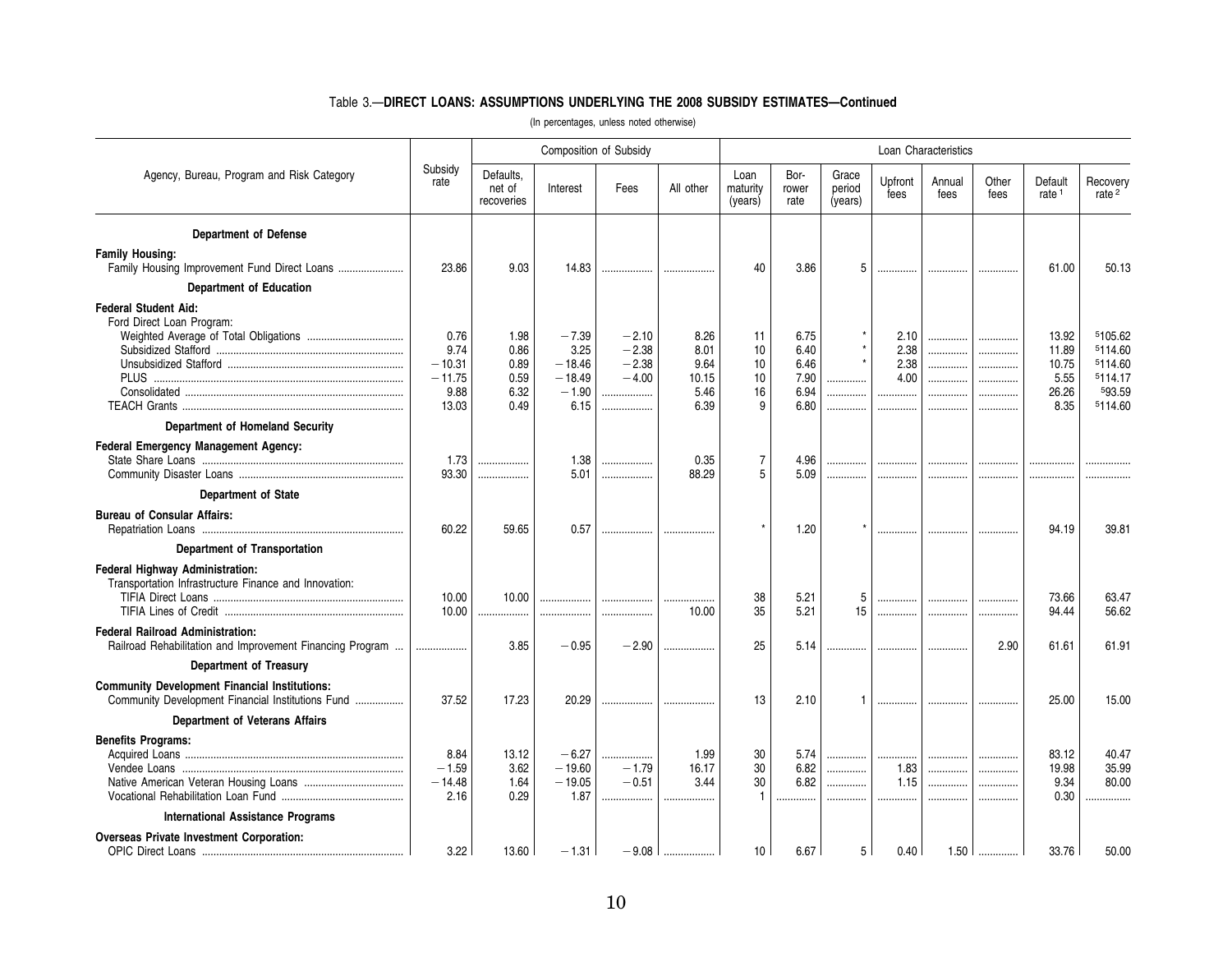### Table 3.—**DIRECT LOANS: ASSUMPTIONS UNDERLYING THE 2008 SUBSIDY ESTIMATES—Continued**

|  | (In percentages, unless noted otherwise) |  |  |  |
|--|------------------------------------------|--|--|--|
|--|------------------------------------------|--|--|--|

|                                                                                     |                 |                                   |          | <b>Composition of Subsidy</b> |           |                             |                       |                            |                 | Loan Characteristics |               |                 |                               |
|-------------------------------------------------------------------------------------|-----------------|-----------------------------------|----------|-------------------------------|-----------|-----------------------------|-----------------------|----------------------------|-----------------|----------------------|---------------|-----------------|-------------------------------|
| Agency, Bureau, Program and Risk Category                                           | Subsidy<br>rate | Defaults.<br>net of<br>recoveries | Interest | Fees                          | All other | Loan<br>maturity<br>(years) | Bor-<br>rower<br>rate | Grace<br>period<br>(years) | Upfront<br>fees | Annual<br>fees       | Other<br>fees | Default<br>rate | Recovery<br>rate <sup>2</sup> |
| <b>Small Business Administration</b>                                                |                 |                                   |          |                               |           |                             |                       |                            |                 |                      |               |                 |                               |
| <b>General Business Loan Programs:</b>                                              | 10.12           | $6 - 0.05$                        | 8.37     |                               | 1.80      | 10                          | 3.77                  |                            |                 |                      |               |                 |                               |
| Disaster Loan Program:<br>Disaster Assistance                                       | 16.27           | 10.25                             | 11.47    | .                             | $-5.45$   | 21                          | 3.94                  |                            |                 |                      |               | 24.01           | 15.56                         |
| <b>Other Independent Agencies</b>                                                   |                 |                                   |          |                               |           |                             |                       |                            |                 |                      |               |                 |                               |
| <b>Export-Import Bank of the United States:</b><br>Direct Loans: Tied Aid War Chest | 33.01           | 5.97                              | 31.50    | $-4.46$                       | .         | 24                          | 1.50                  | 3                          |                 | 4.67                 | .             | 9.08            |                               |

\* Nonzero amount rounds to zero.

<sup>1</sup> Lifetime defaults as a percentage of disbursements.<br><sup>2</sup> Recoveries as a percentage of lifetime defaults.<br><sup>3</sup> Subsidy estimates are based on total cash receipts curves. Default component includes net expected inflows an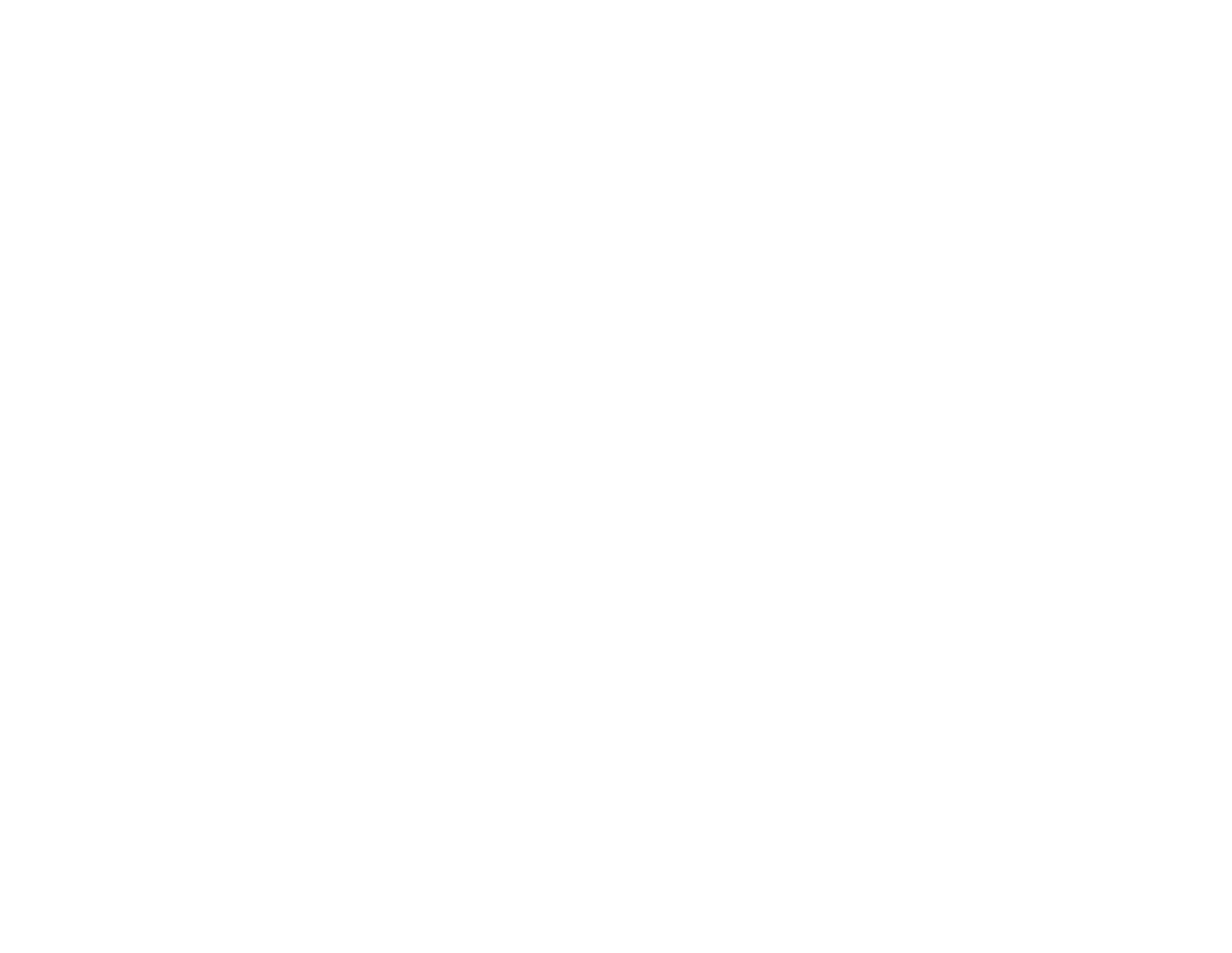### Table 4.—**LOAN GUARANTEES: ASSUMPTIONS UNDERLYING THE 2008 SUBSIDY ESTIMATES**

|                                                                                                                |                                                |                                      | Composition of Subsidy                         |                                                     |                                      |                             |                                      |                            |                                      | Loan Characteristics        |                       |                                          |                                                     |                                           |
|----------------------------------------------------------------------------------------------------------------|------------------------------------------------|--------------------------------------|------------------------------------------------|-----------------------------------------------------|--------------------------------------|-----------------------------|--------------------------------------|----------------------------|--------------------------------------|-----------------------------|-----------------------|------------------------------------------|-----------------------------------------------------|-------------------------------------------|
| Agency, Bureau, Program and Risk Category                                                                      | Subsidy<br>rate                                | Defaults,<br>net of<br>recoveries    | Interest                                       | Fees                                                | All other                            | Loan<br>maturity<br>(years) | Bor-<br>rower<br>rate                | Grace<br>period<br>(years) | Upfront<br>fees                      | Annual<br>fees              | Other<br>fees         | Default<br>rate <sup>1</sup>             | Recovery<br>rate <sup>2</sup>                       | Percent<br>quaran-<br>teed                |
| <b>Department of Agriculture</b>                                                                               |                                                |                                      |                                                |                                                     |                                      |                             |                                      |                            |                                      |                             |                       |                                          |                                                     |                                           |
| <b>Farm Service Agency:</b><br>CCC Export Loan Guarantees:                                                     | 2.39                                           | 2.96                                 | .                                              | $-0.57$                                             | .                                    | 3                           | 5.00                                 |                            | 0.57                                 | . 1                         |                       | 3.49                                     |                                                     | 98.00                                     |
| Agricultural Credit Insurance Fund:                                                                            | $-0.05$                                        | 4.12                                 | .                                              | $-4.17$                                             | .                                    | 5                           | 5.00                                 |                            | 4.17                                 | .                           | .                     | 5.68                                     |                                                     | 95.00                                     |
|                                                                                                                | 2.42<br>13.34<br>0.40                          | 3.32<br>2.29<br>1.28                 | .<br>11.05<br>.                                | $-0.90$<br>.<br>$-0.88$                             | .<br>.<br>.                          | $\overline{4}$<br>6<br>18   | 9.02<br>8.75<br>8.05                 | .<br>.<br>.                | 1.00<br>.<br>1.00                    | .<br>.<br>.                 | .<br>.<br>.           | 4.28<br>3.00<br>2.19                     | 7.40<br>3.47<br>27.42                               | 90.00<br>90.00<br>90.00                   |
| <b>Rural Utilities Service:</b><br>Water and Waste Disposal Loan Guarantees                                    | $-0.82$                                        |                                      |                                                | $-0.82$                                             | .                                    | 20                          | .                                    | .                          | 1.00                                 | .                           | .                     | .                                        |                                                     | 82.05                                     |
| <b>Rural Housing Service:</b><br>Rural Housing Insurance Fund:                                                 | 3.68                                           | 4.54                                 | .                                              | $-0.86$                                             | .                                    | 20                          | .                                    |                            | 1.00                                 | .                           | .                     | 5.98                                     | 2.59                                                | 86.05                                     |
| Guaranteed 502 Single Family Housing, Purchase<br>Guaranteed 538 Multi-Family Housing                          | 1.20<br>0.81<br>9.40                           | 3.20<br>1.31<br>0.42                 | .<br>.<br>16.91                                | $-2.00$<br>$-0.50$<br>$-7.94$                       | .<br>.<br>.                          | 29<br>30<br>36              | .<br>.<br>7.82                       | .<br>.<br>.                | 2.00<br>0.50<br>1.00                 | .<br>.<br>0.50              | .<br>.<br>.           | 4.21<br>1.65<br>79.80                    | 0.65<br>0.58<br>.                                   | 90.00<br>90.00<br>90.00                   |
| <b>Rural Business Cooperative Services:</b>                                                                    |                                                |                                      |                                                |                                                     |                                      |                             |                                      |                            |                                      |                             |                       |                                          |                                                     |                                           |
|                                                                                                                | 4.32<br>7.69<br>9.69                           | 7.33<br>10.84<br>11.97               | .<br>.<br>.                                    | $-3.01$<br>$-3.14$<br>$-2.28$                       | .<br>.<br>.                          | 17<br>17<br>17              | 9.44<br>9.44<br>9.44                 | .<br>.<br>.                | 1.88<br>2.00<br>1.00                 | 0.25<br>0.25<br>0.25        | .<br>.<br>.           | 12.36<br>15.35<br>20.70                  | 33.23<br>25.38<br>27.60                             | 78.22<br>80.73<br>78.43                   |
| <b>Department of Education</b>                                                                                 |                                                |                                      |                                                |                                                     |                                      |                             |                                      |                            |                                      |                             |                       |                                          |                                                     |                                           |
| <b>Federal Student Aid:</b><br>Federal Family Education Loan Program:<br>Weighted Average of Total Commitments | 1.07<br>15.42<br>$-3.73$<br>$-5.96$<br>$-4.78$ | 0.87<br>0.43<br>0.37<br>0.43<br>1.78 | 1.92<br>14.69<br>$-4.15$<br>$-5.14$<br>$-1.58$ | $-4.68$<br>$-2.25$<br>$-2.38$<br>$-4.00$<br>$-8.78$ | 2.96<br>2.55<br>2.43<br>2.75<br>3.81 | 19<br>9<br>9<br>8<br>19     | 6.90<br>6.52<br>6.46<br>8.50<br>7.05 | .                          | 1.98<br>2.25<br>2.38<br>4.00<br>1.00 | 0.40<br>.<br>.<br>.<br>1.05 | .<br>.<br>.<br>.<br>. | 11.61<br>11.65<br>10.05<br>4.48<br>14.50 | 3115.42<br>3122.94<br>3122.94<br>3108.69<br>3108.10 | 97.00<br>97.00<br>97.00<br>97.00<br>97.00 |
| <b>Department of Energy</b>                                                                                    |                                                |                                      |                                                |                                                     |                                      |                             |                                      |                            |                                      |                             |                       |                                          |                                                     |                                           |
| <b>Energy Programs:</b><br>Title 17 Innovative Technology Loan Guarantees                                      |                                                | 14.95                                | .                                              | $-14.95$                                            | .                                    | 30                          | 6.50                                 | $\overline{4}$             | 414.95                               |                             | .                     | 439.26                                   | 450.00                                              | 95.00                                     |
| Department of Health and Human Services                                                                        |                                                |                                      |                                                |                                                     |                                      |                             |                                      |                            |                                      |                             |                       |                                          |                                                     |                                           |
| <b>Health Resources and Services Administration:</b><br>Health Centers Loan Guarantees:                        | 3.41                                           | 3.41                                 |                                                |                                                     | .                                    | 20                          | 8.25                                 | 1                          |                                      | .                           | .                     | 13.59                                    | 74.06                                               | 80.00                                     |
| Department of Housing and Urban Development                                                                    |                                                |                                      |                                                |                                                     |                                      |                             |                                      |                            |                                      |                             |                       |                                          |                                                     |                                           |
| Public and Indian Housing Programs:                                                                            | 2.42<br>12.12                                  | 3.42<br>12.12                        | .                                              | $-1.00$                                             | .                                    | 30<br>20                    | 6.50<br>6.50                         |                            | 1.00                                 | .                           |                       | 6.70<br>17.81                            | 2.53                                                | 100.00<br>95.00                           |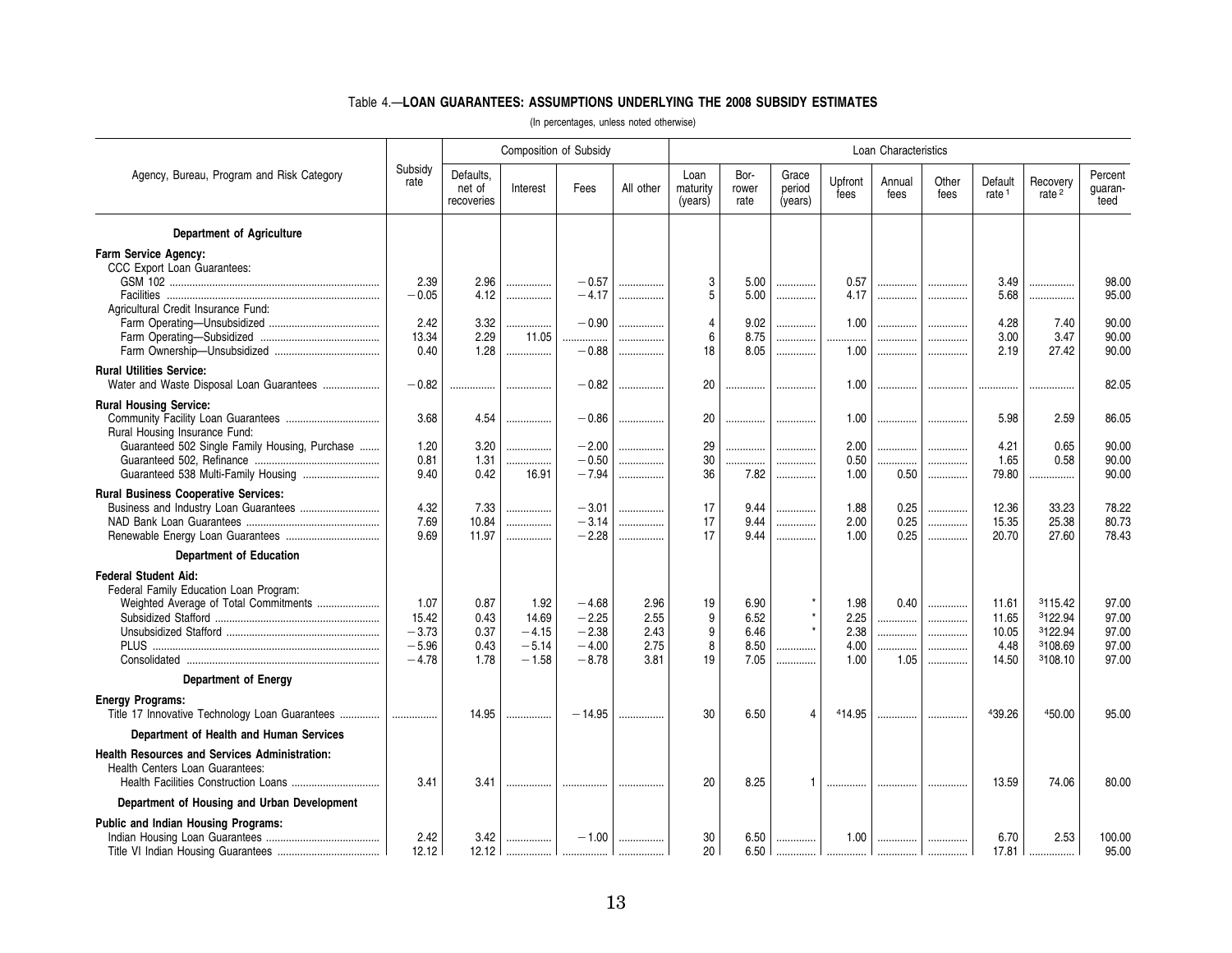### Table 4.—**LOAN GUARANTEES: ASSUMPTIONS UNDERLYING THE 2008 SUBSIDY ESTIMATES—Continued**

|                                                                                                                                                                                                  |                                                                                                                                                        |                                                                                                                         |                                                                         | Composition of Subsidy                                                                                                                                            |                                                                       |                                                                                        |                                                                                                                      |                                                           |                                                                       | Loan Characteristics                                                                                                 |                                                                                                    |                                                                                                                                |                                                                                                                         |                                                                                                                                               |
|--------------------------------------------------------------------------------------------------------------------------------------------------------------------------------------------------|--------------------------------------------------------------------------------------------------------------------------------------------------------|-------------------------------------------------------------------------------------------------------------------------|-------------------------------------------------------------------------|-------------------------------------------------------------------------------------------------------------------------------------------------------------------|-----------------------------------------------------------------------|----------------------------------------------------------------------------------------|----------------------------------------------------------------------------------------------------------------------|-----------------------------------------------------------|-----------------------------------------------------------------------|----------------------------------------------------------------------------------------------------------------------|----------------------------------------------------------------------------------------------------|--------------------------------------------------------------------------------------------------------------------------------|-------------------------------------------------------------------------------------------------------------------------|-----------------------------------------------------------------------------------------------------------------------------------------------|
| Agency, Bureau, Program and Risk Category                                                                                                                                                        | Subsidy<br>rate                                                                                                                                        | Defaults,<br>net of<br>recoveries                                                                                       | Interest                                                                | Fees                                                                                                                                                              | All other                                                             | Loan<br>maturity<br>(years)                                                            | Bor-<br>rower<br>rate                                                                                                | Grace<br>period<br>(years)                                | Upfront<br>fees                                                       | Annual<br>fees                                                                                                       | Other<br>fees                                                                                      | Default<br>rate <sup>1</sup>                                                                                                   | Recovery<br>rate <sup>2</sup>                                                                                           | Percent<br>guaran-<br>teed                                                                                                                    |
|                                                                                                                                                                                                  | 2.42                                                                                                                                                   | 3.42                                                                                                                    | .                                                                       | $-1.00$                                                                                                                                                           |                                                                       | 30                                                                                     | 6.50                                                                                                                 | .                                                         | 1.00                                                                  | .                                                                                                                    |                                                                                                    | 6.70                                                                                                                           | 2.53                                                                                                                    | 100.00                                                                                                                                        |
| <b>Community Planning and Development:</b><br>Community Development Loan Guarantees (Section 108)                                                                                                | 2.25                                                                                                                                                   | 2.25                                                                                                                    | .                                                                       |                                                                                                                                                                   |                                                                       | 10                                                                                     | 5.30                                                                                                                 | .                                                         |                                                                       |                                                                                                                      |                                                                                                    | 14.25                                                                                                                          | 80.00                                                                                                                   | 100.00                                                                                                                                        |
| <b>Housing Programs:</b><br>FHA General and Special Risk Insurance Fund:<br>Housing Finance Authority Risk Sharing<br>Section 203(k) Rehabilitation Mortgage<br>Home Equity Conversion Mortgages | $-0.83$<br>5.67<br>$-3.20$<br>$-2.75$<br>2.99<br>15.43<br>$-1.25$<br>$-1.42$<br>$-0.68$<br>$-1.58$<br>$-2.66$<br>$-1.82$<br>$-0.88$<br>1.89<br>$-1.90$ | 4.46<br>12.58<br>1.46<br>1.98<br>10.12<br>20.46<br>2.09<br>0.86<br>5.41<br>3.73<br>2.33<br>4.22<br>2.68<br>5.63<br>2.00 | .<br>.<br>.<br>.<br>.<br>.<br>.<br>.<br>.<br>.<br>.<br>.<br>.<br>.<br>. | $-5.29$<br>$-6.91$<br>$-4.66$<br>$-4.73$<br>$-7.12$<br>$-5.03$<br>$-3.34$<br>$-2.28$<br>$-6.10$<br>$-5.31$<br>$-4.99$<br>$-6.04$<br>$-3.56$<br>$-3.74$<br>$-3.89$ | .<br>.<br><br>.<br>.<br>.<br>.<br>.<br>.<br><br>.<br>.<br>.<br>.<br>. | 40<br>40<br>40<br>35<br>30<br>35<br>38<br>30<br>40<br>35<br>25<br>40<br>30<br>30<br>30 | 7.01<br>5.33<br>4.60<br>6.73<br>4.93<br>6.31<br>5.72<br>5.00<br>7.07<br>6.02<br>5.36<br>5.44<br>6.79<br>7.73<br>4.57 | <br><br><br><br><br><br>.<br><br><br><br><br><br><br><br> | <br><br><br><br><br><br>.<br><br><br><br><br><br>1.50<br>1.50<br>2.00 | 0.45<br>0.80<br>0.45<br>0.45<br>0.80<br>0.80<br>0.50<br>0.50<br>0.57<br>0.50<br>0.50<br>0.50<br>0.50<br>0.50<br>0.50 | 0.45<br>0.80<br>0.45<br>0.45<br>0.80<br>.<br>0.50<br>.<br>0.57<br>.<br>0.50<br>0.50<br>.<br>.<br>. | 18.38<br>43.45<br>9.81<br>8.39<br>13.80<br>25.54<br>11.16<br>1.39<br>13.88<br>12.66<br>6.38<br>16.89<br>9.13<br>13.68<br>24.79 | 72.32<br>67.26<br>74.94<br>70.64<br>.<br>.<br>82.57<br><br>51.72<br>60.38<br>63.38<br>71.34<br>63.92<br>48.45<br>117.54 | 100.00<br>100.00<br>85.00<br>80.00<br>100.00<br>100.00<br>90.00<br>50.00<br>100.00<br>80.00<br>100.00<br>100.00<br>100.00<br>100.00<br>100.00 |
| FHA Mutual Mortgage Insurance Fund:                                                                                                                                                              | 0.52<br>0.13                                                                                                                                           | 3.53<br>5.78                                                                                                            | .<br>.                                                                  | $-3.00$<br>$-5.65$                                                                                                                                                | .<br>.                                                                | 20<br>20                                                                               | 13.00<br>13.00                                                                                                       | <br>.                                                     | <br>                                                                  | 1.00<br>1.00                                                                                                         | .<br>.                                                                                             | 4.97<br>8.59                                                                                                                   | 15.00<br>15.00                                                                                                          | 90.00<br>90.00                                                                                                                                |
| Mutual Mortgage Insurance Program                                                                                                                                                                | $-0.51$                                                                                                                                                | 2.39                                                                                                                    | .                                                                       | $-3.72$                                                                                                                                                           | 0.81                                                                  | 30                                                                                     | 6.86                                                                                                                 |                                                           | 1.38                                                                  | 0.50                                                                                                                 | .                                                                                                  | 10.02                                                                                                                          | 72.34                                                                                                                   | 100.00                                                                                                                                        |
| Government National Mortgage Association:<br>Guarantees of Mortgage-Backed Securities                                                                                                            | $-0.21$                                                                                                                                                | .                                                                                                                       | .                                                                       | $-0.21$                                                                                                                                                           |                                                                       | 30                                                                                     | 9.00                                                                                                                 | .                                                         |                                                                       | 0.06                                                                                                                 | 0.02                                                                                               | .                                                                                                                              | 99.77                                                                                                                   | 100.00                                                                                                                                        |
| Department of the Interior<br><b>Bureau of Indian Affairs:</b>                                                                                                                                   | 6.56<br>4.14                                                                                                                                           | 5.04<br>5.04                                                                                                            | 3.32<br>.                                                               | $-1.80$<br>$-0.90$                                                                                                                                                | .<br>.                                                                | 16<br>10                                                                               | 9.00<br>9.00                                                                                                         | .<br>                                                     | 2.00<br>1.00                                                          | <br>                                                                                                                 | <br>.                                                                                              | 7.46<br>7.46                                                                                                                   | 9.65<br>9.65                                                                                                            | 90.00<br>90.00                                                                                                                                |
| <b>Department of Transportation</b>                                                                                                                                                              |                                                                                                                                                        |                                                                                                                         |                                                                         |                                                                                                                                                                   |                                                                       |                                                                                        |                                                                                                                      |                                                           |                                                                       |                                                                                                                      |                                                                                                    |                                                                                                                                |                                                                                                                         |                                                                                                                                               |
| Office of the Secretary:                                                                                                                                                                         | 2.03                                                                                                                                                   | 2.03                                                                                                                    | .                                                                       |                                                                                                                                                                   |                                                                       | $\overline{2}$                                                                         | 9.94                                                                                                                 | .                                                         |                                                                       |                                                                                                                      |                                                                                                    | 2.24                                                                                                                           | .                                                                                                                       | 75.00                                                                                                                                         |
| <b>Federal Highway Administration:</b>                                                                                                                                                           | 10.00                                                                                                                                                  | 10.00                                                                                                                   | .                                                                       |                                                                                                                                                                   |                                                                       | 37                                                                                     | 5.21                                                                                                                 | 5                                                         |                                                                       |                                                                                                                      |                                                                                                    | 73.66                                                                                                                          | 63.46                                                                                                                   | 100.00                                                                                                                                        |
| <b>Federal Railroad Administration:</b><br>Railroad Rehabilitation and Improvement Financing Guar-                                                                                               |                                                                                                                                                        | 3.81                                                                                                                    |                                                                         | $-3.81$                                                                                                                                                           | .                                                                     | 25                                                                                     | 5.14                                                                                                                 | 6                                                         | 3.81                                                                  | .                                                                                                                    |                                                                                                    | 30.52                                                                                                                          | 95.00                                                                                                                   | 80.00                                                                                                                                         |
| <b>Maritime Administration:</b><br>Maritime Guaranteed Loan Program:                                                                                                                             | 4.35                                                                                                                                                   | 9.24                                                                                                                    | .                                                                       | $-4.88$                                                                                                                                                           |                                                                       | 25                                                                                     | 6.50                                                                                                                 |                                                           | 4.88                                                                  | .                                                                                                                    | .                                                                                                  | 19.18                                                                                                                          | 38.00                                                                                                                   | 100.00                                                                                                                                        |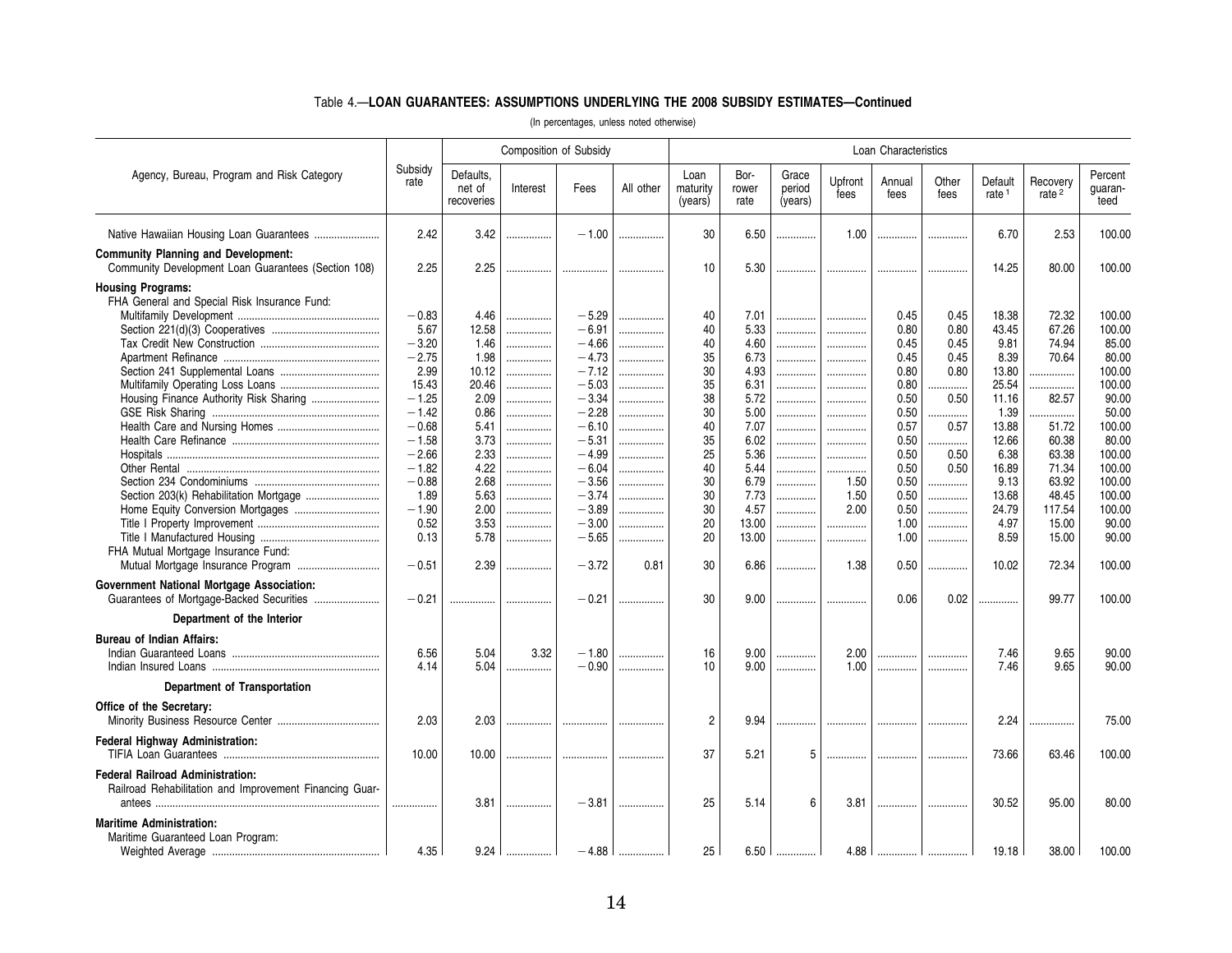### Table 4.—**LOAN GUARANTEES: ASSUMPTIONS UNDERLYING THE 2008 SUBSIDY ESTIMATES—Continued**

| (In percentages, unless noted otherwise) |  |  |  |
|------------------------------------------|--|--|--|
|------------------------------------------|--|--|--|

|                                                                                                                 |                 |                                   | <b>Composition of Subsidy</b> |                     |           |                             |                       |                            |                 | Loan Characteristics |               |                              |                               |                            |
|-----------------------------------------------------------------------------------------------------------------|-----------------|-----------------------------------|-------------------------------|---------------------|-----------|-----------------------------|-----------------------|----------------------------|-----------------|----------------------|---------------|------------------------------|-------------------------------|----------------------------|
| Agency, Bureau, Program and Risk Category                                                                       | Subsidy<br>rate | Defaults,<br>net of<br>recoveries | Interest                      | Fees                | All other | Loan<br>maturity<br>(years) | Bor-<br>rower<br>rate | Grace<br>period<br>(years) | Upfront<br>fees | Annual<br>fees       | Other<br>fees | Default<br>rate <sup>1</sup> | Recovery<br>rate <sup>2</sup> | Percent<br>guaran-<br>teed |
| <b>Department of Veterans Affairs</b>                                                                           |                 |                                   |                               |                     |           |                             |                       |                            |                 |                      |               |                              |                               |                            |
| <b>Benefits Programs:</b>                                                                                       | $-0.37$<br>2.14 | 1.26<br>2.90                      | <br>                          | $-1.62$<br>         | $-0.76$   | 30<br>30                    | 6.82<br>6.43          | .<br>.                     | 1.66<br>        | .<br>.               | 0.02<br>      | 6.97<br>4.25                 | 75.71<br>.                    | 25.00<br>100.00            |
| <b>International Assistance Programs</b>                                                                        |                 |                                   |                               |                     |           |                             |                       |                            |                 |                      |               |                              |                               |                            |
| Agency for International Development:<br>Development Credit Authority (DCA):                                    | 4.88<br>24.40   | 5.86<br>25.44                     | <br>                          | $-0.98$<br>$-1.04$  | <br>      | $\overline{7}$<br>8         | 4.91<br>5.40          | 5<br>.                     | 0.43<br>0.50    | 0.78<br>1.00         | .<br>         | 13.57<br>57.48               | .<br>                         | 50.00<br>50.00             |
| <b>Overseas Private Investment Corporation:</b>                                                                 | 2.74<br>$-3.94$ | 11.03<br>9.45                     | .<br>.                        | $-8.30$<br>$-13.39$ | <br>      | 9<br>12                     | 7.30<br>7.73          | 11                         | 0.50<br>0.50    | 1.25<br>1.25         | <br>.         | 24.06<br>16.31               | 40.00<br>.                    | 100.00<br>100.00           |
| <b>Small Business Administration</b>                                                                            |                 |                                   |                               |                     |           |                             |                       |                            |                 |                      |               |                              |                               |                            |
| <b>General Business Loan Programs:</b><br>Section 504 Certified Development Companies Deben-                    |                 | 3.37<br>1.71                      | <br>                          | $-3.37$<br>$-2.05$  | <br>0.33  | 13<br>20                    | 9.53<br>6.00          | .                          | 2.02<br>0.88    | 0.49<br>0.17         | .             | 6.95<br>3.39                 | 50.66<br>42.51                | 66.95<br>100.00            |
|                                                                                                                 |                 | 7.17<br>.                         | <br>                          | $-7.20$             | 0.03      | 10<br>20                    | 5.85<br>7.19          | <br>.<br>.                 | 3.00<br>        | 0.72<br>.            | <br>.<br>.    | 31.01                        | 76.39                         | 100.00<br>100.00           |
| <b>Other Independent Agencies</b>                                                                               |                 |                                   |                               |                     |           |                             |                       |                            |                 |                      |               |                              |                               |                            |
| Export-Import Bank of the United States:<br>Short, Medium, and Long Term Guarantees and Insur-<br>ance Program: | 1.41<br>$-2.46$ | 3.07                              | <br>                          | $-1.67$<br>$-2.46$  |           |                             | 6.60<br>6.60          |                            | 0.12<br>0.12    | 1.63<br>2.46         | .             | 3.70                         |                               | 100.00<br>100.00           |

\* Nonzero amount rounds to zero, based on units for this column.<br><sup>1</sup> Lifetime defaults as a percentage of disbursements.<br><sup>2</sup> Recoveries as a percentage of lifetime defaults.<br><sup>3</sup> Recovery rate includes interest and penaltie tracts.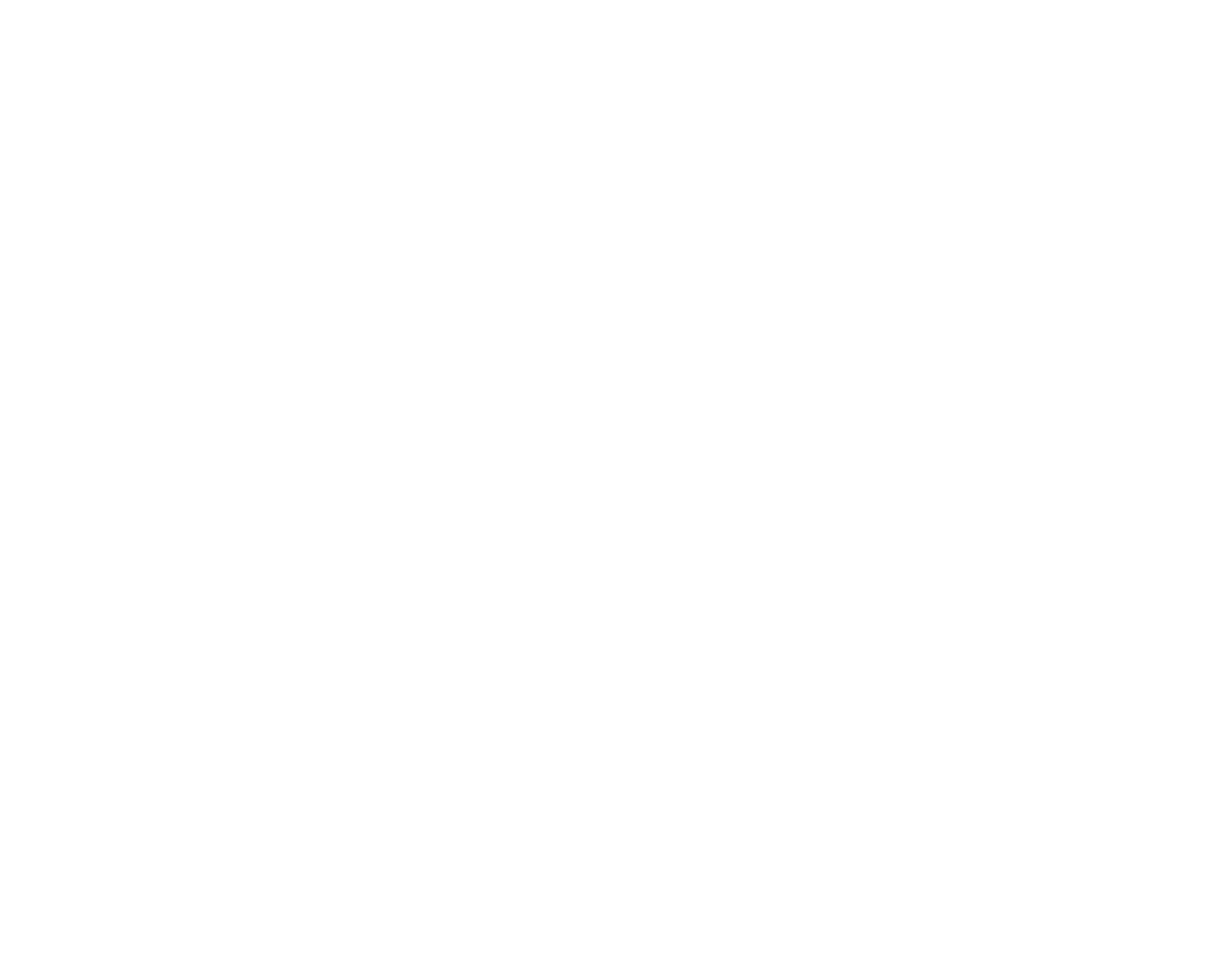### Table 5.—**DIRECT LOANS: ASSUMPTIONS UNDERLYING THE 2009 SUBSIDY ESTIMATES**

|                                                                        |                 |                                   | Composition of Subsidy |         |            |                             |                  |                            | Loan Characteristics |                |               |                              |                               |
|------------------------------------------------------------------------|-----------------|-----------------------------------|------------------------|---------|------------|-----------------------------|------------------|----------------------------|----------------------|----------------|---------------|------------------------------|-------------------------------|
| Agency, Bureau, Program and Risk Category                              | Subsidy<br>rate | Defaults.<br>net of<br>recoveries | Interest               | Fees    | All other  | Loan<br>maturity<br>(years) | Borrower<br>rate | Grace<br>period<br>(years) | Upfront<br>fees      | Annual<br>fees | Other<br>fees | Default<br>rate <sup>1</sup> | Recovery<br>rate <sup>2</sup> |
| <b>Department of Agriculture</b>                                       |                 |                                   |                        |         |            |                             |                  |                            |                      |                |               |                              |                               |
| Farm Service Agency: 3<br>Agricultural Credit Insurance Fund:          |                 |                                   |                        |         |            |                             |                  |                            |                      |                |               |                              |                               |
|                                                                        | 5.72            | 8.81                              | $-3.39$                |         | 0.30       | 37                          | 5.25             | .                          |                      |                |               | 89.61                        | 23.54                         |
|                                                                        | 11.79           | 13.05                             | $-1.26$                | .       | $-0.01$    | $\overline{4}$              | 5.07             | .                          | .                    | .              | .             | 22.93                        | 47.95                         |
|                                                                        | 6.29            | 6.23                              | 0.06                   | .       |            | 40                          | 5.00             | .                          | .                    | .              |               | 34.66                        | 11.56                         |
|                                                                        | $-0.56$         | 0.17                              | $-1.65$                | .       | 0.92       | $\overline{7}$              | 4.95             | .                          |                      | .              | .             | 3.84                         | 111.29                        |
|                                                                        | 6.25            | 7.20                              | $-0.82$                | $-0.14$ |            | $\overline{7}$              | 4.75             | .                          | 0.14                 | .              | .             | 9.09                         | .                             |
|                                                                        | $-1.08$         | 0.64                              | $-1.72$                | .       | .          | 15                          | 5.00             | .                          |                      | .              | .             | 10.54                        | 87.45                         |
| <b>Rural Utilities Service:</b>                                        |                 |                                   |                        |         |            |                             |                  |                            |                      |                |               |                              |                               |
|                                                                        | 3.77            | 1.79                              | 2.13                   | .       | $-0.16$    | 38                          | 4.68             | $\mathbf{1}$               | .                    |                |               | 8.98                         | 46.78                         |
|                                                                        | 3.90            | 3.65                              |                        | .       | 0.25       | 12                          | 4.60             |                            | .                    | .              | .             | 33.26                        | 90.00                         |
| Rural Electrification and Telephone Program:<br>Electrification:       |                 |                                   |                        |         |            |                             |                  |                            |                      |                |               |                              |                               |
|                                                                        | $-2.38$         | 0.99                              | $-2.55$                | .       | $-0.81$    | 33                          | 5.00             | -1                         | .                    |                |               | 10.20                        | 83.03                         |
|                                                                        | $-2.28$         | 0.70                              | $-2.97$                | .       | .          | 28                          | 5.00             | $\overline{1}$             | .                    | .              | .             | 5.47                         | 83.03                         |
| FFB Electric Loans (Legislative Proposal)                              |                 | .                                 | .                      | .       | .          |                             |                  |                            | .                    | .              |               |                              | .                             |
| Direct Electric Loans (Legislative Proposal)                           | $-2.28$         | 0.70                              | $-2.97$                | .       | .          | 28                          | 5.00             | $\mathbf{1}$               | .                    |                |               | 5.47                         | 83.03                         |
| Telephone:                                                             |                 |                                   |                        |         |            |                             |                  |                            |                      |                |               |                              |                               |
| Telecommunication Hardship Loans                                       | $-1.76$         | 1.02                              | $-2.86$                | .       | 0.07       | 19                          | 5.00             | $\mathbf{1}$               | .                    | .              |               | 7.06                         | 83.01                         |
|                                                                        | $-0.94$         | 0.80                              | $-1.47$                | .       | 0.27       | 16                          | 4.69             | -1                         |                      | .              | .             | 5.16                         | 83.03                         |
| FFB Telecommunications Loans (Legislative Proposal)                    | .               |                                   |                        | .       |            |                             |                  |                            |                      |                |               |                              |                               |
| Direct Telecommunications Loans (Legislative Pro-                      |                 |                                   |                        |         |            |                             |                  |                            |                      |                |               |                              |                               |
|                                                                        | $-0.94$         | 0.80                              | $-1.47$                | .       | $-0.27$    | 16                          | 4.69             | .                          | .                    | .              | .             | 5.16                         | 83.03                         |
| Treasury Telecommunication Loans                                       | 0.21            | 0.23                              | 0.04                   |         | $-0.06$    | 17                          | 4.61             | -1                         |                      | .              | .             | 1.74                         | 83.03                         |
| <b>Rural Housing Service:</b>                                          |                 |                                   |                        |         |            |                             |                  |                            |                      |                |               |                              |                               |
|                                                                        | 5.72            | 4.77                              | 1.27                   | .       | $-0.32$    | 30                          | 4.67             |                            | .                    | .              |               | 11.44                        | 21.45                         |
| Rural Housing Insurance Fund:                                          |                 |                                   |                        |         |            |                             |                  |                            |                      |                |               |                              |                               |
|                                                                        | $-2.59$         | 7.77                              | $-16.56$               | .       | 6.20       | 20                          | 6.59             |                            | .                    | .              |               | 46.22                        | 64.66                         |
|                                                                        | 36.12           | 8.74                              | $-18.59$               | .       | 445.97     | 50                          | 6.09             | .                          | .                    | .              | .             | 29.10                        | 22.49                         |
|                                                                        | 26.87           | 0.98                              | 27.69                  |         | $4 - 1.80$ | 19                          | 1.00             | .                          |                      | .              | .             | 7.15                         | 56.86                         |
|                                                                        | 1.65            | .                                 | 1.65                   |         | .          | $\overline{2}$              | 3.00             | .                          | .                    | .              | .             | .                            |                               |
|                                                                        | $-1.84$         | 0.93                              | $-2.77$                | .       | .          | $\overline{2}$              | 6.09             | .                          |                      | .              | .             | 0.99                         | .                             |
| <b>Rural Business Cooperative Service:</b>                             | 41.85           | 0.40                              | 42.09                  | .       | $-0.64$    | 30                          | 1.00             | 3                          | .                    |                |               | 10.47                        | 99.85                         |
| <b>Department of Commerce</b>                                          |                 |                                   |                        |         |            |                             |                  |                            |                      |                |               |                              |                               |
| National Oceanic and Atmospheric Administration:<br>Fisheries Finance: |                 |                                   |                        |         |            |                             |                  |                            |                      |                |               |                              |                               |
|                                                                        | $-12.78$        | 0.39                              | $-20.11$               | $-0.69$ | 7.63       | 21                          | 6.92             | .                          | 0.50                 | .              | .             | 3.94                         | 81.47                         |
| <b>Department of Defense</b>                                           |                 |                                   |                        |         |            |                             |                  |                            |                      |                |               |                              |                               |
| <b>Family Housing:</b>                                                 |                 |                                   |                        |         |            |                             |                  |                            |                      |                |               |                              |                               |
| Family Housing Improvement Fund Direct Loans                           | 43.50           | 18.25                             | 25.25                  |         |            | 40                          | 3.16             | 5                          |                      |                |               | 76.72                        | 31.37                         |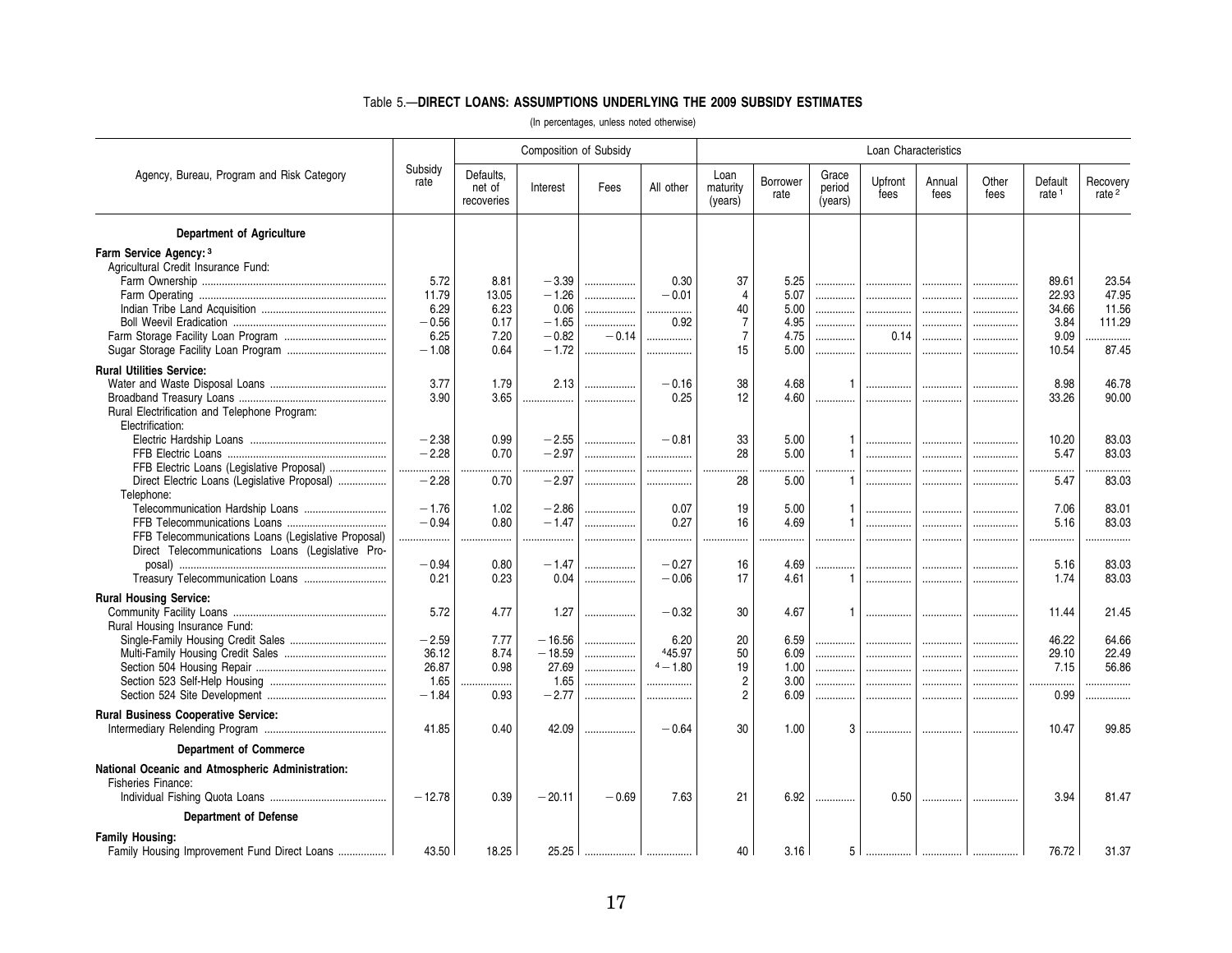### Table 5.—**DIRECT LOANS: ASSUMPTIONS UNDERLYING THE 2009 SUBSIDY ESTIMATES—Continued**

|                                                                                                           |                 |                                   | Composition of Subsidy |             |               |                             |                         |                            | Loan Characteristics |                |               |                              |                               |
|-----------------------------------------------------------------------------------------------------------|-----------------|-----------------------------------|------------------------|-------------|---------------|-----------------------------|-------------------------|----------------------------|----------------------|----------------|---------------|------------------------------|-------------------------------|
| Agency, Bureau, Program and Risk Category                                                                 | Subsidy<br>rate | Defaults.<br>net of<br>recoveries | Interest               | Fees        | All other     | Loan<br>maturity<br>(years) | <b>Borrower</b><br>rate | Grace<br>period<br>(years) | Upfront<br>fees      | Annual<br>fees | Other<br>fees | Default<br>rate <sup>1</sup> | Recovery<br>rate <sup>2</sup> |
| <b>Department of Education</b>                                                                            |                 |                                   |                        |             |               |                             |                         |                            |                      |                |               |                              |                               |
| <b>Federal Student Aid:</b>                                                                               |                 |                                   |                        |             |               |                             |                         |                            |                      |                |               |                              |                               |
| Ford Direct Loan Program:                                                                                 |                 |                                   |                        |             |               |                             |                         |                            |                      |                |               |                              |                               |
|                                                                                                           | 1.44            | 2.00                              | $-6.70$                | $-1.80$     | 7.90          | 11                          | 6.58                    |                            | 1.80                 | . 1            |               | 14.04                        | 5105.29                       |
| Weighted Average of Total Obligations (Legislative Pro-                                                   | 1.13            | 2.06                              | $-6.86$                | $-1.78$     | 7.71          | 11                          | 6.58                    |                            | 1.78                 |                |               | 14.04                        | 5105.29                       |
|                                                                                                           | 10.92           | 0.73                              | 4.86                   | $-1.88$     | 7.21          | 10                          | 6.03                    |                            | 1.88                 | .<br>.         | .<br>.        | 11.85                        | 5114.60                       |
| Subsidized Stafford (Legislative Proposal)                                                                | 10.80           | 0.73                              | 4.84                   | $-1.88$     | 7.11          | 10                          | 6.03                    |                            | 1.88                 | .              | .             | 11.85                        | 5114.60                       |
|                                                                                                           | $-9.82$         | 0.88                              | $-18.46$               | $-1.88$     | 9.63          | 10                          | 6.46                    |                            | 1.88                 | .              |               | 10.71                        | 5114.60                       |
| Unsubsidized Stafford (Legislative Proposal)                                                              | $-9.97$         | 0.89                              | $-18.48$               | $-1.88$     | 9.50          | 10                          | 6.46                    |                            | 1.88                 | .              | .             | 10.71                        | 5114.60                       |
|                                                                                                           | $-11.75$        | 0.59                              | $-18.48$               | $-4.00$     | 10.15         | 10                          | 7.90                    | .                          | 4.00                 | .              |               | 5.53                         | 5114.17                       |
|                                                                                                           | 11.03<br>9.99   | 6.46<br>6.78                      | $-0.65$<br>$-1.34$     | .<br>.      | 5.21<br>4.53  | 16<br>16                    | 6.71<br>6.71            | .<br>.                     |                      |                | .             | 26.88<br>26.88               | 593.46<br>593.46              |
| Loans for Short-Term Training (Legislative Proposal)                                                      | $-0.27$         | 0.48                              | $-3.85$                | .           | 3.09          | $\mathbf{1}$                | 6.46                    | .                          | .<br>                | .<br>.         | <br>.         | 12.88                        | 5114.60                       |
|                                                                                                           | 13.05           | 0.50                              | 6.22                   |             | 6.33          | 9                           | 6.80                    | .                          | .                    | .              | .             | 8.39                         | 5114.60                       |
| <b>Office of Postsecondary Education:</b><br>Historically Black College and University Capital Financing  | 16.31           | 20.62                             | .                      | $-4.31$     | .             |                             |                         |                            |                      |                |               | 42.07                        |                               |
| Department of Homeland Security                                                                           |                 |                                   |                        |             |               |                             |                         |                            |                      |                |               |                              |                               |
| Federal Emergency Management Agency:                                                                      |                 |                                   |                        |             |               |                             |                         |                            |                      |                |               |                              |                               |
|                                                                                                           | 1.04            | .                                 | 0.69                   |             | 0.35          | 7                           | 4.27                    | .                          | .                    | .              | .             |                              |                               |
|                                                                                                           | 93.95           | .                                 | 5.04                   |             | 88.90         | 5                           | 4.75                    | .                          |                      | .              | .             |                              |                               |
| <b>Department of State</b>                                                                                |                 |                                   |                        |             |               |                             |                         |                            |                      |                |               |                              |                               |
| <b>Bureau of Consular Affairs:</b>                                                                        | 59.77           | 59.36                             | 0.41                   | .           |               |                             | 1.20                    |                            | .                    |                | .             | 94.19                        | 39.81                         |
| Department of Transportation                                                                              |                 |                                   |                        |             |               |                             |                         |                            |                      |                |               |                              |                               |
| Federal Highway Administration:<br>Transportation Infrastructure Finance and Innovation:                  | 10.00<br>10.00  | 10.00<br>.                        | <br>                   | <br>.       | 10.00         | 38<br>35                    | 5.02<br>5.02            | 5<br>15                    | .<br>                | .<br>          | .<br>.        | 71.59<br>91.04               | 63.55<br>62.63                |
| <b>Federal Railroad Administration:</b><br>Railroad Rehabilitation and Improvement Financing Pro-         | .               | 3.10                              | $-1.28$                | $-1.81$     | .             | 25                          | 4.95                    | .                          |                      |                | 1.81          | 50.77                        | 62.74                         |
| <b>Department of Treasury</b>                                                                             |                 |                                   |                        |             |               |                             |                         |                            |                      |                |               |                              |                               |
| <b>Community Development Financial Institutions:</b><br>Community Development Financial Institutions Fund | 37.88           | 17.12                             | 20.76                  | .           |               | 11                          | 1.81                    |                            | .                    |                |               | 29.95                        | 15.00                         |
| <b>Department of Veterans Affairs</b>                                                                     |                 |                                   |                        |             |               |                             |                         |                            |                      |                |               |                              |                               |
| <b>Benefits Programs:</b>                                                                                 |                 |                                   |                        |             |               |                             |                         |                            |                      |                |               |                              |                               |
|                                                                                                           | 3.04<br>$-3.29$ | 9.96<br>0.28                      | $-7.66$<br>$-21.53$    | <br>$-1.91$ | 0.74<br>19.87 | 30<br>30                    | 5.65<br>6.81            |                            |                      |                | .             | 78.89<br>0.65                | 40.70<br>$6 - 4.27$           |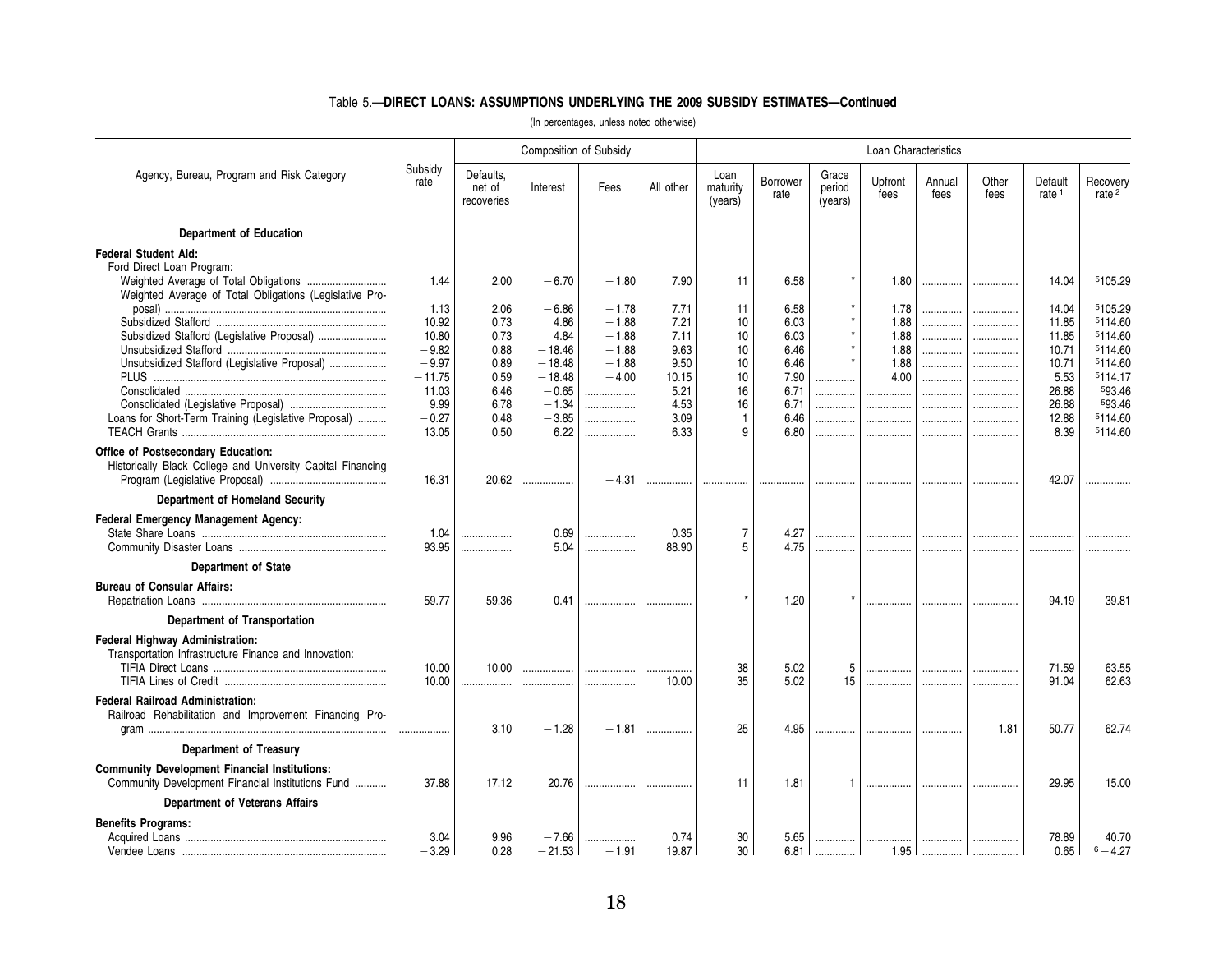### Table 5.—**DIRECT LOANS: ASSUMPTIONS UNDERLYING THE 2009 SUBSIDY ESTIMATES—Continued**

|                                                                                         |                  |                                   | Composition of Subsidy |              |                 |                             |                  |                            | Loan Characteristics |                |               |                              |                               |
|-----------------------------------------------------------------------------------------|------------------|-----------------------------------|------------------------|--------------|-----------------|-----------------------------|------------------|----------------------------|----------------------|----------------|---------------|------------------------------|-------------------------------|
| Agency, Bureau, Program and Risk Category                                               | Subsidy<br>rate  | Defaults.<br>net of<br>recoveries | Interest               | Fees         | All other       | Loan<br>maturity<br>(years) | Borrower<br>rate | Grace<br>period<br>(years) | Upfront<br>fees      | Annual<br>fees | Other<br>fees | Default<br>rate <sup>1</sup> | Recovery<br>rate <sup>2</sup> |
|                                                                                         | $-10.07$<br>1.93 | .<br>0.29                         | $-17.92$<br>1.88       | $-0.73$<br>. | 8.58<br>$-0.23$ | 30                          | 6.81<br>         | .<br>                      | 1.15<br>             | .<br>          | <br>.         | <br>0.30                     | .                             |
| <b>Veterans Health Administration:</b>                                                  | 99.18            | 99.04                             | 0.13                   | .            | 0.01            | 40                          | 5.27             | .                          |                      |                |               | 232.33                       | .                             |
| <b>International Assistance Programs</b>                                                |                  |                                   |                        |              |                 |                             |                  |                            |                      |                |               |                              |                               |
| Overseas Private Investment Corporation:<br><b>OPIC Direct Loans</b>                    | 2.34             | 13.71                             | $-1.59$                | $-9.77$      | .               | 13                          | 6.37             | 3                          |                      | 1.50           |               | 33.97                        | 50.00                         |
| <b>Small Business Administration</b>                                                    |                  |                                   |                        |              |                 |                             |                  |                            |                      |                |               |                              |                               |
| <b>General Business Loan Programs:</b><br>7(m) Direct Microloans (Legislative Proposal) |                  | 0.37                              | $-4.34$                | .            | 3.97            | 10                          | 5.92             |                            |                      |                |               | 0.65                         | 10.16                         |
| Disaster Loan Program:<br>Disaster Assistance                                           | 14.92            | 9.05                              | 12.43                  | .            | $-6.57$         | 23                          | 3.77             |                            |                      |                | .             | 21.54                        | 16.70                         |
| <b>Other Independent Agencies</b>                                                       |                  |                                   |                        |              |                 |                             |                  |                            |                      |                |               |                              |                               |
| <b>Export-Import Bank of the United States:</b>                                         | 33.01            | 3.98                              | 31.79                  | $-2.75$      |                 | 24                          | 1.30             | 3                          |                      | 2.83           |               | 5.94                         |                               |

(In percentages, unless noted otherwise)

\* Nonzero amount rounds to zero, based on units for this column.<br><sup>1</sup> Lifetime defaults as a percentage of disbursements.<br><sup>2</sup> Recoveries as a percentage of lifetime defaults.<br><sup>8</sup> Subsidy estimates are based on total cash re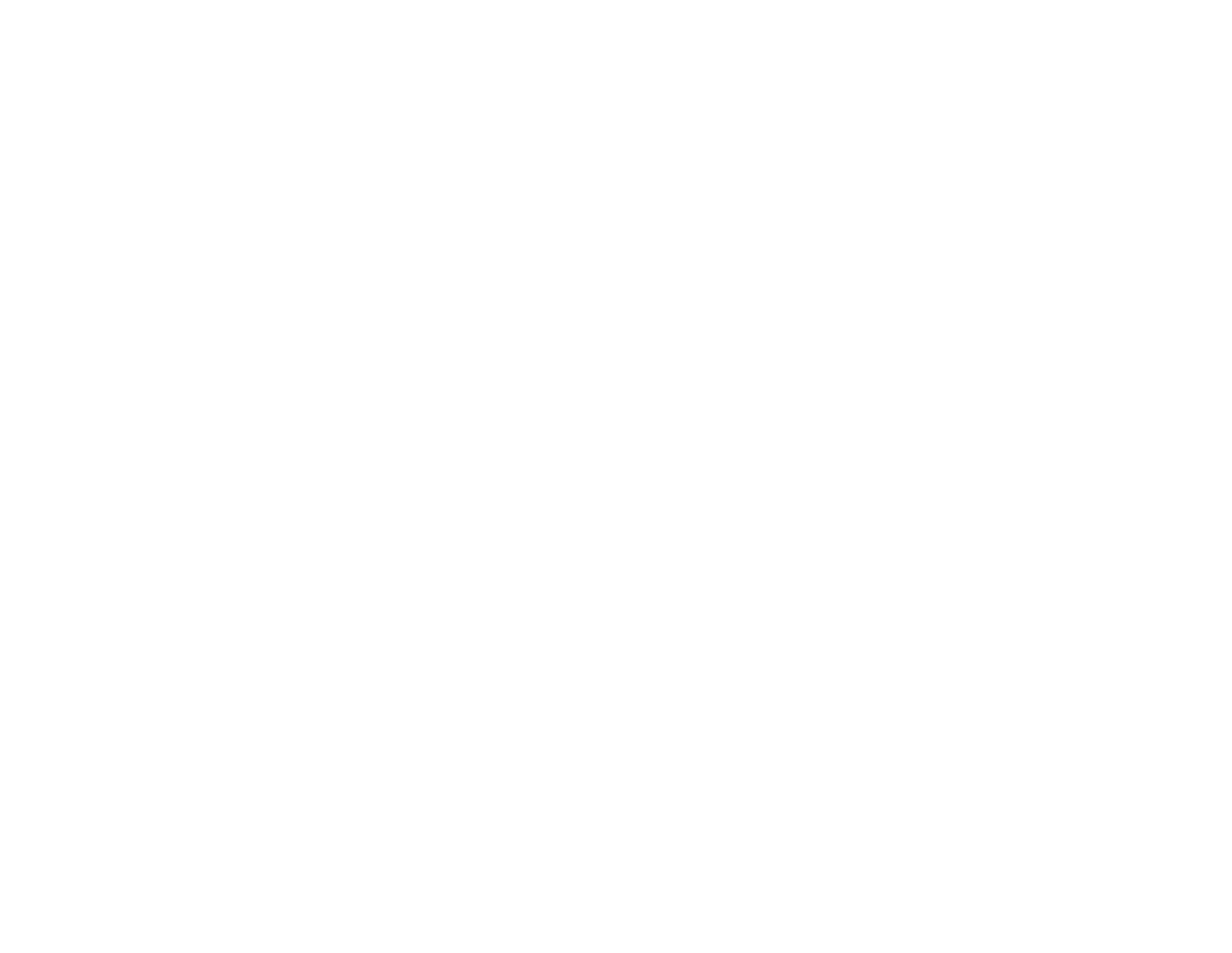### Table 6.—**LOAN GUARANTEES: ASSUMPTIONS UNDERLYING THE 2009 SUBSIDY ESTIMATES**

|                                                      | Composition of Subsidy<br>Loan Characteristics |                                   |          |          |           |                             |                       |                            |                 |                |               |                              |                                    |                            |
|------------------------------------------------------|------------------------------------------------|-----------------------------------|----------|----------|-----------|-----------------------------|-----------------------|----------------------------|-----------------|----------------|---------------|------------------------------|------------------------------------|----------------------------|
| Agency, Bureau, Program and Risk Category            | Subsidy<br>rate                                | Defaults.<br>net of<br>recoveries | Interest | Fees     | All other | Loan<br>maturity<br>(years) | Bor-<br>rower<br>rate | Grace<br>period<br>(years) | Upfront<br>fees | Annual<br>fees | Other<br>fees | Default<br>rate <sup>1</sup> | Recov-<br>ery<br>rate <sup>2</sup> | Percent<br>quaran-<br>teed |
| <b>Department of Agriculture</b>                     |                                                |                                   |          |          |           |                             |                       |                            |                 |                |               |                              |                                    |                            |
| Farm Service Agency:                                 |                                                |                                   |          |          |           |                             |                       |                            |                 |                |               |                              |                                    |                            |
| CCC Export Loan Guarantees:                          |                                                |                                   |          |          |           |                             |                       |                            |                 |                |               |                              |                                    |                            |
|                                                      | 0.87                                           | 1.47                              | .        | $-0.60$  | .         | 3                           | 5.00                  | .                          | 0.60            |                |               | 1.60                         | .                                  | 98.00                      |
|                                                      | 4.04                                           | 4.50                              | .        | $-0.46$  | .         | 5                           | 5.00                  | .                          | 0.46            | .              | .             | 5.71                         | .                                  | 95.00                      |
| Agricultural Credit Insurance Fund:                  |                                                |                                   |          |          |           |                             |                       |                            |                 |                |               |                              |                                    |                            |
|                                                      | 2.49                                           | 3.49                              | .        | $-1.00$  |           | $\overline{4}$              | 8.86                  | .                          | 1.00            | .              |               | 4.42                         | 7.60                               | 90.00                      |
|                                                      | 13.79                                          | 2.57                              | 11.22    | .        |           | 6                           | 8.86                  | .                          | .               | .              | .             | 3.28                         | 3.66                               | 90.00                      |
|                                                      | 0.33                                           | 1.33                              | .        | $-1.00$  | .         | 18                          | 7.80                  | .                          | 1.00            |                | .             | 2.23                         | 27.78                              | 90.00                      |
| <b>Rural Utilities Service:</b>                      |                                                |                                   |          |          |           |                             |                       |                            |                 |                |               |                              |                                    |                            |
|                                                      | $-0.82$                                        | .                                 | .        | $-0.82$  |           | 20                          |                       | .                          | 1.00            | .              | .             |                              | .                                  | 82.14                      |
| <b>Rural Housing Service:</b>                        |                                                |                                   |          |          |           |                             |                       |                            |                 |                |               |                              |                                    |                            |
|                                                      | 3.08                                           | 3.95                              | .        | $-0.87$  |           | 21                          | .                     |                            | 1.00            |                |               | 5.45                         | 9.15                               | 86.53                      |
| Rural Housing Insurance Fund:                        |                                                |                                   |          |          |           |                             |                       |                            |                 |                |               |                              |                                    |                            |
| Guaranteed 502 Single Family Housing, Purchase       | 1.27                                           | 3.27                              | .        | $-2.00$  | .         | 29                          | .                     | .                          | 2.00            | .              | .             | 4.19                         | 0.75                               | 90.00                      |
| Guaranteed 502, Purchase (Legislative Proposal)      | 0.27                                           | 3.27                              | .        | $-3.00$  | .         | 29                          | .                     | .                          | 3.00            | .              | .             | 4.19                         | 0.75                               | 90.00                      |
|                                                      | 0.98                                           | 1.48                              |          | $-0.50$  | .         | 29                          | .                     | .                          | 0.50            | .              | .             | 1.81                         | 0.54                               | 90.00                      |
| Guaranteed 538 Multi-Family Housing                  | 15.68                                          | 0.57                              | 22.33    | $-7.22$  | .         | 36                          | 7.81                  | .                          | 1.00            | 0.50           | .             | 3.23                         | 79.64                              | 90.00                      |
| Guaranteed 538 (Legislative Proposal)                | 0.57                                           | 0.57                              | .        | .        | .         | 36                          | .                     | .                          | .               | .              | .             | 3.23                         | 79.64                              | 90.00                      |
| <b>Rural Business Cooperative Services:</b>          |                                                |                                   |          |          |           |                             |                       |                            |                 |                |               |                              |                                    |                            |
|                                                      | 4.35                                           | 7.80                              | .        | $-3.44$  |           | 17                          | 8.75                  | .                          | 1.88            | 0.25           | .             | 12.80                        | 32.10                              | 78.15                      |
|                                                      |                                                |                                   |          |          |           |                             |                       |                            |                 |                |               |                              |                                    |                            |
| <b>Department of Education</b>                       |                                                |                                   |          |          |           |                             |                       |                            |                 |                |               |                              |                                    |                            |
| <b>Federal Student Aid:</b>                          |                                                |                                   |          |          |           |                             |                       |                            |                 |                |               |                              |                                    |                            |
| Federal Family Education Loan Program:               |                                                |                                   |          |          |           |                             |                       |                            |                 |                |               |                              |                                    |                            |
| Weighted Average of Total Commitments                | 2.21                                           | 0.89                              | 2.81     | $-4.48$  | 2.98      | 19                          | 6.69                  |                            | 1.71            | 0.42           | .             | 11.62                        | 3115.42                            | 97.00                      |
|                                                      | 16.67                                          | 0.43                              | 15.44    | $-1.75$  | 2.55      | 9                           | 6.10                  | $\star$                    | 1.75            |                | .             | 11.60                        | 3122.94                            | 97.00                      |
|                                                      | $-3.07$                                        | 0.37                              | $-3.99$  | $-1.88$  | 2.42      | 9                           | 6.46                  |                            | 1.88            | .              | .             | 10.01                        | 3122.94                            | 97.00                      |
|                                                      | $-5.94$                                        | 0.40                              | $-5.23$  | $-3.70$  | 2.59      | 8                           | 8.50                  | .                          | 3.70            | .              | .             | 4.47                         | 3108.69                            | 97.00                      |
|                                                      | $-2.27$                                        | 1.78                              | 0.84     | $-8.72$  | 3.83      | 19<br>$\mathbf{1}$          | 6.76                  | .                          | 1.00            | 1.05           |               | 14.45                        | 3108.1                             | 97.00                      |
| Loans for Short-Term Training (Legislative Proposal) | 1.02                                           | 0.01                              | $-0.41$  | .        | 1.42      |                             | 6.46                  | .                          |                 | .              | .             | 10.60                        | 3122.94                            | 97.00                      |
| <b>Department of Energy</b>                          |                                                |                                   |          |          |           |                             |                       |                            |                 |                |               |                              |                                    |                            |
| <b>Energy Programs:</b>                              |                                                |                                   |          |          |           |                             |                       |                            |                 |                |               |                              |                                    |                            |
|                                                      |                                                | 19.35                             |          | $-19.35$ |           | 30                          | 7.15                  | $\overline{4}$             | 419.35          |                |               | 450.85                       | 450.00                             | 95.00                      |
| Department of Housing and Urban Development          |                                                |                                   |          |          |           |                             |                       |                            |                 |                |               |                              |                                    |                            |
| Public and Indian Housing Programs:                  |                                                |                                   |          |          |           |                             |                       |                            |                 |                |               |                              |                                    |                            |
|                                                      | 2.52                                           | 3.51                              | .        | $-0.98$  |           | 30                          | 6.50                  | .                          | 1.00            | .              | .             | 6.71                         | 2.53                               | 100.00                     |
|                                                      | 12.34                                          | 12.34                             | .        |          | .         | 20                          | 7.00                  | .                          | .               |                |               | 17.81                        | .                                  | 95.00                      |
| Native Hawaiian Housing Loan Guarantees              | 2.52                                           | 3.51                              |          | $-0.98$  |           | 30                          | 6.50                  |                            | 1.00            |                |               | 6.71                         | 2.53                               | 100.00                     |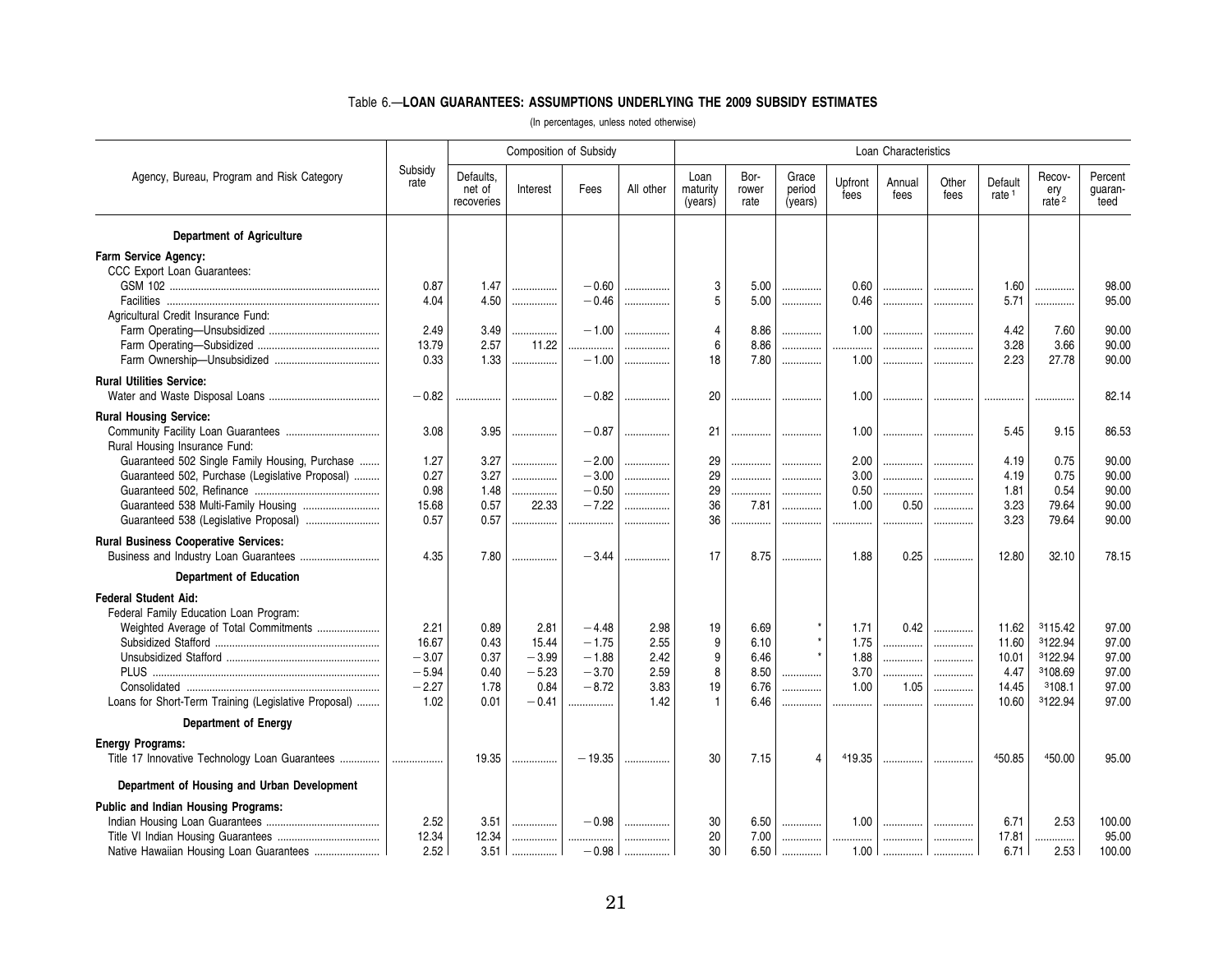### Table 6.—**LOAN GUARANTEES: ASSUMPTIONS UNDERLYING THE 2009 SUBSIDY ESTIMATES—Continued**

|                                                     |                 |                                   |          | <b>Composition of Subsidy</b> |           |                             |                       |                            |                 | Loan Characteristics |               |                              |                                    |                            |
|-----------------------------------------------------|-----------------|-----------------------------------|----------|-------------------------------|-----------|-----------------------------|-----------------------|----------------------------|-----------------|----------------------|---------------|------------------------------|------------------------------------|----------------------------|
| Agency, Bureau, Program and Risk Category           | Subsidy<br>rate | Defaults,<br>net of<br>recoveries | Interest | Fees                          | All other | Loan<br>maturity<br>(years) | Bor-<br>rower<br>rate | Grace<br>period<br>(years) | Upfront<br>fees | Annual<br>fees       | Other<br>fees | Default<br>rate <sup>1</sup> | Recov-<br>ery<br>rate <sup>2</sup> | Percent<br>quaran-<br>teed |
| <b>Housing Programs:</b>                            |                 |                                   |          |                               |           |                             |                       |                            |                 |                      |               |                              |                                    |                            |
| FHA General and Special Risk Insurance Fund:        |                 |                                   |          |                               |           |                             |                       |                            |                 |                      |               |                              |                                    |                            |
|                                                     | $-1.10$         | 4.14                              | .        | $-5.24$                       | .         | 40                          | 7.01                  | .                          |                 | 0.45                 | 0.45          | 16.60                        | 72.72                              | 100.00                     |
|                                                     | 5.84            | 12.65                             | .        | $-6.81$                       | .         | 40                          | 5.33                  | .                          | .               | 0.80                 | 0.80          | 41.92                        | 66.70                              | 100.00                     |
|                                                     | $-3.20$         | 1.29                              | .        | $-4.50$                       | .         | 40                          | 4.60                  | .                          | .               | 0.45                 | 0.45          | 8.57                         | 75.24                              | 85.00                      |
|                                                     | $-3.29$         | 1.47                              | .        | $-4.76$                       | .         | 35                          | 6.73                  | .                          | .               | 0.45                 | 0.45          | 5.88                         | 70.63                              | 80.00                      |
|                                                     | 1.97            | 9.10                              | .        | $-7.13$                       | .         | 30                          | 4.93                  | .                          | .               | 0.80                 | 0.80          | 11.49                        | .                                  | 100.00                     |
|                                                     | 22.18           | 27.03                             | .        | $-4.85$                       | .         | 35                          | 6.31                  | .                          | .               | 0.80                 |               | 32.68                        | .                                  | 100.00                     |
| Housing Finance Authority Risk Sharing              | $-1.17$         | 1.80                              | .        | $-2.97$                       | .         | 38                          | 5.72                  | .                          | .               | 0.50                 | 0.50          | 9.38                         | 82.84                              | 90.00                      |
|                                                     | $-1.43$         | 0.66                              | .        | $-2.09$                       | .         | 30                          | 5.00                  | .                          | .               | 0.50                 | .             | 1.00                         | .                                  | 50.00                      |
|                                                     | $-0.74$         | 5.45                              | .        | $-6.19$                       | .         | 40                          | 7.07                  | .                          | .               | 0.57                 | 0.57          | 14.05                        | 52.82                              | 100.00                     |
|                                                     | $-2.09$         | 3.39                              | .        | $-5.48$                       | .         | 35                          | 6.02                  | .                          | .               | 0.50                 | .             | 11.04                        | 60.19                              | 80.00                      |
|                                                     | $-2.51$         | 2.63                              | .        | $-5.14$                       | .         | 25                          | 5.36                  | .                          | .               | 0.50                 | 0.50          | 9.20                         | 76.86                              | 100.00                     |
|                                                     | $-2.14$         | 3.91                              | .        | $-6.05$                       |           | 40                          | 5.44                  | .                          | .               | 0.50                 | 0.50          | 15.29                        | 71.79                              | 100.00                     |
|                                                     | $-0.12$         | 3.42                              | .        | $-3.54$                       | .         | 30                          | 6.79                  | .                          | 1.50            | 0.50                 | .             | 10.05                        | 59.16                              | 100.00                     |
| Section 234 Condominiums (Legislative Proposal)     | .               |                                   |          |                               |           |                             |                       |                            | .               |                      |               | .                            |                                    | .                          |
| Section 203(k) Rehabilitation Mortgage              | 2.29            | 5.89                              | .        | $-3.60$                       | .         | 30                          | 7.73                  | .                          | 1.50            | 0.50                 | .             | 13.76                        | 48.02                              | 100.00                     |
| Section 203(k) Rehabilitation Mortgage (Legislative |                 |                                   |          |                               |           |                             |                       |                            |                 |                      |               |                              |                                    |                            |
|                                                     |                 |                                   | .        | .                             |           |                             |                       | .                          |                 |                      |               |                              |                                    |                            |
| Home Equity Conversion Mortgages                    | $-1.37$         | 3.45                              | .        | $-4.82$                       | .         | 30                          | 4.57                  | .                          | 2.00            | 0.50                 | .             | 38.08                        | 116.97                             | 100.00                     |
| Home Equity Conversion Mortgages (Legislative Pro-  |                 |                                   |          |                               |           |                             |                       |                            |                 |                      |               |                              |                                    |                            |
|                                                     | .               | .                                 | .        | .                             |           |                             | .                     | .                          |                 | .                    | .             | .                            | .                                  |                            |
|                                                     | $-0.52$         | 2.54                              | .        | $-3.06$                       | .         | 20                          | 13.00                 | .                          | .               | 1.00                 | .             | 4.44                         | 33.55                              | 90.00                      |
|                                                     | $-0.14$         | 5.63                              | .        | $-5.77$                       | .         | 20                          | 13.00                 | .                          | .               | 1.00                 | .             | 8.74                         | 19.44                              | 90.00                      |
| FHA Mutual Mortgage Insurance Fund:                 |                 |                                   |          |                               |           |                             |                       |                            |                 |                      |               |                              |                                    |                            |
| Mutual Mortgage Insurance Program                   | $-0.01$         | 2.99                              |          | $-4.05$                       | 1.05      | 30                          | 6.86                  | .                          | 1.77            | 0.51                 |               | 11.69                        | 69.70                              | 100.00                     |
| Mutual Mortgage Insurance Program (Legislative Pro- |                 |                                   |          |                               |           |                             |                       |                            |                 |                      |               |                              |                                    |                            |
|                                                     | $5 - 0.17$      | 2.78                              | .        | $-3.94$                       | 0.98      | 30                          | 6.86                  | .                          | 1.63            | 0.53                 | .             | 10.92                        | 69.76                              | 100.00                     |
| Mutual Mortgage Insurance Program-HECM (Legisla-    |                 |                                   |          |                               |           |                             |                       |                            |                 |                      |               |                              |                                    |                            |
|                                                     | $-1.37$         | 3.45                              | .        | $-4.82$                       | .         | 30                          | 6.07                  | .                          | 2.00            | 0.50                 | .             | 38.07                        | 116.97                             | 100.00                     |
| Mutual Mortgage Insurance Program-Seller Financed   |                 |                                   |          |                               |           |                             |                       |                            |                 |                      |               |                              |                                    |                            |
|                                                     | 6.35            | 7.86                              | .        | $-4.26$                       | 2.74      | 30                          | 6.86                  | .                          | 2.24            | 0.55                 | .             | 30.38                        | 69.70                              | 100.00                     |
|                                                     |                 |                                   |          |                               |           |                             |                       |                            |                 |                      |               |                              |                                    |                            |
| <b>Government National Mortgage Association:</b>    |                 |                                   |          |                               |           | 30                          |                       |                            |                 | 0.06                 | 0.02          |                              | 99.81                              | 100.00                     |
| Guarantees of Mortgage-Backed Securities            | $-0.21$         |                                   | .        | $-0.21$                       |           |                             | 9.00                  | .                          |                 |                      |               | .                            |                                    |                            |
| Department of the Interior                          |                 |                                   |          |                               |           |                             |                       |                            |                 |                      |               |                              |                                    |                            |
| <b>Bureau of Indian Affairs:</b>                    |                 |                                   |          |                               |           |                             |                       |                            |                 |                      |               |                              |                                    |                            |
|                                                     | 7.73            | 4.53                              | 5.00     | $-1.80$                       | .         | 16                          | 9.00                  | .                          | 2.00            |                      |               | 7.88                         | 7.28                               | 90.00                      |
| <b>Department of Transportation</b>                 |                 |                                   |          |                               |           |                             |                       |                            |                 |                      |               |                              |                                    |                            |
|                                                     |                 |                                   |          |                               |           |                             |                       |                            |                 |                      |               |                              |                                    |                            |
| Office of the Secretary:                            |                 |                                   |          |                               |           |                             |                       |                            |                 |                      |               |                              |                                    |                            |
|                                                     | 1.86            | 1.86                              | .        |                               |           | $\overline{2}$              | 9.25                  | .                          |                 |                      |               | 2.02                         | .                                  | 75.00                      |
| <b>Federal Highway Administration:</b>              |                 |                                   |          |                               |           |                             |                       |                            |                 |                      |               |                              |                                    |                            |
| TIFIA Loan Guarantees                               | 10.00           | 10.00                             |          |                               |           | 37                          | 5.02                  | 5                          |                 |                      |               | 71.59                        | 63.55                              | 100.00                     |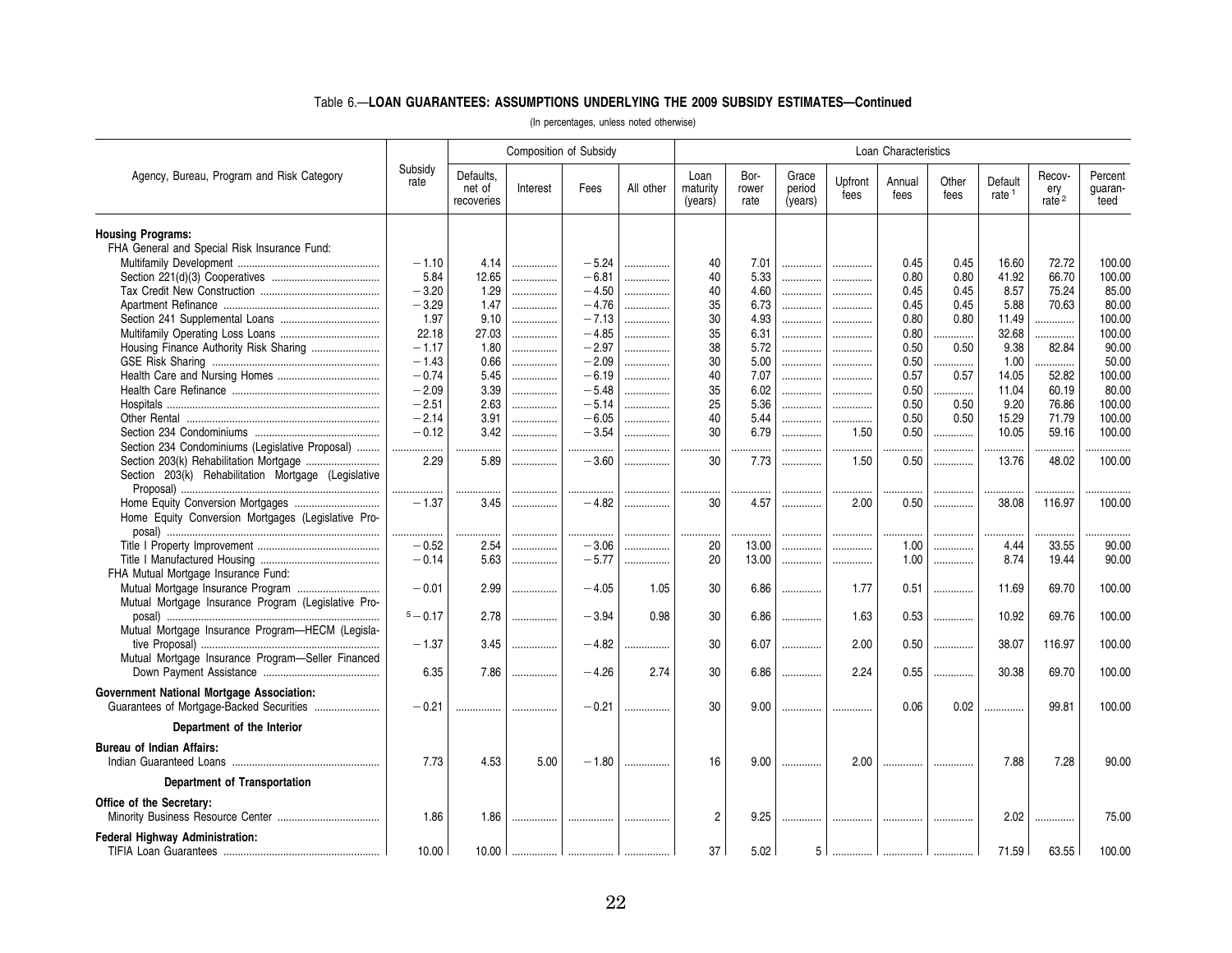### Table 6.—**LOAN GUARANTEES: ASSUMPTIONS UNDERLYING THE 2009 SUBSIDY ESTIMATES—Continued**

| (In percentages, unless noted otherwise) |  |  |  |  |
|------------------------------------------|--|--|--|--|
|------------------------------------------|--|--|--|--|

|                                                                                                                 |                 |                                   | Composition of Subsidy |                               |                  |                             |                       |                            |                      | Loan Characteristics |               |                       |                           |                            |
|-----------------------------------------------------------------------------------------------------------------|-----------------|-----------------------------------|------------------------|-------------------------------|------------------|-----------------------------|-----------------------|----------------------------|----------------------|----------------------|---------------|-----------------------|---------------------------|----------------------------|
| Agency, Bureau, Program and Risk Category                                                                       | Subsidy<br>rate | Defaults.<br>net of<br>recoveries | Interest               | Fees                          | All other        | Loan<br>maturity<br>(years) | Bor-<br>rower<br>rate | Grace<br>period<br>(years) | Upfront<br>fees      | Annual<br>fees       | Other<br>fees | Default<br>rate $1$   | Recov-<br>ery<br>rate $2$ | Percent<br>guaran-<br>teed |
| <b>Federal Railroad Administration:</b><br>Railroad Rehabilitation and Improvement Financing Guar-              |                 | 2.31                              |                        | $-2.31$                       |                  | 25                          | 4.95                  | 6                          | 2.31                 |                      |               | 25.77                 | 98.90                     | 80.00                      |
| <b>Department of Veterans Affairs</b>                                                                           |                 |                                   |                        |                               |                  |                             |                       |                            |                      |                      |               |                       |                           |                            |
| <b>Benefits Programs:</b>                                                                                       | $-0.66$         | 1.08                              | .                      | $-1.74$                       |                  | 30                          | 6.81                  |                            | 1.72                 |                      | 0.02          | 6.07                  | 77.00                     | 25.00                      |
| <b>International Assistance Programs</b>                                                                        |                 |                                   |                        |                               |                  |                             |                       |                            |                      |                      |               |                       |                           |                            |
| Agency for International Development:<br>Development Credit Authority (DCA):                                    | 3.21<br>1.31    | 4.39<br>2.01                      | <br>                   | $-1.18$<br>$-0.70$            | <br>             | 7<br>$\mathbf{1}$           | 4.91<br>5.40          | 5<br>                      | 0.64<br>0.75         | 1.26<br>1.75         | .<br>.        | 12.32<br>2.05         | <br>                      | 50.00<br>50.00             |
| <b>Overseas Private Investment Corporation:</b>                                                                 | 2.27<br>$-3.18$ | 8.86<br>10.57                     | <br>.                  | $-6.59$<br>$-13.75$           | .<br>.           | 11<br>12                    | 6.08<br>7.48          | 2<br>11                    | .<br>0.50            | 1.25<br>1.50         | <br>.         | 20.70<br>17.83        | 50.00                     | 100.00<br>100.00           |
| <b>Small Business Administration</b>                                                                            |                 |                                   |                        |                               |                  |                             |                       |                            |                      |                      |               |                       |                           |                            |
| <b>General Business Loan Programs:</b><br>Section 504 Certified Development Companies Deben-                    | <br>$-0.07$<br> | 3.42<br>1.79<br>5.38              | .<br>.<br>.            | $-3.42$<br>$-2.20$<br>$-5.41$ | <br>0.35<br>0.03 | 13<br>20<br>10              | 10.01<br>5.85<br>5.59 | <br>.<br>.                 | 2.01<br>0.87<br>3.00 | 0.55<br>0.19<br>0.41 | .<br>.<br>.   | 6.24<br>3.50<br>32.92 | 43.50<br>43.14<br>87.66   | 69.36<br>100.00<br>100.00  |
| Secondary Market Guarantee (Legislative Proposal)                                                               | <br>            | .<br>                             | .                      | .<br>$-0.08$                  | .<br>0.07        | 20<br>20                    | 6.52<br>6.52          | <br>.                      | .<br>.               | <br>0.02             | .<br>.        | <br>                  | <br>                      | 100.00<br>100.00           |
| <b>Other Independent Agencies</b>                                                                               |                 |                                   |                        |                               |                  |                             |                       |                            |                      |                      |               |                       |                           |                            |
| Export-Import Bank of the United States:<br>Short, Medium, and Long Term Guarantees and Insur-<br>ance Program: | 0.60<br>$-3.71$ | 2.12                              | <br>                   | $-1.52$<br>$-3.71$            | <br>             | 7<br>$\overline{7}$         | 5.96<br>5.96          | $\mathbf{1}$               | 0.12<br>0.12         | 1.39<br>3.71         | .<br>. 1      | 2.43<br>              | <br>                      | 100.00<br>100.00           |

\* Nonzero amount rounds to zero, based on units for this column.<br><sup>1</sup> Lifetime defaults as a percentage of disbursements.<br><sup>2</sup> Recoveries as a percentage of lifetime defaults.<br><sup>3</sup> Recovery rate includes interest and penaltie

4 Assumptions reflect an illustrative example for informational purposes only. The assumptions will be determined at the time of execution, and will reflect the actual terms and conditions of the loan and guarantee contracts.

<sup>5</sup> Legislative proposal includes moving the Section 234 Condominiums and Section 203(k) Rehabilitation Mortgages from the General and Special Risk Insurance Fund to the Mutual Mortgage Insurance Fund.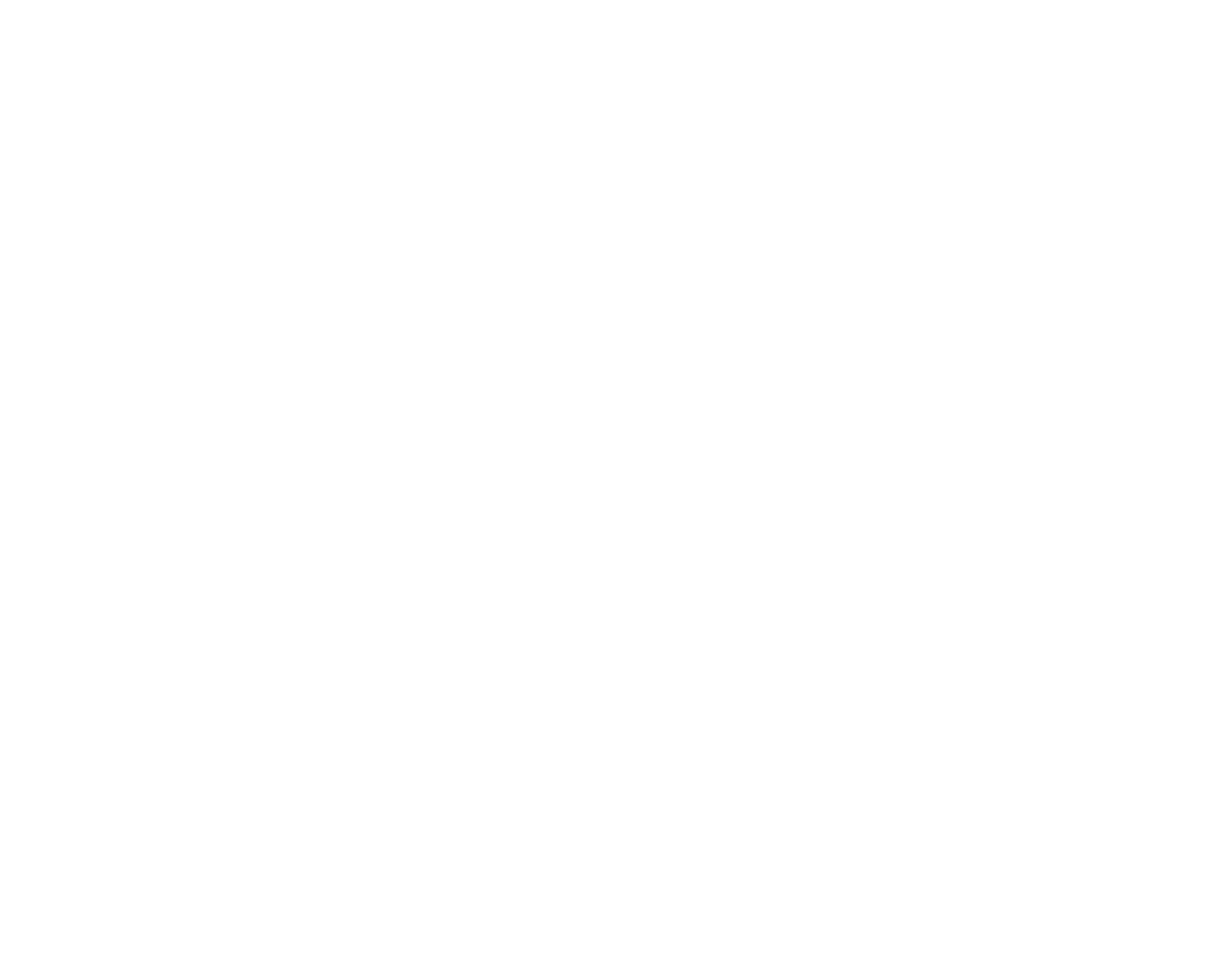### Table 7.—**DIRECT LOANS: SUBSIDY REESTIMATES <sup>1</sup>**

|                                                         | <b>Characteristics of Subsidy Reestimates</b> |                                |                                                        |                                                               |                                                                |                                                                     |                                                                                 |                                                     |
|---------------------------------------------------------|-----------------------------------------------|--------------------------------|--------------------------------------------------------|---------------------------------------------------------------|----------------------------------------------------------------|---------------------------------------------------------------------|---------------------------------------------------------------------------------|-----------------------------------------------------|
| Agency, Bureau, Program, Risk Category, and Cohort Year | Original<br>Subsidy Rate                      | Current<br>Reestimated<br>Rate | Percentage<br>point change<br>due to interest<br>rates | Percentage<br>point change<br>due to technical<br>assumptions | Current<br>reestimate<br>amount <sup>2</sup><br>(\$ thousands) | Net lifetime<br>reestimate<br>amount <sup>3</sup><br>(\$ thousands) | Net lifetime<br>reestimate<br>amount, exclud-<br>ing interest<br>(\$ thousands) | Total<br>disbursements<br>to date<br>(\$ thousands) |
| <b>Department of Agriculture</b>                        |                                               |                                |                                                        |                                                               |                                                                |                                                                     |                                                                                 |                                                     |
| Farm Service Agency:                                    |                                               |                                |                                                        |                                                               |                                                                |                                                                     |                                                                                 |                                                     |
| Agricultural Credit Insurance Fund:                     |                                               |                                |                                                        |                                                               |                                                                |                                                                     |                                                                                 |                                                     |
| Credit Sales of Acquired Property                       |                                               |                                |                                                        |                                                               |                                                                |                                                                     |                                                                                 |                                                     |
|                                                         | 29.76                                         | 10.78                          | $-27.36$                                               | 8.38                                                          | 3.114                                                          | $-1.451$                                                            | $-6.122$                                                                        | 27,821                                              |
|                                                         | 21.67                                         | 8.17                           | $-4.34$                                                | $-9.16$                                                       | 5,910                                                          | $-3,676$                                                            | $-8,664$                                                                        | 53,730                                              |
|                                                         | 15.02                                         | 14.54                          | 1.73                                                   | $-2.21$                                                       | 7,848                                                          | 7,018                                                               | $-2,514$                                                                        | 66,315                                              |
|                                                         | 18.06                                         | 17.30                          | 5.37                                                   | $-6.13$                                                       | 1.444                                                          | 1,151                                                               | $-295$                                                                          | 13,399                                              |
|                                                         | 13.02                                         | 6.91                           | 2.13                                                   | $-8.24$                                                       | 1,220                                                          | $-359$                                                              | $-690$                                                                          | 10.048                                              |
| Farm Ownership                                          |                                               |                                |                                                        |                                                               |                                                                |                                                                     |                                                                                 |                                                     |
|                                                         | 22.64                                         | 19.85                          | $-2.27$                                                | $-0.52$                                                       | $-3,085$                                                       | $-5,286$                                                            | $-1,699$                                                                        | 65,611                                              |
|                                                         | 8.50                                          | 11.90                          | 6.38                                                   | $-2.98$                                                       | $-12,796$                                                      | $-11,362$                                                           | $-2,980$                                                                        | 66,128                                              |
|                                                         | 9.81                                          | 13.07                          | 7.95                                                   | $-4.69$                                                       | $-8,007$                                                       | $-9,055$                                                            | $-1,020$                                                                        | 80,218                                              |
|                                                         | 22.31                                         | 13.47                          | 1.17                                                   | $-10.01$                                                      | $-4.461$                                                       | $-8,701$                                                            | $-5,275$                                                                        | 55,033                                              |
|                                                         | 19.04                                         | 12.54                          | 1.16                                                   | $-7.66$                                                       | $-4,671$                                                       | $-9,164$                                                            | $-5,561$                                                                        | 86,955                                              |
|                                                         | 21.03                                         | 11.74                          | 2.14                                                   | $-11.43$                                                      | $-2,583$                                                       | $-11,005$                                                           | $-7,355$                                                                        | 78,529                                              |
|                                                         | 13.04                                         | 9.37                           | 8.09                                                   | $-11.76$                                                      | $-1,965$                                                       | $-5.104$                                                            | $-2,994$                                                                        | 80,585                                              |
|                                                         | 14.97                                         | 8.98                           | 5.73                                                   | $-11.72$                                                      | $-5,573$                                                       | $-16,984$                                                           | $-9,627$                                                                        | 160,245                                             |
|                                                         | 3.77                                          | 8.44                           | 10.20                                                  | $-5.53$                                                       | 1.743                                                          | 10,646                                                              | 10.748                                                                          | 225.954                                             |
|                                                         | 10.77                                         | $-0.16$                        | $-6.80$                                                | $-4.13$                                                       | $-1,873$                                                       | $-21.168$                                                           | $-17,263$                                                                       | 160.440                                             |
|                                                         | 2.63                                          | $-3.47$                        | $-1.91$                                                | $-4.19$                                                       | $-335$                                                         | $-11,476$                                                           | $-10,629$                                                                       | 173,368                                             |
|                                                         | 11.61                                         | $-6.22$                        | $-8.04$                                                | $-9.79$                                                       | $-2,881$                                                       | $-30.210$                                                           | $-28.584$                                                                       | 164,246                                             |
|                                                         | 22.08                                         | $-7.47$                        | $-0.57$                                                | $-28.98$                                                      | $-6,743$                                                       | $-45,062$                                                           | $-40,386$                                                                       | 140,044                                             |
|                                                         | 5.35                                          | $-5.80$                        | $-4.40$                                                | $-6.75$                                                       | $-9,717$                                                       | $-31,809$                                                           | $-28,573$                                                                       | 263,961                                             |
|                                                         | 5.12                                          | $-4.74$                        | $-0.91$                                                | $-8.95$                                                       | $-20.328$                                                      | $-28.123$                                                           | $-25,529$                                                                       | 268,713                                             |
|                                                         | 4.19                                          | $-3.32$                        | $-2.47$                                                | $-5.04$                                                       | $-13,175$                                                      | $-13,175$                                                           | $-12,564$                                                                       | 171,428                                             |
| Farm Operating                                          |                                               |                                |                                                        |                                                               |                                                                |                                                                     |                                                                                 |                                                     |
|                                                         | 15.71                                         | 8.25                           | $-15.12$                                               | 7.66                                                          | 11,672                                                         | $-54.040$                                                           | $-38.586$                                                                       | 561,497                                             |
|                                                         | 12.75                                         | 7.64                           | $-2.02$                                                | $-3.09$                                                       | $-12,436$                                                      | $-59.296$                                                           | $-36,460$                                                                       | 538,014                                             |
|                                                         | 12.36                                         | 11.82                          | 1.84                                                   | $-2.38$                                                       | 7,979                                                          | $-13,732$                                                           | $-6,338$                                                                        | 643,367                                             |
|                                                         | 12.63                                         | 16.21                          | 0.39                                                   | 3.19                                                          | $-6.616$                                                       | 11.697                                                              | 13.458                                                                          | 433.220                                             |
|                                                         | 12.98                                         | 12.23                          | $-5.67$                                                | 4.92                                                          | $-6,765$                                                       | $-11,866$                                                           | $-1,322$                                                                        | 560,669                                             |
|                                                         | 12.59                                         | 12.74                          | 0.99                                                   | $-0.84$                                                       | $-3,658$                                                       | $-5,502$                                                            | 2,752                                                                           | 510,320                                             |
|                                                         | 6.57                                          | 12.06                          | 12.40                                                  | $-6.91$                                                       | $-4,372$                                                       | 26,363                                                              | 31,099                                                                          | 553,109                                             |
|                                                         | 6.83                                          | 10.45                          | 11.61                                                  | $-7.99$                                                       | $-14,971$                                                      | 5,415                                                               | 29,956                                                                          | 780,474                                             |
|                                                         | 5.86                                          | 12.71                          | 3.65                                                   | 3.20                                                          | $-5,103$                                                       | 39,166                                                              | 46,783                                                                          | 662,049                                             |
|                                                         | 9.02                                          | 8.65                           | $-1.04$                                                | 0.67                                                          | $-14,632$                                                      | $-12,578$                                                           | $-1.383$                                                                        | 685,221                                             |
|                                                         | 8.93                                          | 7.80                           | $-3.81$                                                | 2.68                                                          | $-19,723$                                                      | $-13,819$                                                           | $-6.842$                                                                        | 662,483                                             |
|                                                         | 17.25                                         | 4.26                           | $-2.94$                                                | $-10.05$                                                      | $-24,685$                                                      | $-93,767$                                                           | $-87,759$                                                                       | 685,178                                             |
|                                                         | 14.42                                         | 3.11                           | $-1.10$                                                | $-10.21$                                                      | $-26.293$                                                      | $-74,301$                                                           | $-67.113$                                                                       | 605,320                                             |
|                                                         | 10.09                                         | 6.28                           | $-0.18$                                                | $-3.63$                                                       | $-37,333$                                                      | $-25,593$                                                           | $-20,478$                                                                       | 551,444                                             |
|                                                         | 9.95                                          | 14.19                          | 0.88                                                   | 3.36                                                          | 25,937                                                         | 25,937                                                              | 25,675                                                                          | 622,818                                             |
|                                                         | 11.69                                         | 11.45                          | 0.44                                                   | 0.20                                                          | $-1.268$                                                       | $-1.268$                                                            | $-1.210$                                                                        | 505.439                                             |
|                                                         |                                               |                                |                                                        |                                                               |                                                                |                                                                     |                                                                                 |                                                     |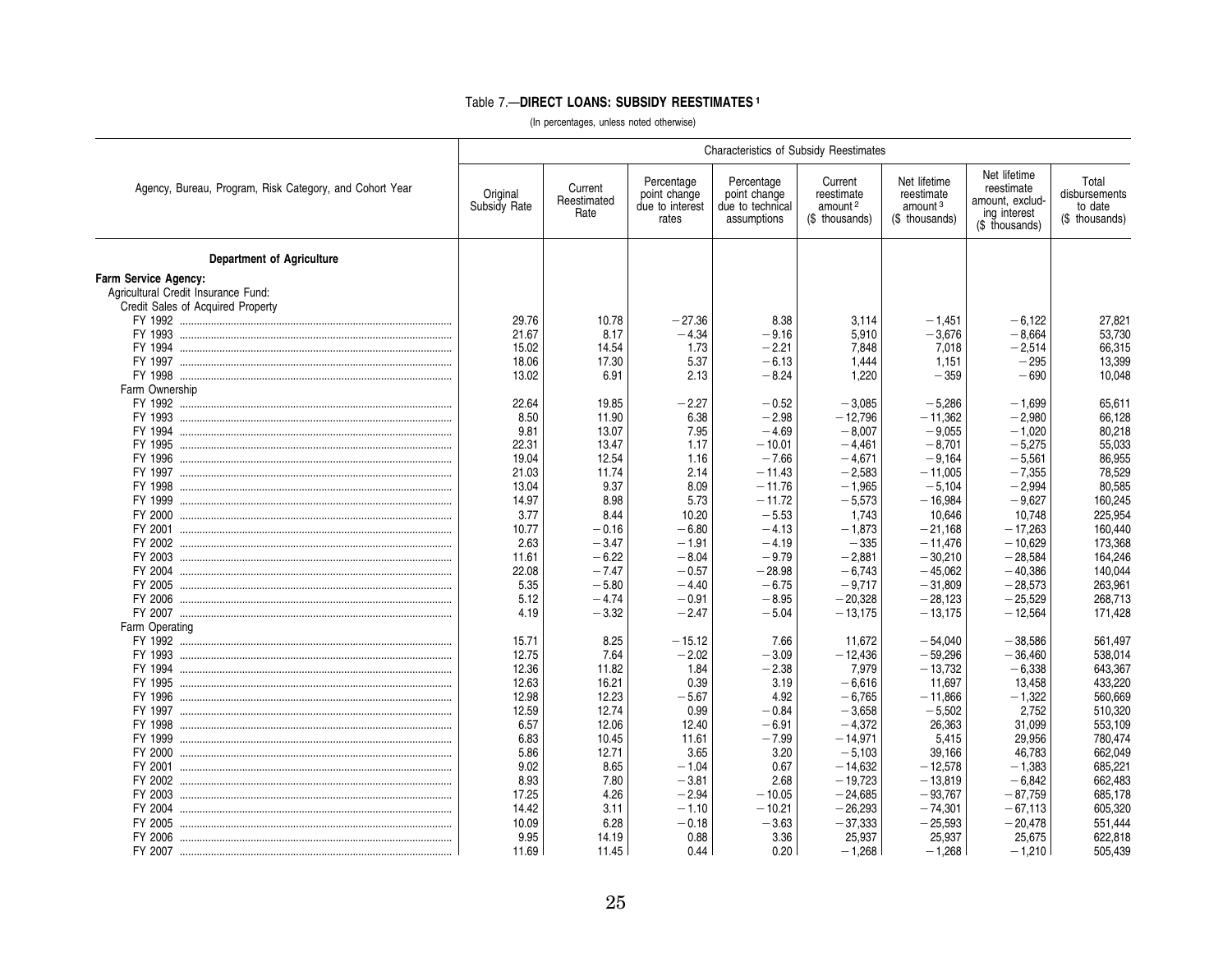# Table 7.-DIRECT LOANS: SUBSIDY REESTIMATES 1-Continued

|                                                         | <b>Characteristics of Subsidy Reestimates</b> |                                |                                                        |                                                               |                                                                |                                                                     |                                                                                 |                                                     |
|---------------------------------------------------------|-----------------------------------------------|--------------------------------|--------------------------------------------------------|---------------------------------------------------------------|----------------------------------------------------------------|---------------------------------------------------------------------|---------------------------------------------------------------------------------|-----------------------------------------------------|
| Agency, Bureau, Program, Risk Category, and Cohort Year | Original<br>Subsidy Rate                      | Current<br>Reestimated<br>Rate | Percentage<br>point change<br>due to interest<br>rates | Percentage<br>point change<br>due to technical<br>assumptions | Current<br>reestimate<br>amount <sup>2</sup><br>(\$ thousands) | Net lifetime<br>reestimate<br>amount <sup>3</sup><br>(\$ thousands) | Net lifetime<br>reestimate<br>amount, exclud-<br>ing interest<br>(\$ thousands) | Total<br>disbursements<br>to date<br>(\$ thousands) |
| Indian Tribe Land Acquisition                           |                                               |                                |                                                        |                                                               |                                                                |                                                                     |                                                                                 |                                                     |
|                                                         | 25.25                                         | 29.82                          | $-1.25$                                                | 5.82                                                          | 107                                                            | 97                                                                  | 33                                                                              | 988                                                 |
|                                                         | 21.17                                         | 20.53                          | $-2.04$                                                | 1.40                                                          | 136                                                            | 38                                                                  |                                                                                 | 859                                                 |
|                                                         | 8.20                                          | 20.72                          | 5.39                                                   | 7.13                                                          | $\overline{7}$                                                 | 18                                                                  | 49                                                                              | 649                                                 |
|                                                         | 22.36                                         | $-5.46$                        | 4.81                                                   | $-32.63$                                                      | $-433$                                                         | $-427$                                                              | $-148$                                                                          | 550                                                 |
|                                                         | 23.28                                         | 16.47                          | $-0.37$                                                | $-6.44$                                                       | $-63$                                                          | $-103$                                                              | $-40$                                                                           | 641                                                 |
|                                                         | 24.10                                         | 17.53                          | $-1.19$                                                | $-5.38$                                                       | $-22$                                                          | $-34$                                                               | $-14$                                                                           | 224                                                 |
|                                                         | 13.18                                         | 7.27                           | $-1.45$                                                | $-4.46$                                                       | $-38$                                                          | $-59$                                                               | $-26$                                                                           | 500                                                 |
|                                                         | 2.00                                          | 10.13                          | 14.15                                                  | $-6.02$                                                       | $-52$                                                          | 33                                                                  | 70                                                                              | 822                                                 |
|                                                         | 16.11                                         | $-26.87$                       | $-3.12$                                                | $-39.86$                                                      | $-55$                                                          | $-294$                                                              | $-247$                                                                          | 590                                                 |
|                                                         | 5.92                                          | $-5.43$                        | 0.06                                                   | $-11.41$                                                      | 5                                                              | $-4$                                                                | $-8$                                                                            | 74                                                  |
|                                                         | 8.95                                          | $-13.55$                       | $-10.37$                                               | $-12.13$                                                      | $-7$                                                           | $-28$                                                               | $-24$                                                                           | 110                                                 |
|                                                         | $-0.78$                                       | $-4.83$                        | $-0.82$                                                | $-3.23$                                                       | $-54$                                                          | $-74$                                                               | $-62$                                                                           | 1.586                                               |
|                                                         | 4.01                                          | $-13.07$                       | $-4.34$                                                | $-12.74$                                                      | $-43$                                                          | $-65$                                                               | $-60$                                                                           | 360                                                 |
| <b>Emergency Disaster</b>                               |                                               |                                |                                                        |                                                               |                                                                |                                                                     |                                                                                 |                                                     |
|                                                         | 20.26                                         | 15.69                          | 11.59                                                  | - 16.16                                                       | $-18,721$                                                      | $-20,072$                                                           | $-4.004$                                                                        | 73,854                                              |
|                                                         | 24.27                                         | 17.27                          | 2.87                                                   | $-9.87$                                                       | $-14,123$                                                      | $-16,728$                                                           | $-4.460$                                                                        | 57,939                                              |
|                                                         | 28.00                                         | 16.17                          | 5.52                                                   | $-17.35$                                                      | $-12,135$                                                      | $-28,248$                                                           | $-16,727$                                                                       | 144,191                                             |
|                                                         | 31.90                                         | 19.55                          | $-0.59$                                                | $-11.76$                                                      | $-8.846$                                                       | $-15,256$                                                           | $-7.949$                                                                        | 66,875                                              |
|                                                         | 29.34                                         | 16.13                          | $-1.24$                                                | $-11.97$                                                      | $-21,686$                                                      | $-39.735$                                                           | $-22.492$                                                                       | 172,884                                             |
|                                                         | 30.41                                         | 18.02                          | $-0.07$                                                | $-12.32$                                                      | $-15,759$                                                      | $-29,979$                                                           | $-17,647$                                                                       | 142,781                                             |
|                                                         | 24.03                                         | 11.24                          | 10.61                                                  | $-23.40$                                                      | $-11,495$                                                      | $-19,557$                                                           | $-12,022$                                                                       | 95,639                                              |
|                                                         | 23.60                                         | 15.79                          | 11.83                                                  | $-19.64$                                                      | $-29.097$                                                      | $-32.889$                                                           | $-23.429$                                                                       | 308,461                                             |
|                                                         | 15.53                                         | 12.80                          | 5.08                                                   | $-7.81$                                                       | $-8,514$                                                       | $-7,460$                                                            | $-3.759$                                                                        | 149,299                                             |
|                                                         | 24.53                                         | 3.59                           | $-3.80$                                                | $-17.14$                                                      | $-7,783$                                                       | $-22,594$                                                           | $-18,446$                                                                       | 89,270                                              |
|                                                         | 13.45                                         | 1.53                           | $-4.52$                                                | $-7.40$                                                       | $-4,515$                                                       | $-8,698$                                                            | $-6,750$                                                                        | 57,800                                              |
|                                                         | 20.39                                         | $-17.72$                       | $-9.42$                                                | $-28.69$                                                      | $-7,484$                                                       | $-38,961$                                                           | $-35,608$                                                                       | 94,815                                              |
|                                                         | 13.83                                         | $-11.35$                       | $-1.02$                                                | $-24.16$                                                      | $-2.865$                                                       | $-8.360$                                                            | $-7.336$                                                                        | 29,743                                              |
|                                                         | 12.94                                         | $-11.93$                       | $-1.88$                                                | $-22.99$                                                      | $-2,402$                                                       | $-6.194$                                                            | $-5.610$                                                                        | 23,050                                              |
|                                                         | 10.94                                         | 1.45                           | 0.30                                                   | $-9.79$                                                       | $-6,158$                                                       | $-5,379$                                                            | $-4,709$                                                                        | 51,024                                              |
|                                                         | 11.77                                         | 2.37                           | $-1.69$                                                | $-7.71$                                                       | $-6,499$                                                       | $-6,499$                                                            | $-6.198$                                                                        | 67,522                                              |
| <b>Boll Weevil Eradication</b>                          |                                               |                                |                                                        |                                                               |                                                                |                                                                     |                                                                                 |                                                     |
|                                                         | 1.24                                          | 0.95                           | 0.13                                                   | $-0.42$                                                       | $-159$                                                         | $-556$                                                              | $-196$                                                                          | 37,277                                              |
|                                                         | 1.18                                          | $-1.31$                        | 22.91                                                  | $-25.40$                                                      | $-790$                                                         | $-32$                                                               | $-1,224$                                                                        | 40,000                                              |
|                                                         | 1.44                                          | $-0.68$                        | $-1.37$                                                | $-0.75$                                                       | $-1,509$                                                       | $-5,739$                                                            | $-2,023$                                                                        | 100,000                                             |
|                                                         | $-4.38$                                       | $-1.49$                        | 3.49                                                   | $-0.60$                                                       | 1,476                                                          | 9,430                                                               | 2.487                                                                           | 100,000                                             |
|                                                         | $-0.78$                                       | $-2.50$                        | $-3.69$                                                | 1.97                                                          | 2,693                                                          | 3,483                                                               | $-1.475$                                                                        | 94,628                                              |
|                                                         | $-2.18$                                       | $-4.03$                        | $-6.46$                                                | 4.61                                                          | 5,889                                                          | 2.824                                                               | $-1.499$                                                                        | 94,495                                              |
|                                                         | $-2.70$                                       | $-5.36$                        | $-6.72$                                                | 4.06                                                          | 2,281                                                          | $-15$                                                               | $-2.862$                                                                        | 99,000                                              |
|                                                         | $-6.07$                                       | $-12.28$                       | $-1.53$                                                | $-4.68$                                                       | $-12.252$                                                      | $-6,970$                                                            | $-6,059$                                                                        | 97,695                                              |
|                                                         | $-5.68$                                       | $-1.00$                        | 0.37                                                   | 4.31                                                          | 3,158                                                          | 3,913                                                               | 3,560                                                                           | 78,395                                              |
|                                                         | $-18.09$                                      | 3.32                           | 2.21                                                   | 19.20                                                         | 2.004                                                          | 4,543                                                               | 4.534                                                                           | 22.000                                              |
|                                                         | 1.90                                          | (4)                            |                                                        |                                                               |                                                                |                                                                     |                                                                                 |                                                     |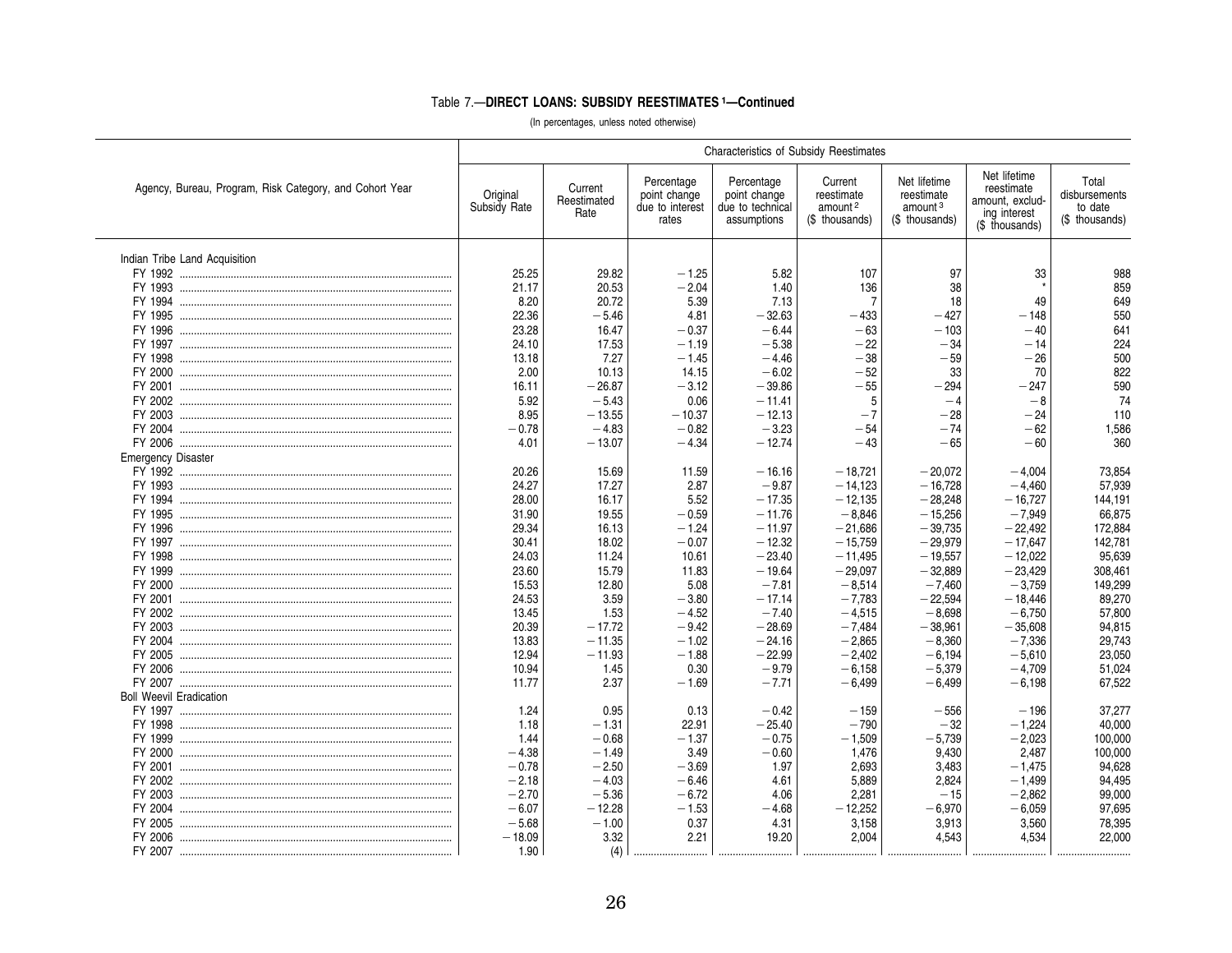### Table 7.—**DIRECT LOANS: SUBSIDY REESTIMATES 1—Continued**

|                                                         | <b>Characteristics of Subsidy Reestimates</b> |                                |                                                        |                                                               |                                                                |                                                                     |                                                                                 |                                                     |  |  |
|---------------------------------------------------------|-----------------------------------------------|--------------------------------|--------------------------------------------------------|---------------------------------------------------------------|----------------------------------------------------------------|---------------------------------------------------------------------|---------------------------------------------------------------------------------|-----------------------------------------------------|--|--|
| Agency, Bureau, Program, Risk Category, and Cohort Year | Original<br>Subsidy Rate                      | Current<br>Reestimated<br>Rate | Percentage<br>point change<br>due to interest<br>rates | Percentage<br>point change<br>due to technical<br>assumptions | Current<br>reestimate<br>amount <sup>2</sup><br>(\$ thousands) | Net lifetime<br>reestimate<br>amount <sup>3</sup><br>(\$ thousands) | Net lifetime<br>reestimate<br>amount, exclud-<br>ing interest<br>(\$ thousands) | Total<br>disbursements<br>to date<br>(\$ thousands) |  |  |
| Soil and Water                                          |                                               |                                |                                                        |                                                               |                                                                |                                                                     |                                                                                 |                                                     |  |  |
|                                                         | 8.11                                          | 9.10                           | $-2.68$                                                | 3.67                                                          | 226                                                            | 496                                                                 | 111                                                                             | 2,257                                               |  |  |
|                                                         | 16.32                                         | 11.16                          | $-9.30$                                                | 4.14                                                          | 41                                                             | 216                                                                 | $-12$                                                                           | 2,052                                               |  |  |
|                                                         | 14.06                                         | 9.86                           | 3.72                                                   | $-7.92$                                                       | $-352$                                                         | 29                                                                  | $-160$                                                                          | 3.141                                               |  |  |
| Seed Loans to Producers                                 |                                               |                                |                                                        |                                                               |                                                                |                                                                     |                                                                                 |                                                     |  |  |
|                                                         | 10.96                                         | 13.26                          | $-1.66$                                                | 3.96                                                          | $-727$                                                         | 21                                                                  | 698                                                                             | 27,318                                              |  |  |
| Farm Storage Facility Loans                             |                                               |                                |                                                        |                                                               |                                                                |                                                                     |                                                                                 |                                                     |  |  |
|                                                         | 2.85                                          | 3.66                           | 0.25                                                   | 0.56                                                          | 2.804                                                          | $-633$                                                              | 240                                                                             | 58.312                                              |  |  |
|                                                         | 2.14                                          | 7.23                           | 0.30                                                   | 4.79                                                          | 10,905                                                         | 7,642                                                               | 3,697                                                                           | 78,272                                              |  |  |
|                                                         | 2.42                                          | 5.99                           | $-6.04$                                                | 9.61                                                          | 6,073                                                          | 3,813                                                               | 1,586                                                                           | 48,592                                              |  |  |
|                                                         | 1.28                                          | 10.52                          | $-6.37$                                                | 15.61                                                         | 7,523                                                          | 6,315                                                               | 5,183                                                                           | 58,607                                              |  |  |
|                                                         | 1.22                                          | 11.54                          | $-1.92$                                                | 12.24                                                         | 5,791                                                          | 6,351                                                               | 5,714                                                                           | 57,283                                              |  |  |
|                                                         | $-1.43$                                       | 14.74                          | 0.25                                                   | 15.92                                                         | 10,288                                                         | 10,616                                                              | 10.026                                                                          | 64,987                                              |  |  |
|                                                         | $-0.62$                                       | 11.42                          | 1.15                                                   | 10.89                                                         | 12,087                                                         | 12,087                                                              | 11,401                                                                          | 99,450                                              |  |  |
|                                                         | 0.38                                          | 12.59                          | $-0.27$                                                | 12.48                                                         | 4,405                                                          | 4,405                                                               | 4,206                                                                           | 35,260                                              |  |  |
| Apple Loans                                             |                                               |                                |                                                        |                                                               |                                                                |                                                                     |                                                                                 |                                                     |  |  |
|                                                         | 5.01                                          | $-3.27$                        | 0.44                                                   | $-8.72$                                                       | 750                                                            | $-117$                                                              | $-941$                                                                          | 11.423                                              |  |  |
| Emergency Boll Weevil Loans                             |                                               |                                |                                                        |                                                               |                                                                |                                                                     |                                                                                 |                                                     |  |  |
|                                                         | 60.00                                         | 98.50                          | (5)                                                    | 38.50                                                         | 62                                                             | 4,666                                                               | 3,779                                                                           | 10,000                                              |  |  |
| <b>Rural Utilities Service:</b>                         |                                               |                                |                                                        |                                                               |                                                                |                                                                     |                                                                                 |                                                     |  |  |
| Water and Waste Disposal Loans                          |                                               |                                |                                                        |                                                               |                                                                |                                                                     |                                                                                 |                                                     |  |  |
|                                                         | 14.10                                         | 13.94                          | 4.93                                                   | $-5.09$                                                       | 531                                                            | $-18,037$                                                           | $-5,224$                                                                        | 550,277                                             |  |  |
|                                                         | 12.69                                         | 16.92                          | 9.17                                                   | $-4.94$                                                       | $-2.043$                                                       | 11,364                                                              | 19.402                                                                          | 596.024                                             |  |  |
|                                                         | 16.18                                         | 15.61                          | 4.69                                                   | $-5.26$                                                       | $-4,820$                                                       | $-13,958$                                                           | $-7,673$                                                                        | 649,449                                             |  |  |
|                                                         | 15.28                                         | 14.11                          | 2.90                                                   | $-4.07$                                                       | $-3,644$                                                       | $-22,439$                                                           | $-13,826$                                                                       | 773,220                                             |  |  |
|                                                         | 22.50                                         | 14.54                          | $-5.06$                                                | $-2.90$                                                       | $-483$                                                         | $-51,751$                                                           | $-45,747$                                                                       | 557,635                                             |  |  |
|                                                         | 9.02                                          | 12.15                          | 6.42                                                   | $-3.29$                                                       | $-2,394$                                                       | 23,141                                                              | 20,849                                                                          | 772,833                                             |  |  |
|                                                         | 9.76                                          | 12.61                          | 4.99                                                   | $-2.14$                                                       | $-3,969$                                                       | 21,230                                                              | 17,250                                                                          | 731,192                                             |  |  |
|                                                         | 16.52                                         | 11.67                          | $-1.79$                                                | $-3.06$                                                       | $-3,568$                                                       | $-35,559$                                                           | $-33,210$                                                                       | 670,687                                             |  |  |
|                                                         | 7.10                                          | 10.47                          | 6.01                                                   | $-2.64$                                                       | $-3,670$                                                       | $-8.775$                                                            | $-646$                                                                          | 697,975                                             |  |  |
|                                                         | 13.59                                         | 6.18                           | $-6.64$                                                | $-0.77$                                                       | $-3,689$                                                       | $-50,413$                                                           | $-50,861$                                                                       | 682,194                                             |  |  |
|                                                         | 6.88                                          | 5.53                           | $-1.65$                                                | 0.30                                                          | 4,102                                                          | $-14,580$                                                           | $-14.870$                                                                       | 963,794                                             |  |  |
|                                                         | 11.34                                         | 7.28                           | $-5.33$                                                | 1.27                                                          | $-9,423$                                                       | $-30,231$                                                           | $-27,290$                                                                       | 579,263                                             |  |  |
|                                                         | 3.33                                          | 5.62                           | 1.03                                                   | 1.26                                                          | 11,242                                                         | 14,776                                                              | 12,663                                                                          | 597,953                                             |  |  |
|                                                         | 9.00                                          | 8.63                           | $-1.97$                                                | 1.60                                                          | $-1,611$                                                       | $-2,813$                                                            | $-2,698$                                                                        | 383,879                                             |  |  |
|                                                         | 6.91                                          | 7.19                           | $-0.37$                                                | 0.65                                                          | 245                                                            | 173                                                                 | 140                                                                             | 199,563                                             |  |  |
|                                                         | 9.96                                          | 16.58                          | 4.40                                                   | 2.22                                                          | 2,210                                                          | 2,210                                                               | 2,097                                                                           | 33,892                                              |  |  |
| Distance Learning, Telemedicine, and Broadband Program: |                                               |                                |                                                        |                                                               |                                                                |                                                                     |                                                                                 |                                                     |  |  |
| Distance Learning and Telemedicine Loans                |                                               |                                |                                                        |                                                               |                                                                |                                                                     |                                                                                 |                                                     |  |  |
|                                                         | 0.02                                          | $-0.85$                        | 1.92                                                   | $-2.79$                                                       | 279                                                            | $-79$                                                               | $-49$                                                                           | 3,122                                               |  |  |
|                                                         | 0.35                                          | 68.11                          | $-0.81$                                                | 68.57                                                         | $-405$                                                         | 3,867                                                               | 2,984                                                                           | 4.476                                               |  |  |
|                                                         | $-0.61$                                       | 0.82                           | 3.22                                                   | $-1.79$                                                       | $-4,377$                                                       | 2,428                                                               | 1,529                                                                           | 73,546                                              |  |  |
|                                                         | $-0.07$                                       | $-5.86$                        | $-8.10$                                                | 2.31                                                          | $-48$                                                          | 351                                                                 | $-67$                                                                           | 855                                                 |  |  |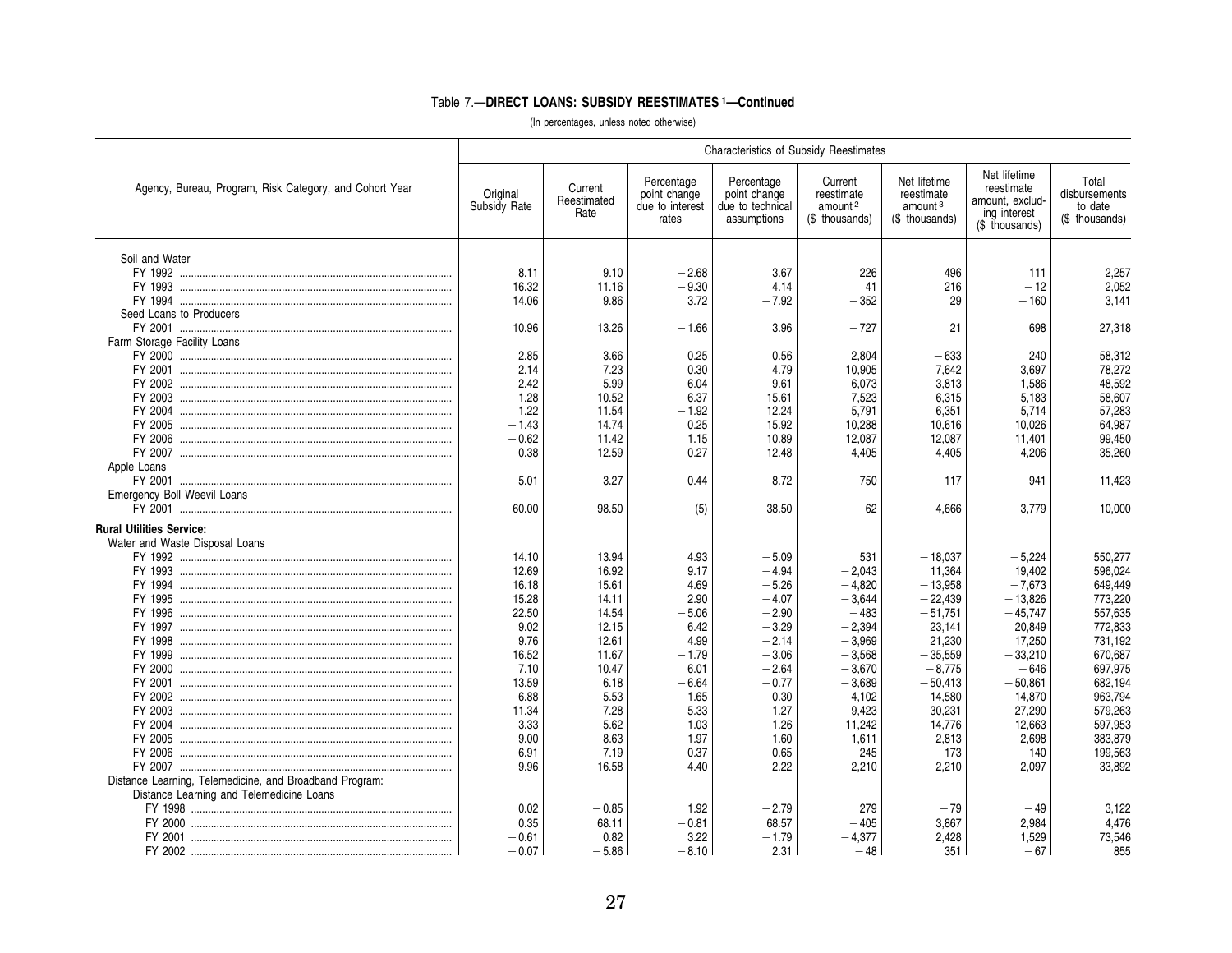### Table 7.—**DIRECT LOANS: SUBSIDY REESTIMATES 1—Continued**

|                                                         | <b>Characteristics of Subsidy Reestimates</b> |                                |                                                        |                                                               |                                                                |                                                                     |                                                                                 |                                                     |  |  |
|---------------------------------------------------------|-----------------------------------------------|--------------------------------|--------------------------------------------------------|---------------------------------------------------------------|----------------------------------------------------------------|---------------------------------------------------------------------|---------------------------------------------------------------------------------|-----------------------------------------------------|--|--|
| Agency, Bureau, Program, Risk Category, and Cohort Year | Original<br>Subsidy Rate                      | Current<br>Reestimated<br>Rate | Percentage<br>point change<br>due to interest<br>rates | Percentage<br>point change<br>due to technical<br>assumptions | Current<br>reestimate<br>amount <sup>2</sup><br>(\$ thousands) | Net lifetime<br>reestimate<br>amount <sup>3</sup><br>(\$ thousands) | Net lifetime<br>reestimate<br>amount, exclud-<br>ing interest<br>(\$ thousands) | Total<br>disbursements<br>to date<br>(\$ thousands) |  |  |
|                                                         | $-1.15$                                       | 16.16                          | $-0.31$                                                | 17.62                                                         | 2,211                                                          | 3,249                                                               | 2,662                                                                           | 17,082                                              |  |  |
|                                                         |                                               | 4.10                           | $-2.19$                                                | 6.29                                                          | 766                                                            | 1,031                                                               | 945                                                                             | 23,865                                              |  |  |
|                                                         | 1.42                                          | 1.30                           | 2.09                                                   | $-2.21$                                                       | $-14$                                                          | 5                                                                   | 2                                                                               | 1,703                                               |  |  |
|                                                         | 1.50                                          | 14.29                          | 0.31                                                   | 12.48                                                         | 504                                                            | 504                                                                 | 459                                                                             | 4,058                                               |  |  |
|                                                         | 0.63                                          | 0.28                           | $-2.93$                                                | 2.58                                                          | $-13$                                                          | $-13$                                                               | $-12$                                                                           | 3,354                                               |  |  |
| <b>Broadband Treasury Loans</b>                         |                                               |                                |                                                        |                                                               |                                                                |                                                                     |                                                                                 |                                                     |  |  |
|                                                         | $-0.07$                                       | 16.83                          | $-2.69$                                                | 19.59                                                         | 3.477                                                          | 11.489                                                              | 9.343                                                                           | 52,619                                              |  |  |
|                                                         | 2.22                                          | 0.27                           | $-1.63$                                                | $-0.32$                                                       | $-588$                                                         | $-881$                                                              | $-865$                                                                          | 44,049                                              |  |  |
|                                                         | 2.18                                          | 2.43                           | $-1.11$                                                | 1.36                                                          | 344                                                            | $-169$                                                              | 47                                                                              | 99,839                                              |  |  |
|                                                         | 2.13                                          | 3.05                           | $-0.69$                                                | 1.61                                                          | 302                                                            | 231                                                                 | 207                                                                             | 29,954                                              |  |  |
|                                                         | 2.15                                          | 3.72                           | $-0.60$                                                | 2.17                                                          | 718                                                            | 721                                                                 | 647                                                                             | 45,688                                              |  |  |
|                                                         | 2.15                                          | $-2.59$                        | $-3.28$                                                | $-1.46$                                                       | $-291$                                                         | $-291$                                                              | $-279$                                                                          | 5.948                                               |  |  |
| Broadband 4% Loans                                      |                                               |                                |                                                        |                                                               |                                                                |                                                                     |                                                                                 |                                                     |  |  |
|                                                         | 4.94                                          | 4.91                           | $-0.39$                                                | 0.36                                                          | $-1$                                                           | 3                                                                   | _*                                                                              | 1.650                                               |  |  |
| Rural Electrification and Telephone Program:            |                                               |                                |                                                        |                                                               |                                                                |                                                                     |                                                                                 |                                                     |  |  |
| Electrification:                                        |                                               |                                |                                                        |                                                               |                                                                |                                                                     |                                                                                 |                                                     |  |  |
| Electric Hardship Loans                                 |                                               |                                |                                                        |                                                               |                                                                |                                                                     |                                                                                 |                                                     |  |  |
|                                                         | 18.82                                         | 16.30                          | 2.46                                                   | $-4.98$                                                       | 2,725                                                          | $-42,739$                                                           | $-22,952$                                                                       | 564,555                                             |  |  |
|                                                         | 12.84                                         | 15.99                          | 7.20                                                   | $-4.05$                                                       | 3,816                                                          | $-3,623$                                                            | 12,660                                                                          | 834,525                                             |  |  |
|                                                         | 17.11                                         | 17.04                          | 3.21                                                   | $-3.28$                                                       | 385                                                            | $-947$                                                              | $-1,235$                                                                        | 102,780                                             |  |  |
|                                                         | 13.09                                         | 12.64                          | 5.91                                                   | $-6.36$                                                       | 174                                                            | $-3,063$                                                            | $-1,196$                                                                        | 73,973                                              |  |  |
|                                                         | 23.37                                         | 12.46                          | $-9.73$                                                | $-1.18$                                                       | 309                                                            | $-10,990$                                                           | $-9.890$                                                                        | 86,299                                              |  |  |
|                                                         | 5.27                                          | 8.51                           | 8.56                                                   | $-5.32$                                                       | 151                                                            | 2,452                                                               | 1,887                                                                           | 64,708                                              |  |  |
|                                                         | 7.46                                          | 8.08                           | 3.95                                                   | $-3.33$                                                       | 279                                                            | 955                                                                 | 354                                                                             | 124,414                                             |  |  |
|                                                         | 13.04                                         | 7.90                           | $-2.07$                                                | $-3.07$                                                       | 37                                                             | $-3,711$                                                            | $-3,658$                                                                        | 70,270                                              |  |  |
|                                                         | 0.90                                          | 6.76                           | 7.19                                                   | $-1.33$                                                       | $-20$                                                          | 6,761                                                               | 6.208                                                                           | 117,796                                             |  |  |
|                                                         | 9.96                                          | $-0.94$                        | $-8.17$                                                | $-2.73$                                                       | 709                                                            | $-10.801$                                                           | $-11,524$                                                                       | 109,067                                             |  |  |
|                                                         | 2.98                                          | $-4.11$                        | $-6.19$                                                | $-0.90$                                                       | $-4,214$                                                       | $-8,591$                                                            | $-7,758$                                                                        | 123,792                                             |  |  |
|                                                         | 5.71                                          | $-3.42$                        | $-9.10$                                                | $-0.03$                                                       | $-4,875$                                                       | $-10,554$                                                           | $-9,158$                                                                        | 109,541                                             |  |  |
|                                                         | $-2.33$                                       | $-4.41$                        | $-1.83$                                                | $-0.25$                                                       | $-3,169$                                                       | $-4,554$                                                            | $-3,745$                                                                        | 200,260                                             |  |  |
|                                                         | 3.04                                          | $-1.16$                        | $-4.59$                                                | 0.39                                                          | $-2,371$                                                       | $-3,351$                                                            | $-3.029$                                                                        | 68,711                                              |  |  |
|                                                         | 0.92                                          | $-3.49$                        | $-1.78$                                                | $-2.63$                                                       | $-2,458$                                                       | $-2,685$                                                            | $-2,450$                                                                        | 56,688                                              |  |  |
|                                                         | 2.14                                          | 0.72                           | $-0.15$                                                | $-1.27$                                                       | $-208$                                                         | $-208$                                                              | $-197$                                                                          | 13,686                                              |  |  |
| Municipal Electric Loans                                |                                               |                                |                                                        |                                                               |                                                                |                                                                     |                                                                                 |                                                     |  |  |
|                                                         | 11.26                                         | 13.62                          | 9.73                                                   | $-7.37$                                                       | $-7,541$                                                       | 8,125                                                               | 6.639                                                                           | 374,439                                             |  |  |
|                                                         | 8.58                                          | 11.02                          | 9.42                                                   | $-6.98$                                                       | $-6,761$                                                       | 7,599                                                               | 8,686                                                                           | 472,329                                             |  |  |
|                                                         | 10.44                                         | 14.82                          | 6.35                                                   | $-1.97$                                                       | $-6,967$                                                       | 25,089                                                              | 20,335                                                                          | 512,985                                             |  |  |
|                                                         | 6.20                                          | 14.49                          | 14.10                                                  | $-5.81$                                                       | $-7,778$                                                       | 40,474                                                              | 35,083                                                                          | 439,744                                             |  |  |
|                                                         | 4.22                                          | 13.03                          | 12.59                                                  | $-3.78$                                                       | $-4,399$                                                       | 47,386                                                              | 39,877                                                                          | 487,787                                             |  |  |
|                                                         | 8.76                                          | 12.86                          | 8.81                                                   | $-4.71$                                                       | $-1,338$                                                       | 13,287                                                              | 10,745                                                                          | 294,990                                             |  |  |
|                                                         | 3.67                                          | 20.20                          | 13.35                                                  | 3.18                                                          | $-7,042$                                                       | 53,424                                                              | 45,310                                                                          | 294,870                                             |  |  |
|                                                         | 6.95                                          | 20.53                          | 10.11                                                  | 3.47                                                          | $-2,531$                                                       | 48,096                                                              | 36,345                                                                          | 293,670                                             |  |  |
|                                                         |                                               |                                |                                                        |                                                               |                                                                |                                                                     |                                                                                 |                                                     |  |  |
|                                                         | $-0.09$                                       | 6.37                           | 7.00                                                   | $-0.54$                                                       | $-3,880$                                                       | 36,351                                                              | 31.152                                                                          | 499,352                                             |  |  |
|                                                         | 4.03                                          | 11.58                          | 3.76                                                   | 3.79                                                          | 639                                                            | 12,521                                                              | 6.685                                                                           | 89,111                                              |  |  |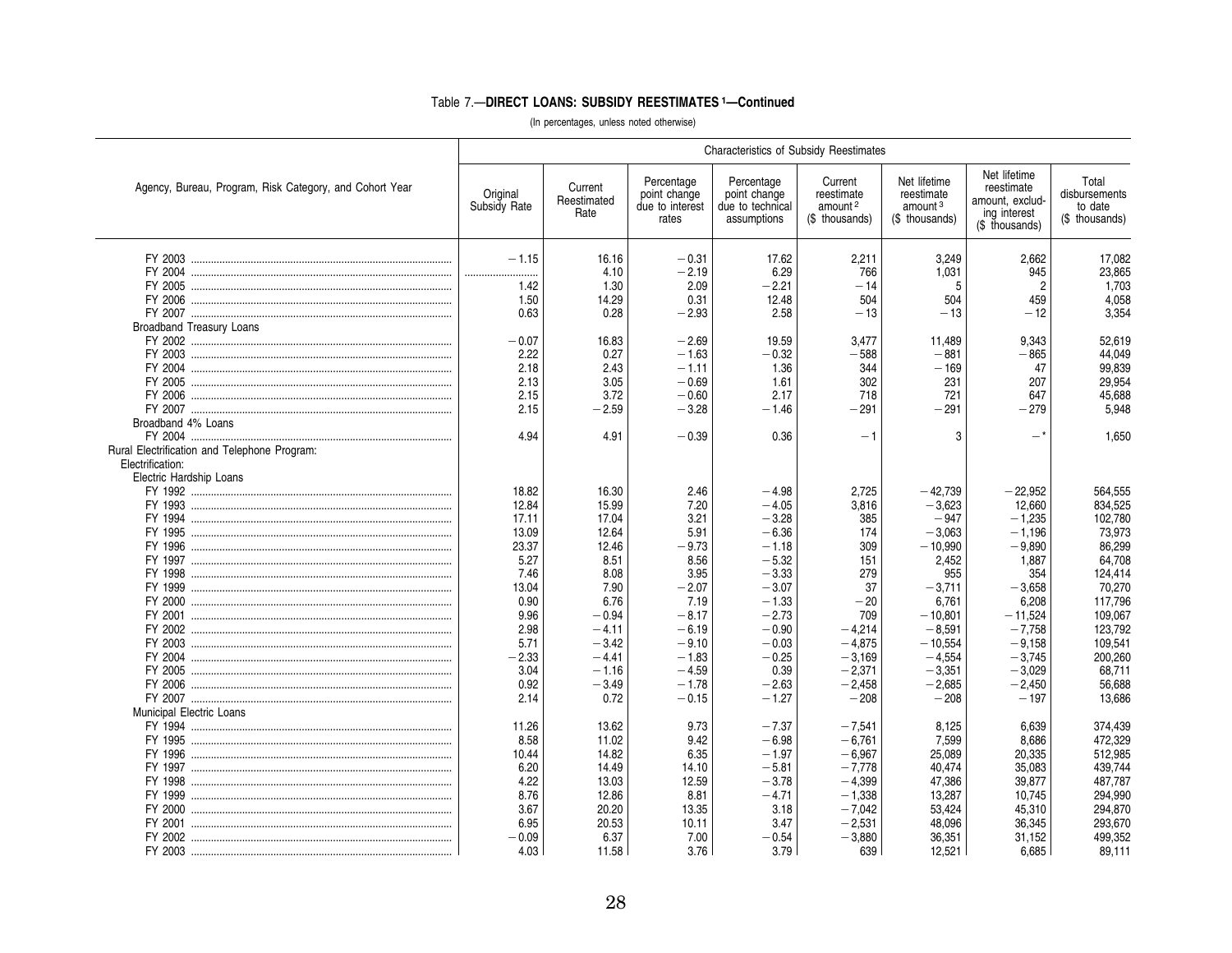# Table 7.-DIRECT LOANS: SUBSIDY REESTIMATES 1-Continued

|                                                         | <b>Characteristics of Subsidy Reestimates</b> |                                |                                                        |                                                               |                                                                |                                                                     |                                                                                 |                                                     |
|---------------------------------------------------------|-----------------------------------------------|--------------------------------|--------------------------------------------------------|---------------------------------------------------------------|----------------------------------------------------------------|---------------------------------------------------------------------|---------------------------------------------------------------------------------|-----------------------------------------------------|
| Agency, Bureau, Program, Risk Category, and Cohort Year | Original<br>Subsidy Rate                      | Current<br>Reestimated<br>Rate | Percentage<br>point change<br>due to interest<br>rates | Percentage<br>point change<br>due to technical<br>assumptions | Current<br>reestimate<br>amount <sup>2</sup><br>(\$ thousands) | Net lifetime<br>reestimate<br>amount <sup>3</sup><br>(\$ thousands) | Net lifetime<br>reestimate<br>amount, exclud-<br>ing interest<br>(\$ thousands) | Total<br>disbursements<br>to date<br>(\$ thousands) |
|                                                         | $-2.42$                                       | 5.60                           | 6.81                                                   | 1.21                                                          | 14,368                                                         | 46,401                                                              | 40,780                                                                          | 472,218                                             |
|                                                         | 1.35                                          | 6.37                           | 1.53                                                   | 3.49                                                          | 2,041                                                          | 3,149                                                               | 2,770                                                                           | 51,183                                              |
|                                                         | 5.05                                          |                                |                                                        |                                                               |                                                                |                                                                     | 569                                                                             | 40,090                                              |
|                                                         | 1.51                                          | 5.15<br>3.56                   | $-1.39$<br>$-0.51$                                     | 1.49<br>2.56                                                  | 597<br>67                                                      | 630<br>67                                                           | 64                                                                              | 3.275                                               |
|                                                         |                                               |                                |                                                        |                                                               |                                                                |                                                                     |                                                                                 |                                                     |
| FFB Electric Loans                                      |                                               |                                |                                                        |                                                               |                                                                |                                                                     |                                                                                 |                                                     |
|                                                         | 1.80                                          | 4.03                           | 1.30                                                   | 0.93                                                          |                                                                | 32,230                                                              | 15,960                                                                          | 715,687                                             |
|                                                         | 4.51                                          | $-1.02$                        | 4.81                                                   | $-10.34$                                                      |                                                                | $-42.841$                                                           | $-42.706$                                                                       | 772,252                                             |
|                                                         | 0.96                                          | 0.55                           | 15.23                                                  | $-15.64$                                                      |                                                                | $-923$                                                              | $-1.000$                                                                        | 243.999                                             |
|                                                         | $-0.03$                                       | $-1.44$                        | 8.71                                                   | $-10.12$                                                      |                                                                | $-6.027$                                                            | $-4.176$                                                                        | 296,148                                             |
|                                                         | 0.84                                          | $-1.10$                        | 6.23                                                   | $-8.17$                                                       |                                                                | $-3,934$                                                            | $-3,489$                                                                        | 179,858                                             |
|                                                         | 0.93                                          | $-3.46$                        | 1.90                                                   | $-6.29$                                                       |                                                                | $-14.801$                                                           | $-12.501$                                                                       | 284,765                                             |
|                                                         | 0.92                                          | $-1.34$                        | 3.52                                                   | $-5.78$                                                       |                                                                | $-7,264$                                                            | $-5,694$                                                                        | 254,799                                             |
|                                                         | $-0.38$                                       | 4.13                           | 1.62                                                   | 2.89                                                          |                                                                | 51,395                                                              | 46,107                                                                          | 1,030,133                                           |
|                                                         | $-1.18$                                       | 1.13                           | 5.92                                                   | $-3.61$                                                       |                                                                | 41.538                                                              | 36,591                                                                          | 1.628.863                                           |
|                                                         | $-3.09$                                       | 0.23                           | 10.55                                                  | $-7.23$                                                       |                                                                | 58,278                                                              | 52,885                                                                          | 1,619,572                                           |
|                                                         | $-1.13$                                       | $-0.52$                        | 1.41                                                   | 0.80                                                          |                                                                | 13,851                                                              | 14,432                                                                          | 2,618,823                                           |
|                                                         | $-1.82$                                       | $-1.16$                        | $-0.23$                                                | 0.89                                                          |                                                                | 10,629                                                              | 10,084                                                                          | 2,299,934                                           |
|                                                         | $-1.99$                                       | $-1.28$                        | 0.74                                                   | 0.03                                                          |                                                                | 4,219                                                               | 4.022                                                                           | 1.399.966                                           |
|                                                         | $-2.23$                                       | $-0.98$                        | $-1.43$                                                | 2.68                                                          |                                                                | 150                                                                 | 143                                                                             | 1,308,195                                           |
|                                                         | $-0.48$                                       | (4)                            |                                                        |                                                               |                                                                |                                                                     |                                                                                 | 412,537                                             |
|                                                         | $-1.19$                                       | (4)                            |                                                        |                                                               |                                                                |                                                                     |                                                                                 |                                                     |
| <b>Treasury Electric Loans</b>                          |                                               |                                |                                                        |                                                               |                                                                |                                                                     |                                                                                 |                                                     |
|                                                         |                                               | $-2.18$                        | 0.51                                                   | $-2.69$                                                       | $-607$                                                         | $-7.330$                                                            | $-10.074$                                                                       | 500,000                                             |
|                                                         | <br>$-0.04$                                   |                                |                                                        |                                                               |                                                                |                                                                     |                                                                                 |                                                     |
|                                                         |                                               | $-0.57$                        | $-0.03$                                                | $-0.50$                                                       | $-1,725$                                                       | $-1,567$                                                            | $-3,257$                                                                        | 747,110                                             |
|                                                         | $-0.04$                                       | $-1.65$                        | $-2.58$                                                | 0.97                                                          | $-8.353$                                                       | $-19.115$                                                           | $-14.657$                                                                       | 1,001,786                                           |
|                                                         | $-0.06$                                       | $-0.83$                        | $-0.98$                                                | 0.21                                                          | $-3.225$                                                       | $-8.416$                                                            | $-7.330$                                                                        | 835,230                                             |
|                                                         | $-0.05$                                       | $-0.51$                        | $-2.22$                                                | 1.76                                                          | $-2,625$                                                       | $-2,177$                                                            | $-2.131$                                                                        | 534,447                                             |
|                                                         | 0.01                                          | $-1.19$                        | $-1.28$                                                | 0.08                                                          | $-5,218$                                                       | $-5,517$                                                            | $-5,017$                                                                        | 434,859                                             |
|                                                         |                                               | $-0.47$                        | $-0.27$                                                | $-0.20$                                                       | $-356$                                                         | $-356$                                                              | $-338$                                                                          | 74.136                                              |
| Telephone:                                              |                                               |                                |                                                        |                                                               |                                                                |                                                                     |                                                                                 |                                                     |
| Telecommunication Hardship Loans                        |                                               |                                |                                                        |                                                               |                                                                |                                                                     |                                                                                 |                                                     |
|                                                         | 16.84                                         | 8.21                           | 3.55                                                   | $-12.18$                                                      | 576                                                            | $-18.413$                                                           | $-15.933$                                                                       | 174.874                                             |
|                                                         | 11.66                                         | 5.81                           | 6.45                                                   | $-12.30$                                                      | $-2.526$                                                       | $-25.493$                                                           | $-14.683$                                                                       | 225.669                                             |
|                                                         | 16.04                                         | 4.62                           | $-0.72$                                                | $-10.70$                                                      | 239                                                            | $-7,595$                                                            | $-6,870$                                                                        | 55,174                                              |
|                                                         | 7.91                                          | 3.81                           | 5.59                                                   | $-9.69$                                                       | 1,152                                                          | $-2,593$                                                            | $-1,815$                                                                        | 41,691                                              |
|                                                         | 19.59                                         | 3.58                           | $-8.49$                                                | $-7.52$                                                       | $-1,498$                                                       | $-13.426$                                                           | $-9.639$                                                                        | 60,324                                              |
|                                                         | 1.59                                          | 1.72                           | 7.54                                                   | $-7.41$                                                       | $-570$                                                         | $-260$                                                              | 217                                                                             | 56,293                                              |
|                                                         | 3.92                                          | $-0.26$                        | 3.28                                                   | $-7.46$                                                       | $-478$                                                         | $-3,431$                                                            | $-2,580$                                                                        | 58,751                                              |
|                                                         | 9.79                                          | $-0.28$                        | $-4.82$                                                | $-5.25$                                                       | $-927$                                                         | $-6,845$                                                            | $-5,638$                                                                        | 51,559                                              |
|                                                         | 1.12                                          | $-2.80$                        | 2.82                                                   | $-6.74$                                                       | $-1.039$                                                       | $-2.823$                                                            | $-1.863$                                                                        | 48.818                                              |
|                                                         | 10.36                                         | 2.32                           | $-8.25$                                                | 0.21                                                          |                                                                | $-4.023$                                                            | $-3.277$                                                                        | 30.903                                              |
|                                                         |                                               |                                |                                                        |                                                               | $-1,425$                                                       |                                                                     |                                                                                 |                                                     |
|                                                         | 2.32                                          | $-2.16$                        | $-5.26$                                                | 0.78                                                          | $-649$                                                         | $-1,974$                                                            | $-1,662$                                                                        | 26,537                                              |
|                                                         | 1.71                                          | $-2.94$                        | $-3.81$                                                | $-0.84$                                                       | $-907$                                                         | $-2,638$                                                            | $-1.976$                                                                        | 33,248                                              |
|                                                         | $-4.44$                                       | $-5.68$                        | 0.01                                                   | $-1.25$                                                       | $-200$                                                         | $-678$                                                              | $-798$                                                                          | 46.413                                              |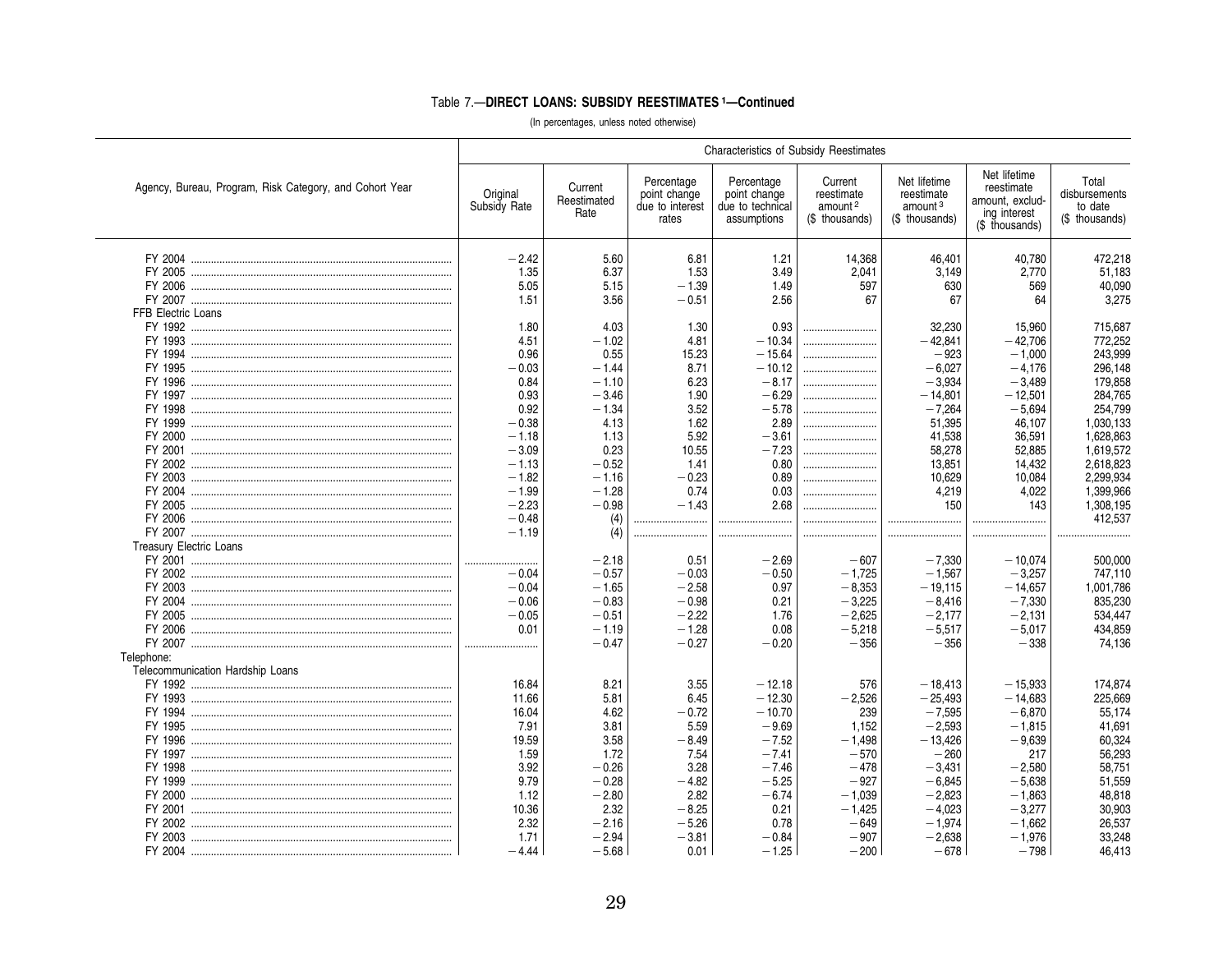# Table 7.-DIRECT LOANS: SUBSIDY REESTIMATES 1-Continued

|                                                         | Characteristics of Subsidy Reestimates |                                |                                                        |                                                               |                                                                |                                                                     |                                                                                 |                                                     |  |  |
|---------------------------------------------------------|----------------------------------------|--------------------------------|--------------------------------------------------------|---------------------------------------------------------------|----------------------------------------------------------------|---------------------------------------------------------------------|---------------------------------------------------------------------------------|-----------------------------------------------------|--|--|
| Agency, Bureau, Program, Risk Category, and Cohort Year | Original<br>Subsidy Rate               | Current<br>Reestimated<br>Rate | Percentage<br>point change<br>due to interest<br>rates | Percentage<br>point change<br>due to technical<br>assumptions | Current<br>reestimate<br>amount <sup>2</sup><br>(\$ thousands) | Net lifetime<br>reestimate<br>amount <sup>3</sup><br>(\$ thousands) | Net lifetime<br>reestimate<br>amount, exclud-<br>ing interest<br>(\$ thousands) | Total<br>disbursements<br>to date<br>(\$ thousands) |  |  |
|                                                         | $-1.21$                                | $-2.63$                        | $-0.70$                                                | $-0.72$                                                       | $-732$                                                         | $-1.056$                                                            | $-910$                                                                          | 60,499                                              |  |  |
|                                                         | $-1.80$                                | $-2.41$                        | $-0.18$                                                | $-0.43$                                                       | $-70$                                                          | $-70$                                                               | $-63$                                                                           | 11,950                                              |  |  |
|                                                         | 0.37                                   | 0.07                           | $-0.09$                                                | $-0.21$                                                       | $-3$                                                           | $-3$                                                                | $-3$                                                                            | 1.010                                               |  |  |
| FFB Telecommunications Loans                            |                                        |                                |                                                        |                                                               |                                                                |                                                                     |                                                                                 |                                                     |  |  |
|                                                         |                                        | 0.59                           | 8.13                                                   | $-7.54$                                                       |                                                                | $-696$                                                              | 193                                                                             | 32,628                                              |  |  |
|                                                         | 0.08                                   | $-2.50$                        | 2.10                                                   | $-4.68$                                                       |                                                                | $-1,418$                                                            | $-1,260$                                                                        | 48,978                                              |  |  |
|                                                         | $-4.01$                                | 3.13                           | 20.14                                                  | $-13.00$                                                      |                                                                | 3.772                                                               | 2.852                                                                           | 40.126                                              |  |  |
| FY 1995                                                 | $-3.91$                                | $-4.69$                        | 9.74                                                   | $-10.52$                                                      |                                                                | 715                                                                 | $-414$                                                                          | 55,275                                              |  |  |
|                                                         | $-0.05$                                | $-0.10$                        | $-2.46$                                                | 2.41                                                          |                                                                | $-160$                                                              | $-20$                                                                           | 40.621                                              |  |  |
|                                                         | $-0.07$                                | 8.81                           | 25.24                                                  | $-16.36$                                                      |                                                                | 3,335                                                               | 3,211                                                                           | 36,156                                              |  |  |
|                                                         | $-0.07$                                | $-0.29$                        | 1.50                                                   | $-1.72$                                                       |                                                                | $-49$                                                               | $-50$                                                                           | 26,748                                              |  |  |
|                                                         | $-0.81$                                | $-0.33$                        | $-0.24$                                                | 0.72                                                          |                                                                | 126                                                                 | 101                                                                             | 21,194                                              |  |  |
|                                                         | $-0.46$                                | 1.12                           | 6.13                                                   | $-4.55$                                                       |                                                                | 1.202                                                               | 1,068                                                                           | 77,194                                              |  |  |
|                                                         | $-2.04$                                | 1.48                           | 0.68                                                   | 2.84                                                          |                                                                | 1.542                                                               | 1.382                                                                           | 53,216                                              |  |  |
|                                                         | $-0.85$                                | 3.59                           | 2.07                                                   | 2.37                                                          |                                                                | 2,285                                                               | 2,150                                                                           | 50,613                                              |  |  |
|                                                         | $-2.36$                                | 4.37                           | 9.37                                                   | $-2.64$                                                       |                                                                | 6,239                                                               | 6.134                                                                           | 103,686                                             |  |  |
|                                                         | $-1.85$                                | $-1.08$                        | 1.32                                                   | $-0.55$                                                       |                                                                | 1,026                                                               | 974                                                                             | 162,837                                             |  |  |
|                                                         | $-1.95$                                | $-2.23$                        | 1.13                                                   | $-1.41$                                                       |                                                                | $-133$                                                              | $-127$                                                                          | 56.197                                              |  |  |
|                                                         | $-1.57$                                | (4)                            |                                                        |                                                               |                                                                |                                                                     |                                                                                 |                                                     |  |  |
|                                                         | $-1.49$                                | (4)                            |                                                        |                                                               |                                                                |                                                                     |                                                                                 |                                                     |  |  |
| Treasury Telecommunication Loans                        |                                        |                                |                                                        |                                                               |                                                                |                                                                     |                                                                                 |                                                     |  |  |
|                                                         | 0.02                                   | $-6.94$                        | 2.93                                                   | $-9.89$                                                       | 7,016                                                          | $-14,885$                                                           | $-8.862$                                                                        | 132,648                                             |  |  |
|                                                         | 0.02                                   | $-10.00$                       | 6.43                                                   | $-16.45$                                                      | 811                                                            | $-23,154$                                                           | $-15,917$                                                                       | 172,388                                             |  |  |
|                                                         | 0.02                                   | $-9.33$                        | 2.38                                                   | $-11.73$                                                      | 1,062                                                          | $-14,978$                                                           | $-11,046$                                                                       | 120,428                                             |  |  |
|                                                         | 0.02                                   | $-7.03$                        | 5.13                                                   | $-12.18$                                                      | $-2,689$                                                       | $-11,215$                                                           | $-7,331$                                                                        | 109.553                                             |  |  |
|                                                         | 0.02                                   | $-4.87$                        | 2.03                                                   | $-6.92$                                                       | $-1.996$                                                       | $-11.526$                                                           | $-8.822$                                                                        | 167,336                                             |  |  |
|                                                         | 0.27                                   | $-1.76$                        | 2.41                                                   | $-4.44$                                                       | $-930$                                                         | $-2,080$                                                            | $-2,526$                                                                        | 132,291                                             |  |  |
|                                                         | 0.79                                   | $-0.88$                        | 2.39                                                   | $-4.06$                                                       | $-9,554$                                                       | $-3,203$                                                            | $-2,612$                                                                        | 162,079                                             |  |  |
|                                                         | $-1.00$                                | $-3.13$                        | $-2.41$                                                | 0.28                                                          | $-1,217$                                                       | $-3,653$                                                            | $-3,694$                                                                        | 139,466                                             |  |  |
|                                                         | 0.10                                   | $-4.02$                        | $-2.45$                                                | $-1.67$                                                       |                                                                |                                                                     |                                                                                 |                                                     |  |  |
|                                                         | 0.05                                   |                                |                                                        |                                                               | $-2,943$                                                       | $-7,329$                                                            | $-5,279$                                                                        | 104,134                                             |  |  |
|                                                         |                                        | $-3.06$                        | $-1.58$                                                | $-1.53$                                                       | $-2,573$                                                       | $-4,654$                                                            | $-3,963$                                                                        | 112,735                                             |  |  |
|                                                         | 0.05                                   | $-3.84$                        | 2.06                                                   | $-5.95$                                                       | $-654$                                                         | $-2,191$                                                            | $-1,632$                                                                        | 41,407                                              |  |  |
|                                                         | 0.04                                   | $-1.85$                        | 0.53                                                   | $-2.42$                                                       | $-2,915$                                                       | $-3,068$                                                            | $-2,607$                                                                        | 145,809                                             |  |  |
|                                                         | 0.05                                   | $-1.55$                        | $-2.40$                                                | 0.80                                                          | $-2.057$                                                       | $-2.319$                                                            | $-2.160$                                                                        | 133.020                                             |  |  |
|                                                         | 0.03                                   | (4)                            |                                                        |                                                               |                                                                |                                                                     |                                                                                 |                                                     |  |  |
| FFB Guaranteed Underwriting                             |                                        |                                |                                                        |                                                               |                                                                |                                                                     |                                                                                 |                                                     |  |  |
|                                                         | .<br>.                                 |                                | 5.28                                                   | $-5.28$                                                       | 2.652                                                          | $-753$                                                              | $-4$                                                                            | 1,000,000                                           |  |  |
|                                                         | $-1.26$                                | 0.44                           | 7.59                                                   | $-5.89$                                                       | 26,945                                                         | 26,945                                                              | 25,110                                                                          | 1,500,000                                           |  |  |
| Rural Telephone Bank Loans                              |                                        |                                |                                                        |                                                               |                                                                |                                                                     |                                                                                 |                                                     |  |  |
|                                                         | 2.05                                   | $-9.76$                        | 3.52                                                   | $-15.33$                                                      | 119                                                            | $-26,615$                                                           | $-9.930$                                                                        | 96,833                                              |  |  |
|                                                         | 0.02                                   | $-11.08$                       | 2.49                                                   | $-13.59$                                                      | 997                                                            | $-18,402$                                                           | $-8,468$                                                                        | 81,361                                              |  |  |
|                                                         | 0.39                                   | $-14.08$                       | 6.34                                                   | $-20.81$                                                      | $-4,095$                                                       | $-21,896$                                                           | $-12,551$                                                                       | 98,865                                              |  |  |
|                                                         | 0.44                                   | $-21.26$                       | 6.83                                                   | $-28.53$                                                      | $-11,142$                                                      | $-26,491$                                                           | $-14,692$                                                                       | 78,389                                              |  |  |
|                                                         | 2.87                                   | $-18.18$                       | $-1.18$                                                | $-19.87$                                                      | $-8,985$                                                       | $-11,955$                                                           | $-6,618$                                                                        | 38.340                                              |  |  |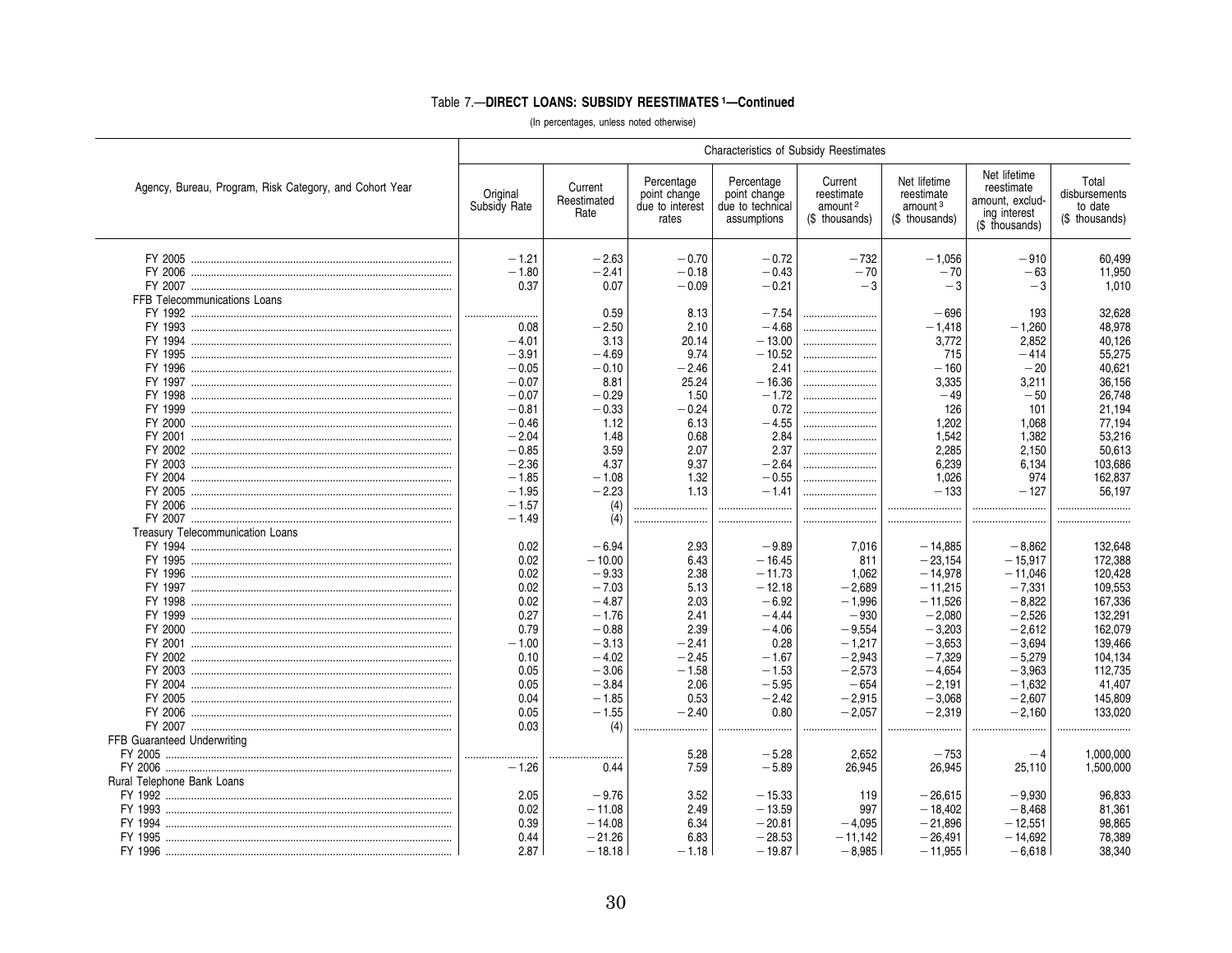|                                                         | Characteristics of Subsidy Reestimates |                                |                                                        |                                                               |                                                                |                                                                     |                                                                                 |                                                     |
|---------------------------------------------------------|----------------------------------------|--------------------------------|--------------------------------------------------------|---------------------------------------------------------------|----------------------------------------------------------------|---------------------------------------------------------------------|---------------------------------------------------------------------------------|-----------------------------------------------------|
| Agency, Bureau, Program, Risk Category, and Cohort Year | Original<br>Subsidy Rate               | Current<br>Reestimated<br>Rate | Percentage<br>point change<br>due to interest<br>rates | Percentage<br>point change<br>due to technical<br>assumptions | Current<br>reestimate<br>amount <sup>2</sup><br>(\$ thousands) | Net lifetime<br>reestimate<br>amount <sup>3</sup><br>(\$ thousands) | Net lifetime<br>reestimate<br>amount, exclud-<br>ing interest<br>(\$ thousands) | Total<br>disbursements<br>to date<br>(\$ thousands) |
|                                                         |                                        |                                |                                                        |                                                               |                                                                |                                                                     |                                                                                 |                                                     |
|                                                         | 1.32                                   | $-18.37$                       | $-2.22$                                                | $-17.47$                                                      | $-2,659$                                                       | $-12,333$                                                           | $-8.409$                                                                        | 38,473                                              |
|                                                         | 2.12                                   | $-12.04$                       | $-2.41$                                                | $-11.75$                                                      | $-3,388$                                                       | $-15,205$                                                           | $-10.712$                                                                       | 63,179                                              |
|                                                         | 2.65                                   | $-4.22$                        | $-2.70$                                                | $-4.17$                                                       | $-1.406$                                                       | $-4,233$                                                            | $-3,020$                                                                        | 33,620                                              |
|                                                         | 1.88                                   | $-5.85$                        | $-2.60$                                                | $-5.13$                                                       | $-2,064$                                                       | $-7,470$                                                            | $-5,621$                                                                        | 55,528                                              |
|                                                         | 1.48                                   | $-7.26$                        | $-6.36$                                                | $-2.38$                                                       | $-2.483$                                                       | $-7.517$                                                            | $-5.706$                                                                        | 38,592                                              |
|                                                         | 2.14                                   | $-1.80$                        | $-2.49$                                                | $-1.45$                                                       | $-862$                                                         | $-1,570$                                                            | $-1,243$                                                                        | 23,056                                              |
|                                                         | 1.38                                   | $-0.19$                        | $-1.59$                                                | 0.02                                                          | $-230$                                                         | $-308$                                                              | $-236$                                                                          | 14,177                                              |
|                                                         | $-4.32$                                | $-8.03$                        | $-0.14$                                                | $-3.57$                                                       | $-783$                                                         | $-2,631$                                                            | $-2,004$                                                                        | 45,624                                              |
|                                                         | $-1.83$                                | $-6.05$                        | 4.73                                                   | $-8.95$                                                       | $-1.636$                                                       | $-3.129$                                                            | $-2.667$                                                                        | 51.195                                              |
| <b>Rural Housing Service:</b>                           |                                        |                                |                                                        |                                                               |                                                                |                                                                     |                                                                                 |                                                     |
| Community Facility Loans                                |                                        |                                |                                                        |                                                               |                                                                |                                                                     |                                                                                 |                                                     |
|                                                         | 10.60                                  | 9.11                           | 3.12                                                   | $-4.61$                                                       | $-523$                                                         | $-3,937$                                                            | $-1,553$                                                                        | 81,704                                              |
|                                                         | 8.14                                   | 10.74                          | 6.84                                                   | $-4.24$                                                       | $-518$                                                         | 451                                                                 | 1.596                                                                           | 92.568                                              |
|                                                         | 12.57                                  | 14.83                          | 4.43                                                   | $-2.17$                                                       | $-1.136$                                                       | 2.222                                                               | 2.080                                                                           | 152.543                                             |
|                                                         | 12.14                                  | 12.15                          | 3.44                                                   | $-3.43$                                                       | $-1,297$                                                       | $-1,116$                                                            | $-917$                                                                          | 160,920                                             |
|                                                         | 16.80                                  | 9.98                           | $-2.62$                                                | $-4.20$                                                       | $-1,485$                                                       | $-15,370$                                                           | $-12,544$                                                                       | 180,549                                             |
|                                                         | 8.73                                   | 9.71                           | 3.47                                                   | $-2.49$                                                       | $-868$                                                         | 2,047                                                               | 880                                                                             | 121,345                                             |
|                                                         | 8.38                                   | 11.57                          | 4.17                                                   | $-0.98$                                                       | $-401$                                                         | 6.127                                                               | 5,034                                                                           | 177,968                                             |
|                                                         | 13.74                                  | 9.66                           | $-1.93$                                                | $-2.15$                                                       | 182                                                            | $-6,334$                                                            | $-6,017$                                                                        | 141,976                                             |
|                                                         | 6.06                                   | 6.47                           | 4.11                                                   | $-3.70$                                                       | $-3,721$                                                       | 321                                                                 | 515                                                                             | 166,960                                             |
|                                                         | 11.69                                  | 2.98                           | $-6.92$                                                | $-1.79$                                                       | $-305$                                                         | $-21,717$                                                           | $-22,831$                                                                       | 265,139                                             |
|                                                         | 5.43                                   | 2.87                           | $-2.53$                                                | $-0.03$                                                       | $-2.243$                                                       | $-8.127$                                                            | $-8.403$                                                                        | 331,753                                             |
|                                                         | 6.24                                   | 5.15                           | $-3.17$                                                | 2.08                                                          | $-1.116$                                                       | $-1,774$                                                            | $-2,620$                                                                        | 221,535                                             |
|                                                         | $-0.71$                                | 3.10                           | 2.59                                                   | 1.22                                                          | 6,652                                                          | 15,245                                                              | 13,529                                                                          | 339,946                                             |
|                                                         | 4.05                                   | 6.21                           | $-0.12$                                                | 2.28                                                          | 7,151                                                          | 9,343                                                               | 8,102                                                                           | 387,494                                             |
|                                                         | 3.35                                   | 4.41                           | 0.34                                                   | 0.72                                                          | 1.315                                                          | 1.493                                                               | 1.334                                                                           | 135,239                                             |
|                                                         | 6.41                                   | 6.80                           | $-0.30$                                                | 0.69                                                          | 66                                                             | 66                                                                  | 62                                                                              | 27.606                                              |
| Rural Housing Insurance Fund:                           |                                        |                                |                                                        |                                                               |                                                                |                                                                     |                                                                                 |                                                     |
| Single-Family Housing Credit Sales                      |                                        |                                |                                                        |                                                               |                                                                |                                                                     |                                                                                 |                                                     |
|                                                         | 14.69                                  | 13.03                          | $-0.13$                                                | $-1.53$                                                       |                                                                | $-8.766$                                                            | $-3.107$                                                                        | 187,175                                             |
|                                                         | 11.51                                  | 10.12                          | 0.47                                                   | $-1.86$                                                       |                                                                | $-4,606$                                                            | $-2,295$                                                                        | 165,087                                             |
|                                                         | 16.26                                  | 16.52                          | $-0.32$                                                | 0.58                                                          |                                                                | 3,318                                                               | 319                                                                             | 122,655                                             |
|                                                         | 8.87                                   |                                |                                                        | 4.22                                                          |                                                                |                                                                     |                                                                                 |                                                     |
|                                                         |                                        | 14.30                          | 1.21                                                   | $-1.52$                                                       |                                                                | 1,821                                                               | 1,010<br>$-600$                                                                 | 18,611                                              |
|                                                         | 13.97                                  | 11.14                          | $-1.31$                                                |                                                               |                                                                | 163                                                                 |                                                                                 | 21.184                                              |
|                                                         | 9.02                                   | 12.23                          | 1.60                                                   | 1.61                                                          |                                                                | 771                                                                 | 501                                                                             | 15,592                                              |
|                                                         | 6.08                                   | 12.28                          | 3.59                                                   | 2.61                                                          |                                                                | 490                                                                 | 395                                                                             | 6,373                                               |
|                                                         | $-3.23$                                | $-2.03$                        | $-2.16$                                                | 3.36                                                          |                                                                | 79                                                                  | 36                                                                              | 2,979                                               |
|                                                         | $-4.82$                                | 0.51                           | $-4.77$                                                | 9.08                                                          |                                                                | 149                                                                 | 101                                                                             | 2.321                                               |
|                                                         | $-9.58$                                | $-5.48$                        | $-8.32$                                                | 12.42                                                         |                                                                | 32                                                                  | 30                                                                              | 737                                                 |
|                                                         | $-17.46$                               | $-5.96$                        | $-5.61$                                                | 17.11                                                         |                                                                | 103                                                                 | 99                                                                              | 862                                                 |
|                                                         | $-16.23$                               | $-2.23$                        | $-6.52$                                                | 20.52                                                         |                                                                | 104                                                                 | 101                                                                             | 791                                                 |
|                                                         | $-14.53$                               | (4)                            |                                                        |                                                               |                                                                |                                                                     |                                                                                 | 413                                                 |
|                                                         | 0.48                                   | (4)                            |                                                        |                                                               |                                                                |                                                                     |                                                                                 | 66                                                  |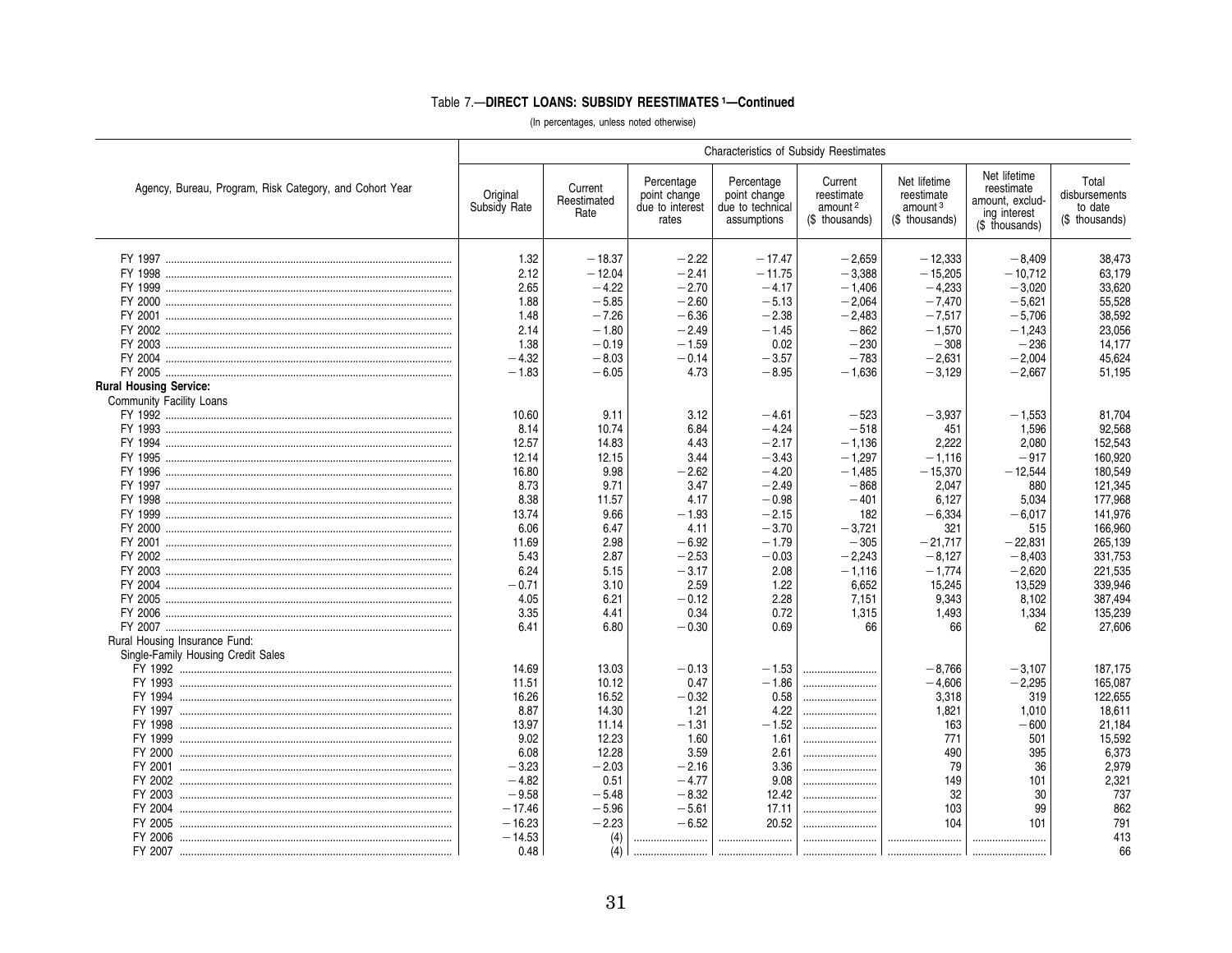|                                                         |                          |                                |                                                        | Characteristics of Subsidy Reestimates                        |                                                                |                                                                     |                                                                                 |                                                     |
|---------------------------------------------------------|--------------------------|--------------------------------|--------------------------------------------------------|---------------------------------------------------------------|----------------------------------------------------------------|---------------------------------------------------------------------|---------------------------------------------------------------------------------|-----------------------------------------------------|
| Agency, Bureau, Program, Risk Category, and Cohort Year | Original<br>Subsidy Rate | Current<br>Reestimated<br>Rate | Percentage<br>point change<br>due to interest<br>rates | Percentage<br>point change<br>due to technical<br>assumptions | Current<br>reestimate<br>amount <sup>2</sup><br>(\$ thousands) | Net lifetime<br>reestimate<br>amount <sup>3</sup><br>(\$ thousands) | Net lifetime<br>reestimate<br>amount, exclud-<br>ing interest<br>(\$ thousands) | Total<br>disbursements<br>to date<br>(\$ thousands) |
| Multi-Family Housing Credit Sales                       |                          |                                |                                                        |                                                               |                                                                |                                                                     |                                                                                 |                                                     |
|                                                         | 50.55                    | 58.79                          | 9.49                                                   | $-1.25$                                                       |                                                                | 405                                                                 | 349                                                                             | 4,234                                               |
|                                                         | 13.97                    | 45.84                          | 18.25                                                  | 13.62                                                         |                                                                | 248                                                                 | 315                                                                             | 989                                                 |
|                                                         | 48.31                    | 45.82                          | $-2.19$                                                | $-0.30$                                                       |                                                                | $-81$                                                               | $-99$                                                                           | 3,961                                               |
|                                                         | 39.54                    | 47.93                          | 12.44                                                  | $-4.05$                                                       |                                                                | 85                                                                  | 80                                                                              | 958                                                 |
|                                                         | 49.03                    | 44.18                          | $-5.14$                                                | 0.29                                                          |                                                                | $-95$                                                               | $-86$                                                                           | 1,779                                               |
|                                                         | 42.17                    | 47.41                          | 1.19                                                   | 4.05                                                          |                                                                | 99                                                                  | 93                                                                              | 1.775                                               |
|                                                         | 46.68                    | 37.25                          | $-3.07$                                                | $-6.36$                                                       |                                                                | $-200$                                                              | $-187$                                                                          | 1.988                                               |
|                                                         | 44.20                    | 40.36                          | 1.35                                                   | $-5.19$                                                       |                                                                | $-17$                                                               | $-15$                                                                           | 401                                                 |
|                                                         | 48.44                    | 36.14                          | 6.87                                                   | $-5.43$                                                       |                                                                | $-176$                                                              | $-168$                                                                          | 1.368                                               |
|                                                         | 45.40                    | (4)                            |                                                        | .<br>                                                         |                                                                |                                                                     |                                                                                 |                                                     |
|                                                         | 45.33                    | (4)                            |                                                        |                                                               |                                                                |                                                                     |                                                                                 |                                                     |
| Section 502 Single-Family Housing                       |                          |                                |                                                        |                                                               |                                                                |                                                                     |                                                                                 |                                                     |
|                                                         | 22.64                    | 17.15                          | $-0.48$                                                | $-5.01$                                                       |                                                                | $-155,353$                                                          | $-67,982$                                                                       | 1,238,296                                           |
|                                                         | 18.75                    | 12.70                          | 5.12                                                   | $-11.17$                                                      |                                                                | $-132,171$                                                          | $-76,795$                                                                       | 1,269,332                                           |
|                                                         | 20.10                    | 17.12                          | 2.57                                                   | $-5.55$                                                       |                                                                | $-105,668$                                                          | $-48.771$                                                                       | 1,636,603                                           |
|                                                         | 24.36                    | 18.44                          | $-0.48$                                                | $-5.44$                                                       |                                                                | $-70.458$                                                           | $-54.460$                                                                       | 919,860                                             |
|                                                         | 14.30                    | 15.78                          | 2.08                                                   | $-0.60$                                                       |                                                                | 10,643                                                              | 14,719                                                                          | 994.496                                             |
|                                                         | 14.18                    | 15.12                          | 1.48                                                   | $-0.54$                                                       |                                                                | 8,780                                                               | 6,326                                                                           | 672,979                                             |
|                                                         | 12.81                    | 14.46                          | 1.21                                                   | 0.44                                                          |                                                                | 24,155                                                              | 15,964                                                                          | 967,534                                             |
|                                                         | 11.82                    | 13.88                          | 3.45                                                   | $-1.39$                                                       |                                                                | 24,483                                                              | 19,164                                                                          | 930,275                                             |
|                                                         | 8.53                     | 14.55                          | 7.02                                                   | $-1.00$                                                       |                                                                | 80,257                                                              | 66,428                                                                          | 1,103,453                                           |
|                                                         | 16.06                    | 9.95                           | $-6.29$                                                | 0.18                                                          |                                                                | $-62,497$                                                           | $-63,197$                                                                       | 1,034,315                                           |
|                                                         | 13.16                    | 6.95                           | $-3.60$                                                | $-2.61$                                                       |                                                                | $-69,497$                                                           | $-63,723$                                                                       | 1,032,767                                           |
|                                                         | 19.37                    | 4.60                           | $-1.94$                                                | $-12.83$                                                      |                                                                | $-153,379$                                                          | $-143,257$                                                                      | 989,879                                             |
|                                                         | 9.27                     | 11.29                          | 1.75                                                   | 0.27                                                          |                                                                | 26,972<br>$-70,120$                                                 | 25,328                                                                          | 1,275,380                                           |
|                                                         | 11.58                    | 3.72                           | $-2.56$                                                | $-5.30$                                                       |                                                                |                                                                     | $-67,120$                                                                       | 1,104,811                                           |
|                                                         | 11.39                    | (4)                            |                                                        |                                                               |                                                                |                                                                     |                                                                                 | 1,194,346                                           |
|                                                         | 10.03                    | (4)                            |                                                        |                                                               |                                                                |                                                                     |                                                                                 | 963,067                                             |
| Direct 502 Manufactured Home Disaster Demo              |                          |                                |                                                        |                                                               |                                                                | $-94$                                                               | $-74$                                                                           |                                                     |
|                                                         | 20.07                    | $-8.99$                        | $-5.32$                                                | $-23.74$                                                      |                                                                |                                                                     | $-72$                                                                           | 256<br>416                                          |
|                                                         | 17.68                    | 0.42                           | $-3.93$<br>$-7.33$                                     | $-13.33$                                                      |                                                                | $-87$                                                               | $-80$                                                                           | 191                                                 |
|                                                         | 17.92                    | $-23.99$                       |                                                        | $-34.58$                                                      |                                                                | $-91$                                                               |                                                                                 |                                                     |
| Section 504 Housing Repair                              | 42.92                    | 28.87                          | 0.55                                                   | $-14.60$                                                      |                                                                | $-1,891$                                                            | $-1,549$                                                                        | 11,024                                              |
|                                                         | 38.22                    |                                | 1.84                                                   | $-13.35$                                                      |                                                                |                                                                     |                                                                                 |                                                     |
|                                                         | 37.61                    | 26.71<br>29.10                 | 0.21                                                   | $-8.72$                                                       |                                                                | $-1,558$<br>$-2,327$                                                | $-1,320$<br>$-2.068$                                                            | 11,468                                              |
|                                                         | 39.61                    | 30.65                          | $-0.49$                                                | $-8.47$                                                       |                                                                | $-2,836$                                                            | $-2,540$                                                                        | 24,310<br>28,345                                    |
|                                                         | 37.55                    | 29.19                          | $-0.12$                                                | $-8.24$                                                       |                                                                | $-3,431$                                                            | $-2,791$                                                                        | 33,365                                              |
|                                                         |                          |                                |                                                        |                                                               |                                                                |                                                                     | $-1,909$                                                                        |                                                     |
|                                                         | 36.63                    | 29.99                          | 0.33                                                   | $-6.97$                                                       |                                                                | $-2,338$                                                            |                                                                                 | 28,766                                              |
|                                                         | 34.36                    | 25.32                          | $-0.52$                                                | $-8.52$                                                       |                                                                | $-3,149$                                                            | $-2,551$                                                                        | 28,209                                              |
|                                                         | 35.23                    | 25.71                          | $-1.71$                                                | $-7.81$                                                       |                                                                | $-2,953$                                                            | $-2,239$<br>$-978$                                                              | 23,512                                              |
|                                                         | 30.56                    | 26.65                          | 5.02                                                   | $-8.93$                                                       |                                                                | $-1,636$                                                            |                                                                                 | 25,009                                              |
|                                                         | 35.44                    | 24.48                          | $-4.26$                                                | $-6.70$                                                       |                                                                | $-3,671$                                                            | $-3,118$                                                                        | 28.462                                              |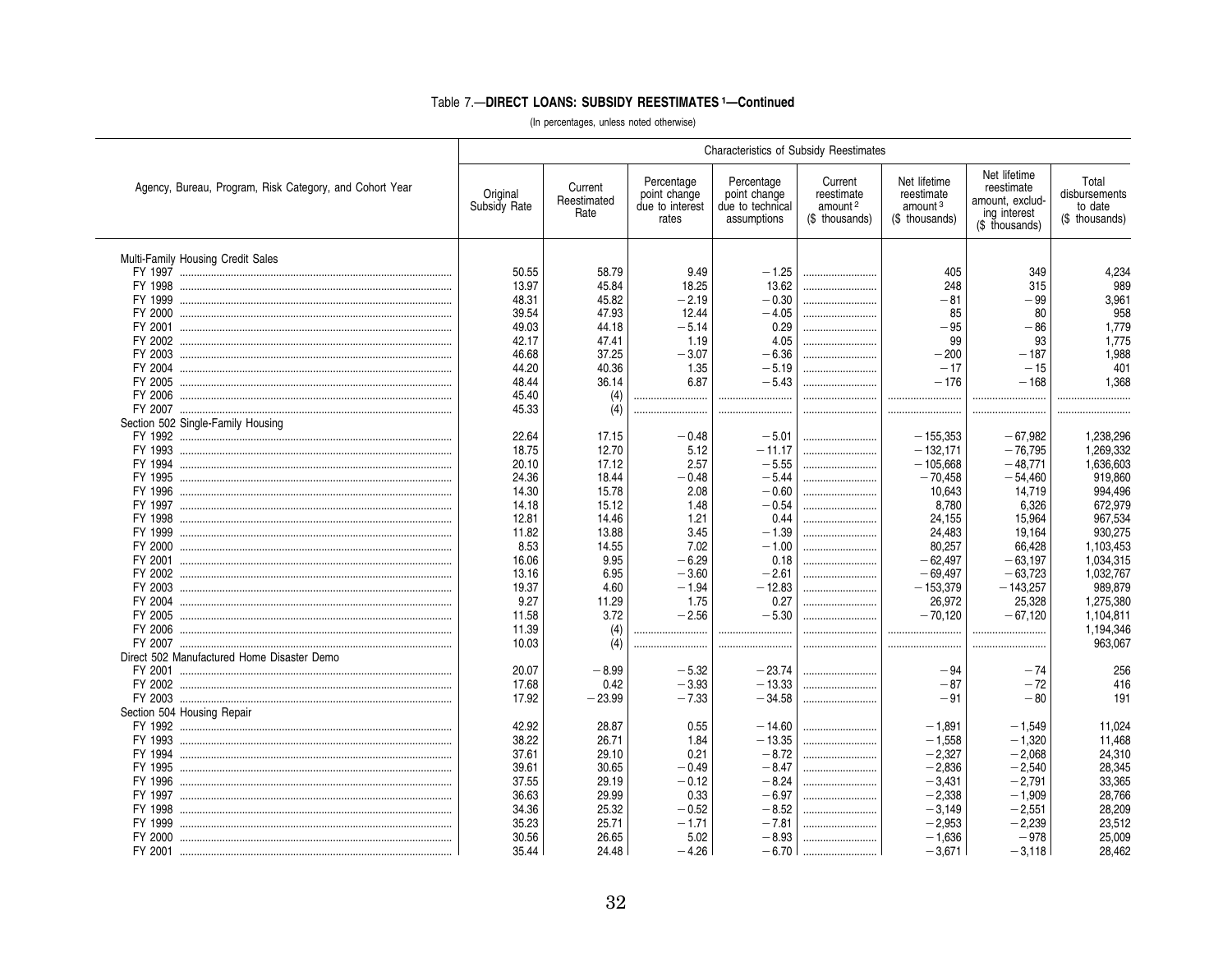|                                                         |                          |                                |                                                        |                                                               | <b>Characteristics of Subsidy Reestimates</b>                  |                                                                     |                                                                                 |                                                     |
|---------------------------------------------------------|--------------------------|--------------------------------|--------------------------------------------------------|---------------------------------------------------------------|----------------------------------------------------------------|---------------------------------------------------------------------|---------------------------------------------------------------------------------|-----------------------------------------------------|
| Agency, Bureau, Program, Risk Category, and Cohort Year | Original<br>Subsidy Rate | Current<br>Reestimated<br>Rate | Percentage<br>point change<br>due to interest<br>rates | Percentage<br>point change<br>due to technical<br>assumptions | Current<br>reestimate<br>amount <sup>2</sup><br>(\$ thousands) | Net lifetime<br>reestimate<br>amount <sup>3</sup><br>(\$ thousands) | Net lifetime<br>reestimate<br>amount, exclud-<br>ing interest<br>(\$ thousands) | Total<br>disbursements<br>to date<br>(\$ thousands) |
|                                                         | 32.13                    | 24.48                          | $-3.46$                                                | $-4.19$                                                       |                                                                | $-2,827$                                                            | $-2,443$                                                                        | 31,954                                              |
|                                                         | 31.02                    | 21.54                          | $-5.56$                                                | $-3.92$                                                       |                                                                | $-3.045$                                                            | $-2.828$                                                                        | 29.980                                              |
|                                                         | 27.46                    | 24.60                          | $-0.64$                                                | $-2.22$                                                       |                                                                | $-957$                                                              | $-885$                                                                          | 31,607                                              |
|                                                         | 29.06                    | 26.26                          | $-2.15$                                                | $-0.65$                                                       |                                                                | $-886$                                                              | $-849$                                                                          | 34,645                                              |
|                                                         | 29.25                    | (4)                            |                                                        |                                                               |                                                                |                                                                     |                                                                                 | 34,661                                              |
|                                                         | 29.55                    | (4)                            |                                                        |                                                               |                                                                |                                                                     |                                                                                 | 27,253                                              |
| Section 515 Multi-Family Housing                        |                          |                                |                                                        |                                                               |                                                                |                                                                     |                                                                                 |                                                     |
|                                                         | 43.30                    | 58.84                          | $-3.17$                                                | 18.71                                                         | 35,674                                                         | 103,950                                                             | 75,713                                                                          | 564,262                                             |
|                                                         | 49.55                    | 58.33                          | 6.16                                                   | 2.62                                                          | 27,928                                                         | 59,678                                                              | 35,505                                                                          | 565,371                                             |
|                                                         | 58.06                    | 60.70                          | 2.40                                                   | 0.24                                                          | 19,301                                                         | 13,621                                                              | $-2,920$                                                                        | 505,323                                             |
|                                                         | 54.55                    | 56.25                          | 2.99                                                   | $-1.29$                                                       | 11,848                                                         | 5,413                                                               | $-1,136$                                                                        | 179,792                                             |
|                                                         | 53.80                    | 56.79                          | $-2.57$                                                | 5.56                                                          | 5,432                                                          | 2,976                                                               | 1,212                                                                           | 146,926                                             |
|                                                         | 51.24                    | 53.60                          | 3.62                                                   | $-1.26$                                                       | 11,162                                                         | 5,307                                                               | 99                                                                              | 143,387                                             |
|                                                         | 45.85                    | 48.91                          | 7.49                                                   | $-4.43$                                                       | 3,520                                                          | 4.825                                                               | 1.988                                                                           | 142.648                                             |
|                                                         | 48.25                    | 48.63                          | $-1.23$                                                | 1.61                                                          | 1,109                                                          | 1,012                                                               | $-1,209$                                                                        | 110,129                                             |
|                                                         | 39.68                    | 46.56                          | 4.50                                                   | 2.38                                                          | 1.145                                                          | 8.214                                                               | 5.870                                                                           | 107,477                                             |
|                                                         | 49.27                    | 41.36                          | $-7.60$                                                | $-0.31$                                                       | $-4,335$                                                       | $-9,519$                                                            | $-9,612$                                                                        | 111,652                                             |
|                                                         | 42.32                    | 43.47                          | $-2.19$                                                | 3.34                                                          | 178                                                            | 1,475                                                               | 353                                                                             | 100,874                                             |
|                                                         | 46.63                    | 44.08                          | $-5.12$                                                | 2.57                                                          | $-12$                                                          | $-2.021$                                                            | $-3,219$                                                                        | 97,995                                              |
|                                                         | 43.01                    | 42.38                          | $-8.25$                                                | 7.62                                                          | $-108$                                                         | $-1,541$                                                            | $-1,684$                                                                        | 87,795                                              |
|                                                         | 47.09                    | 43.33                          | $-9.99$                                                | 6.23                                                          | $-2,311$                                                       | $-2,508$                                                            | $-2,507$                                                                        | 54,995                                              |
|                                                         | 45.88                    | 43.20                          | $-7.12$                                                | 4.44                                                          | $-932$                                                         | $-932$                                                              | $-774$                                                                          | 21,388                                              |
|                                                         | 45.67                    | (4)                            | .                                                      |                                                               |                                                                |                                                                     |                                                                                 |                                                     |
| Section 523 Self-Help Site Housing                      |                          |                                |                                                        |                                                               |                                                                |                                                                     |                                                                                 |                                                     |
|                                                         | 5.61                     | 13.69                          | 0.55                                                   | 7.53                                                          |                                                                | 122                                                                 | 101                                                                             | 1,248                                               |
|                                                         |                          | 0.22                           |                                                        |                                                               |                                                                | $-219$                                                              |                                                                                 | 3,874                                               |
|                                                         | 5.57<br>4.41             | $-0.80$                        | $-4.00$                                                | $-1.35$                                                       |                                                                | $-54$                                                               | $-207$<br>$-51$                                                                 | 979                                                 |
|                                                         |                          |                                | $-2.82$<br>0.59                                        | $-2.39$<br>$-1.51$                                            |                                                                | $-51$                                                               | $-49$                                                                           |                                                     |
|                                                         | 3.08                     | 0.98                           | 0.40                                                   | 4.34                                                          |                                                                |                                                                     |                                                                                 | 2,421                                               |
|                                                         | $-0.47$                  | 4.27                           |                                                        |                                                               |                                                                | 113                                                                 | 109                                                                             | 2,295                                               |
|                                                         | 1.03                     | (4)                            |                                                        |                                                               |                                                                |                                                                     |                                                                                 | 1.447                                               |
|                                                         | 2.47                     | (4)                            |                                                        |                                                               |                                                                |                                                                     |                                                                                 |                                                     |
| Section 524 Site Development                            |                          |                                |                                                        |                                                               |                                                                |                                                                     |                                                                                 |                                                     |
|                                                         | 0.12                     | 2.73                           | $-3.04$                                                | 5.89                                                          |                                                                | 47                                                                  | 36                                                                              | 2.960                                               |
|                                                         | 1.09                     | $-0.22$                        | $-1.04$                                                | 0.27                                                          |                                                                | $-14$                                                               | $-13$                                                                           | 1,165                                               |
|                                                         | $-0.03$                  | $-4.91$                        | 0.62                                                   | $-5.50$                                                       |                                                                | $-136$                                                              | $-131$                                                                          | 3,218                                               |
|                                                         | $-4.94$                  | $-4.10$                        | 1.09                                                   | $-0.25$                                                       |                                                                | 3                                                                   | 3                                                                               | 435                                                 |
|                                                         | $-3.51$                  | (4)                            |                                                        |                                                               |                                                                |                                                                     |                                                                                 | 423                                                 |
|                                                         | $-1.66$                  | (4)                            |                                                        |                                                               |                                                                |                                                                     |                                                                                 | 899                                                 |
| Section 514 Farm Labor Housing                          |                          |                                |                                                        |                                                               |                                                                |                                                                     |                                                                                 |                                                     |
|                                                         | 55.21                    | 51.49                          | $-0.37$                                                | $-3.35$                                                       |                                                                | $-1,120$                                                            | $-588$                                                                          | 15,804                                              |
|                                                         | 45.48                    | 54.84                          | 8.63                                                   | 0.73                                                          |                                                                | 1,893                                                               | 1,508                                                                           | 16,112                                              |
| FY 1994                                                 | 50.00                    | 57.35                          | 4.11                                                   | 3.24                                                          |                                                                | 1.966                                                               | 1.149                                                                           | 15,627                                              |
|                                                         | 52.48                    | 53.60                          | 2.19                                                   | $-1.07$                                                       |                                                                | 156                                                                 | 169                                                                             | 15,052                                              |
|                                                         | 56.80                    | 53.66                          | $-3.20$                                                | 0.06                                                          |                                                                | $-346$                                                              | $-466$                                                                          | 14.830                                              |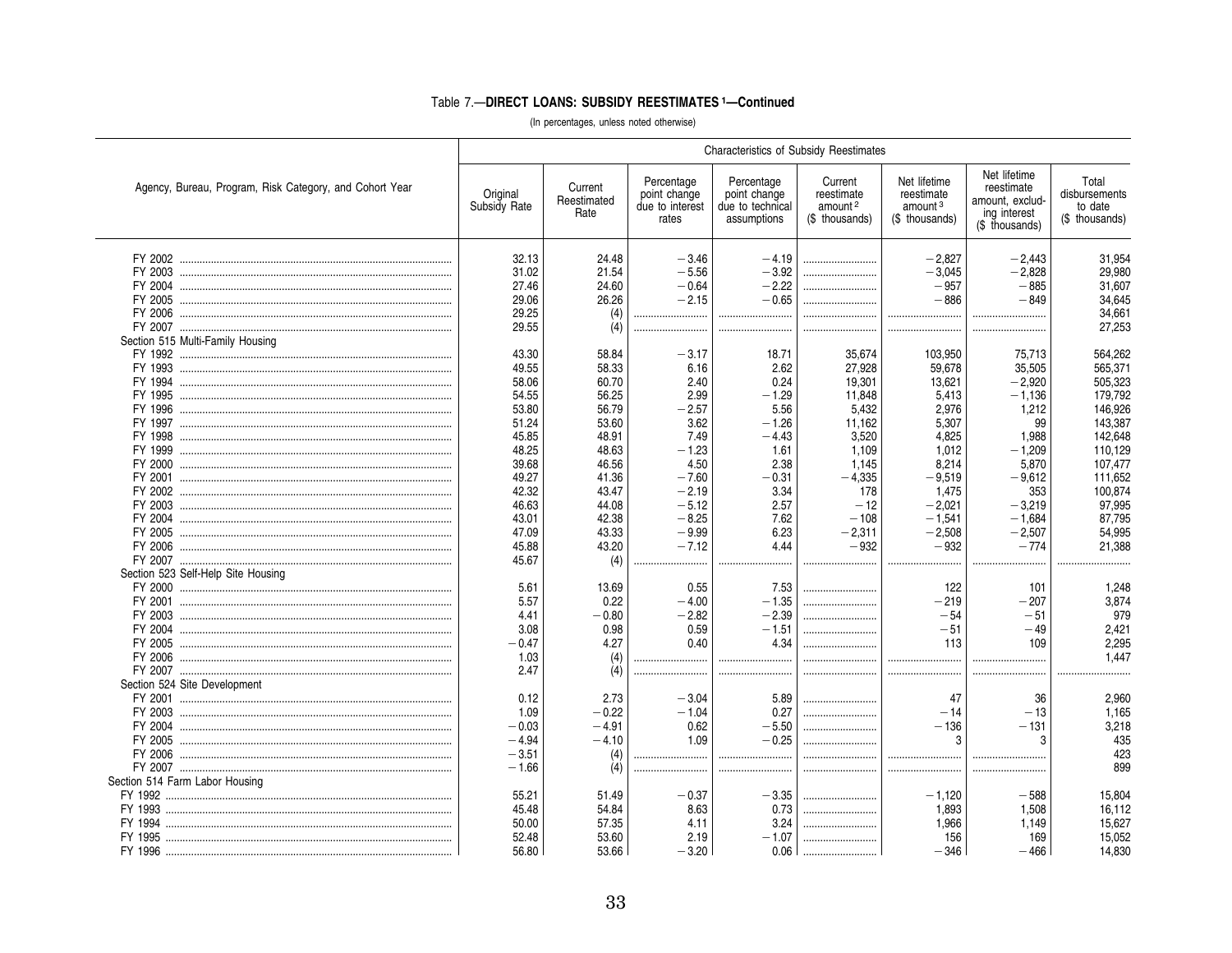|                                                         | Characteristics of Subsidy Reestimates |                                |                                                        |                                                               |                                                                |                                                                     |                                                                                 |                                                     |
|---------------------------------------------------------|----------------------------------------|--------------------------------|--------------------------------------------------------|---------------------------------------------------------------|----------------------------------------------------------------|---------------------------------------------------------------------|---------------------------------------------------------------------------------|-----------------------------------------------------|
| Agency, Bureau, Program, Risk Category, and Cohort Year | Original<br>Subsidy Rate               | Current<br>Reestimated<br>Rate | Percentage<br>point change<br>due to interest<br>rates | Percentage<br>point change<br>due to technical<br>assumptions | Current<br>reestimate<br>amount <sup>2</sup><br>(\$ thousands) | Net lifetime<br>reestimate<br>amount <sup>3</sup><br>(\$ thousands) | Net lifetime<br>reestimate<br>amount, exclud-<br>ing interest<br>(\$ thousands) | Total<br>disbursements<br>to date<br>(\$ thousands) |
|                                                         | 47.77                                  | 50.63                          | 3.68                                                   | $-0.82$                                                       |                                                                | 517                                                                 | 432                                                                             | 15,090                                              |
|                                                         | 49.25                                  | 52.00                          | 0.96                                                   | 1.79                                                          |                                                                | 527                                                                 | 399                                                                             |                                                     |
|                                                         |                                        |                                |                                                        |                                                               |                                                                |                                                                     |                                                                                 | 14,515                                              |
|                                                         | 52.03                                  | 50.28                          | $-4.89$                                                | 3.14                                                          |                                                                | $-332$                                                              | $-317$                                                                          | 18,122                                              |
|                                                         | 45.23                                  | 46.83                          | 0.68                                                   | 0.92                                                          |                                                                | 536                                                                 | 397                                                                             | 27,327                                              |
|                                                         | 52.59                                  | 47.39                          | $-7.11$                                                | 1.91                                                          |                                                                | $-1,208$                                                            | $-1.114$                                                                        | 25,280                                              |
|                                                         | 47.31                                  | 44.68                          | $-2.98$                                                | 0.35                                                          |                                                                | $-624$                                                              | $-576$                                                                          | 25,767                                              |
|                                                         | 49.02                                  | 47.64                          | $-4.35$                                                | 2.97                                                          |                                                                | $-101$                                                              | $-95$                                                                           | 17,599                                              |
|                                                         | 42.73                                  | 45.13                          | $-0.10$                                                | 2.50                                                          |                                                                | 42                                                                  | 40                                                                              | 15,869                                              |
|                                                         | 47.06                                  | 49.26                          | $-0.63$                                                | 2.83                                                          |                                                                | 15                                                                  | 14                                                                              | 10.018                                              |
|                                                         | 44.59                                  | (4)                            |                                                        |                                                               |                                                                |                                                                     |                                                                                 | 3,494                                               |
|                                                         | 47.95                                  | (4)                            |                                                        |                                                               |                                                                |                                                                     |                                                                                 | 388                                                 |
| Multi-Family Housing Revitalization Seconds             |                                        |                                |                                                        |                                                               |                                                                |                                                                     |                                                                                 |                                                     |
|                                                         | 87.52                                  | (4)                            |                                                        |                                                               |                                                                |                                                                     |                                                                                 |                                                     |
|                                                         | 87.08                                  | (4)                            |                                                        |                                                               |                                                                |                                                                     |                                                                                 |                                                     |
| Multi-Family Housing Revitalization Zero                |                                        |                                |                                                        |                                                               |                                                                |                                                                     |                                                                                 |                                                     |
|                                                         |                                        |                                |                                                        |                                                               |                                                                |                                                                     |                                                                                 |                                                     |
|                                                         | 54.37                                  | (4)                            |                                                        |                                                               |                                                                |                                                                     |                                                                                 |                                                     |
|                                                         | 54.11                                  | (4)                            |                                                        |                                                               |                                                                |                                                                     |                                                                                 |                                                     |
| Multi-Family Housing Relending Demo                     |                                        |                                |                                                        |                                                               |                                                                |                                                                     |                                                                                 |                                                     |
|                                                         | 46.76                                  | (4)                            |                                                        |                                                               |                                                                |                                                                     |                                                                                 | 1,334                                               |
|                                                         | 46.76                                  | (4)                            |                                                        |                                                               |                                                                |                                                                     |                                                                                 |                                                     |
|                                                         | 47.82                                  | (4)                            |                                                        |                                                               |                                                                |                                                                     |                                                                                 |                                                     |
| <b>Rural Business Cooperative Service:</b>              |                                        |                                |                                                        |                                                               |                                                                |                                                                     |                                                                                 |                                                     |
| Business and Industry Loans                             |                                        |                                |                                                        |                                                               |                                                                |                                                                     |                                                                                 |                                                     |
|                                                         | 0.51                                   | 57.71                          | $-16.21$                                               | 73.41                                                         |                                                                | 8.171                                                               | 6.037                                                                           | 10,554                                              |
|                                                         | $-7.16$                                | 40.48                          | $-10.90$                                               | 58.54                                                         |                                                                | 11,072                                                              | 9.314                                                                           | 19,552                                              |
|                                                         | $-14.64$                               | 51.84                          | 2.50                                                   | 63.98                                                         |                                                                | 18,959                                                              | 16,521                                                                          | 24,851                                              |
|                                                         | $-14.16$                               | 57.17                          | $-2.20$                                                | 73.53                                                         |                                                                | 22,656                                                              | 19,577                                                                          | 28,828                                              |
|                                                         | 5.82                                   | 62.33                          | 2.77                                                   | 53.74                                                         |                                                                | 28,522                                                              | 25,643                                                                          | 45,377                                              |
|                                                         |                                        |                                |                                                        |                                                               |                                                                |                                                                     |                                                                                 |                                                     |
| Intermediary Relending Program                          |                                        |                                |                                                        |                                                               |                                                                |                                                                     |                                                                                 |                                                     |
|                                                         | 50.03                                  | 49.25                          | 8.38                                                   | $-9.16$                                                       | $-6$                                                           | $-1,157$                                                            | $-750$                                                                          | 32,500                                              |
|                                                         | 54.22                                  | 51.14                          | 1.03                                                   | $-4.11$                                                       | $-27$                                                          | $-392$                                                              | $-1.323$                                                                        | 32,390                                              |
|                                                         | 57.54                                  | 51.75                          | $-3.81$                                                | $-1.98$                                                       | 281                                                            | $-4.798$                                                            | $-5.551$                                                                        | 76,267                                              |
|                                                         | 54.02                                  | 47.30                          | $-1.83$                                                | $-4.89$                                                       | $-5$                                                           | $-7,600$                                                            | $-6.496$                                                                        | 82,558                                              |
|                                                         | 59.50                                  | 45.49                          | $-8.37$                                                | $-5.64$                                                       | $-435$                                                         | $-5,717$                                                            | $-4,921$                                                                        | 32,935                                              |
|                                                         | 46.48                                  | 46.51                          | 3.35                                                   | $-3.32$                                                       | $-211$                                                         | $-497$                                                              | $-418$                                                                          | 33,903                                              |
| FY 1998 ……………………………………………………………………………………                | 48.25                                  | 45.40                          | 0.58                                                   | $-3.43$                                                       | $-207$                                                         | $-1.140$                                                            | $-1.110$                                                                        | 28,042                                              |
|                                                         | 50.35                                  | 45.90                          | $-2.61$                                                | $-1.84$                                                       | $-143$                                                         | $-1,600$                                                            | $-1,570$                                                                        | 28,552                                              |
|                                                         | 43.43                                  | 44.16                          | 2.09                                                   | $-1.36$                                                       | $-184$                                                         | 44                                                                  | $-140$                                                                          | 34,599                                              |
|                                                         | 50.91                                  | 42.04                          | $-8.12$                                                | $-0.75$                                                       | $-505$                                                         | $-3.047$                                                            | $-3.033$                                                                        | 30.237                                              |
|                                                         | 43.21                                  | 41.01                          | $-2.50$                                                | 0.30                                                          | $-436$                                                         | $-532$                                                              | $-738$                                                                          | 27,129                                              |
|                                                         |                                        |                                |                                                        |                                                               |                                                                |                                                                     |                                                                                 |                                                     |
|                                                         | 48.26                                  | 43.50                          | $-5.25$                                                | 0.49                                                          | $-480$                                                         | $-1,814$                                                            | $-1.903$                                                                        | 32.147                                              |
|                                                         | 43.27                                  | 41.87                          | $-1.01$                                                | $-0.39$                                                       | $-212$                                                         | $-583$                                                              | $-693$                                                                          | 25,714                                              |
|                                                         | 46.38                                  | 43.87                          | $-2.29$                                                | $-0.22$                                                       | $-601$                                                         | $-761$                                                              | $-806$                                                                          | 21.495                                              |
|                                                         | 43.02                                  | 43.62                          | $-0.68$                                                | 1.28                                                          | 2.823                                                          | 4,283                                                               | 3.911                                                                           | 16.602                                              |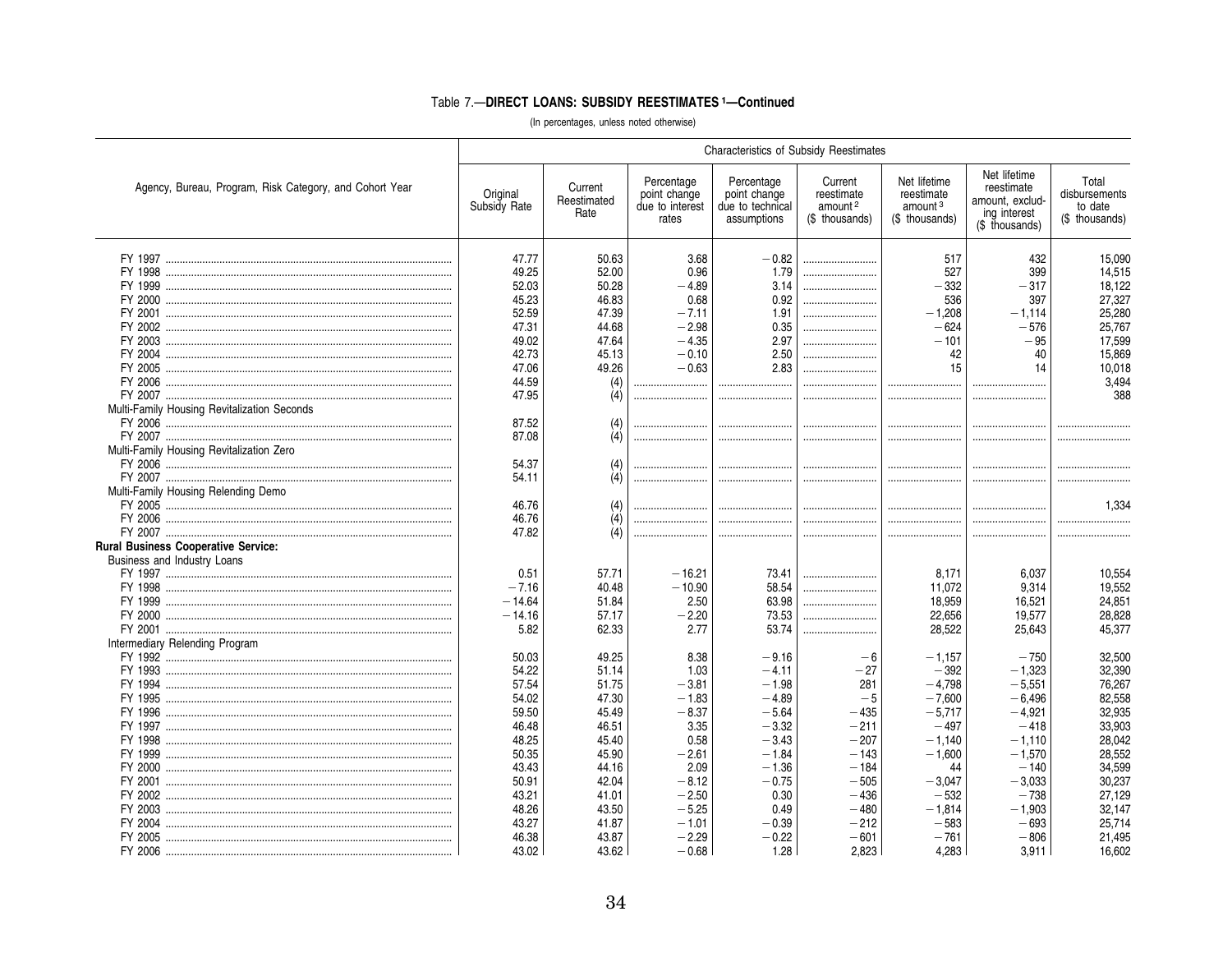|                                                         |                          |                                |                                                        | <b>Characteristics of Subsidy Reestimates</b>                 |                                                                |                                                                     |                                                                                 |                                                     |
|---------------------------------------------------------|--------------------------|--------------------------------|--------------------------------------------------------|---------------------------------------------------------------|----------------------------------------------------------------|---------------------------------------------------------------------|---------------------------------------------------------------------------------|-----------------------------------------------------|
| Agency, Bureau, Program, Risk Category, and Cohort Year | Original<br>Subsidy Rate | Current<br>Reestimated<br>Rate | Percentage<br>point change<br>due to interest<br>rates | Percentage<br>point change<br>due to technical<br>assumptions | Current<br>reestimate<br>amount <sup>2</sup><br>(\$ thousands) | Net lifetime<br>reestimate<br>amount <sup>3</sup><br>(\$ thousands) | Net lifetime<br>reestimate<br>amount, exclud-<br>ing interest<br>(\$ thousands) | Total<br>disbursements<br>to date<br>(\$ thousands) |
|                                                         | 44.07                    | 44.60                          | $-0.18$                                                | 0.71                                                          | $-7$                                                           | $-7$                                                                | $-6$                                                                            | 1,014                                               |
| <b>Rural Economic Development Loans</b>                 |                          |                                |                                                        |                                                               |                                                                |                                                                     |                                                                                 |                                                     |
|                                                         | 30.29                    | 27.13                          | $-1.74$                                                | $-1.42$                                                       | $-5$                                                           | $-290$                                                              | $-313$                                                                          | 6.936                                               |
|                                                         | 25.82                    | 27.65                          | 1.50                                                   | 0.33                                                          | $-1$                                                           | 531                                                                 | 74                                                                              | 12,189                                              |
|                                                         | 25.42                    | 27.99                          | 3.15                                                   | $-0.58$                                                       | 16                                                             | 490                                                                 | 165                                                                             | 13,068                                              |
|                                                         | 24.92                    | 27.29                          | 2.44                                                   | $-0.07$                                                       | 151                                                            | 636                                                                 | 129                                                                             | 11,318                                              |
|                                                         | 28.48                    | 21.38                          | $-0.13$                                                | $-6.97$                                                       | 643                                                            | $-1.262$                                                            | $-1.010$                                                                        | 12.260                                              |
|                                                         |                          |                                |                                                        |                                                               |                                                                |                                                                     |                                                                                 |                                                     |
|                                                         | 22.93                    | 20.11                          | 3.29                                                   | $-6.11$                                                       | $-541$                                                         | $-516$                                                              | $-\,355$                                                                        | 11,142                                              |
|                                                         | 23.91                    | 22.96                          | 1.93                                                   | $-2.88$                                                       | $-903$                                                         | $-437$                                                              | $-357$                                                                          | 22,912                                              |
|                                                         | 25.22                    | 22.91                          | 0.93                                                   | $-3.24$                                                       | $-569$                                                         | $-220$                                                              | $-384$                                                                          | 12,590                                              |
|                                                         | 23.02                    | 23.45                          | 3.45                                                   | $-3.02$                                                       | $-258$                                                         | $-204$                                                              | $-115$                                                                          | 13,155                                              |
|                                                         | 26.07                    | 19.02                          | $-1.52$                                                | $-5.53$                                                       | 66                                                             | $-1.008$                                                            | $-1,366$                                                                        | 18,652                                              |
|                                                         | 24.16                    | 17.30                          | $-6.92$                                                | 0.06                                                          | 26                                                             | $-1.106$                                                            | $-932$                                                                          | 13,257                                              |
|                                                         | 21.36                    | 15.80                          | $-4.15$                                                | $-1.41$                                                       | 2,361                                                          | $-472$                                                              | $-756$                                                                          | 13,320                                              |
|                                                         | 18.61                    | 18.39                          | 3.47                                                   | $-3.69$                                                       | $-27$                                                          | $-63$                                                               | $-74$                                                                           | 12,579                                              |
|                                                         | 18.79                    | 24.11                          | 1.58                                                   | 3.74                                                          | 832                                                            | 1,212                                                               | 1,097                                                                           | 23,884                                              |
|                                                         | 19.97                    | 20.71                          | 1.00                                                   | $-0.26$                                                       | $-7$                                                           | 131                                                                 | 72                                                                              | 19.157                                              |
|                                                         | 21.84                    | 27.56                          | $-0.14$                                                | 5.86                                                          | 253                                                            | 253                                                                 | 241                                                                             | 4.756                                               |
| Foreign Agricultural Service:                           |                          |                                |                                                        |                                                               |                                                                |                                                                     |                                                                                 |                                                     |
| P.L. 480 Direct Credits                                 |                          |                                |                                                        |                                                               |                                                                |                                                                     |                                                                                 |                                                     |
|                                                         | 67.10                    | 55.10                          | $-2.66$                                                | $-9.34$                                                       | 4,103                                                          | $-104.931$                                                          | $-45.694$                                                                       | 384,029                                             |
| FY 1993 ……………………………………………………………………………………                | 58.75                    | 37.32                          | 3.03                                                   | $-24.46$                                                      | 2.461                                                          | $-415.518$                                                          | $-182.438$                                                                      | 853,948                                             |
|                                                         | 76.54                    | 53.92                          | 0.76                                                   | $-23.38$                                                      | $-11,381$                                                      | $-104,133$                                                          | $-52.150$                                                                       | 234,327                                             |
|                                                         |                          |                                |                                                        |                                                               |                                                                |                                                                     |                                                                                 |                                                     |
|                                                         | 81.19                    | 55.64                          | $-1.35$                                                | $-24.20$                                                      | $-10,605$                                                      | $-80,493$                                                           | $-44,663$                                                                       | 179,855                                             |
|                                                         | 79.65                    | 57.38                          | $-3.78$                                                | $-18.49$                                                      | $-8,090$                                                       | $-92,891$                                                           | $-56,388$                                                                       | 205,793                                             |
|                                                         | 70.87                    | 57.66                          | $-1.16$                                                | $-12.05$                                                      | 12,300                                                         | $-30,935$                                                           | $-20,534$                                                                       | 158,140                                             |
|                                                         | 67.03                    | 56.94                          | $-2.60$                                                | $-7.49$                                                       | 13,041                                                         | $-24,350$                                                           | $-17.501$                                                                       | 168,928                                             |
|                                                         | 76.45                    | 50.84                          | $-16.13$                                               | $-9.48$                                                       | 65,231                                                         | $-195,434$                                                          | $-151.541$                                                                      | 594,430                                             |
|                                                         | 50.56                    | 48.66                          | 3.77                                                   | $-5.67$                                                       | $-556$                                                         | $-1,742$                                                            | $-1,535$                                                                        | 81,534                                              |
|                                                         | 60.76                    | 58.61                          | 2.65                                                   | $-4.80$                                                       | 1,882                                                          | $-3,220$                                                            | $-2,181$                                                                        | 104,461                                             |
|                                                         | 76.18                    | 59.40                          | $-0.40$                                                | $-16.38$                                                      | 661                                                            | $-18,700$                                                           | $-17.434$                                                                       | 107,138                                             |
|                                                         | 56.80                    | 54.11                          | $-4.70$                                                | 2.01                                                          | 940                                                            | $-1.498$                                                            | $-1.616$                                                                        | 59,785                                              |
|                                                         | 57.17                    | 51.65                          | $-0.61$                                                | $-4.91$                                                       | 690                                                            | $-2,437$                                                            | $-2,498$                                                                        | 45,819                                              |
|                                                         | 58.84                    | 52.83                          | $-3.28$                                                | $-2.73$                                                       | $-334$                                                         | $-737$                                                              | $-665$                                                                          | 39,269                                              |
|                                                         | 54.14                    | 53.77                          | $-1.50$                                                | 1.13                                                          | $-117$                                                         | $-117$                                                              | $-106$                                                                          | 8,930                                               |
| <b>Department of Commerce</b>                           |                          |                                |                                                        |                                                               |                                                                |                                                                     |                                                                                 |                                                     |
| National Oceanic and Atmospheric Administration:        |                          |                                |                                                        |                                                               |                                                                |                                                                     |                                                                                 |                                                     |
| Fisheries Finance:                                      |                          |                                |                                                        |                                                               |                                                                |                                                                     |                                                                                 |                                                     |
| Individual Fishing Quota Loans                          |                          |                                |                                                        |                                                               |                                                                |                                                                     |                                                                                 |                                                     |
|                                                         | 2.00                     | $-8.33$                        | 0.17                                                   | $-10.50$                                                      | 16                                                             | $-516$                                                              | $-416$                                                                          | 3,643                                               |
|                                                         | 2.00                     | $-13.05$                       | $-0.47$                                                | $-14.58$                                                      | $-29$                                                          | $-676$                                                              | $-660$                                                                          | 4,197                                               |
|                                                         | 2.00                     | $-10.13$                       | 2.10                                                   | $-14.23$                                                      | $-29$                                                          | $-463$                                                              | $-433$                                                                          | 3,391                                               |
|                                                         | 2.00                     | $-10.28$                       | $-3.14$                                                | $-9.14$                                                       | ĥ                                                              | $-385$                                                              | $-405$                                                                          | 3.018                                               |
|                                                         |                          |                                |                                                        |                                                               |                                                                |                                                                     |                                                                                 |                                                     |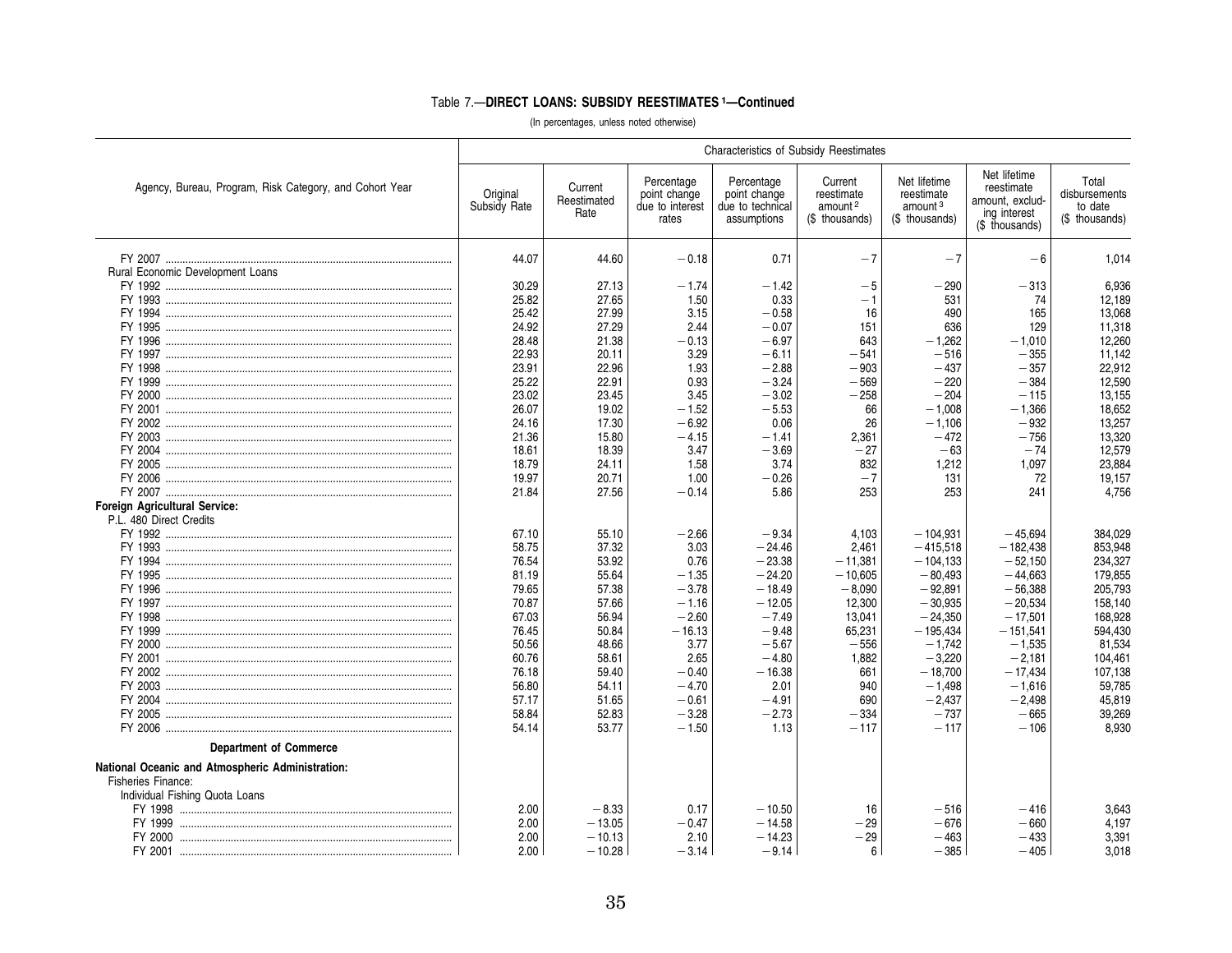|                                                         |                          |                                |                                                        | <b>Characteristics of Subsidy Reestimates</b>                 |                                                                |                                                                     |                                                                                 |                                                     |
|---------------------------------------------------------|--------------------------|--------------------------------|--------------------------------------------------------|---------------------------------------------------------------|----------------------------------------------------------------|---------------------------------------------------------------------|---------------------------------------------------------------------------------|-----------------------------------------------------|
| Agency, Bureau, Program, Risk Category, and Cohort Year | Original<br>Subsidy Rate | Current<br>Reestimated<br>Rate | Percentage<br>point change<br>due to interest<br>rates | Percentage<br>point change<br>due to technical<br>assumptions | Current<br>reestimate<br>amount <sup>2</sup><br>(\$ thousands) | Net lifetime<br>reestimate<br>amount <sup>3</sup><br>(\$ thousands) | Net lifetime<br>reestimate<br>amount, exclud-<br>ing interest<br>(\$ thousands) | Total<br>disbursements<br>to date<br>(\$ thousands) |
|                                                         | 0.26                     | $-15.27$                       | $-4.54$                                                | $-10.99$                                                      | 16                                                             | $-515$                                                              | $-496$                                                                          | 3,213                                               |
|                                                         | $-12.03$                 | $-10.76$                       |                                                        | 1.27                                                          | 36                                                             | $-20$                                                               | 31                                                                              | 2,663                                               |
|                                                         | $-15.94$                 | $-16.62$                       |                                                        | $-0.68$                                                       | $-1$                                                           | $-95$                                                               | $-24$                                                                           | 2.910                                               |
|                                                         | $-18.45$                 | $-9.57$                        |                                                        | 8.88                                                          | 22                                                             | 194                                                                 | 252                                                                             | 2.688                                               |
|                                                         | $-11.88$                 | $-18.47$                       |                                                        | $-6.59$                                                       | $-90$                                                          | $-286$                                                              | $-212$                                                                          | 2.859                                               |
|                                                         | $-8.08$                  | (4)                            |                                                        |                                                               |                                                                |                                                                     | .                                                                               | 441                                                 |
| <b>Traditional Direct Loans</b>                         |                          |                                |                                                        |                                                               |                                                                |                                                                     |                                                                                 |                                                     |
|                                                         | 1.00                     | $-4.27$                        | 3.06                                                   | $-8.33$                                                       | $\overline{7}$                                                 | $-2,005$                                                            | $-1.245$                                                                        | 21,061                                              |
|                                                         | 1.00                     | $-5.05$                        | $-0.04$                                                | $-6.01$                                                       | 110                                                            | $-1,383$                                                            | $-1.323$                                                                        | 16.443                                              |
|                                                         | 1.00                     | $-5.71$                        | $-0.67$                                                | $-6.04$                                                       | 11                                                             | $-1,621$                                                            | $-1,642$                                                                        | 20,288                                              |
|                                                         | 1.00                     | $-5.18$                        | 1.76                                                   | $-7.94$                                                       | $-5$                                                           | $-850$                                                              | $-776$                                                                          | 12.150                                              |
|                                                         | 1.00                     | $-3.68$                        | $-19.28$                                               | 14.60                                                         | -8                                                             | $-904$                                                              | $-791$                                                                          | 16.517                                              |
|                                                         | $-15.66$                 | $-13.20$                       | $-5.18$                                                | 7.64                                                          | 76                                                             | 403                                                                 | 423                                                                             | 19.000                                              |
|                                                         | $-11.89$                 | $-16.11$                       | $-6.72$                                                | 2.50                                                          | 13                                                             | $-776$                                                              | $-555$                                                                          | 13,230                                              |
|                                                         | $-5.49$                  | $-13.14$                       | $-0.78$                                                | $-6.87$                                                       | 585                                                            | $-5.996$                                                            | $-4.475$                                                                        | 59.000                                              |
|                                                         | $-13.71$                 | $-13.76$                       |                                                        | $-0.05$                                                       | $-382$                                                         | $-1.035$                                                            | $-83$                                                                           | 40.401                                              |
|                                                         | $-8.07$                  | $-20.35$                       |                                                        | $-12.28$                                                      | $-3,513$                                                       | $-5,292$                                                            | $-4,656$                                                                        | 35,312                                              |
|                                                         | $-8.01$                  | (4)                            |                                                        |                                                               |                                                                |                                                                     |                                                                                 | 17,070                                              |
| North East Initiative Loans                             |                          |                                |                                                        |                                                               |                                                                |                                                                     |                                                                                 |                                                     |
|                                                         | 5.00                     | $-3.00$                        | 0.18                                                   | $-8.18$                                                       | $-1$                                                           | $-153$                                                              | $-105$                                                                          | 1,195                                               |
|                                                         | 5.00                     | $-2.43$                        | 0.11                                                   | $-7.54$                                                       |                                                                | $-32$                                                               | $-34$                                                                           | 434                                                 |
| Pollock Buyback                                         |                          |                                |                                                        |                                                               |                                                                |                                                                     |                                                                                 |                                                     |
|                                                         | 1.00                     | $-9.47$                        | $-4.69$                                                | $-5.78$                                                       | 602                                                            | $-10,938$                                                           | $-8,210$                                                                        | 75,000                                              |
| NE Groundfish Buyback                                   |                          |                                |                                                        |                                                               |                                                                |                                                                     |                                                                                 |                                                     |
|                                                         | $-0.37$                  | (4)                            |                                                        |                                                               |                                                                |                                                                     |                                                                                 |                                                     |
| Pacific Ground Fish Buyback                             |                          |                                |                                                        |                                                               |                                                                |                                                                     |                                                                                 |                                                     |
|                                                         | 1.08                     | $-19.23$                       | $-7.23$                                                | $-13.08$                                                      | $-9,304$                                                       | $-9,779$                                                            | $-6,914$                                                                        | 35.662                                              |
| Non-Pollock Buyback                                     |                          |                                |                                                        |                                                               |                                                                |                                                                     |                                                                                 |                                                     |
|                                                         | 1.00                     | 1.00                           |                                                        |                                                               | - 1                                                            | $-1$                                                                | $-1$                                                                            | 35.000                                              |
| Crab Buyback                                            |                          |                                |                                                        |                                                               |                                                                |                                                                     |                                                                                 |                                                     |
|                                                         | $-4.60$                  | $-11.89$                       | $-7.30$                                                | 0.01                                                          | 15,974                                                         | $-6.099$                                                            | $-8,594$                                                                        | 97,399                                              |
| Tuna Buvback                                            |                          |                                |                                                        |                                                               |                                                                |                                                                     |                                                                                 |                                                     |
|                                                         | $-11.89$                 | $-5.42$                        | $-6.23$                                                | 12.70                                                         | 255                                                            | 1.801                                                               | 2.434                                                                           | 38.301                                              |
| Federal Gulf of Mexico Reef Fishery Buyback             |                          |                                |                                                        |                                                               |                                                                |                                                                     |                                                                                 |                                                     |
|                                                         | 1.28                     | (4)                            |                                                        |                                                               |                                                                |                                                                     |                                                                                 |                                                     |
| <b>Department of Defense</b>                            |                          |                                |                                                        |                                                               |                                                                |                                                                     |                                                                                 |                                                     |
| <b>Family Housing:</b>                                  |                          |                                |                                                        |                                                               |                                                                |                                                                     |                                                                                 |                                                     |
| Family Housing Improvement Fund Direct Loans            |                          |                                |                                                        |                                                               |                                                                |                                                                     |                                                                                 |                                                     |
|                                                         | 40.77                    | 22.52                          | $-2.99$                                                | $-15.26$                                                      | $-1.037$                                                       | $-2,692$                                                            | $-1,753$                                                                        | 10,599                                              |
|                                                         | 53.48                    | 57.40                          | $-0.88$                                                | 4.80                                                          | $-1,208$                                                       | 1,137                                                               | 2,258                                                                           | 51,149                                              |
|                                                         | 52.63                    | 45.71                          | $-1.26$                                                | $-5.67$                                                       | $-1,860$                                                       | $-8,618$                                                            | $-5,667$                                                                        | 79,899                                              |
|                                                         | 37.97                    | 28.52                          | $-4.90$                                                | $-4.55$                                                       | 1.002                                                          | $-1.076$                                                            | $-1.046$                                                                        | 21,950                                              |
|                                                         | 34.92                    | 20.63                          | $-15.33$                                               | 1.04                                                          | $-8,632$                                                       | $-8,632$                                                            | $-6.786$                                                                        | 58,550                                              |
|                                                         |                          |                                |                                                        |                                                               |                                                                |                                                                     |                                                                                 |                                                     |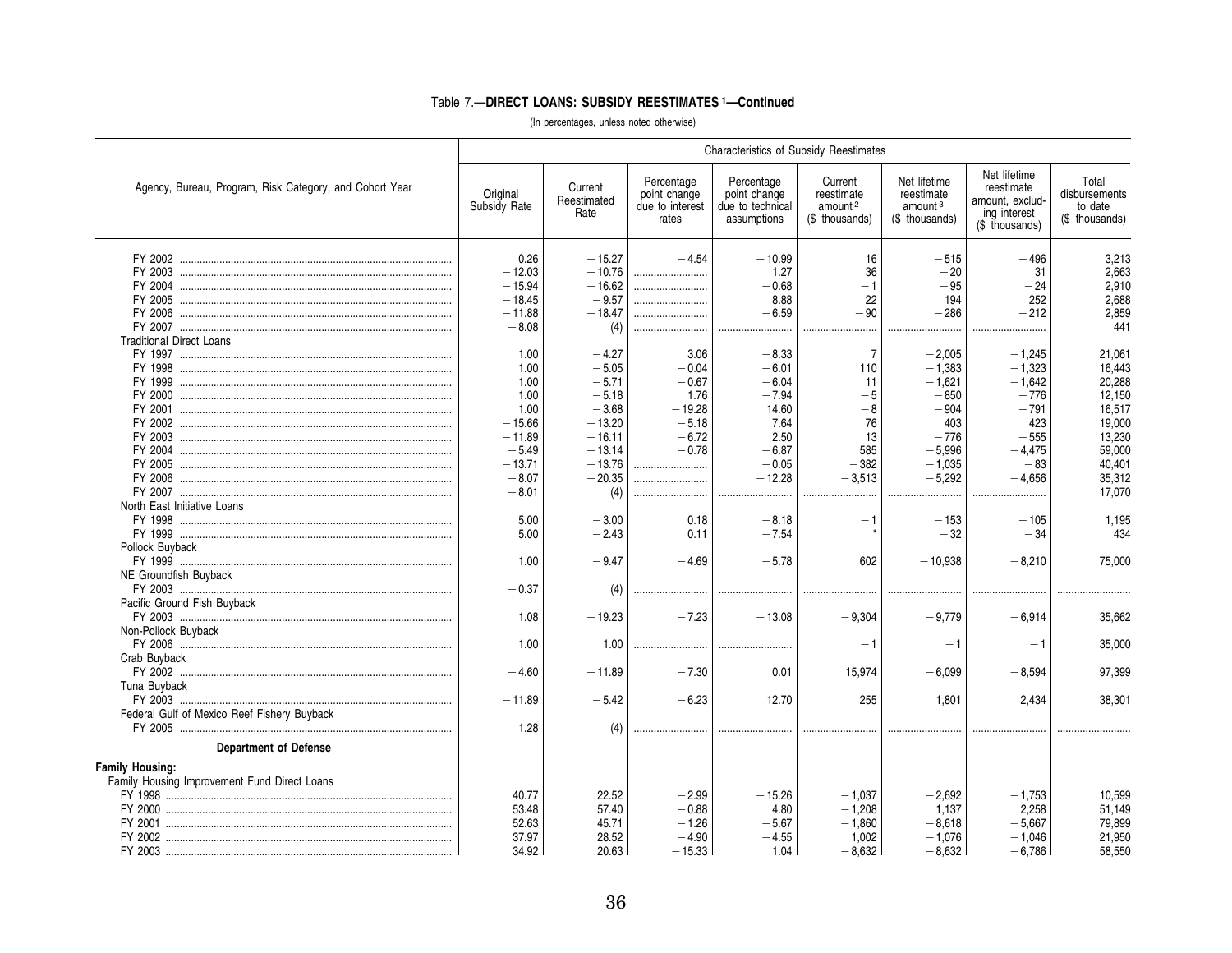|                                                                                                                                                                                                                                                                           |                                                                                                                                 |                                                                                                                |                                                                                                                    | <b>Characteristics of Subsidy Reestimates</b>                                                                        |                                                                                                                                                            |                                                                                                                                                                    |                                                                                                                                                                        |                                                                                                                                                                                             |
|---------------------------------------------------------------------------------------------------------------------------------------------------------------------------------------------------------------------------------------------------------------------------|---------------------------------------------------------------------------------------------------------------------------------|----------------------------------------------------------------------------------------------------------------|--------------------------------------------------------------------------------------------------------------------|----------------------------------------------------------------------------------------------------------------------|------------------------------------------------------------------------------------------------------------------------------------------------------------|--------------------------------------------------------------------------------------------------------------------------------------------------------------------|------------------------------------------------------------------------------------------------------------------------------------------------------------------------|---------------------------------------------------------------------------------------------------------------------------------------------------------------------------------------------|
| Agency, Bureau, Program, Risk Category, and Cohort Year                                                                                                                                                                                                                   | Original<br>Subsidy Rate                                                                                                        | Current<br>Reestimated<br>Rate                                                                                 | Percentage<br>point change<br>due to interest<br>rates                                                             | Percentage<br>point change<br>due to technical<br>assumptions                                                        | Current<br>reestimate<br>amount <sup>2</sup><br>(\$ thousands)                                                                                             | Net lifetime<br>reestimate<br>amount <sup>3</sup><br>(\$ thousands)                                                                                                | Net lifetime<br>reestimate<br>amount, exclud-<br>ing interest<br>(\$ thousands)                                                                                        | Total<br>disbursements<br>to date<br>(\$ thousands)                                                                                                                                         |
|                                                                                                                                                                                                                                                                           | 28.97<br>2.56<br>14.57                                                                                                          | 27.01<br>(4)<br>(4)                                                                                            |                                                                                                                    | $-1.96$<br>                                                                                                          | $-3,604$<br>                                                                                                                                               | $-2,993$<br>                                                                                                                                                       | $-1.477$<br><br>                                                                                                                                                       | 86.400<br>                                                                                                                                                                                  |
| <b>Department of Education</b>                                                                                                                                                                                                                                            |                                                                                                                                 |                                                                                                                |                                                                                                                    |                                                                                                                      |                                                                                                                                                            |                                                                                                                                                                    |                                                                                                                                                                        |                                                                                                                                                                                             |
| <b>Federal Student Aid:</b><br>Ford Direct Loan Program:<br>Weighted Average of Total Obligations <sup>6</sup>                                                                                                                                                            | 10.01<br>8.82<br>2.56<br>3.09<br>1.70<br>$-2.11$<br>$-8.96$<br>$-4.46$<br>$-3.88$<br>$-1.46$<br>$-0.62$<br>3.47<br>5.12<br>1.48 | 10.02<br>9.91<br>8.35<br>7.60<br>5.77<br>6.16<br>11.01<br>7.28<br>5.94<br>1.37<br>3.42<br>5.09<br>3.00<br>1.37 | $-0.01$<br>(5)<br>(5)<br>(5)<br>(5)<br>$-1.51$<br>8.18<br>$-1.63$<br>0.88<br>4.23<br>$-1.64$<br>$-2.76$<br>$-2.73$ | 0.02<br>1.09<br>5.79<br>4.51<br>4.07<br>9.78<br>11.79<br>13.37<br>8.94<br>$-1.40$<br>5.68<br>4.38<br>0.61<br>$-0.11$ | 7,486<br>72,318<br>16,466<br>39,661<br>11,968<br>34,984<br>$-38,848$<br>$-5,867$<br>509,712<br>$-260,886$<br>$-244,217$<br>336,004<br>129,858<br>$-24,120$ | 31,096<br>233,099<br>985,870<br>982,162<br>997,044<br>2,141,104<br>3,620,921<br>2,582,497<br>2,317,362<br>599,593<br>862,948<br>433,157<br>$-854,679$<br>$-24,120$ | $-7,993$<br>$-26,253$<br>479,336<br>448,423<br>449,424<br>1,438,004<br>3,006,041<br>2,131,952<br>1,919,115<br>522,150<br>776,969<br>362,725<br>$-821,358$<br>$-22,958$ | 818,540<br>4,935,497<br>9,450,125<br>11,127,865<br>12,515,212<br>17,778,921<br>15,995,772<br>18,097,203<br>20,020,183<br>18,421,900<br>20,161,882<br>28,335,553<br>31,561,307<br>11,761,462 |
| Office of Postsecondary Education:<br>College Housing and Academic Facilities Loans<br>Historically Black College and University Capital Financing Program<br>Historically Black College and University Hurricane Supplemental<br>Department of Health and Human Services | 25.13<br>10.09<br><br><br><br>76.14                                                                                             | 17.72<br>14.92<br>$-0.32$<br>0.70<br>42.50<br>7.52<br>3.64<br>0.63<br>$-1.23$<br>68.29<br>69.80                | .<br>$-10.84$<br>3.77<br>(5)<br>(5)<br>(5)<br>(5)<br>(5)<br>(5)<br>(5)<br>(5)<br>(5)                               | 3.43<br>1.06<br>$-0.32$<br>0.70<br>42.50<br>7.52<br>3.64<br>0.63<br>$-1.23$<br>68.29<br>$-6.34$                      | $-1,119$<br>$-639$<br>$-42$<br>13<br>923<br>$-57$<br>$-146$<br>277<br>$-268$<br>1,127<br>$-1,489$                                                          | $-2,777$<br>124<br>$-18$<br>60<br>7,370<br>4,199<br>1,890<br>267<br>$-201$<br>1,127<br>$-1,489$                                                                    | $-1,590$<br>794<br>$-7$<br>33<br>5,340<br>3,191<br>1,590<br>229<br>$-181$<br>1,069<br>$-16,989$                                                                        | 9,344<br>17,871<br>3,389<br>4,968<br>12,963<br>43,650<br>44,705<br>39,499<br>15,185<br>1,607<br>160,600                                                                                     |
| Centers for Medicare and Medicaid Services:<br>Health Care Infrastructure Improvement                                                                                                                                                                                     | 100.00                                                                                                                          | (4)                                                                                                            |                                                                                                                    |                                                                                                                      |                                                                                                                                                            |                                                                                                                                                                    |                                                                                                                                                                        | 140.000                                                                                                                                                                                     |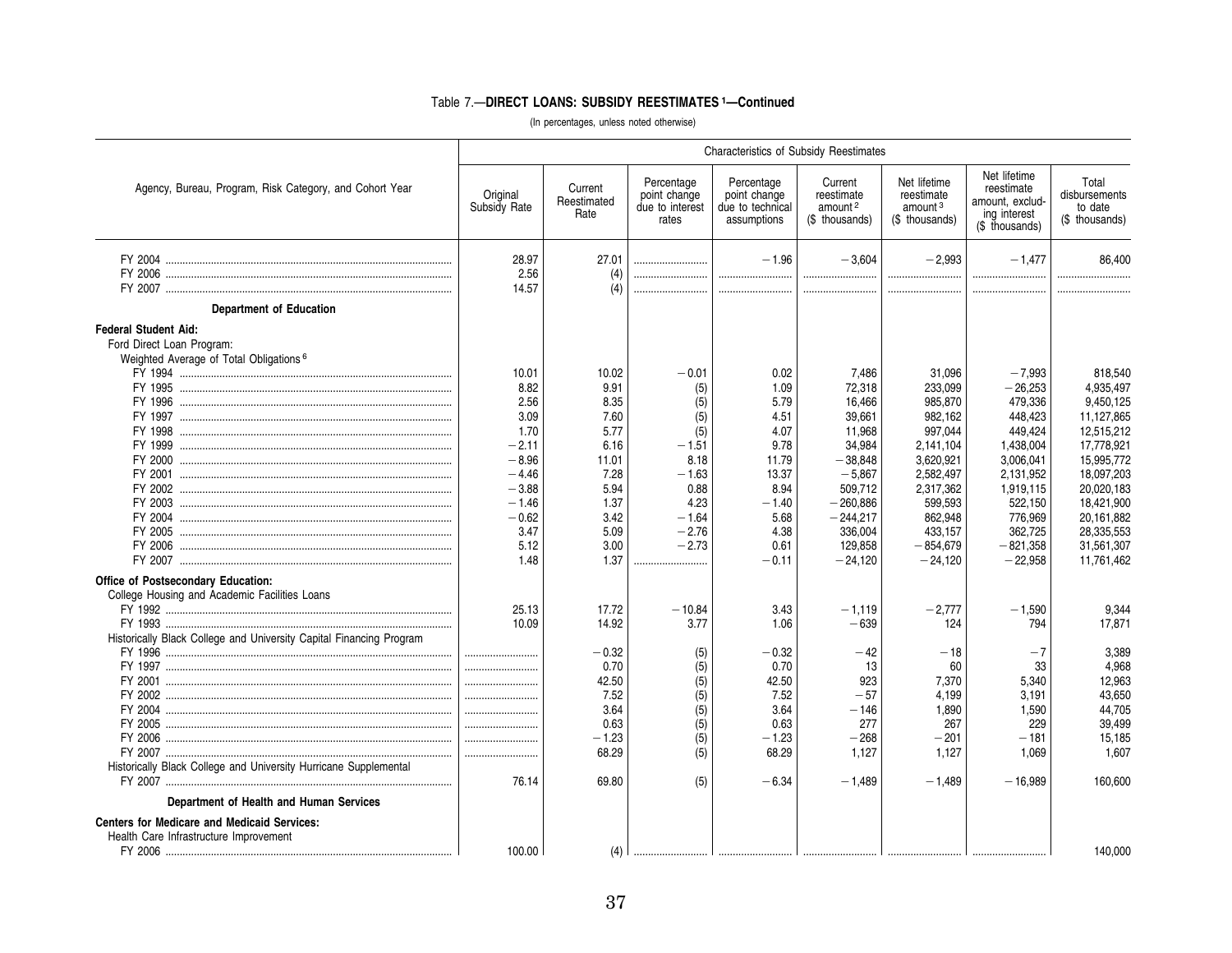|                                                                                                                                                                              | <b>Characteristics of Subsidy Reestimates</b>                                                   |                                                                                                 |                                                                                               |                                                                                                  |                                                                                                            |                                                                                                     |                                                                                              |                                                                                                         |
|------------------------------------------------------------------------------------------------------------------------------------------------------------------------------|-------------------------------------------------------------------------------------------------|-------------------------------------------------------------------------------------------------|-----------------------------------------------------------------------------------------------|--------------------------------------------------------------------------------------------------|------------------------------------------------------------------------------------------------------------|-----------------------------------------------------------------------------------------------------|----------------------------------------------------------------------------------------------|---------------------------------------------------------------------------------------------------------|
| Agency, Bureau, Program, Risk Category, and Cohort Year                                                                                                                      | Original<br>Subsidy Rate                                                                        | Current<br>Reestimated<br>Rate                                                                  | Percentage<br>point change<br>due to interest<br>rates                                        | Percentage<br>point change<br>due to technical<br>assumptions                                    | Current<br>reestimate<br>amount <sup>2</sup><br>(\$ thousands)                                             | Net lifetime<br>reestimate<br>amount <sup>3</sup><br>(\$ thousands)                                 | Net lifetime<br>reestimate<br>amount, exclud-<br>ing interest<br>(\$ thousands)              | Total<br>disbursements<br>to date<br>(\$ thousands)                                                     |
| Department of Homeland Security<br><b>Federal Emergency Management Agency:</b><br>Community Disaster Loans<br>Special Community Disaster Loans<br>Department of the Interior | 25.00<br>75.00                                                                                  | 94.28<br>(4)                                                                                    | $-18.31$                                                                                      | 87.59<br>                                                                                        | $-29$<br>                                                                                                  | 37,301<br>                                                                                          | 25,379<br>                                                                                   | 36,461<br>790,551                                                                                       |
| <b>Bureau of Reclamation:</b><br><b>Reclamation Loans</b>                                                                                                                    | 55.21<br>57.94<br>65.27<br>58.72<br>44.60<br>46.09<br>57.01<br>42.84<br>39.88<br>51.30<br>50.96 | 61.60<br>63.58<br>80.42<br>59.82<br>58.99<br>62.66<br>62.03<br>48.44<br>57.57<br>49.26<br>46.62 | 2.77<br>$-2.41$<br>2.11<br>$-3.70$<br>6.24<br>3.87<br>$-0.50$<br>5.96<br>0.21<br>1.65<br>1.69 | 3.62<br>8.04<br>13.04<br>4.79<br>8.14<br>12.71<br>5.52<br>$-0.36$<br>17.48<br>$-3.70$<br>$-6.02$ | $-336$<br>$-279$<br>7,399<br>$-222$<br>$-244$<br>3,457<br>$-3,397$<br>892<br>6.746<br>$-2,923$<br>$-1.377$ | $-160$<br>225<br>9,900<br>407<br>740<br>4,475<br>$-3,317$<br>1,735<br>8,075<br>$-3,110$<br>$-2,314$ | 67<br>53<br>7.512<br>168<br>318<br>3,314<br>$-2.643$<br>309<br>6.295<br>$-2.632$<br>$-2,091$ | 3,062<br>6,483<br>20,428<br>9,059<br>14,036<br>14,585<br>20,523<br>14,185<br>28,210<br>16,010<br>20,803 |
| <b>Bureau of Indian Affairs:</b><br>Indian Direct Loan                                                                                                                       | 19.30<br>19.80<br>22.81<br>22.81                                                                | 61.54<br>9.08<br>42.96<br>40.27                                                                 | (5)<br>$\overline{(5)}$<br>(5)<br>(5)                                                         | 42.24<br>$-10.72$<br>20.15<br>17.46                                                              | $-359$<br>$-2,599$<br>35<br>$-273$                                                                         | 7.845<br>$-4,100$<br>4,004<br>1.002                                                                 | 5,016<br>$-1,814$<br>2,340<br>405                                                            | 11,223<br>11,230<br>10,873<br>3.273                                                                     |
| <b>Departmental Offices:</b><br>American Samoa Tobacco Loan<br><b>Department of State</b><br><b>Bureau of Consular Affairs:</b>                                              | 15.58                                                                                           | 30.06                                                                                           | 8.82                                                                                          | 5.66                                                                                             | $-297$                                                                                                     | 1,498                                                                                               | 536                                                                                          | 18,600                                                                                                  |
| Repatriation Loans<br>FY 1995<br>FY 1996                                                                                                                                     | 80.00<br>80.00<br>80.00<br>80.00<br>80.00<br>80.00<br>80.00<br>80.00<br>80.00                   | (4)<br>(4)<br>(4)<br>(4)<br>(4)<br>(4)<br>(4)<br>(4)<br>(4)                                     | <br>                                                                                          | <br><br><br><br><br><br><br>                                                                     | <br><br><br><br><br><br>                                                                                   | <br><br><br><br><br>                                                                                | <br><br><br><br>                                                                             | 897<br>704<br>681<br>602<br>840<br>970<br>937<br>780<br>541                                             |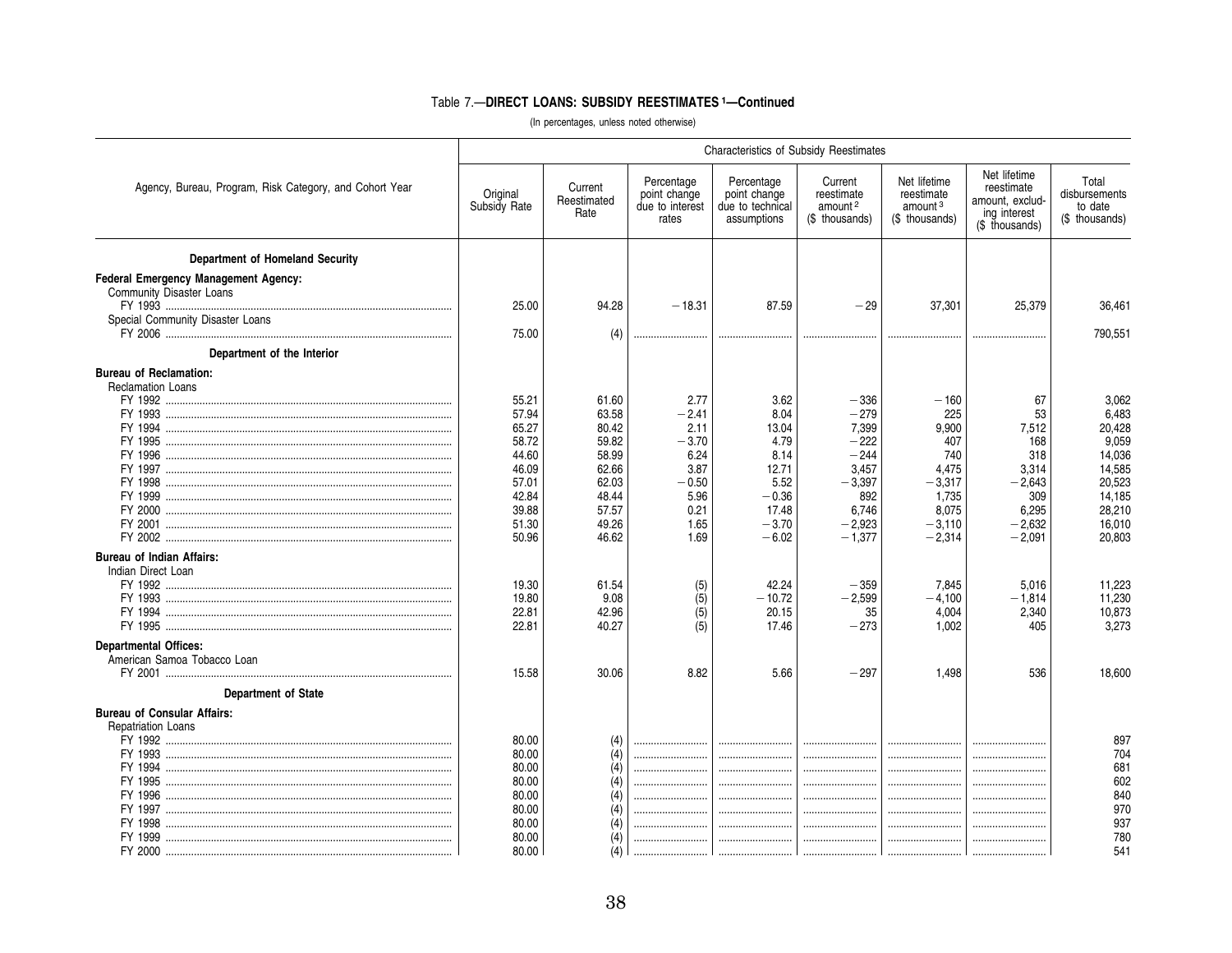|                                                                                                                                            |                                                                                                          |                                                                                                        |                                                                                                                         | Characteristics of Subsidy Reestimates                                     |                                                                                              |                                                                                                       |                                                                                                    |                                                                                                    |  |  |  |  |  |  |
|--------------------------------------------------------------------------------------------------------------------------------------------|----------------------------------------------------------------------------------------------------------|--------------------------------------------------------------------------------------------------------|-------------------------------------------------------------------------------------------------------------------------|----------------------------------------------------------------------------|----------------------------------------------------------------------------------------------|-------------------------------------------------------------------------------------------------------|----------------------------------------------------------------------------------------------------|----------------------------------------------------------------------------------------------------|--|--|--|--|--|--|
| Agency, Bureau, Program, Risk Category, and Cohort Year                                                                                    | Original<br>Subsidy Rate                                                                                 | Current<br>Reestimated<br>Rate                                                                         | Percentage<br>point change<br>due to interest<br>rates                                                                  | Percentage<br>point change<br>due to technical<br>assumptions              | Current<br>reestimate<br>amount <sup>2</sup><br>(\$ thousands)                               | Net lifetime<br>reestimate<br>amount <sup>3</sup><br>(\$ thousands)                                   | Net lifetime<br>reestimate<br>amount, exclud-<br>ing interest<br>(\$ thousands)                    | Total<br>disbursements<br>to date<br>(\$ thousands)                                                |  |  |  |  |  |  |
| Department of Transportation                                                                                                               | 80.00<br>80.00<br>80.00<br>71.00<br>69.73<br>64.99<br>60.14                                              | (4)<br>(4)<br>(4)<br>(4)<br>(4)<br>(4)<br>(4)                                                          |                                                                                                                         | <br><br><br><br><br>                                                       | <br><br><br><br><br><br>                                                                     | <br><br><br><br>                                                                                      | <br><br>                                                                                           | 520<br>633<br>543<br>1,011<br>1,009<br>994<br>1.092                                                |  |  |  |  |  |  |
| <b>Federal Highway Administration:</b><br>Transportation Infrastructure Finance and Innovation:<br><b>TIFIA Direct Loans</b>               | 3.91<br>0.19<br>10.89<br>7.10<br>13.81<br>8.50<br>3.49                                                   | 3.76<br>$-0.51$<br>14.64<br>19.60<br>(4)<br>(4)<br>(4)                                                 | $-1.27$<br>$-2.57$<br>$-0.41$<br>14.38<br>                                                                              | 1.12<br>1.87<br>4.16<br>$-1.88$<br><br>                                    | <br><br><br>11,944<br>                                                                       | $-4.364$<br>$-904$<br>$-4,766$<br>17,039<br>                                                          | $-3.545$<br>$-1.115$<br>$-4,492$<br>15,561<br>                                                     | 315,000<br>159.161<br>175,430<br>140,000<br>83<br>97.800                                           |  |  |  |  |  |  |
| <b>Federal Railroad Administration:</b><br>Railroad Rehabilitation and Improvement Financing Program                                       |                                                                                                          | 8.66<br>$-11.04$<br>$-5.89$<br>1.50<br>3.05<br>(4)                                                     | $-0.06$<br>$-8.84$<br>$-1.50$<br>3.60<br>3.41                                                                           | 8.72<br>$-2.20$<br>$-4.39$<br>$-2.10$<br>$-0.36$<br>                       | 10,867<br>1,119<br>2.193<br>$-154$<br>$-224$                                                 | 11.006<br>$-1,701$<br>$-21.762$<br>2,744<br>172                                                       | 8,588<br>$-1,461$<br>$-15,362$<br>1,694<br>282                                                     | 101,921<br>13,300<br>263,179<br>114,292<br>9.350                                                   |  |  |  |  |  |  |
| <b>Department of Treasury</b><br><b>Community Development Financial Institutions:</b><br>Community Development Financial Institutions Fund | 44.95<br>32.14<br>40.93<br>46.30<br>38.13<br>37.63<br>38.49<br>32.85<br>33.08<br>37.53<br>38.38<br>37.47 | 36.40<br>29.73<br>46.97<br>35.35<br>35.68<br>34.48<br>37.14<br>29.41<br>29.63<br>40.57<br>30.43<br>(4) | $-3.41$<br>$-6.68$<br>$-0.98$<br>$-12.69$<br>$-4.70$<br>$-3.58$<br>$-1.19$<br>$-3.44$<br>$-3.45$<br>3.05<br>$-7.95$<br> | $-5.14$<br>4.27<br>7.01<br>1.74<br>2.25<br>0.42<br>$-0.15$<br><br><br><br> | $-857$<br>86<br>100<br>600<br>111<br>$-101$<br>$-119$<br>24<br>$-287$<br>$-291$<br>$-86$<br> | $-1,363$<br>$-34$<br>171<br>$-1,239$<br>$-368$<br>$-322$<br>$-104$<br>$-95$<br>$-193$<br>204<br>$-86$ | $-578$<br>$-14$<br>330<br>$-1,136$<br>$-306$<br>$-352$<br>$-99$<br>$-97$<br>$-148$<br>238<br>$-79$ | 6,623<br>1.100<br>6.150<br>11,070<br>12,105<br>12,677<br>8,260<br>2,615<br>4,994<br>7,038<br>1.040 |  |  |  |  |  |  |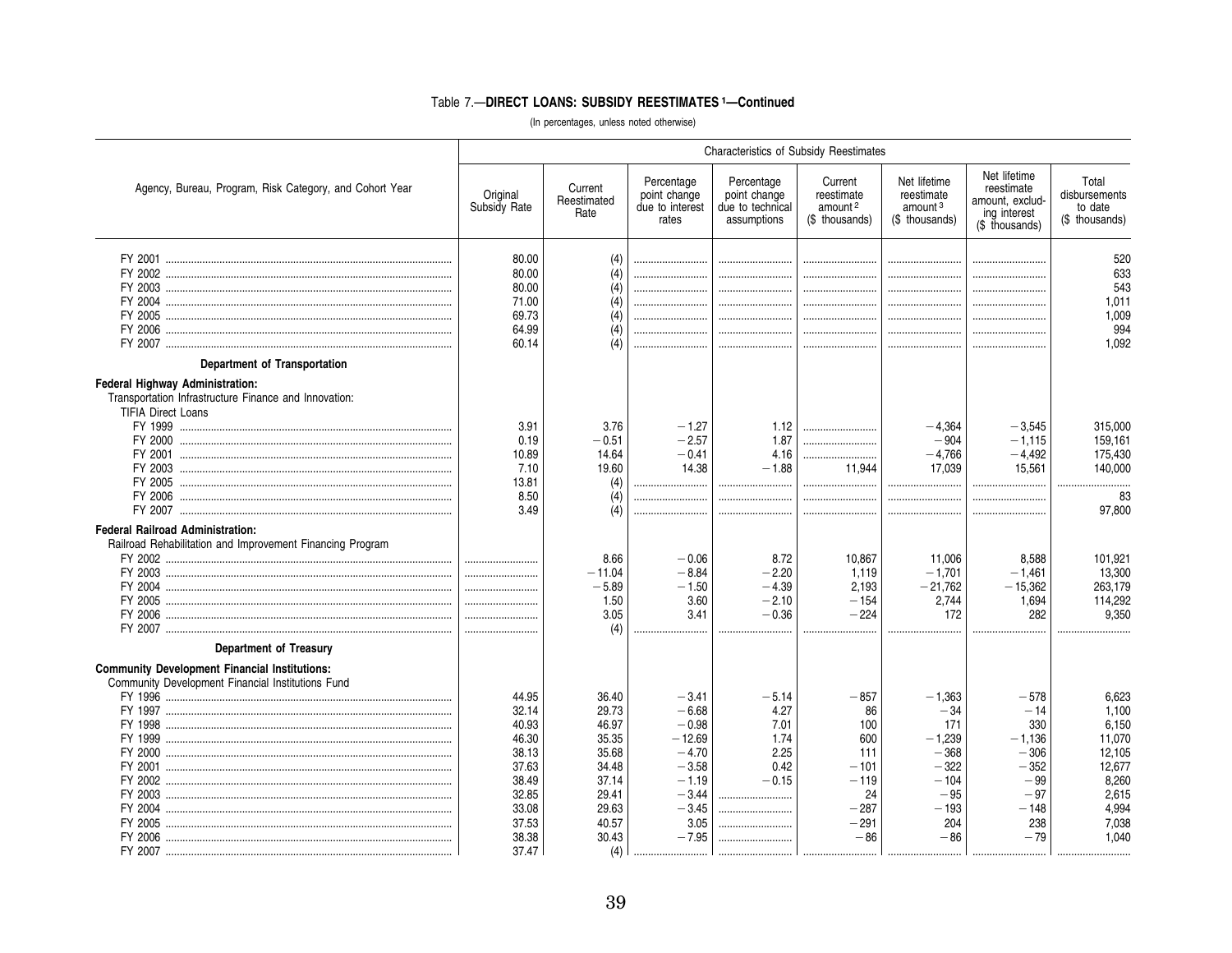|                                                         | <b>Characteristics of Subsidy Reestimates</b> |                                |                                                        |                                                               |                                                                |                                                                     |                                                                                 |                                                     |  |
|---------------------------------------------------------|-----------------------------------------------|--------------------------------|--------------------------------------------------------|---------------------------------------------------------------|----------------------------------------------------------------|---------------------------------------------------------------------|---------------------------------------------------------------------------------|-----------------------------------------------------|--|
| Agency, Bureau, Program, Risk Category, and Cohort Year | Original<br>Subsidy Rate                      | Current<br>Reestimated<br>Rate | Percentage<br>point change<br>due to interest<br>rates | Percentage<br>point change<br>due to technical<br>assumptions | Current<br>reestimate<br>amount <sup>2</sup><br>(\$ thousands) | Net lifetime<br>reestimate<br>amount <sup>3</sup><br>(\$ thousands) | Net lifetime<br>reestimate<br>amount, exclud-<br>ing interest<br>(\$ thousands) | Total<br>disbursements<br>to date<br>(\$ thousands) |  |
| <b>Department of Veterans Affairs</b>                   |                                               |                                |                                                        |                                                               |                                                                |                                                                     |                                                                                 |                                                     |  |
| <b>Benefits Programs:</b>                               |                                               |                                |                                                        |                                                               |                                                                |                                                                     |                                                                                 |                                                     |  |
| Vendee and Acquired Loans                               |                                               |                                |                                                        |                                                               |                                                                |                                                                     |                                                                                 |                                                     |  |
|                                                         | 7.08                                          | $-2.54$                        | 0.41                                                   | $-10.03$                                                      | $-8.984$                                                       | $-223.799$                                                          | $-132.582$                                                                      | 1.418.895                                           |  |
|                                                         | 8.92                                          | 1.22                           | $-0.32$                                                | $-7.38$                                                       | $-6,187$                                                       | $-142.442$                                                          | $-125,247$                                                                      | 1,597,139                                           |  |
|                                                         | 2.11                                          | 13.87                          | 0.53                                                   | 11.23                                                         | $-3,541$                                                       | 314,530                                                             | 183,400                                                                         | 1,560,393                                           |  |
|                                                         | 1.83                                          | 0.76                           | 0.49                                                   | $-1.56$                                                       | $-14.372$                                                      | $-7,140$                                                            | $-16,332$                                                                       | 1.526.404                                           |  |
|                                                         | 2.20                                          | 2.71                           | $-1.32$                                                | 1.83                                                          | $-38,705$                                                      | 20,231                                                              | 6,019                                                                           | 1,327,811                                           |  |
|                                                         | 1.33                                          | 4.21                           | 1.99                                                   | 0.89                                                          | $-29.602$                                                      | 59,833                                                              | 36.558                                                                          | 1.284.589                                           |  |
|                                                         | 2.36                                          | 0.62                           | $-0.35$                                                | $-1.39$                                                       | $-50,534$                                                      | $-36,451$                                                           | $-22,983$                                                                       | 1,369,896                                           |  |
|                                                         | 7.78                                          | 6.46                           | 0.18                                                   | $-1.50$                                                       | $-51,794$                                                      | 9,015                                                               | $-18,014$                                                                       | 1,633,229                                           |  |
|                                                         | 2.99                                          | $-0.49$                        | 0.24                                                   | $-3.72$                                                       | $-68,941$                                                      | $-51,823$                                                           | $-48,604$                                                                       | 1,426,755                                           |  |
|                                                         | 2.16                                          | $-8.12$                        | $-0.53$                                                | $-9.75$                                                       | $-73,622$                                                      | $-157,037$                                                          | $-131,384$                                                                      | 1,235,250                                           |  |
|                                                         | 0.86                                          | $-12.36$                       | $-1.38$                                                | $-11.84$                                                      | $-133,416$                                                     | $-167,043$                                                          | $-135,047$                                                                      | 1,019,217                                           |  |
|                                                         | $-1.39$                                       | $-13.85$                       | $-1.79$                                                | $-10.67$                                                      | $-84,359$                                                      | $-89.802$                                                           | $-63,924$                                                                       | 516,407                                             |  |
|                                                         | $-1.36$                                       | $-9.04$                        | $-1.79$                                                | $-5.89$                                                       | $-43,672$                                                      | $-23,914$                                                           | $-15,104$                                                                       | 156,143                                             |  |
|                                                         | $-5.12$                                       | $-12.18$                       | $-1.25$                                                | $-5.81$                                                       | $-38,612$                                                      | $-38.081$                                                           | $-32.756$                                                                       | 191.859                                             |  |
| FY 2006 ……………………………………………………………………………………                | 1.97                                          | $-1.62$                        | $-4.72$                                                | 1.13                                                          | 17,045                                                         | $-9,433$                                                            | $-5,721$                                                                        | 154,640                                             |  |
|                                                         | 5.19                                          | 5.27                           | $-1.82$                                                | 1.90                                                          | 1,714                                                          | 1,714                                                               | 198                                                                             | 118,958                                             |  |
| Native American Veteran Housing Loans                   |                                               |                                |                                                        |                                                               |                                                                |                                                                     |                                                                                 |                                                     |  |
|                                                         | 7.72                                          | 6.82                           | (5)                                                    | $-0.90$                                                       | $-56$                                                          | $-15$                                                               | $-5$                                                                            | 763                                                 |  |
|                                                         | 7.72                                          | 6.27                           | (5)                                                    | $-1.45$                                                       | 225                                                            | 87                                                                  | $-81$                                                                           | 5,595                                               |  |
|                                                         | 7.72                                          | 1.11                           | (5)                                                    | $-6.61$                                                       | 270                                                            | $-442$                                                              | $-404$                                                                          | 6.467                                               |  |
|                                                         | 7.72                                          | 2.21                           | (5)                                                    | $-5.51$                                                       | 80                                                             | 65                                                                  | $-52$                                                                           | 5,558                                               |  |
|                                                         | 7.72                                          | 1.17                           | (5)                                                    | $-6.55$                                                       | 73                                                             | $-171$                                                              | $-178$                                                                          | 2,702                                               |  |
|                                                         | 7.72                                          | $-22.46$                       | (5)                                                    | $-30.18$                                                      | $-36$                                                          | $-1,016$                                                            | $-790$                                                                          | 2.882                                               |  |
|                                                         | 7.72                                          | $-7.39$                        | (5)                                                    | $-15.11$                                                      | 98                                                             | $-279$                                                              | $-255$                                                                          | 1,555                                               |  |
|                                                         | 7.72                                          | $-2.85$                        | (5)                                                    | $-10.57$                                                      | 26                                                             | $-146$                                                              | $-152$                                                                          | 1,351                                               |  |
|                                                         | 7.72                                          | $-15.14$                       | (5)                                                    | $-22.86$                                                      | $-132$                                                         | $-1,371$                                                            | $-1,238$                                                                        | 5,700                                               |  |
|                                                         | $-8.96$                                       | $-15.84$                       | $-10.34$                                               | 3.46                                                          | $-516$                                                         | $-1,773$                                                            | $-1,277$                                                                        | 10,733                                              |  |
|                                                         | 0.28                                          | $-14.78$                       | $-14.38$                                               | $-0.68$                                                       | $-652$                                                         | $-797$                                                              | $-778$                                                                          | 5,510                                               |  |
|                                                         | $-7.75$                                       | $-2.81$                        | $-6.26$                                                | 11.20                                                         | 4,017                                                          | 2,783                                                               | 125                                                                             | 5,095                                               |  |
| FY 2006                                                 | $-13.79$                                      | 0.14                           | $-2.95$                                                | 16.88                                                         | $-444$                                                         | 292                                                                 | 322                                                                             | 5,118                                               |  |
|                                                         | $-13.46$                                      | $-1.84$                        | $-5.56$                                                | 17.18                                                         | 443                                                            | 443                                                                 | 344                                                                             | 5,132                                               |  |
| Vocational Rehabilitation Loan Fund                     |                                               |                                |                                                        |                                                               |                                                                |                                                                     |                                                                                 |                                                     |  |
|                                                         | 1.33                                          | 0.63                           | $-0.45$                                                | $-0.25$                                                       | $-32$                                                          | $-17$                                                               | $-20$                                                                           | 2.901                                               |  |
| FY 2005 ……………………………………………………………………………………                | 1.14                                          | 2.14                           | 0.32                                                   | 0.68                                                          | 70                                                             | 53                                                                  | 31                                                                              | 3.096                                               |  |
|                                                         | 1.59                                          | 2.23                           | 0.45                                                   | 0.19                                                          | $-663$                                                         | 13                                                                  | 28                                                                              | 2,807                                               |  |
|                                                         | 2.00                                          | 2.39                           | 0.11                                                   | 0.28                                                          | 5                                                              |                                                                     |                                                                                 | 2.403                                               |  |
|                                                         |                                               |                                |                                                        |                                                               |                                                                |                                                                     |                                                                                 |                                                     |  |
| <b>Veterans Health Administration:</b>                  |                                               |                                |                                                        |                                                               |                                                                |                                                                     |                                                                                 |                                                     |  |
| Transitional Housing for Homeless Veterans              |                                               |                                |                                                        |                                                               |                                                                |                                                                     |                                                                                 |                                                     |  |
|                                                         | 99.24                                         | 91.28                          | 0.14                                                   | $-8.10$                                                       | $-91$                                                          | $-91$                                                               | $-80$                                                                           | 5.062                                               |  |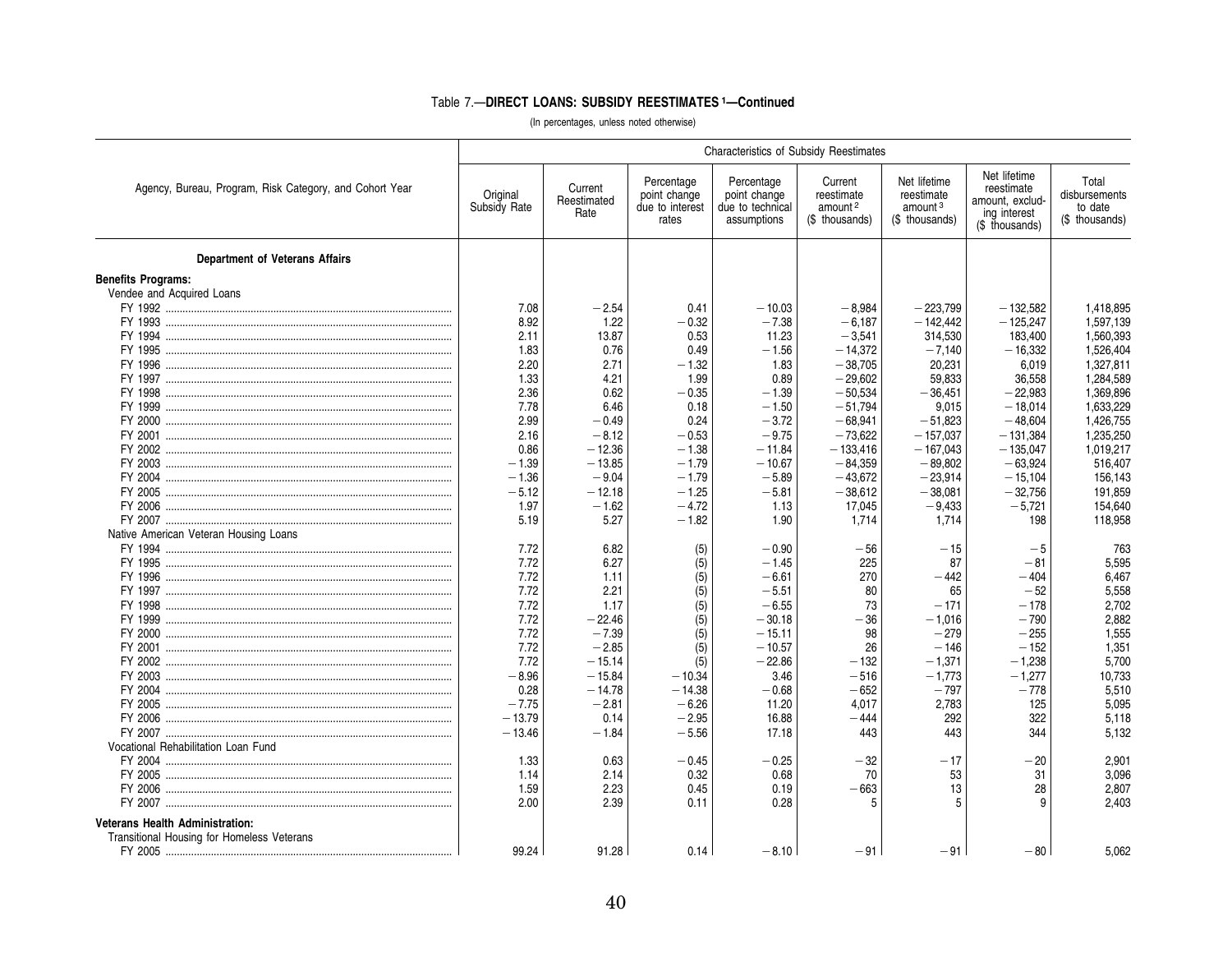|                                                         |                          |                                |                                                        | <b>Characteristics of Subsidy Reestimates</b>                 |                                                                |                                                                     |                                                                                 |                                                     |
|---------------------------------------------------------|--------------------------|--------------------------------|--------------------------------------------------------|---------------------------------------------------------------|----------------------------------------------------------------|---------------------------------------------------------------------|---------------------------------------------------------------------------------|-----------------------------------------------------|
| Agency, Bureau, Program, Risk Category, and Cohort Year | Original<br>Subsidy Rate | Current<br>Reestimated<br>Rate | Percentage<br>point change<br>due to interest<br>rates | Percentage<br>point change<br>due to technical<br>assumptions | Current<br>reestimate<br>amount <sup>2</sup><br>(\$ thousands) | Net lifetime<br>reestimate<br>amount <sup>3</sup><br>(\$ thousands) | Net lifetime<br>reestimate<br>amount, exclud-<br>ing interest<br>(\$ thousands) | Total<br>disbursements<br>to date<br>(\$ thousands) |
| <b>Environmental Protection Agency</b>                  |                          |                                |                                                        |                                                               |                                                                |                                                                     |                                                                                 |                                                     |
| Abatement, Control, and Compliance Loan                 |                          |                                |                                                        |                                                               |                                                                |                                                                     |                                                                                 |                                                     |
|                                                         | 42.87                    | 35.36                          | (5)                                                    | $-7.51$                                                       | $-34$                                                          | $-4,238$                                                            | $-2,066$                                                                        | 27,530                                              |
|                                                         | 40.46                    | 42.87                          | (5)                                                    | 2.41                                                          | 33                                                             | 1.607                                                               | 1.131                                                                           | 48.052                                              |
| International Assistance Programs                       |                          |                                |                                                        |                                                               |                                                                |                                                                     |                                                                                 |                                                     |
| <b>International Security Assistance:</b>               |                          |                                |                                                        |                                                               |                                                                |                                                                     |                                                                                 |                                                     |
| Foreign Military Financing Loans                        |                          |                                |                                                        |                                                               |                                                                |                                                                     |                                                                                 |                                                     |
|                                                         | 14.52                    | $7 - 2.18$                     | $-6.30$                                                | $-10.40$                                                      |                                                                | $-87.528$                                                           | $-57.630$                                                                       | 345,000                                             |
|                                                         | 16.00                    | 77.86                          | 1.14                                                   | $-9.28$                                                       |                                                                | $-119.699$                                                          | $-69,548$                                                                       | 855,000                                             |
|                                                         | 4.95                     | $-0.20$                        | 6.29                                                   | $-11.43$                                                      |                                                                | $-72,633$                                                           | $-39,601$                                                                       | 769,500                                             |
|                                                         | 7.67                     | $-4.74$                        | $-2.29$                                                | $-10.12$                                                      | $-4.206$                                                       | $-73.665$                                                           | $-64.740$                                                                       | 557,685                                             |
|                                                         | 10.92                    | $-6.07$                        | 0.42                                                   | $-17.40$                                                      | 12,431                                                         | $-106,330$                                                          | $-93,301$                                                                       | 544,000                                             |
|                                                         | 13.44                    | $-5.81$                        | $-4.36$                                                | $-14.88$                                                      | 3,491                                                          | $-62,289$                                                           | $-56,879$                                                                       | 297,500                                             |
|                                                         | 12.34                    | 70.17                          | 0.74                                                   | $-12.91$                                                      |                                                                | $-12.838$                                                           | $-12.170$                                                                       | 100,000                                             |
|                                                         |                          | $-3.13$                        |                                                        | $-3.13$                                                       | $-62.645$                                                      | $-54,632$                                                           | $-23,854$                                                                       | 1,059,718                                           |
| <b>Overseas Private Investment Corporation:</b>         |                          |                                |                                                        |                                                               |                                                                |                                                                     |                                                                                 |                                                     |
| <b>OPIC Direct Loans</b>                                |                          |                                |                                                        |                                                               |                                                                |                                                                     |                                                                                 |                                                     |
|                                                         | 17.27                    | $-8.62$                        |                                                        | $-8.79$                                                       | $-384$                                                         | $-5.826$                                                            |                                                                                 |                                                     |
|                                                         |                          |                                | (5)                                                    |                                                               |                                                                |                                                                     | $-2.960$                                                                        | 10.680                                              |
|                                                         | 19.03                    | 7.18                           | (5)                                                    | 6.99                                                          |                                                                | $-1,087$                                                            | $-769$                                                                          | 7,100                                               |
|                                                         | 4.46                     | $-4.15$                        | (5)                                                    | $-4.19$                                                       |                                                                | $-11,194$                                                           | $-4,328$                                                                        | 48,325                                              |
|                                                         | 6.77                     | $-6.31$                        | (5)                                                    | $-6.38$                                                       |                                                                | $-345$                                                              | $-162$                                                                          | 1,100                                               |
|                                                         | 12.06                    | $-7.83$                        | (5)                                                    | $-7.95$                                                       |                                                                | $-5,288$                                                            | $-3,175$                                                                        | 22,900                                              |
|                                                         | 13.61                    | $-8.79$                        | $-0.01$                                                | $-8.91$                                                       | 470                                                            | $-9,898$                                                            | $-7,906$                                                                        | 32,550                                              |
|                                                         | 18.42                    | 6.98                           | $-0.05$                                                | 6.84                                                          | 2,239                                                          | $-679$                                                              | $-1,927$                                                                        | 35,398                                              |
|                                                         | 3.85                     | 3.15                           | $-0.01$                                                | 3.12                                                          | $-6,316$                                                       | $-560$                                                              | 1,391                                                                           | 42,362                                              |
|                                                         | 0.59                     | 46.52                          | 1.26                                                   | 45.26                                                         | 22,241                                                         | 52,513                                                              | 40,634                                                                          | 96,494                                              |
|                                                         | 14.62                    | 14.39                          | $-8.66$                                                | 8.43                                                          | $-399$                                                         | 1,346                                                               | 319                                                                             | 13,535                                              |
|                                                         | 3.20                     | 12.57                          | $-5.81$                                                | 15.18                                                         | 3,872                                                          | 46,832                                                              | 36,027                                                                          | 358,134                                             |
|                                                         | 14.40                    | 27.95                          | $-0.42$                                                | 13.97                                                         | 18,590                                                         | 18,590                                                              | 15,644                                                                          | 103,070                                             |
|                                                         | 2.53                     | (4)                            |                                                        |                                                               |                                                                |                                                                     |                                                                                 | 71,799                                              |
|                                                         | 1.72                     | (4)                            |                                                        |                                                               |                                                                |                                                                     |                                                                                 | 84,819                                              |
|                                                         | 4.42                     | (4)                            |                                                        |                                                               |                                                                |                                                                     |                                                                                 | 2,670                                               |
| NIS Direct Loans                                        |                          |                                |                                                        |                                                               |                                                                |                                                                     |                                                                                 |                                                     |
|                                                         | 5.46                     | $-1.75$                        | (5)                                                    | $-1.80$                                                       | $-1.852$                                                       | $-3.417$                                                            | $-860$                                                                          | 13,000                                              |
|                                                         | 2.09                     | $-5.54$                        | (5)                                                    | $-5.56$                                                       | $-4,411$                                                       | $-4,973$                                                            | $-680$                                                                          | 11,000                                              |
|                                                         | 7.48                     | 9.96                           | (5)                                                    | 9.89                                                          | 3                                                              | 20                                                                  | 10                                                                              | 555                                                 |
|                                                         | 11.21                    | $-5.70$                        | (5)                                                    | $-16.91$                                                      | $-597$                                                         | $-597$                                                              | $-320$                                                                          | 2,500                                               |
|                                                         | 8.68                     | 2.98                           | (5)                                                    | $-5.70$                                                       | $-1,541$                                                       | $-1,541$                                                            | $-1,427$                                                                        | 31,200                                              |
|                                                         | 9.55                     | 47.88                          | (5)                                                    | 38.33                                                         | 5.377                                                          | 5.377                                                               | 4.236                                                                           | 12.706                                              |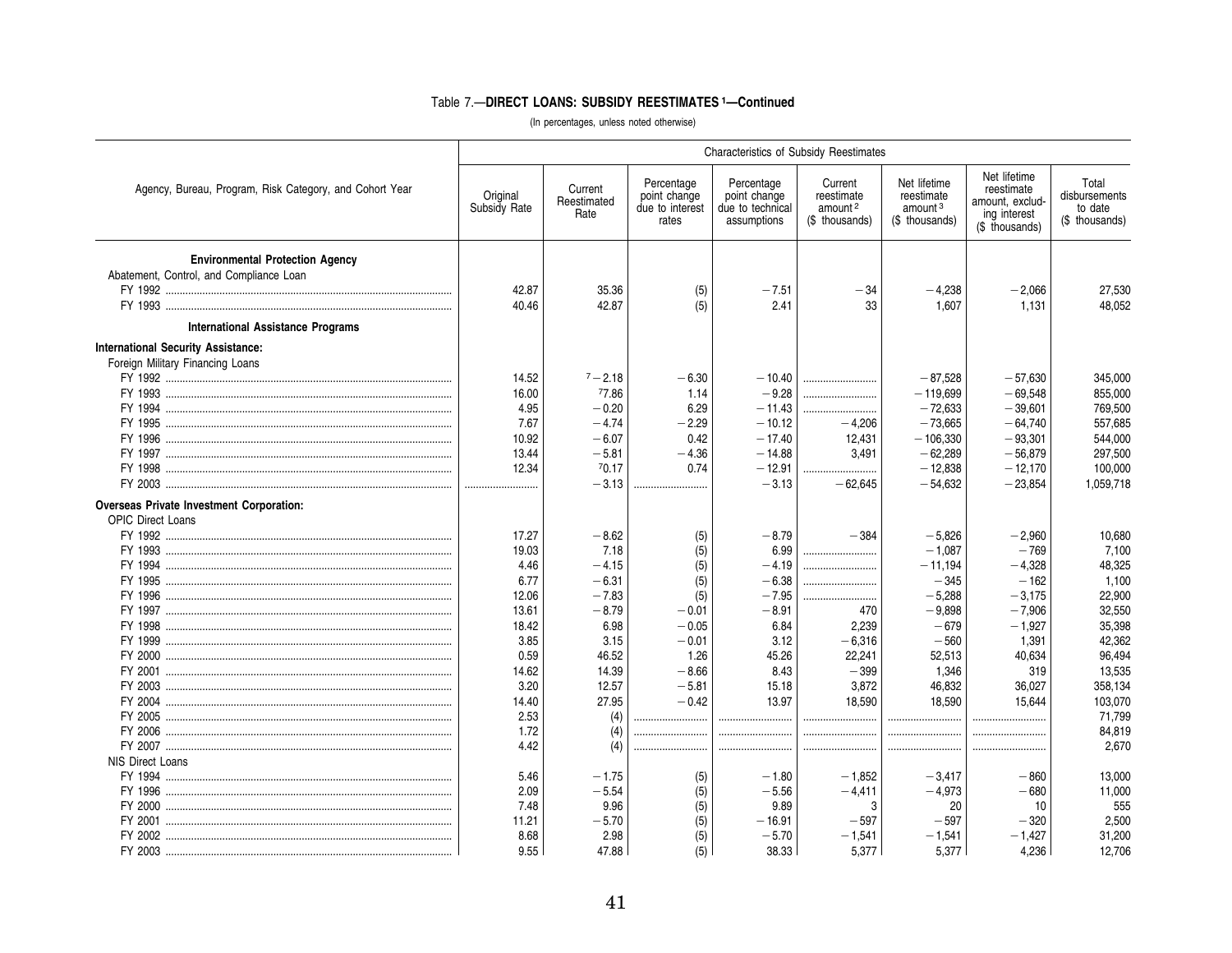|                                                         |                          |                                |                                                        | <b>Characteristics of Subsidy Reestimates</b>                 |                                                                |                                                                     |                                                                                 |                                                     |
|---------------------------------------------------------|--------------------------|--------------------------------|--------------------------------------------------------|---------------------------------------------------------------|----------------------------------------------------------------|---------------------------------------------------------------------|---------------------------------------------------------------------------------|-----------------------------------------------------|
| Agency, Bureau, Program, Risk Category, and Cohort Year | Original<br>Subsidy Rate | Current<br>Reestimated<br>Rate | Percentage<br>point change<br>due to interest<br>rates | Percentage<br>point change<br>due to technical<br>assumptions | Current<br>reestimate<br>amount <sup>2</sup><br>(\$ thousands) | Net lifetime<br>reestimate<br>amount <sup>3</sup><br>(\$ thousands) | Net lifetime<br>reestimate<br>amount, exclud-<br>ing interest<br>(\$ thousands) | Total<br>disbursements<br>to date<br>(\$ thousands) |
| <b>Small Business Administration</b>                    |                          |                                |                                                        |                                                               |                                                                |                                                                     |                                                                                 |                                                     |
| <b>General Business Loan Programs:</b>                  |                          |                                |                                                        |                                                               |                                                                |                                                                     |                                                                                 |                                                     |
| 7(m) Direct Microloans                                  |                          |                                |                                                        |                                                               |                                                                |                                                                     |                                                                                 |                                                     |
|                                                         | 17.00                    | $-5.01$                        | $-6.60$                                                | $-15.41$                                                      | 9                                                              | $-5,076$                                                            | $-2,387$                                                                        | 11,118                                              |
|                                                         | 15.95                    | 17.92                          | $-4.73$                                                | 6.70                                                          | 65                                                             | 1.328                                                               | 556                                                                             | 21,973                                              |
|                                                         | 10.15                    | 35.36                          | 0.75                                                   | 24.46                                                         | 200                                                            | 3,437                                                               | 1.845                                                                           | 7,260                                               |
|                                                         | 19.61                    | 6.31                           | $-9.37$                                                | $-3.93$                                                       | 170                                                            | $-2,192$                                                            | $-1,567$                                                                        | 12,430                                              |
|                                                         | 15.69                    | 14.37                          | $-5.75$                                                | 4.43                                                          | $-8$                                                           | 42                                                                  | $-55$                                                                           | 7,998                                               |
|                                                         | 8.86                     | 19.55                          | 1.13                                                   | 9.56                                                          | 540                                                            | 1,342                                                               | 825                                                                             | 7,941                                               |
|                                                         | 10.31                    | $8 - 211.98$                   | $-0.30$                                                | $-221.99$                                                     | 151                                                            | $-30,760$                                                           | $-21,213$                                                                       | 9.551                                               |
|                                                         | 9.54                     | 21.02                          | $-3.46$                                                | 14.94                                                         | 686                                                            | 2,282                                                               | 1,538                                                                           | 13,355                                              |
|                                                         | 8.54                     | 7.96                           | 5.66                                                   | $-6.24$                                                       |                                                                | 3                                                                   | $-152$                                                                          |                                                     |
|                                                         |                          |                                |                                                        |                                                               | 1,211                                                          |                                                                     |                                                                                 | 25,622                                              |
|                                                         | 8.95                     | 7.51                           | 3.20                                                   | $-4.64$                                                       | 778                                                            | $-203$                                                              | $-361$                                                                          | 26,871                                              |
|                                                         | 6.78                     | 7.15                           | $-9.30$                                                | 9.67                                                          | 530                                                            | 216                                                                 | 51                                                                              | 12,874                                              |
|                                                         | 13.05                    | 24.03                          | $-5.29$                                                | 16.27                                                         | 1,780                                                          | 2,677                                                               | 3,004                                                                           | 27,396                                              |
|                                                         | 9.55                     | 14.67                          | 0.64                                                   | 4.48                                                          | 498                                                            | 676                                                                 | 917                                                                             | 17,729                                              |
|                                                         | 10.25                    | 14.22                          | $-10.25$                                               | 14.22                                                         | 899                                                            | 360                                                                 | 549                                                                             | 14,962                                              |
|                                                         | 7.17                     | 11.03                          | $-7.17$                                                | 11.03                                                         | 482                                                            | 482                                                                 | 500                                                                             | 12.824                                              |
|                                                         | 10.21                    | (4)                            |                                                        |                                                               |                                                                |                                                                     |                                                                                 | 3.542                                               |
| SBIC Direct Preferred Stock and Fee Loans               |                          |                                |                                                        |                                                               |                                                                |                                                                     |                                                                                 |                                                     |
|                                                         | 44.33                    | 25.29                          | (5)                                                    | $-19.04$                                                      | $-5.537$                                                       | $-6,915$                                                            | $-2,086$                                                                        | 12,050                                              |
|                                                         | 38.06                    | 50.03                          | (5)                                                    | 11.97                                                         | $-1,050$                                                       | 3,191                                                               | 1,650                                                                           | 12,356                                              |
|                                                         | 31.64                    | 29.01                          | (5)                                                    | $-2.63$                                                       | $-3,219$                                                       | $-1.013$                                                            | $-153$                                                                          | 15,029                                              |
|                                                         | 43.10                    | 32.35                          | (5)                                                    | $-10.75$                                                      | $-213$                                                         | $-1,130$                                                            | $-523$                                                                          | 5.594                                               |
| Section 8(a) Business Loans                             |                          |                                |                                                        |                                                               |                                                                |                                                                     |                                                                                 |                                                     |
|                                                         | 30.30                    | 23.78                          | (5)                                                    | $-6.52$                                                       | — *                                                            | $-554$                                                              | $-272$                                                                          | 4.247                                               |
|                                                         | 17.87                    | 27.00                          | (5)                                                    | 9.13                                                          | — *                                                            | 855                                                                 | 473                                                                             | 4,115                                               |
|                                                         | 13.29                    | 47.47                          | (5)                                                    | 34.18                                                         | — *                                                            | 1.548                                                               | 889                                                                             | 2.241                                               |
| Economic Opportunity Loans                              |                          |                                |                                                        |                                                               |                                                                |                                                                     |                                                                                 |                                                     |
|                                                         | 30.30                    | 26.09                          | (5)                                                    | $-4.21$                                                       | $ *$                                                           | $-1,234$                                                            | $-582$                                                                          | 15,650                                              |
|                                                         | 17.83                    | 29.24                          | (5)                                                    | 11.41                                                         | - 26                                                           | 2,014                                                               | 1,111                                                                           | 7,912                                               |
|                                                         | 21.89                    | 48.75                          | (5)                                                    | 26.86                                                         | $-1$                                                           | 4,301                                                               | 2,412                                                                           | 7,604                                               |
| Handicapped Assistance Loans                            |                          |                                |                                                        |                                                               |                                                                |                                                                     |                                                                                 |                                                     |
|                                                         | 36.36                    |                                |                                                        |                                                               |                                                                |                                                                     |                                                                                 |                                                     |
|                                                         |                          | 46.68                          | (5)                                                    | 10.32                                                         | $-30$                                                          | 3,127                                                               | 1,530                                                                           | 11,078                                              |
|                                                         | 25.71                    | 45.44                          | (5)                                                    | 19.73                                                         | $-1$                                                           | 4,645                                                               | 2,550                                                                           | 10,625                                              |
|                                                         | 34.04                    | 56.58                          | (5)                                                    | 22.54                                                         | $-2$                                                           | 4.246                                                               | 2,389                                                                           | 8.866                                               |
|                                                         | 41.82                    | 67.82                          | (5)                                                    | 26.00                                                         | $-94$                                                          | 1.939                                                               | 1,115                                                                           | 3.295                                               |
| Veterans Loan Program                                   |                          |                                |                                                        |                                                               |                                                                |                                                                     |                                                                                 |                                                     |
|                                                         | 30.30                    | 30.52                          | (5)                                                    | 0.22                                                          | $ *$                                                           | 39                                                                  | 77                                                                              | 15,127                                              |
|                                                         | 17.87                    | 28.54                          | (5)                                                    | 10.67                                                         | — *                                                            | 3,558                                                               | 1,955                                                                           | 15,052                                              |
|                                                         | 25.05                    | 38.24                          | (5)                                                    | 13.19                                                         | _*                                                             | 3.135                                                               | 1.753                                                                           | 10.919                                              |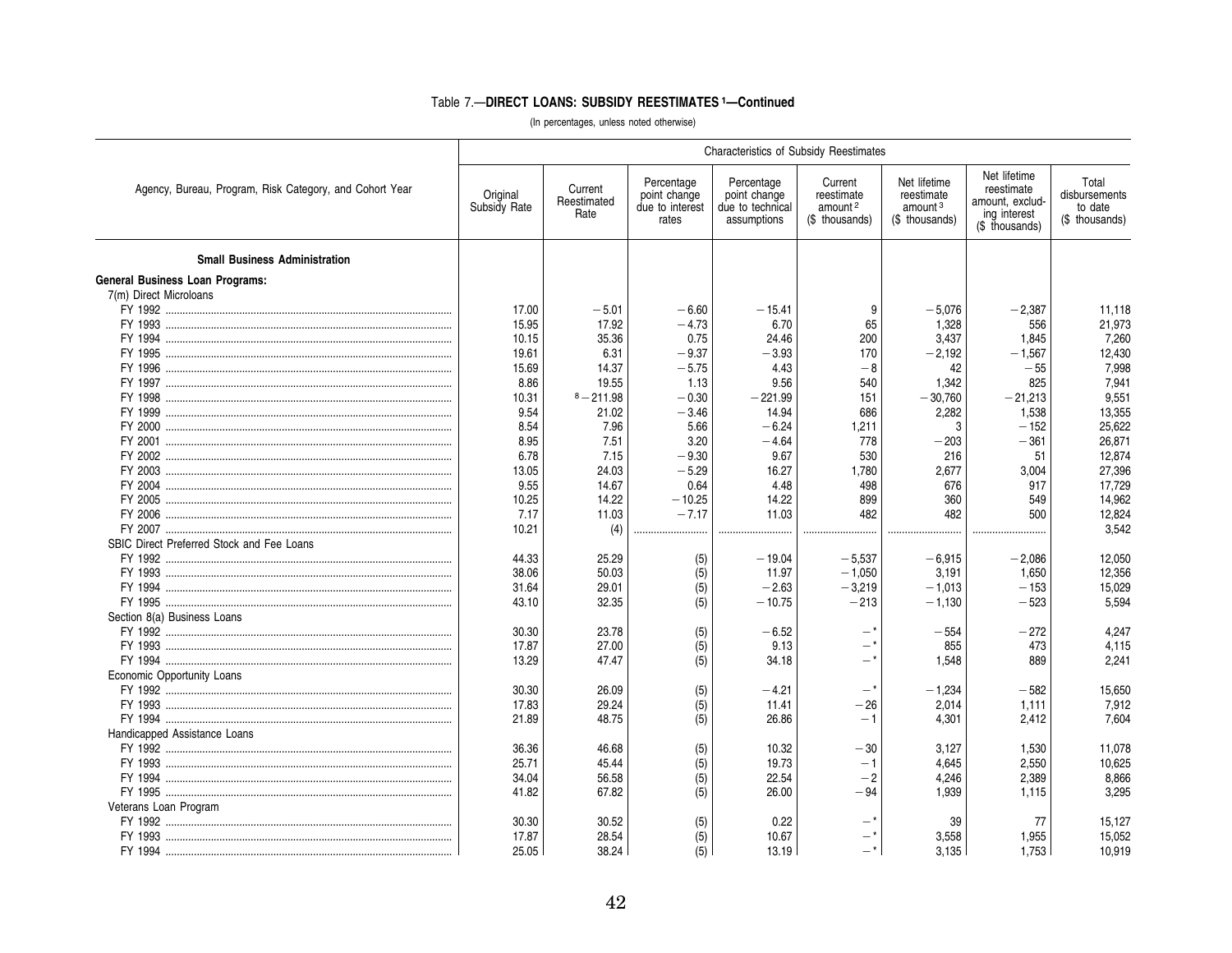|                                                                                                    | <b>Characteristics of Subsidy Reestimates</b> |                                |                                                        |                                                               |                                                                |                                                                     |                                                                                 |                                                     |  |
|----------------------------------------------------------------------------------------------------|-----------------------------------------------|--------------------------------|--------------------------------------------------------|---------------------------------------------------------------|----------------------------------------------------------------|---------------------------------------------------------------------|---------------------------------------------------------------------------------|-----------------------------------------------------|--|
| Agency, Bureau, Program, Risk Category, and Cohort Year                                            | Original<br>Subsidy Rate                      | Current<br>Reestimated<br>Rate | Percentage<br>point change<br>due to interest<br>rates | Percentage<br>point change<br>due to technical<br>assumptions | Current<br>reestimate<br>amount <sup>2</sup><br>(\$ thousands) | Net lifetime<br>reestimate<br>amount <sup>3</sup><br>(\$ thousands) | Net lifetime<br>reestimate<br>amount, exclud-<br>ing interest<br>(\$ thousands) | Total<br>disbursements<br>to date<br>(\$ thousands) |  |
| Disaster Loan Program:<br>Disaster Assistance Loans                                                |                                               |                                |                                                        |                                                               |                                                                |                                                                     |                                                                                 |                                                     |  |
|                                                                                                    | 33.93                                         | 35.54                          | $-0.79$                                                | 2.40                                                          | $-2,752$                                                       | 54,783                                                              | 13,356                                                                          | 577,587                                             |  |
|                                                                                                    | 20.58                                         | 32.85                          | 7.62                                                   | 4.65                                                          | $-4,418$                                                       | 262,522                                                             | 143,880                                                                         | 1,213,657                                           |  |
|                                                                                                    | 22.99                                         | 26.79                          | 10.50                                                  | $-6.70$                                                       | $-6,149$                                                       | 261,206                                                             | 98,834                                                                          | 3,143,430                                           |  |
|                                                                                                    | 31.54                                         | 26.58                          | 0.51                                                   | $-5.47$                                                       | $-2.269$                                                       | 12,939                                                              | $-26,914$                                                                       | 955,543                                             |  |
|                                                                                                    | 28.08                                         | 28.08                          | 1.78                                                   | $-1.78$                                                       | $-1,682$                                                       | 49,294                                                              | 3,652                                                                           | 664,518                                             |  |
|                                                                                                    | 20.02                                         | 29.74                          | 6.17                                                   | 3.55                                                          | $-1,576$                                                       | 139,672                                                             | 77,662                                                                          | 832,786                                             |  |
|                                                                                                    | 23.46                                         | 26.94                          | $-1.46$                                                | 4.94                                                          | $-2,091$                                                       | 52,672                                                              | 19,384                                                                          | 550,901                                             |  |
| FY 1999                                                                                            | 22.36                                         | 24.80                          | $-7.23$                                                | 9.67                                                          | $-5,257$                                                       | 41,444                                                              | 17,445                                                                          | 688,195                                             |  |
|                                                                                                    | 22.20                                         | 23.77                          | (5)                                                    | 1.57                                                          | $-8,107$                                                       | 28,603                                                              | 13,952                                                                          | 726,791                                             |  |
|                                                                                                    | 17.46                                         | 19.64                          | 0.18                                                   | 2.00                                                          | $-13,326$                                                      | 28,680                                                              | 16,176                                                                          | 687,040                                             |  |
|                                                                                                    | 14.67                                         | 22.53                          | (5)                                                    | 7.86                                                          | $-4,241$                                                       | 99,368                                                              | 38,416                                                                          | 782,220                                             |  |
|                                                                                                    | 13.98                                         | 16.68                          | (5)                                                    | 2.70                                                          | $-2,031$                                                       | 23,856                                                              | 15,417                                                                          | 549,390                                             |  |
|                                                                                                    | 11.72                                         | 18.28                          | $-0.98$                                                | 7.54                                                          | $-5,815$                                                       | 32,293                                                              | 30,442                                                                          | 481.635                                             |  |
|                                                                                                    | 12.86                                         | 15.59                          | $-1.79$                                                | 4.52                                                          | $-44,325$                                                      | 32,146                                                              | 30,335                                                                          | 1,164,261                                           |  |
|                                                                                                    | 14.64                                         | 17.43                          |                                                        | 2.79                                                          | $-21,619$                                                      | 155,974                                                             | 157,270                                                                         | 5,874,434                                           |  |
|                                                                                                    | 17.73                                         | 20.60                          |                                                        | 2.87                                                          | 20,130                                                         | 20,130                                                              | 18,893                                                                          | 685,580                                             |  |
| Economic Injury Disaster LoansTerrorist Attack                                                     |                                               |                                |                                                        |                                                               |                                                                |                                                                     |                                                                                 |                                                     |  |
|                                                                                                    | 17.46                                         | 27.41                          | 0.18                                                   | 9.77                                                          | $-316$                                                         | 565                                                                 | 1,015                                                                           | 10,674                                              |  |
|                                                                                                    | 22.67                                         | 25.09                          | $-3.49$                                                | 5.91                                                          | $-5,685$                                                       | $-9,817$                                                            | 11,999                                                                          | 427,952                                             |  |
|                                                                                                    | 23.20                                         | 20.12                          | $-6.16$                                                | 3.08                                                          | $-2,468$                                                       | $-3,085$                                                            | $-2,209$                                                                        | 89,542                                              |  |
|                                                                                                    | 23.20                                         | 16.60                          | $-6.16$                                                | $-0.44$                                                       | $-229$                                                         | $-129$                                                              | $-115$                                                                          | 1.788                                               |  |
| <b>Other Independent Agencies</b>                                                                  |                                               |                                |                                                        |                                                               |                                                                |                                                                     |                                                                                 |                                                     |  |
| <b>Export-Import Bank of the United States:</b><br>Long and Medium Term Loans (including Tied Aid) |                                               |                                |                                                        |                                                               |                                                                |                                                                     |                                                                                 |                                                     |  |
|                                                                                                    | 0.23                                          | 5.27                           | (5)                                                    | 5.04                                                          | $-7,855$                                                       | 30,371                                                              | 35,521                                                                          | 593.028                                             |  |
|                                                                                                    | $-1.78$                                       | $-2.36$                        | (5)                                                    | $-0.58$                                                       | 3,432                                                          | $-96,284$                                                           | $-98,446$                                                                       | 1,514,620                                           |  |
|                                                                                                    | 10.96                                         | $-5.36$                        | (5)                                                    | $-16.32$                                                      | $-27,968$                                                      | $-666,081$                                                          | $-650,035$                                                                      | 2,797,632                                           |  |
|                                                                                                    | 2.89                                          | $-7.67$                        | (5)                                                    | $-10.56$                                                      | $-39,956$                                                      | $-300,795$                                                          | $-279,896$                                                                      | 2,638,594                                           |  |
|                                                                                                    | 0.96                                          | $-15.89$                       | (5)                                                    | $-16.85$                                                      | $-41,134$                                                      | $-353,687$                                                          | $-333,845$                                                                      | 1,635,149                                           |  |
|                                                                                                    | $-0.58$                                       | $-16.91$                       | (5)                                                    | $-17.49$                                                      | $-26,806$                                                      | $-165,729$                                                          | $-153,370$                                                                      | 1.022.382                                           |  |
|                                                                                                    | 8.37                                          | $-5.91$                        | (5)                                                    | $-14.28$                                                      | $-2,234$                                                       | $-20,136$                                                           | $-19,187$                                                                       | 95,413                                              |  |
|                                                                                                    | 3.50                                          | $-10.20$                       | (5)                                                    | $-13.70$                                                      | $-19,748$                                                      | $-163,924$                                                          | $-155,994$                                                                      | 977,657                                             |  |
|                                                                                                    | $-3.04$                                       | $-14.74$                       | (5)                                                    | $-11.70$                                                      | $-9,469$                                                       | $-44.439$                                                           | $-41.056$                                                                       | 434.227                                             |  |
|                                                                                                    | 15.85                                         | $-20.13$                       | (5)                                                    | $-35.98$                                                      | $-13,569$                                                      | $-197.134$                                                          | $-193,536$                                                                      | 540.005                                             |  |
|                                                                                                    | 11.58<br>$-5.14$                              | $-4.90$<br>$-58.27$            | (5)                                                    | $-16.48$<br>$-63.41$                                          | $-796$                                                         | $-20,666$<br>$-42,190$                                              | $-20,479$<br>$-36,600$                                                          | 143,073<br>47,919                                   |  |
|                                                                                                    |                                               |                                | (5)                                                    |                                                               | $-27,449$                                                      |                                                                     |                                                                                 |                                                     |  |
| <b>Federal Communications Commission:</b>                                                          |                                               |                                |                                                        |                                                               |                                                                |                                                                     |                                                                                 |                                                     |  |
| C Block                                                                                            |                                               |                                |                                                        |                                                               |                                                                |                                                                     |                                                                                 |                                                     |  |
|                                                                                                    | 12.56                                         | 65.78                          | (5)                                                    | 53.22                                                         |                                                                | 6,000,736                                                           | 4.977.247                                                                       | 8.984.729                                           |  |
| FY 1998 ………………………………………………………………………………………                                                          | 50.00                                         | $-1.24$                        | (5)                                                    |                                                               |                                                                | $-46.368$                                                           | $-42.731$                                                                       | 83.394                                              |  |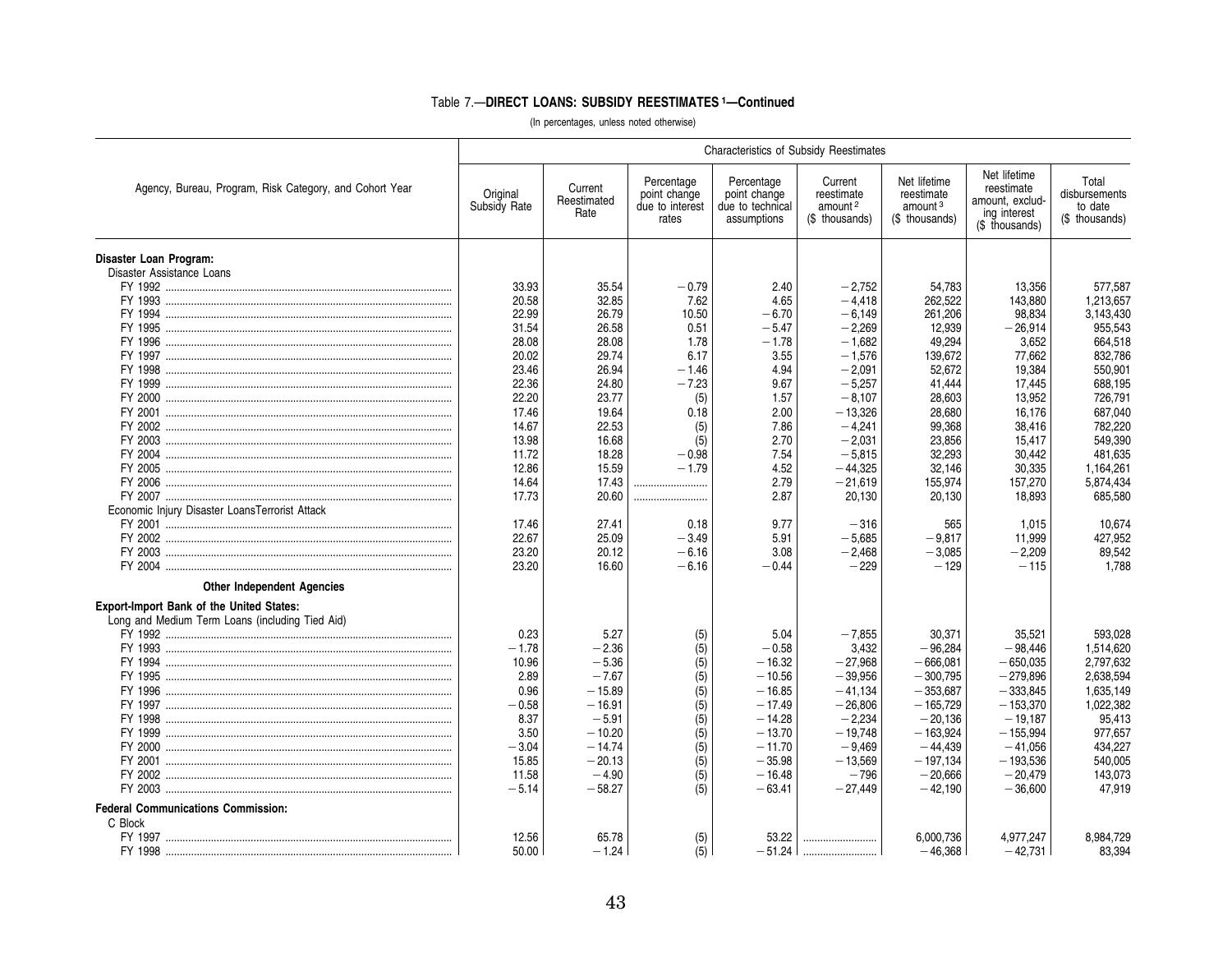|                                                         | <b>Characteristics of Subsidy Reestimates</b> |                                |                                                        |                                                               |                                                                |                                                                     |                                                                                 |                                                     |  |  |
|---------------------------------------------------------|-----------------------------------------------|--------------------------------|--------------------------------------------------------|---------------------------------------------------------------|----------------------------------------------------------------|---------------------------------------------------------------------|---------------------------------------------------------------------------------|-----------------------------------------------------|--|--|
| Agency, Bureau, Program, Risk Category, and Cohort Year | Original<br>Subsidy Rate                      | Current<br>Reestimated<br>Rate | Percentage<br>point change<br>due to interest<br>rates | Percentage<br>point change<br>due to technical<br>assumptions | Current<br>reestimate<br>amount <sup>2</sup><br>(\$ thousands) | Net lifetime<br>reestimate<br>amount <sup>3</sup><br>(\$ thousands) | Net lifetime<br>reestimate<br>amount, exclud-<br>ing interest<br>(\$ thousands) | Total<br>disbursements<br>to date<br>(\$ thousands) |  |  |
| F Block                                                 |                                               |                                |                                                        |                                                               |                                                                |                                                                     |                                                                                 |                                                     |  |  |
|                                                         | 12.00                                         | 0.88                           | (5)                                                    | $-11.12$                                                      |                                                                | $-66.554$                                                           | $-61,104$                                                                       | 14,165                                              |  |  |
| SMR/MDS                                                 |                                               |                                |                                                        |                                                               |                                                                |                                                                     |                                                                                 |                                                     |  |  |
|                                                         | 0.74                                          | 13.09                          | (5)                                                    | 12.35                                                         |                                                                | 18.009                                                              | 14.891                                                                          | 120,190                                             |  |  |
| Multi-auction                                           |                                               |                                |                                                        |                                                               |                                                                |                                                                     |                                                                                 |                                                     |  |  |
|                                                         | 58.81                                         | 79.93                          | (5)                                                    | 21.12                                                         |                                                                | 77,374                                                              | 44,112                                                                          | 210,177                                             |  |  |
|                                                         | 24.10                                         | $-35.77$                       | (5)                                                    | $-59.87$                                                      |                                                                | $-367,662$                                                          | $-310,397$                                                                      | 520,806                                             |  |  |
|                                                         | 5.89                                          | 0.79                           | (5)                                                    | $-5.10$                                                       |                                                                | $-359$                                                              | $-265$                                                                          | 5,488                                               |  |  |
|                                                         | 8.25                                          | $-56.97$                       |                                                        | $-65.22$                                                      |                                                                | $-2,425$                                                            | $-1,527$                                                                        | 2,340                                               |  |  |
|                                                         | 8.25                                          | 17.15                          |                                                        | 8.90                                                          |                                                                | 157                                                                 | 107                                                                             | 1,137                                               |  |  |
|                                                         | 15.37                                         | $-1.53$                        | (5)                                                    | $-16.90$                                                      |                                                                | $-256$                                                              | $-231$                                                                          | 1,369                                               |  |  |

(In percentages, unless noted otherwise)

\* Nonzero amount rounds to zero, based on units for this column.

<sup>1</sup> Reestimates for some programs did not appear in the 2009 Appendix because they were less than \$500,000.<br><sup>2</sup> Current year reestimates, including interest on reestimates.<br><sup>3</sup> Total (net cumulative) reestimates, including

7 Cohort is closed as of the end of 2007.

L.

<sup>8</sup> The \$30.8 million downward reestimate and current reestimated rate is the result of loan sale proceeds for all direct business loans during 1998 being deposited into this single cohort.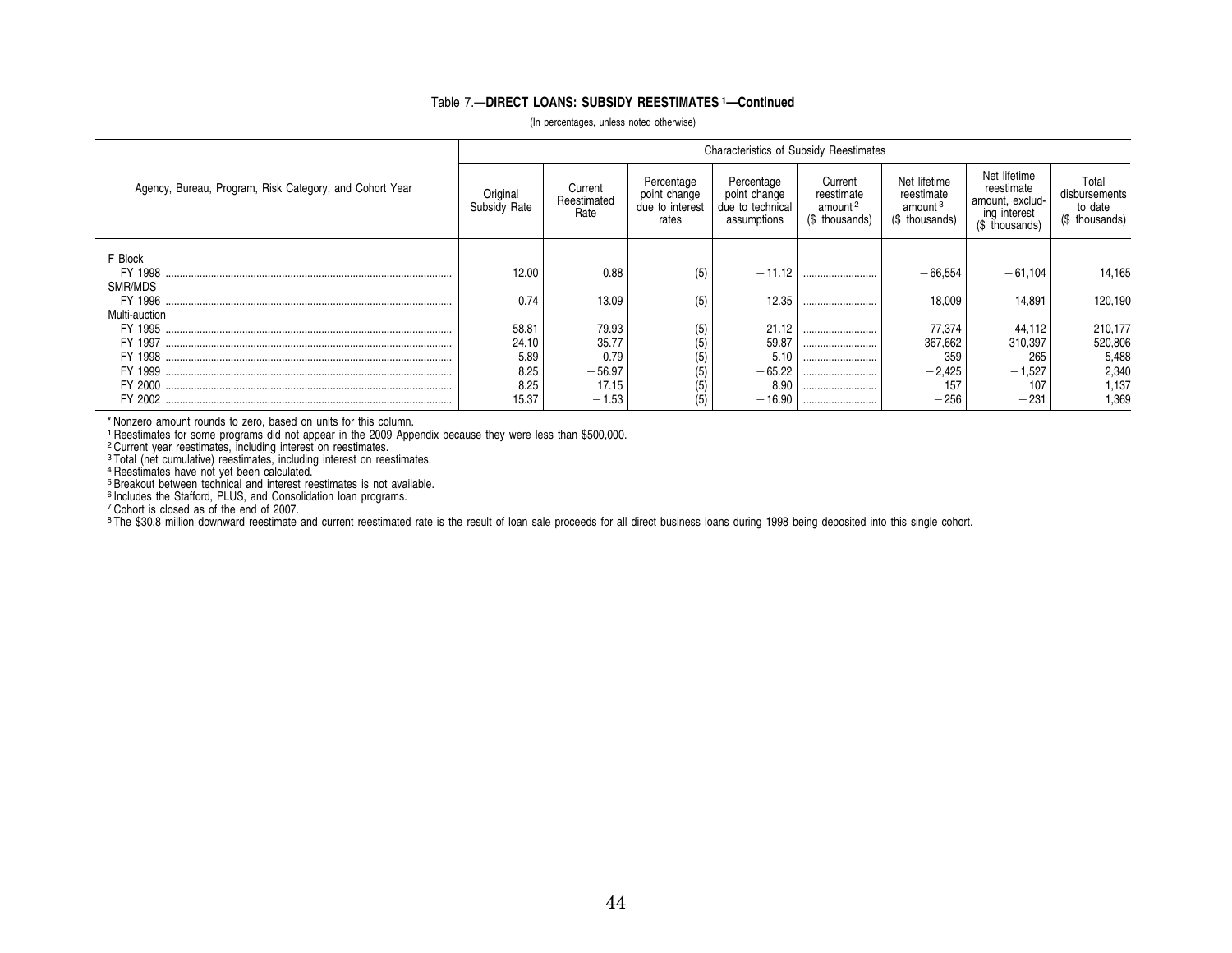#### Table 8.—**LOAN GUARANTEES: SUBSIDY REESTIMATES <sup>1</sup>**

|                                                         | Characteristics of Subsidy Reestimates |                                |                                                        |                                                               |                                                                |                                                                     |                                                                                 |                                                     |  |  |
|---------------------------------------------------------|----------------------------------------|--------------------------------|--------------------------------------------------------|---------------------------------------------------------------|----------------------------------------------------------------|---------------------------------------------------------------------|---------------------------------------------------------------------------------|-----------------------------------------------------|--|--|
| Agency, Bureau, Program, Risk Category, and Cohort Year | Original<br>Subsidy Rate               | Current<br>Reestimated<br>Rate | Percentage<br>point change<br>due to interest<br>rates | Percentage<br>point change<br>due to technical<br>assumptions | Current<br>reestimate<br>amount <sup>2</sup><br>(\$ thousands) | Net lifetime<br>reestimate<br>amount <sup>3</sup><br>(\$ thousands) | Net lifetime<br>reestimate<br>amount, exclud-<br>ing interest<br>(\$ thousands) | Total<br>disbursements<br>to date<br>(\$ thousands) |  |  |
| <b>Department of Agriculture</b>                        |                                        |                                |                                                        |                                                               |                                                                |                                                                     |                                                                                 |                                                     |  |  |
| Farm Service Agency:                                    |                                        |                                |                                                        |                                                               |                                                                |                                                                     |                                                                                 |                                                     |  |  |
| CCC Export Loan Guarantees:                             |                                        |                                |                                                        |                                                               |                                                                |                                                                     |                                                                                 |                                                     |  |  |
| GSM 102                                                 |                                        |                                |                                                        |                                                               |                                                                |                                                                     |                                                                                 |                                                     |  |  |
|                                                         | 4.61                                   | 0.38                           | $-3.38$                                                | $-0.85$                                                       | 29,893                                                         | $-472.105$                                                          | $-233,505$                                                                      | 5.393.167                                           |  |  |
|                                                         | 4.67                                   | $-1.19$                        | $-4.64$                                                | $-1.22$                                                       | 28,237                                                         | $-251,299$                                                          | $-168,942$                                                                      | 3,414,926                                           |  |  |
|                                                         | 10.59                                  | 4.57                           | $-10.56$                                               | 4.54                                                          | $-26.639$                                                      | $-206.250$                                                          | $-161.148$                                                                      | 2,827,774                                           |  |  |
|                                                         | 10.23                                  | 3.44                           | $-10.18$                                               | 3.39                                                          | $-46,907$                                                      | $-234.953$                                                          | $-167,599$                                                                      | 2,581,481                                           |  |  |
|                                                         | 7.71                                   | 1.17                           | $-7.73$                                                | 1.19                                                          | $-5,585$                                                       | $-285,569$                                                          | $-231,684$                                                                      | 3,658,828                                           |  |  |
|                                                         |                                        |                                |                                                        |                                                               |                                                                |                                                                     |                                                                                 |                                                     |  |  |
|                                                         | 5.29                                   | $-0.41$                        | $-5.37$                                                | $-0.33$                                                       | $-3,494$                                                       | $-182,873$                                                          | $-146,529$                                                                      | 2,736,683                                           |  |  |
|                                                         | 5.83                                   | $-0.78$                        | $-5.97$                                                | $-0.64$                                                       | $-101$                                                         | $-210,684$                                                          | $-184,246$                                                                      | 2,765,987                                           |  |  |
|                                                         | 7.21                                   | 0.40                           | $-7.06$                                                | 0.25                                                          | $-45.051$                                                      | $-224,081$                                                          | $-174.840$                                                                      | 2.758.061                                           |  |  |
|                                                         | 2.48                                   | $-0.87$                        | $-2.48$                                                | $-0.87$                                                       | $-1,490$                                                       | $-111,848$                                                          | $-94,219$                                                                       | 2,748,183                                           |  |  |
|                                                         | 4.41                                   | $-1.23$                        | $-2.34$                                                | $-3.30$                                                       | $-4,487$                                                       | $-122,875$                                                          | $-115,466$                                                                      | 2,383,307                                           |  |  |
|                                                         | 7.81                                   | $-0.16$                        | $-5.19$                                                | $-2.78$                                                       | $-33,276$                                                      | $-212,730$                                                          | $-201,491$                                                                      | 2,620,976                                           |  |  |
|                                                         | 6.09                                   | $-0.12$                        | $-1.98$                                                | $-4.23$                                                       | $-39,516$                                                      | $-133.530$                                                          | $-125.908$                                                                      | 2,104,115                                           |  |  |
|                                                         | 5.05                                   | 0.30                           | $-2.13$                                                | $-2.62$                                                       | $-37,463$                                                      | $-55,788$                                                           | $-52,687$                                                                       | 1,288,337                                           |  |  |
|                                                         | 4.48                                   | 0.69                           | 0.01                                                   | $-3.80$                                                       | $-20.895$                                                      | $-20.895$                                                           | $-19.946$                                                                       | 856.612                                             |  |  |
| GSM 103                                                 |                                        |                                |                                                        |                                                               |                                                                |                                                                     |                                                                                 |                                                     |  |  |
|                                                         | 1.86                                   | $-165.58$                      | $-0.48$                                                | $-166.96$                                                     | 1,506                                                          | $-279,974$                                                          | $-128,281$                                                                      | 78,971                                              |  |  |
|                                                         | 5.65                                   | $-15.19$                       | $-5.32$                                                | $-15.52$                                                      | 2,148                                                          | $-82,782$                                                           | $-44,299$                                                                       | 226,929                                             |  |  |
|                                                         | 1.92                                   | $-88.40$                       | $-1.91$                                                | $-88.41$                                                      |                                                                | $-210,510$                                                          | $-131,524$                                                                      |                                                     |  |  |
|                                                         |                                        |                                |                                                        |                                                               |                                                                |                                                                     |                                                                                 | 147,236                                             |  |  |
|                                                         | 2.74                                   | $-110.10$                      | $-2.56$                                                | $-110.28$                                                     | $-5$                                                           | $-99.044$                                                           | $-66.772$                                                                       | 59.832                                              |  |  |
|                                                         | 2.50                                   | $-10.81$                       | $-1.82$                                                | $-11.49$                                                      | $-15$                                                          | $-9,989$                                                            | $-7,255$                                                                        | 55,221                                              |  |  |
|                                                         | 2.36                                   | $-0.68$                        | $-2.18$                                                | $-0.86$                                                       | $-16$                                                          | $-1,800$                                                            | $-1,223$                                                                        | 41,953                                              |  |  |
|                                                         | 5.49                                   | $-1.18$                        | $-5.89$                                                | $-0.78$                                                       | $-157$                                                         | $-2.997$                                                            | $-2.297$                                                                        | 34.986                                              |  |  |
|                                                         | 5.91                                   | $-3.37$                        | $-6.31$                                                | $-2.97$                                                       | $-239$                                                         | $-4,632$                                                            | $-3,883$                                                                        | 42,312                                              |  |  |
|                                                         | 2.25                                   | $-4.94$                        | $-2.25$                                                | $-4.94$                                                       | $-80$                                                          | $-552$                                                              | $-515$                                                                          | 7.455                                               |  |  |
| Supplier Credit                                         |                                        |                                |                                                        |                                                               |                                                                |                                                                     |                                                                                 |                                                     |  |  |
|                                                         | 1.49                                   | 0.73                           | (4)                                                    | $-0.76$                                                       |                                                                | 13                                                                  | 4                                                                               | 4.508                                               |  |  |
|                                                         | 1.57                                   | 0.20                           | (4)                                                    | $-1.37$                                                       | $\overline{2}$                                                 | $-75$                                                               | $-98$                                                                           | 19,746                                              |  |  |
|                                                         | 2.87                                   | $-0.33$                        | (4)                                                    | $-3.20$                                                       | $-76$                                                          | $-709$                                                              | $-168$                                                                          | 49,509                                              |  |  |
|                                                         | 0.53                                   | $-14.77$                       | (4)                                                    | $-15.30$                                                      |                                                                | 2,942                                                               | 2,429                                                                           | 107,545                                             |  |  |
|                                                         | 0.26                                   | 2.57                           |                                                        | 2.31                                                          | $-44$                                                          | 7,569                                                               | 6,966                                                                           | 257,235                                             |  |  |
|                                                         |                                        |                                | (4)                                                    |                                                               |                                                                |                                                                     |                                                                                 |                                                     |  |  |
|                                                         | 0.95                                   | 2.55                           | (4)                                                    | 1.60                                                          | $-1,037$                                                       | 14,019                                                              | 13,885                                                                          | 475,318                                             |  |  |
|                                                         | $-0.15$                                | 0.48                           | 1.36                                                   | $-0.73$                                                       | $-392$                                                         | 6,928                                                               | 6.804                                                                           | 786,657                                             |  |  |
|                                                         | 14.24                                  | 1.96                           | $-12.27$                                               | $-0.01$                                                       | $-53.414$                                                      | $-75,984$                                                           | $-74.186$                                                                       | 1,048,400                                           |  |  |
|                                                         | 1.54                                   | 17.34                          | 2.13                                                   | 13.67                                                         | 3,620                                                          | 97,963                                                              | 92.368                                                                          | 577,933                                             |  |  |
| Agricultural Credit Insurance Fund:                     |                                        |                                |                                                        |                                                               |                                                                |                                                                     |                                                                                 |                                                     |  |  |
| Farm Operating-Unsubsidized                             |                                        |                                |                                                        |                                                               |                                                                |                                                                     |                                                                                 |                                                     |  |  |
|                                                         | 1.55                                   | 1.92                           | 0.94                                                   | $-0.57$                                                       | 7,234                                                          | 9,680                                                               | 5,363                                                                           | 943,920                                             |  |  |
|                                                         | 1.31                                   | 2.15                           | 1.83                                                   | $-0.99$                                                       | 63                                                             | 9,736                                                               | 5,683                                                                           | 861,863                                             |  |  |
|                                                         | 0.48                                   | 2.90                           | 3.35                                                   | $-0.93$                                                       | 361                                                            | 29.220                                                              | 22.942                                                                          | 1.054.565                                           |  |  |
|                                                         |                                        |                                |                                                        |                                                               |                                                                |                                                                     |                                                                                 |                                                     |  |  |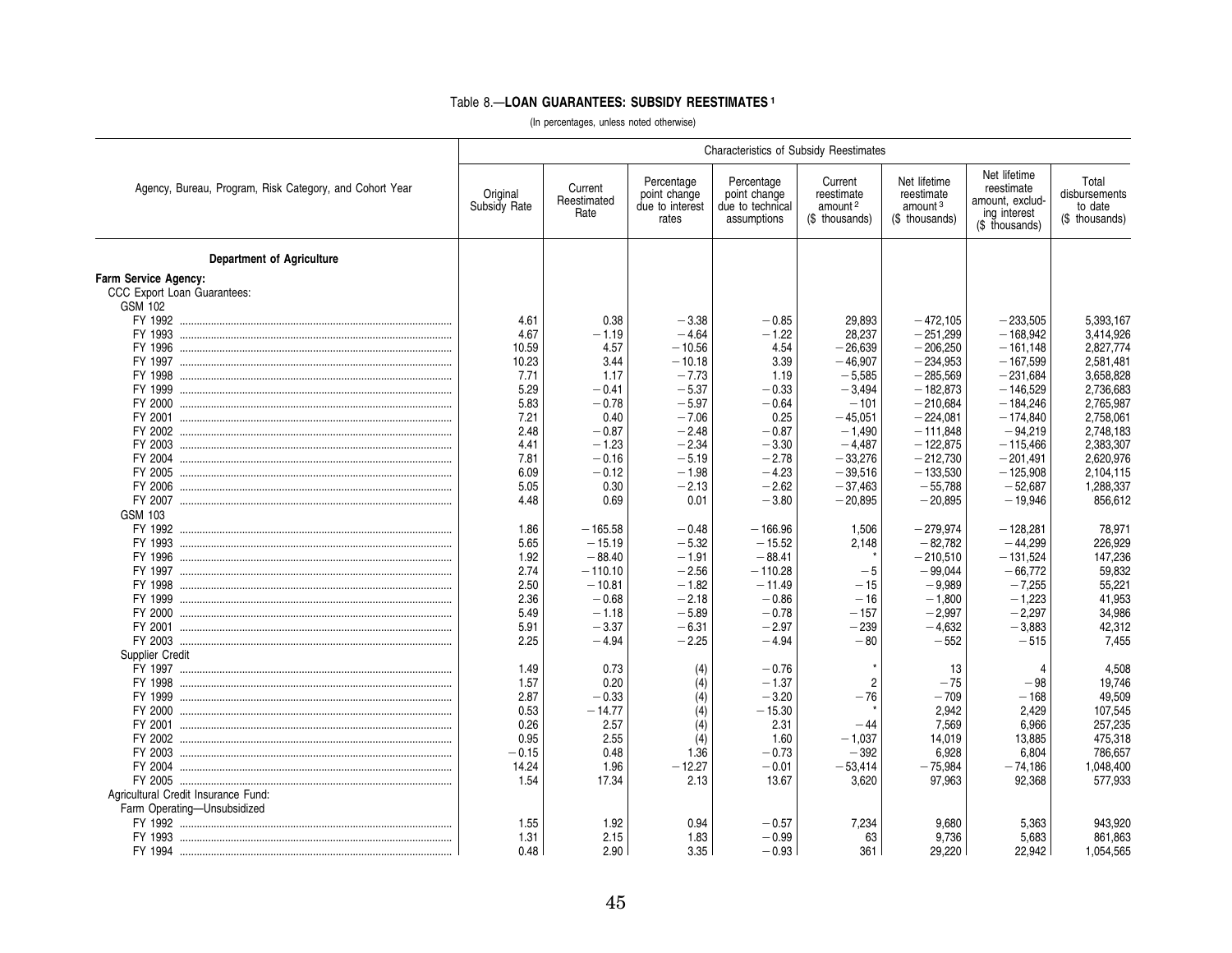|                                                         | Characteristics of Subsidy Reestimates |                                |                                                        |                                                               |                                                                |                                                                     |                                                                                 |                                                     |  |  |
|---------------------------------------------------------|----------------------------------------|--------------------------------|--------------------------------------------------------|---------------------------------------------------------------|----------------------------------------------------------------|---------------------------------------------------------------------|---------------------------------------------------------------------------------|-----------------------------------------------------|--|--|
| Agency, Bureau, Program, Risk Category, and Cohort Year | Original<br>Subsidy Rate               | Current<br>Reestimated<br>Rate | Percentage<br>point change<br>due to interest<br>rates | Percentage<br>point change<br>due to technical<br>assumptions | Current<br>reestimate<br>amount <sup>2</sup><br>(\$ thousands) | Net lifetime<br>reestimate<br>amount <sup>3</sup><br>(\$ thousands) | Net lifetime<br>reestimate<br>amount, exclud-<br>ing interest<br>(\$ thousands) | Total<br>disbursements<br>to date<br>(\$ thousands) |  |  |
|                                                         | 0.49                                   | 3.43                           | 3.47                                                   | $-0.53$                                                       | $-6.102$                                                       | 36.297                                                              | 27.314                                                                          | 1,170,902                                           |  |  |
|                                                         | 1.11                                   | 2.99                           | 2.50                                                   | $-0.62$                                                       | $-846$                                                         | 24,078                                                              | 21.114                                                                          | 1,103,702                                           |  |  |
|                                                         | 1.10                                   | 2.67                           | 2.32                                                   | $-0.75$                                                       | 781                                                            | 14,293                                                              | 12.603                                                                          | 809,779                                             |  |  |
|                                                         | 1.17                                   | 2.63                           | 2.60                                                   | $-1.14$                                                       | 517                                                            | 11,200                                                              | 10,832                                                                          | 740,124                                             |  |  |
|                                                         | 1.16                                   | 1.56                           | 2.35                                                   | $-1.95$                                                       | 769                                                            | 2.160                                                               | 5.075                                                                           | 1.228.124                                           |  |  |
|                                                         | 1.41                                   | 2.26                           | 2.11                                                   | $-1.26$                                                       | 2,680                                                          | 8.712                                                               | 8.418                                                                           | 981,962                                             |  |  |
|                                                         | 1.37                                   | 1.96                           | 2.16                                                   | $-1.57$                                                       | $-591$                                                         | 4.189                                                               | 5.938                                                                           | 988.695                                             |  |  |
|                                                         | 3.51                                   | 2.25                           | 0.25                                                   | $-1.51$                                                       | 373                                                            | $-14,072$                                                           | $-12,994$                                                                       | 1,038,717                                           |  |  |
|                                                         | 3.17                                   | 1.36                           | $-0.04$                                                | $-1.77$                                                       | $-4,395$                                                       | $-18,983$                                                           | $-17,869$                                                                       | 999,187                                             |  |  |
|                                                         | 3.33                                   | 1.65                           | $-0.06$                                                | $-1.62$                                                       | $-6,218$                                                       | $-16.917$                                                           | $-15.596$                                                                       | 940.931                                             |  |  |
|                                                         | 3.23                                   | 2.15                           | 0.02                                                   | $-1.10$                                                       | $-3,982$                                                       | $-9,918$                                                            | $-9,356$                                                                        | 874,800                                             |  |  |
|                                                         | 3.03                                   | 2.16                           | $-0.04$                                                | $-0.83$                                                       | 108                                                            | $-8,187$                                                            | $-7,934$                                                                        | 925,081                                             |  |  |
|                                                         | 2.47                                   | 1.93                           | 0.03                                                   | $-0.57$                                                       | $-16,760$                                                      | $-16,760$                                                           | $-16,001$                                                                       | 806,110                                             |  |  |
| Farm Operating-Subsidized                               |                                        |                                |                                                        |                                                               |                                                                |                                                                     |                                                                                 |                                                     |  |  |
|                                                         | 7.82                                   | 10.55                          | 3.74                                                   | $-1.01$                                                       | $-1,445$                                                       | 3,518                                                               | 3,625                                                                           | 149,638                                             |  |  |
|                                                         | 9.12                                   | 11.52                          | 3.80                                                   | $-1.40$                                                       | 2,010                                                          | 6,113                                                               | 4,355                                                                           | 137,570                                             |  |  |
|                                                         | 11.95                                  | 11.84                          | 1.58                                                   | $-1.69$                                                       | 677                                                            | 1,645                                                               | 1,092                                                                           | 230,826                                             |  |  |
|                                                         | 12.47                                  | 11.82                          | 0.63                                                   | $-1.28$                                                       | $-712$                                                         | $-971$                                                              | $-974$                                                                          | 188,550                                             |  |  |
|                                                         | 9.12                                   | 11.67                          | 4.00                                                   | $-1.45$                                                       | $-33$                                                          | 4,495                                                               | 4,809                                                                           | 189,682                                             |  |  |
|                                                         | 9.08                                   | 11.91                          | 4.19                                                   | $-1.36$                                                       | $-1,444$                                                       | 4,827                                                               | 5,948                                                                           | 214,367                                             |  |  |
|                                                         | 9.64                                   | 11.83                          | 4.08                                                   | $-1.89$                                                       | $-892$                                                         | 4,175                                                               | 5,533                                                                           | 255,963                                             |  |  |
|                                                         | 8.74                                   | 11.35                          | 4.97                                                   | $-2.36$                                                       | $-2,030$                                                       | 9,766                                                               | 13,572                                                                          | 521,298                                             |  |  |
|                                                         | 8.81                                   | 10.76                          | 4.36                                                   | $-2.41$                                                       | $-5,130$                                                       | 7,103                                                               | 14,960                                                                          | 794,754                                             |  |  |
|                                                         | 8.16                                   | 10.92                          | 5.65                                                   | $-2.89$                                                       | $-3,085$                                                       | 9,796                                                               | 12,756                                                                          | 463,317                                             |  |  |
|                                                         | 13.56                                  | 11.68                          | 0.70                                                   | $-2.58$                                                       | $-5,195$                                                       | $-14,640$                                                           | $-9,382$                                                                        | 492,571                                             |  |  |
|                                                         | 11.80                                  | 12.08                          | $-0.09$                                                | 0.37                                                          | $-4,522$                                                       | $-1,683$                                                            | 912                                                                             | 412,240                                             |  |  |
|                                                         | 12.77                                  | 12.14                          | $-0.47$                                                | $-0.16$                                                       | $-2,146$                                                       | $-2,424$                                                            | $-1,766$                                                                        | 269,098                                             |  |  |
|                                                         | 13.31                                  | 12.32                          | 0.02                                                   | $-1.01$                                                       | $-631$                                                         | $-2,923$                                                            | $-2,828$                                                                        | 281,956                                             |  |  |
|                                                         | 12.50                                  | 11.95                          | $-0.15$                                                | $-0.40$                                                       | 2,542                                                          | $-1,387$                                                            | $-1,598$                                                                        | 269,303                                             |  |  |
|                                                         | 10.07                                  | 11.58                          | 0.05                                                   | 1.46                                                          | 17,210                                                         | 17,210                                                              | 16,431                                                                          | 264,314                                             |  |  |
| Farm Ownership-Unsubsidized                             |                                        |                                |                                                        |                                                               |                                                                |                                                                     |                                                                                 |                                                     |  |  |
|                                                         | 4.89                                   | 0.29                           | $-4.45$                                                | $-0.15$                                                       | $-3,362$                                                       | $-28,982$                                                           | $-20.480$                                                                       | 440,842                                             |  |  |
|                                                         | 4.58                                   | 0.23                           | $-4.38$                                                | 0.03                                                          | $-2,586$                                                       | $-25,689$                                                           | $-19,063$                                                                       | 436,497                                             |  |  |
|                                                         | 3.82                                   | 0.41                           | $-3.35$                                                | $-0.06$                                                       | $-1,326$                                                       | $-24.986$                                                           | $-17,965$                                                                       | 532,104                                             |  |  |
|                                                         | 3.71                                   | 0.74                           | $-2.96$                                                | $-0.01$                                                       | 3,874                                                          | $-16,929$                                                           | $-13,138$                                                                       | 543,561                                             |  |  |
|                                                         | 3.74                                   | 0.64                           | $-3.32$                                                | 0.22                                                          | $-2,226$                                                       | $-21,625$                                                           | $-16,838$                                                                       | 521,502                                             |  |  |
|                                                         | 3.69                                   | 0.43                           | $-3.42$                                                | 0.16                                                          | $-1,418$                                                       | $-20,591$                                                           | $-17,335$                                                                       | 513,989                                             |  |  |
|                                                         | 3.86                                   | 0.67                           | $-3.42$                                                | 0.23                                                          | $-737$                                                         | $-14,734$                                                           | $-13,500$                                                                       | 415,760                                             |  |  |
|                                                         | 1.59                                   | 0.39                           | $-1.14$                                                | $-0.06$                                                       | 140                                                            | $-9,636$                                                            | $-9.054$                                                                        | 749,603                                             |  |  |
|                                                         | 0.56                                   | 0.20                           | $-0.11$                                                | $-0.25$                                                       | $-371$                                                         | $-4,308$                                                            | $-3,076$                                                                        | 850,064                                             |  |  |
|                                                         | 0.51                                   | 0.23                           | $-0.03$                                                | $-0.25$                                                       | $-698$                                                         | $-3.091$                                                            | $-2.366$                                                                        | 833,986                                             |  |  |
|                                                         | 0.45                                   | 0.12                           | 0.08                                                   | $-0.41$                                                       | $-484$                                                         | $-4,163$                                                            | $-3,464$                                                                        | 1,069,330                                           |  |  |
|                                                         | 0.75                                   | $-0.11$                        | $-0.05$                                                | $-0.81$                                                       | $-2,583$                                                       | $-11,334$                                                           | $-10,160$                                                                       | 1,193,556                                           |  |  |
|                                                         | 0.54                                   | 0.15                           | $-0.03$                                                | $-0.36$                                                       | $-3,295$                                                       | $-4,720$                                                            | $-4,125$                                                                        | 1,073,125                                           |  |  |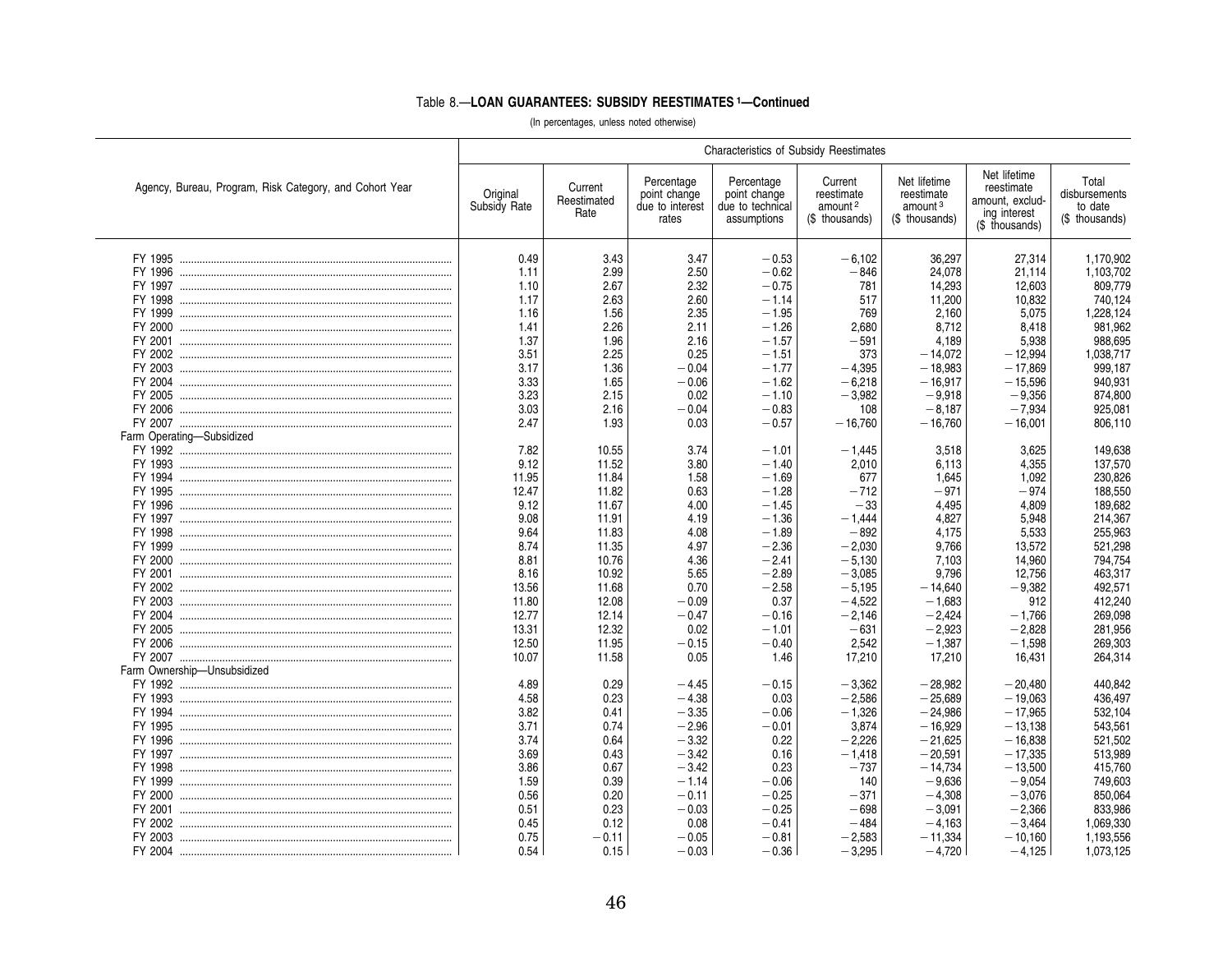|                                                                             |                                                                                                                                                                           |                                                                                                                                                                               |                                                                                                                         | Characteristics of Subsidy Reestimates                                                                                           |                                                                                             |                                                                                                                  |                                                                                                                  |                                                                                                                                                  |  |
|-----------------------------------------------------------------------------|---------------------------------------------------------------------------------------------------------------------------------------------------------------------------|-------------------------------------------------------------------------------------------------------------------------------------------------------------------------------|-------------------------------------------------------------------------------------------------------------------------|----------------------------------------------------------------------------------------------------------------------------------|---------------------------------------------------------------------------------------------|------------------------------------------------------------------------------------------------------------------|------------------------------------------------------------------------------------------------------------------|--------------------------------------------------------------------------------------------------------------------------------------------------|--|
| Agency, Bureau, Program, Risk Category, and Cohort Year                     | Original<br>Subsidy Rate                                                                                                                                                  | Current<br>Reestimated<br>Rate                                                                                                                                                | Percentage<br>point change<br>due to interest<br>rates                                                                  | Percentage<br>point change<br>due to technical<br>assumptions                                                                    | Current<br>reestimate<br>amount <sup>2</sup><br>(\$ thousands)                              | Net lifetime<br>reestimate<br>amount <sup>3</sup><br>(\$ thousands)                                              | Net lifetime<br>reestimate<br>amount, exclud-<br>ing interest<br>(\$ thousands)                                  | Total<br>disbursements<br>to date<br>(\$ thousands)                                                                                              |  |
| Guaranteed Soil and Water                                                   | 0.53<br>0.48<br>0.58                                                                                                                                                      | 0.34<br>0.35<br>0.07                                                                                                                                                          | <br>$-0.01$<br>0.01                                                                                                     | $-0.19$<br>$-0.12$<br>$-0.52$                                                                                                    | $-739$<br>1,421<br>$-3,605$                                                                 | $-2.108$<br>$-1,191$<br>$-3,605$                                                                                 | $-1.927$<br>$-1,203$<br>$-3,440$                                                                                 | 997,363<br>909,481<br>677,485                                                                                                                    |  |
|                                                                             | 1.94<br>3.12<br>2.15                                                                                                                                                      | 7.47<br>0.87<br>$-0.90$                                                                                                                                                       | (4)<br>(4)<br>(4)                                                                                                       | 5.53<br>$-2.25$<br>$-3.05$                                                                                                       | 8<br>3<br>$-2$                                                                              | 32<br>$-4$<br>$-37$                                                                                              | 24<br>$-3$<br>$-24$                                                                                              | 427<br>191<br>832                                                                                                                                |  |
| <b>Rural Utilities Service:</b><br>Water and Waste Disposal Loan Guarantees |                                                                                                                                                                           |                                                                                                                                                                               |                                                                                                                         |                                                                                                                                  |                                                                                             |                                                                                                                  |                                                                                                                  |                                                                                                                                                  |  |
| Electric Loan Guarantees                                                    | $-0.61$<br>$-0.72$<br>$-1.15$<br>$-1.18$<br>$-1.09$<br>$-1.90$<br>$-1.08$<br>$-0.83$<br>$-1.50$<br>$-0.80$<br>$-0.81$<br>$-0.90$<br>$-0.90$<br>$-0.90$<br>$-0.90$<br>0.01 | $-0.80$<br>$-0.80$<br>$-0.79$<br>$-0.80$<br>$-0.80$<br>$-0.80$<br>$-0.83$<br>$-0.80$<br>$-0.81$<br>$-0.83$<br>$-0.90$<br>$-0.87$<br>$-0.90$<br>(5)<br>$-0.90$<br>0.04<br>0.05 | $-0.20$<br>$-0.05$<br>0.35<br>$-2.25$<br>$-2.32$<br>$-1.29$<br>$-3.31$<br>2.46<br>$-0.45$<br><br><br><br>0.01<br>       | 0.01<br>$-0.03$<br>0.01<br>2.63<br>2.61<br>2.39<br>3.56<br>$-2.43$<br>1.14<br>$-0.03$<br>$-0.09$<br>0.03<br><br><br>0.03<br>0.04 | <br><br><br><br><br><br><br>13<br>$\mathbf{1}$<br>3<br>$-31$<br>$-12$                       | $-17$<br>29<br>53<br>10<br>167<br>11<br>$-3$<br>34<br>$-1$<br>-3<br>3<br>48<br>17                                | 15<br>32<br>6<br>152<br>16<br>$-2$<br>31<br>$-1$<br>$-3$<br>3<br><br>55<br>19                                    | 3,843<br>809<br>3,591<br>8.460<br>2.188<br>14,019<br>5,864<br>4.777<br>4.747<br>2.119<br>3.542<br>6,683<br>2,343<br><br>151<br>145.911<br>52,259 |  |
| <b>Rural Housing Service:</b>                                               | 0.01                                                                                                                                                                      | 0.06                                                                                                                                                                          |                                                                                                                         | 0.05                                                                                                                             | $-6$                                                                                        | 31                                                                                                               | 30                                                                                                               | 51,717                                                                                                                                           |  |
| Community Facility Loan Guarantees<br>FY 1995                               | $-0.19$<br>$-0.42$<br>4.98<br>4.94<br>4.76<br>0.41<br>0.40<br>$-0.54$<br>$-0.54$<br>$-0.54$<br>$-0.68$<br>$-0.54$                                                         | $-0.80$<br>$-0.79$<br>4.19<br>$-0.80$<br>$-0.35$<br>8.28<br>5.09<br>1.12<br>2.39<br>4.25<br>3.84<br>5.40                                                                      | 0.17<br>$-0.26$<br>$-5.02$<br>$-3.73$<br>$-2.92$<br>$-1.02$<br>$-1.01$<br>$-0.10$<br>$-0.10$<br>$-0.28$<br>0.01<br>0.01 | $-0.78$<br>$-0.11$<br>4.23<br>$-2.01$<br>$-2.19$<br>8.89<br>5.70<br>1.76<br>3.03<br>5.07<br>4.51<br>5.93                         | <br><br>213<br><br>34<br>$-879$<br>$-180$<br>$-3,476$<br>$-987$<br>$-1,279$<br>355<br>1.346 | $-183$<br>$-376$<br>$-30$<br>$-3,579$<br>$-2,741$<br>4,928<br>3,474<br>1,933<br>2,754<br>5,098<br>4,479<br>8.888 | $-65$<br>$-175$<br>$-342$<br>$-2,755$<br>$-2,183$<br>3,244<br>2,589<br>1,430<br>2.099<br>4,962<br>4,023<br>8.238 | 21,251<br>45,691<br>27.237<br>43,088<br>36,832<br>43.111<br>56,536<br>76,665<br>71.089<br>103,072<br>91,207<br>138,082                           |  |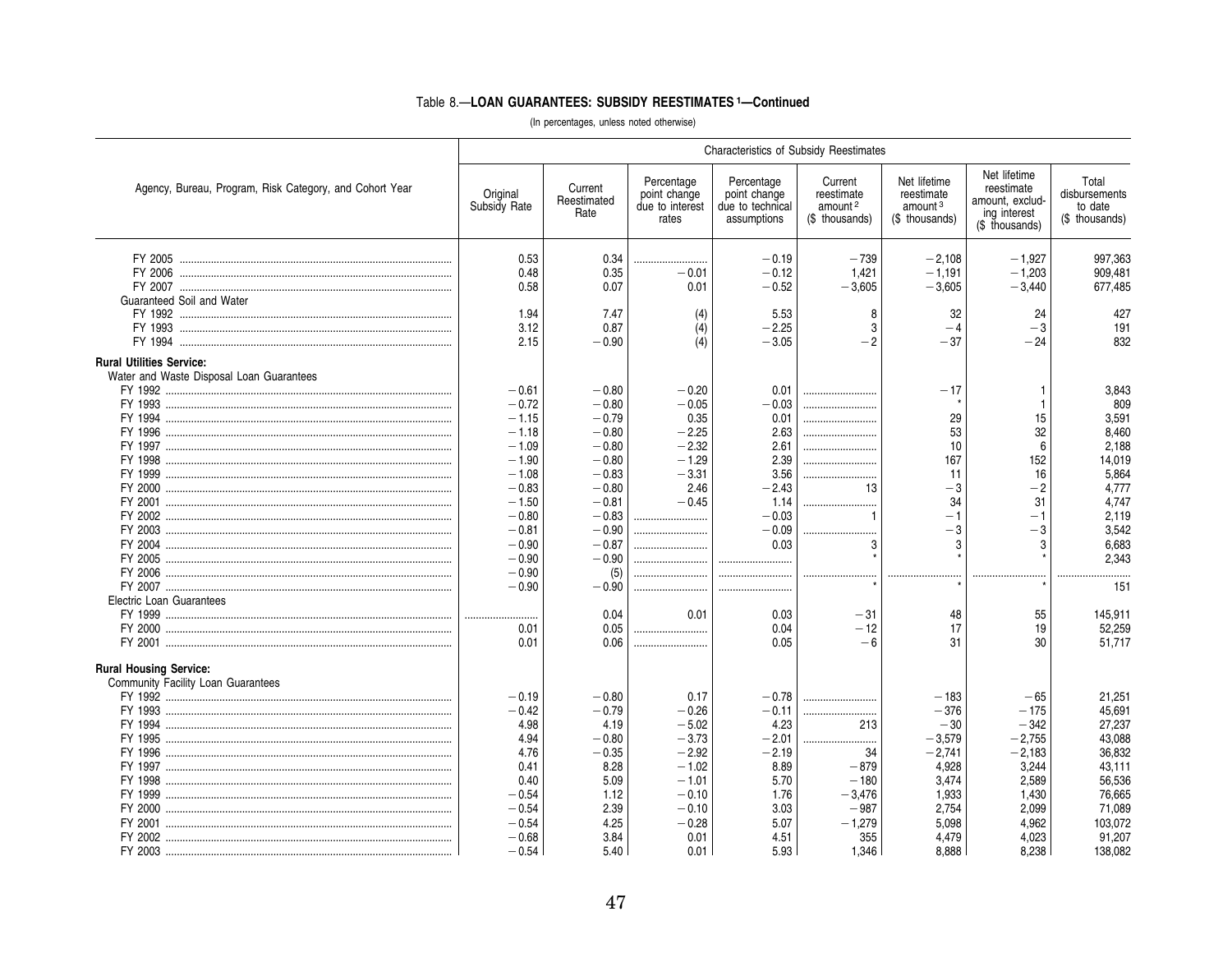| Net lifetime<br>Net lifetime<br>Total<br>Percentage<br>Percentage<br>Current<br>Agency, Bureau, Program, Risk Category, and Cohort Year<br>Current<br>reestimate<br>Original<br>point change<br>point change<br>reestimate<br>reestimate<br>disbursements<br>Reestimated<br>amount, exclud-<br>Subsidy Rate<br>due to interest<br>due to technical<br>amount <sup>2</sup><br>amount <sup>3</sup><br>to date<br>Rate<br>ing interest<br>(\$ thousands)<br>(\$ thousands)<br>(\$ thousands)<br>rates<br>assumptions<br>(\$ thousands)<br>$-0.60$<br>138,080<br>2.59<br>3.19<br>$-464$<br>5,838<br>5,314<br><br>$-0.02$<br>2.98<br>0.09<br>3.05<br>1,609<br>4.082<br>3.676<br>103,572<br>57,962<br>0.36<br>3.30<br>$-0.01$<br>2.95<br>1,604<br>1,919<br>1,753<br>0.36<br>3.12<br>2.65<br>$-62$<br>$-62$<br>5.596<br>0.11<br>$-59$<br>Rural Housing Insurance Fund:<br>Guaranteed 502 Single Family Housing, Purchase<br>1.13<br>0.54<br>0.01<br>$-0.60$<br>$-328$<br>$-1,955$<br>$-1,266$<br>200,567<br>1.85<br>0.78<br>0.02<br>$-1.09$<br>$-579$<br>$-7,221$<br>$-5,388$<br>508,495<br>$-0.40$<br>0.08<br>$-999$<br>$-2,843$<br>706,124<br>1.68<br>1.36<br>$-2,269$<br>$-473$<br>1.64<br>2.91<br>$-0.01$<br>1.28<br>19,144<br>12,465<br>1,007,381<br>0.20<br>2.86<br>0.01<br>2.65<br>1,715<br>55,648<br>43,048<br>1,624,458<br>0.23<br>2.70<br>$-0.01$<br>2.48<br>$-17$<br>56,447<br>46,971<br>1,908,314<br>0.23<br>2.26<br>0.02<br>289<br>2,699,183<br>2.01<br>62,637<br>54,292<br>2.30<br>78,174<br>2,861,858<br>0.09<br>2.41<br>0.02<br>126<br>65,931<br>3.04<br>2.42<br>60,247<br>2,088,546<br>0.61<br>0.01<br>451<br>48,843<br>0.20<br>1.23<br>0.38<br>42,436<br>1.81<br>$-1,718$<br>34,751<br>2,303,114<br>1.28<br>1.54<br>0.21<br>0.05<br>$-3,644$<br>4,915<br>4,937<br>2,262,452<br>1.72<br>$-11,500$<br>1.22<br>0.20<br>0.30<br>11,619<br>12,909<br>2,805,254<br>1.32<br>1.82<br>$-7,388$<br>8,697<br>9,220<br>3,131,166<br>0.04<br>0.46<br>0.02<br>2,976,100<br>1.07<br>1.50<br>0.41<br>2,214<br>11,664<br>10,453<br>3,008,743<br>1.16<br>1.25<br>$-0.03$<br>0.12<br>4,706<br>4,706<br>3,618<br>0.21<br>1.29<br>0.07<br>1,187<br>1,187<br>2,897,644<br>1.01<br>1,132<br>Guaranteed 502, Refinance<br>0.20<br>0.30<br>157<br>0.23<br>$-0.13$<br>54<br>Δ<br>9.760<br>1.28<br>1.46<br>0.20<br>$-0.02$<br>833<br>$-583$<br>72,953<br>$-569$<br>1.90<br>1.59<br>2,717<br>4,392<br>3,865<br>230,605<br>0.18<br>0.13<br>0.29<br>1.86<br>0.01<br>49,128<br>1.56<br>434<br>845<br>752<br>0.27<br>1.71<br>1.44<br>213<br>352<br>320<br>22,773<br><br>0.29<br>1.75<br>1.46<br>38<br>55<br>3,574<br>50<br><br>0.50<br>1.73<br>1.22<br>$-25$<br>5,314<br>0.01<br>$-25$<br>$-24$<br>Guaranteed 538 Multi-Family Housing<br>6.10<br>267<br>3.226<br>14.39<br>$-0.34$<br>8.63<br>406<br>3.09<br>3.23<br>2.29<br>$-2.15$<br>4,100<br>49<br><br>6<br>4.21<br>700<br>3.00<br>4.86<br>$-2.35$<br>16<br>13<br><br>3.53<br>3.10<br>0.48<br>642<br>11,985<br>7.11<br>481<br>0.24<br>487<br>0.48<br>3.66<br>2.94<br>412<br>12,965<br><br>11.75<br>4.67<br>78,171<br>3.93<br>3.15<br>6,755<br>5,996<br>4.50<br>4.08<br>11.49<br>2.91<br>2,376<br>2,141<br>40,181<br>5.95<br>12.72<br>3.10<br>3.67<br>4,076<br>3,762<br>63,025<br><br>6.18<br>0.93<br>451<br>430<br>3.49<br>10.60<br>24,152<br><br>(5)<br>3.400<br>5.42<br><br><br> | <b>Characteristics of Subsidy Reestimates</b> |     |  |  |  |  |  |  |  |  |
|-------------------------------------------------------------------------------------------------------------------------------------------------------------------------------------------------------------------------------------------------------------------------------------------------------------------------------------------------------------------------------------------------------------------------------------------------------------------------------------------------------------------------------------------------------------------------------------------------------------------------------------------------------------------------------------------------------------------------------------------------------------------------------------------------------------------------------------------------------------------------------------------------------------------------------------------------------------------------------------------------------------------------------------------------------------------------------------------------------------------------------------------------------------------------------------------------------------------------------------------------------------------------------------------------------------------------------------------------------------------------------------------------------------------------------------------------------------------------------------------------------------------------------------------------------------------------------------------------------------------------------------------------------------------------------------------------------------------------------------------------------------------------------------------------------------------------------------------------------------------------------------------------------------------------------------------------------------------------------------------------------------------------------------------------------------------------------------------------------------------------------------------------------------------------------------------------------------------------------------------------------------------------------------------------------------------------------------------------------------------------------------------------------------------------------------------------------------------------------------------------------------------------------------------------------------------------------------------------------------------------------------------------------------------------------------------------------------------------------------------------------------------------------------------------------------------------------------------------------------------------------------------------------------------------------------------------------------------------------------------------------------------------------------------------------------------------------------------------------------------------------------------------------------------------------------------------------------------------------------------------------------------------------------------------------------------|-----------------------------------------------|-----|--|--|--|--|--|--|--|--|
|                                                                                                                                                                                                                                                                                                                                                                                                                                                                                                                                                                                                                                                                                                                                                                                                                                                                                                                                                                                                                                                                                                                                                                                                                                                                                                                                                                                                                                                                                                                                                                                                                                                                                                                                                                                                                                                                                                                                                                                                                                                                                                                                                                                                                                                                                                                                                                                                                                                                                                                                                                                                                                                                                                                                                                                                                                                                                                                                                                                                                                                                                                                                                                                                                                                                                                                   |                                               |     |  |  |  |  |  |  |  |  |
|                                                                                                                                                                                                                                                                                                                                                                                                                                                                                                                                                                                                                                                                                                                                                                                                                                                                                                                                                                                                                                                                                                                                                                                                                                                                                                                                                                                                                                                                                                                                                                                                                                                                                                                                                                                                                                                                                                                                                                                                                                                                                                                                                                                                                                                                                                                                                                                                                                                                                                                                                                                                                                                                                                                                                                                                                                                                                                                                                                                                                                                                                                                                                                                                                                                                                                                   |                                               |     |  |  |  |  |  |  |  |  |
|                                                                                                                                                                                                                                                                                                                                                                                                                                                                                                                                                                                                                                                                                                                                                                                                                                                                                                                                                                                                                                                                                                                                                                                                                                                                                                                                                                                                                                                                                                                                                                                                                                                                                                                                                                                                                                                                                                                                                                                                                                                                                                                                                                                                                                                                                                                                                                                                                                                                                                                                                                                                                                                                                                                                                                                                                                                                                                                                                                                                                                                                                                                                                                                                                                                                                                                   |                                               |     |  |  |  |  |  |  |  |  |
|                                                                                                                                                                                                                                                                                                                                                                                                                                                                                                                                                                                                                                                                                                                                                                                                                                                                                                                                                                                                                                                                                                                                                                                                                                                                                                                                                                                                                                                                                                                                                                                                                                                                                                                                                                                                                                                                                                                                                                                                                                                                                                                                                                                                                                                                                                                                                                                                                                                                                                                                                                                                                                                                                                                                                                                                                                                                                                                                                                                                                                                                                                                                                                                                                                                                                                                   |                                               |     |  |  |  |  |  |  |  |  |
|                                                                                                                                                                                                                                                                                                                                                                                                                                                                                                                                                                                                                                                                                                                                                                                                                                                                                                                                                                                                                                                                                                                                                                                                                                                                                                                                                                                                                                                                                                                                                                                                                                                                                                                                                                                                                                                                                                                                                                                                                                                                                                                                                                                                                                                                                                                                                                                                                                                                                                                                                                                                                                                                                                                                                                                                                                                                                                                                                                                                                                                                                                                                                                                                                                                                                                                   |                                               |     |  |  |  |  |  |  |  |  |
|                                                                                                                                                                                                                                                                                                                                                                                                                                                                                                                                                                                                                                                                                                                                                                                                                                                                                                                                                                                                                                                                                                                                                                                                                                                                                                                                                                                                                                                                                                                                                                                                                                                                                                                                                                                                                                                                                                                                                                                                                                                                                                                                                                                                                                                                                                                                                                                                                                                                                                                                                                                                                                                                                                                                                                                                                                                                                                                                                                                                                                                                                                                                                                                                                                                                                                                   |                                               |     |  |  |  |  |  |  |  |  |
|                                                                                                                                                                                                                                                                                                                                                                                                                                                                                                                                                                                                                                                                                                                                                                                                                                                                                                                                                                                                                                                                                                                                                                                                                                                                                                                                                                                                                                                                                                                                                                                                                                                                                                                                                                                                                                                                                                                                                                                                                                                                                                                                                                                                                                                                                                                                                                                                                                                                                                                                                                                                                                                                                                                                                                                                                                                                                                                                                                                                                                                                                                                                                                                                                                                                                                                   |                                               |     |  |  |  |  |  |  |  |  |
|                                                                                                                                                                                                                                                                                                                                                                                                                                                                                                                                                                                                                                                                                                                                                                                                                                                                                                                                                                                                                                                                                                                                                                                                                                                                                                                                                                                                                                                                                                                                                                                                                                                                                                                                                                                                                                                                                                                                                                                                                                                                                                                                                                                                                                                                                                                                                                                                                                                                                                                                                                                                                                                                                                                                                                                                                                                                                                                                                                                                                                                                                                                                                                                                                                                                                                                   |                                               |     |  |  |  |  |  |  |  |  |
|                                                                                                                                                                                                                                                                                                                                                                                                                                                                                                                                                                                                                                                                                                                                                                                                                                                                                                                                                                                                                                                                                                                                                                                                                                                                                                                                                                                                                                                                                                                                                                                                                                                                                                                                                                                                                                                                                                                                                                                                                                                                                                                                                                                                                                                                                                                                                                                                                                                                                                                                                                                                                                                                                                                                                                                                                                                                                                                                                                                                                                                                                                                                                                                                                                                                                                                   |                                               |     |  |  |  |  |  |  |  |  |
|                                                                                                                                                                                                                                                                                                                                                                                                                                                                                                                                                                                                                                                                                                                                                                                                                                                                                                                                                                                                                                                                                                                                                                                                                                                                                                                                                                                                                                                                                                                                                                                                                                                                                                                                                                                                                                                                                                                                                                                                                                                                                                                                                                                                                                                                                                                                                                                                                                                                                                                                                                                                                                                                                                                                                                                                                                                                                                                                                                                                                                                                                                                                                                                                                                                                                                                   |                                               |     |  |  |  |  |  |  |  |  |
|                                                                                                                                                                                                                                                                                                                                                                                                                                                                                                                                                                                                                                                                                                                                                                                                                                                                                                                                                                                                                                                                                                                                                                                                                                                                                                                                                                                                                                                                                                                                                                                                                                                                                                                                                                                                                                                                                                                                                                                                                                                                                                                                                                                                                                                                                                                                                                                                                                                                                                                                                                                                                                                                                                                                                                                                                                                                                                                                                                                                                                                                                                                                                                                                                                                                                                                   |                                               |     |  |  |  |  |  |  |  |  |
|                                                                                                                                                                                                                                                                                                                                                                                                                                                                                                                                                                                                                                                                                                                                                                                                                                                                                                                                                                                                                                                                                                                                                                                                                                                                                                                                                                                                                                                                                                                                                                                                                                                                                                                                                                                                                                                                                                                                                                                                                                                                                                                                                                                                                                                                                                                                                                                                                                                                                                                                                                                                                                                                                                                                                                                                                                                                                                                                                                                                                                                                                                                                                                                                                                                                                                                   |                                               |     |  |  |  |  |  |  |  |  |
|                                                                                                                                                                                                                                                                                                                                                                                                                                                                                                                                                                                                                                                                                                                                                                                                                                                                                                                                                                                                                                                                                                                                                                                                                                                                                                                                                                                                                                                                                                                                                                                                                                                                                                                                                                                                                                                                                                                                                                                                                                                                                                                                                                                                                                                                                                                                                                                                                                                                                                                                                                                                                                                                                                                                                                                                                                                                                                                                                                                                                                                                                                                                                                                                                                                                                                                   |                                               |     |  |  |  |  |  |  |  |  |
|                                                                                                                                                                                                                                                                                                                                                                                                                                                                                                                                                                                                                                                                                                                                                                                                                                                                                                                                                                                                                                                                                                                                                                                                                                                                                                                                                                                                                                                                                                                                                                                                                                                                                                                                                                                                                                                                                                                                                                                                                                                                                                                                                                                                                                                                                                                                                                                                                                                                                                                                                                                                                                                                                                                                                                                                                                                                                                                                                                                                                                                                                                                                                                                                                                                                                                                   |                                               |     |  |  |  |  |  |  |  |  |
|                                                                                                                                                                                                                                                                                                                                                                                                                                                                                                                                                                                                                                                                                                                                                                                                                                                                                                                                                                                                                                                                                                                                                                                                                                                                                                                                                                                                                                                                                                                                                                                                                                                                                                                                                                                                                                                                                                                                                                                                                                                                                                                                                                                                                                                                                                                                                                                                                                                                                                                                                                                                                                                                                                                                                                                                                                                                                                                                                                                                                                                                                                                                                                                                                                                                                                                   |                                               |     |  |  |  |  |  |  |  |  |
|                                                                                                                                                                                                                                                                                                                                                                                                                                                                                                                                                                                                                                                                                                                                                                                                                                                                                                                                                                                                                                                                                                                                                                                                                                                                                                                                                                                                                                                                                                                                                                                                                                                                                                                                                                                                                                                                                                                                                                                                                                                                                                                                                                                                                                                                                                                                                                                                                                                                                                                                                                                                                                                                                                                                                                                                                                                                                                                                                                                                                                                                                                                                                                                                                                                                                                                   |                                               |     |  |  |  |  |  |  |  |  |
|                                                                                                                                                                                                                                                                                                                                                                                                                                                                                                                                                                                                                                                                                                                                                                                                                                                                                                                                                                                                                                                                                                                                                                                                                                                                                                                                                                                                                                                                                                                                                                                                                                                                                                                                                                                                                                                                                                                                                                                                                                                                                                                                                                                                                                                                                                                                                                                                                                                                                                                                                                                                                                                                                                                                                                                                                                                                                                                                                                                                                                                                                                                                                                                                                                                                                                                   |                                               |     |  |  |  |  |  |  |  |  |
|                                                                                                                                                                                                                                                                                                                                                                                                                                                                                                                                                                                                                                                                                                                                                                                                                                                                                                                                                                                                                                                                                                                                                                                                                                                                                                                                                                                                                                                                                                                                                                                                                                                                                                                                                                                                                                                                                                                                                                                                                                                                                                                                                                                                                                                                                                                                                                                                                                                                                                                                                                                                                                                                                                                                                                                                                                                                                                                                                                                                                                                                                                                                                                                                                                                                                                                   |                                               |     |  |  |  |  |  |  |  |  |
|                                                                                                                                                                                                                                                                                                                                                                                                                                                                                                                                                                                                                                                                                                                                                                                                                                                                                                                                                                                                                                                                                                                                                                                                                                                                                                                                                                                                                                                                                                                                                                                                                                                                                                                                                                                                                                                                                                                                                                                                                                                                                                                                                                                                                                                                                                                                                                                                                                                                                                                                                                                                                                                                                                                                                                                                                                                                                                                                                                                                                                                                                                                                                                                                                                                                                                                   |                                               |     |  |  |  |  |  |  |  |  |
|                                                                                                                                                                                                                                                                                                                                                                                                                                                                                                                                                                                                                                                                                                                                                                                                                                                                                                                                                                                                                                                                                                                                                                                                                                                                                                                                                                                                                                                                                                                                                                                                                                                                                                                                                                                                                                                                                                                                                                                                                                                                                                                                                                                                                                                                                                                                                                                                                                                                                                                                                                                                                                                                                                                                                                                                                                                                                                                                                                                                                                                                                                                                                                                                                                                                                                                   |                                               |     |  |  |  |  |  |  |  |  |
|                                                                                                                                                                                                                                                                                                                                                                                                                                                                                                                                                                                                                                                                                                                                                                                                                                                                                                                                                                                                                                                                                                                                                                                                                                                                                                                                                                                                                                                                                                                                                                                                                                                                                                                                                                                                                                                                                                                                                                                                                                                                                                                                                                                                                                                                                                                                                                                                                                                                                                                                                                                                                                                                                                                                                                                                                                                                                                                                                                                                                                                                                                                                                                                                                                                                                                                   |                                               |     |  |  |  |  |  |  |  |  |
|                                                                                                                                                                                                                                                                                                                                                                                                                                                                                                                                                                                                                                                                                                                                                                                                                                                                                                                                                                                                                                                                                                                                                                                                                                                                                                                                                                                                                                                                                                                                                                                                                                                                                                                                                                                                                                                                                                                                                                                                                                                                                                                                                                                                                                                                                                                                                                                                                                                                                                                                                                                                                                                                                                                                                                                                                                                                                                                                                                                                                                                                                                                                                                                                                                                                                                                   |                                               |     |  |  |  |  |  |  |  |  |
|                                                                                                                                                                                                                                                                                                                                                                                                                                                                                                                                                                                                                                                                                                                                                                                                                                                                                                                                                                                                                                                                                                                                                                                                                                                                                                                                                                                                                                                                                                                                                                                                                                                                                                                                                                                                                                                                                                                                                                                                                                                                                                                                                                                                                                                                                                                                                                                                                                                                                                                                                                                                                                                                                                                                                                                                                                                                                                                                                                                                                                                                                                                                                                                                                                                                                                                   |                                               |     |  |  |  |  |  |  |  |  |
|                                                                                                                                                                                                                                                                                                                                                                                                                                                                                                                                                                                                                                                                                                                                                                                                                                                                                                                                                                                                                                                                                                                                                                                                                                                                                                                                                                                                                                                                                                                                                                                                                                                                                                                                                                                                                                                                                                                                                                                                                                                                                                                                                                                                                                                                                                                                                                                                                                                                                                                                                                                                                                                                                                                                                                                                                                                                                                                                                                                                                                                                                                                                                                                                                                                                                                                   |                                               |     |  |  |  |  |  |  |  |  |
|                                                                                                                                                                                                                                                                                                                                                                                                                                                                                                                                                                                                                                                                                                                                                                                                                                                                                                                                                                                                                                                                                                                                                                                                                                                                                                                                                                                                                                                                                                                                                                                                                                                                                                                                                                                                                                                                                                                                                                                                                                                                                                                                                                                                                                                                                                                                                                                                                                                                                                                                                                                                                                                                                                                                                                                                                                                                                                                                                                                                                                                                                                                                                                                                                                                                                                                   |                                               |     |  |  |  |  |  |  |  |  |
|                                                                                                                                                                                                                                                                                                                                                                                                                                                                                                                                                                                                                                                                                                                                                                                                                                                                                                                                                                                                                                                                                                                                                                                                                                                                                                                                                                                                                                                                                                                                                                                                                                                                                                                                                                                                                                                                                                                                                                                                                                                                                                                                                                                                                                                                                                                                                                                                                                                                                                                                                                                                                                                                                                                                                                                                                                                                                                                                                                                                                                                                                                                                                                                                                                                                                                                   |                                               |     |  |  |  |  |  |  |  |  |
|                                                                                                                                                                                                                                                                                                                                                                                                                                                                                                                                                                                                                                                                                                                                                                                                                                                                                                                                                                                                                                                                                                                                                                                                                                                                                                                                                                                                                                                                                                                                                                                                                                                                                                                                                                                                                                                                                                                                                                                                                                                                                                                                                                                                                                                                                                                                                                                                                                                                                                                                                                                                                                                                                                                                                                                                                                                                                                                                                                                                                                                                                                                                                                                                                                                                                                                   |                                               |     |  |  |  |  |  |  |  |  |
|                                                                                                                                                                                                                                                                                                                                                                                                                                                                                                                                                                                                                                                                                                                                                                                                                                                                                                                                                                                                                                                                                                                                                                                                                                                                                                                                                                                                                                                                                                                                                                                                                                                                                                                                                                                                                                                                                                                                                                                                                                                                                                                                                                                                                                                                                                                                                                                                                                                                                                                                                                                                                                                                                                                                                                                                                                                                                                                                                                                                                                                                                                                                                                                                                                                                                                                   |                                               |     |  |  |  |  |  |  |  |  |
|                                                                                                                                                                                                                                                                                                                                                                                                                                                                                                                                                                                                                                                                                                                                                                                                                                                                                                                                                                                                                                                                                                                                                                                                                                                                                                                                                                                                                                                                                                                                                                                                                                                                                                                                                                                                                                                                                                                                                                                                                                                                                                                                                                                                                                                                                                                                                                                                                                                                                                                                                                                                                                                                                                                                                                                                                                                                                                                                                                                                                                                                                                                                                                                                                                                                                                                   |                                               |     |  |  |  |  |  |  |  |  |
|                                                                                                                                                                                                                                                                                                                                                                                                                                                                                                                                                                                                                                                                                                                                                                                                                                                                                                                                                                                                                                                                                                                                                                                                                                                                                                                                                                                                                                                                                                                                                                                                                                                                                                                                                                                                                                                                                                                                                                                                                                                                                                                                                                                                                                                                                                                                                                                                                                                                                                                                                                                                                                                                                                                                                                                                                                                                                                                                                                                                                                                                                                                                                                                                                                                                                                                   |                                               |     |  |  |  |  |  |  |  |  |
|                                                                                                                                                                                                                                                                                                                                                                                                                                                                                                                                                                                                                                                                                                                                                                                                                                                                                                                                                                                                                                                                                                                                                                                                                                                                                                                                                                                                                                                                                                                                                                                                                                                                                                                                                                                                                                                                                                                                                                                                                                                                                                                                                                                                                                                                                                                                                                                                                                                                                                                                                                                                                                                                                                                                                                                                                                                                                                                                                                                                                                                                                                                                                                                                                                                                                                                   |                                               |     |  |  |  |  |  |  |  |  |
|                                                                                                                                                                                                                                                                                                                                                                                                                                                                                                                                                                                                                                                                                                                                                                                                                                                                                                                                                                                                                                                                                                                                                                                                                                                                                                                                                                                                                                                                                                                                                                                                                                                                                                                                                                                                                                                                                                                                                                                                                                                                                                                                                                                                                                                                                                                                                                                                                                                                                                                                                                                                                                                                                                                                                                                                                                                                                                                                                                                                                                                                                                                                                                                                                                                                                                                   |                                               |     |  |  |  |  |  |  |  |  |
|                                                                                                                                                                                                                                                                                                                                                                                                                                                                                                                                                                                                                                                                                                                                                                                                                                                                                                                                                                                                                                                                                                                                                                                                                                                                                                                                                                                                                                                                                                                                                                                                                                                                                                                                                                                                                                                                                                                                                                                                                                                                                                                                                                                                                                                                                                                                                                                                                                                                                                                                                                                                                                                                                                                                                                                                                                                                                                                                                                                                                                                                                                                                                                                                                                                                                                                   |                                               |     |  |  |  |  |  |  |  |  |
|                                                                                                                                                                                                                                                                                                                                                                                                                                                                                                                                                                                                                                                                                                                                                                                                                                                                                                                                                                                                                                                                                                                                                                                                                                                                                                                                                                                                                                                                                                                                                                                                                                                                                                                                                                                                                                                                                                                                                                                                                                                                                                                                                                                                                                                                                                                                                                                                                                                                                                                                                                                                                                                                                                                                                                                                                                                                                                                                                                                                                                                                                                                                                                                                                                                                                                                   |                                               |     |  |  |  |  |  |  |  |  |
|                                                                                                                                                                                                                                                                                                                                                                                                                                                                                                                                                                                                                                                                                                                                                                                                                                                                                                                                                                                                                                                                                                                                                                                                                                                                                                                                                                                                                                                                                                                                                                                                                                                                                                                                                                                                                                                                                                                                                                                                                                                                                                                                                                                                                                                                                                                                                                                                                                                                                                                                                                                                                                                                                                                                                                                                                                                                                                                                                                                                                                                                                                                                                                                                                                                                                                                   |                                               |     |  |  |  |  |  |  |  |  |
|                                                                                                                                                                                                                                                                                                                                                                                                                                                                                                                                                                                                                                                                                                                                                                                                                                                                                                                                                                                                                                                                                                                                                                                                                                                                                                                                                                                                                                                                                                                                                                                                                                                                                                                                                                                                                                                                                                                                                                                                                                                                                                                                                                                                                                                                                                                                                                                                                                                                                                                                                                                                                                                                                                                                                                                                                                                                                                                                                                                                                                                                                                                                                                                                                                                                                                                   |                                               |     |  |  |  |  |  |  |  |  |
|                                                                                                                                                                                                                                                                                                                                                                                                                                                                                                                                                                                                                                                                                                                                                                                                                                                                                                                                                                                                                                                                                                                                                                                                                                                                                                                                                                                                                                                                                                                                                                                                                                                                                                                                                                                                                                                                                                                                                                                                                                                                                                                                                                                                                                                                                                                                                                                                                                                                                                                                                                                                                                                                                                                                                                                                                                                                                                                                                                                                                                                                                                                                                                                                                                                                                                                   |                                               |     |  |  |  |  |  |  |  |  |
|                                                                                                                                                                                                                                                                                                                                                                                                                                                                                                                                                                                                                                                                                                                                                                                                                                                                                                                                                                                                                                                                                                                                                                                                                                                                                                                                                                                                                                                                                                                                                                                                                                                                                                                                                                                                                                                                                                                                                                                                                                                                                                                                                                                                                                                                                                                                                                                                                                                                                                                                                                                                                                                                                                                                                                                                                                                                                                                                                                                                                                                                                                                                                                                                                                                                                                                   |                                               |     |  |  |  |  |  |  |  |  |
|                                                                                                                                                                                                                                                                                                                                                                                                                                                                                                                                                                                                                                                                                                                                                                                                                                                                                                                                                                                                                                                                                                                                                                                                                                                                                                                                                                                                                                                                                                                                                                                                                                                                                                                                                                                                                                                                                                                                                                                                                                                                                                                                                                                                                                                                                                                                                                                                                                                                                                                                                                                                                                                                                                                                                                                                                                                                                                                                                                                                                                                                                                                                                                                                                                                                                                                   |                                               |     |  |  |  |  |  |  |  |  |
|                                                                                                                                                                                                                                                                                                                                                                                                                                                                                                                                                                                                                                                                                                                                                                                                                                                                                                                                                                                                                                                                                                                                                                                                                                                                                                                                                                                                                                                                                                                                                                                                                                                                                                                                                                                                                                                                                                                                                                                                                                                                                                                                                                                                                                                                                                                                                                                                                                                                                                                                                                                                                                                                                                                                                                                                                                                                                                                                                                                                                                                                                                                                                                                                                                                                                                                   |                                               |     |  |  |  |  |  |  |  |  |
|                                                                                                                                                                                                                                                                                                                                                                                                                                                                                                                                                                                                                                                                                                                                                                                                                                                                                                                                                                                                                                                                                                                                                                                                                                                                                                                                                                                                                                                                                                                                                                                                                                                                                                                                                                                                                                                                                                                                                                                                                                                                                                                                                                                                                                                                                                                                                                                                                                                                                                                                                                                                                                                                                                                                                                                                                                                                                                                                                                                                                                                                                                                                                                                                                                                                                                                   |                                               |     |  |  |  |  |  |  |  |  |
|                                                                                                                                                                                                                                                                                                                                                                                                                                                                                                                                                                                                                                                                                                                                                                                                                                                                                                                                                                                                                                                                                                                                                                                                                                                                                                                                                                                                                                                                                                                                                                                                                                                                                                                                                                                                                                                                                                                                                                                                                                                                                                                                                                                                                                                                                                                                                                                                                                                                                                                                                                                                                                                                                                                                                                                                                                                                                                                                                                                                                                                                                                                                                                                                                                                                                                                   |                                               |     |  |  |  |  |  |  |  |  |
|                                                                                                                                                                                                                                                                                                                                                                                                                                                                                                                                                                                                                                                                                                                                                                                                                                                                                                                                                                                                                                                                                                                                                                                                                                                                                                                                                                                                                                                                                                                                                                                                                                                                                                                                                                                                                                                                                                                                                                                                                                                                                                                                                                                                                                                                                                                                                                                                                                                                                                                                                                                                                                                                                                                                                                                                                                                                                                                                                                                                                                                                                                                                                                                                                                                                                                                   |                                               |     |  |  |  |  |  |  |  |  |
|                                                                                                                                                                                                                                                                                                                                                                                                                                                                                                                                                                                                                                                                                                                                                                                                                                                                                                                                                                                                                                                                                                                                                                                                                                                                                                                                                                                                                                                                                                                                                                                                                                                                                                                                                                                                                                                                                                                                                                                                                                                                                                                                                                                                                                                                                                                                                                                                                                                                                                                                                                                                                                                                                                                                                                                                                                                                                                                                                                                                                                                                                                                                                                                                                                                                                                                   | 7.74                                          | (5) |  |  |  |  |  |  |  |  |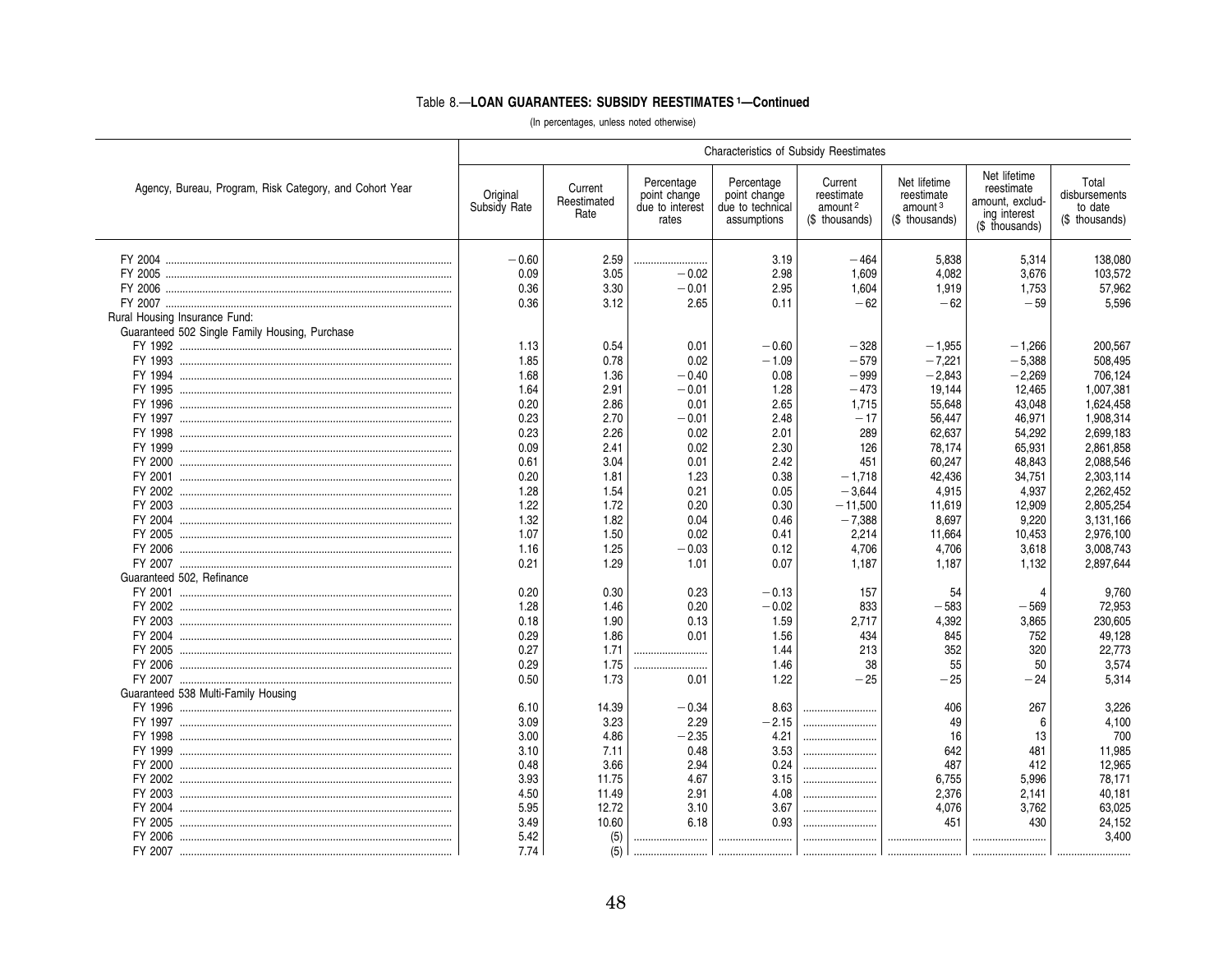|                                                         | <b>Characteristics of Subsidy Reestimates</b> |                                |                                                        |                                                               |                                                                |                                                                     |                                                                                 |                                                     |  |  |
|---------------------------------------------------------|-----------------------------------------------|--------------------------------|--------------------------------------------------------|---------------------------------------------------------------|----------------------------------------------------------------|---------------------------------------------------------------------|---------------------------------------------------------------------------------|-----------------------------------------------------|--|--|
| Agency, Bureau, Program, Risk Category, and Cohort Year | Original<br>Subsidy Rate                      | Current<br>Reestimated<br>Rate | Percentage<br>point change<br>due to interest<br>rates | Percentage<br>point change<br>due to technical<br>assumptions | Current<br>reestimate<br>amount <sup>2</sup><br>(\$ thousands) | Net lifetime<br>reestimate<br>amount <sup>3</sup><br>(\$ thousands) | Net lifetime<br>reestimate<br>amount. exclud-<br>ing interest<br>(\$ thousands) | Total<br>disbursements<br>to date<br>(\$ thousands) |  |  |
| <b>Rural Business Cooperative Services:</b>             |                                               |                                |                                                        |                                                               |                                                                |                                                                     |                                                                                 |                                                     |  |  |
| Business and Industry Loan Guarantees                   |                                               |                                |                                                        |                                                               |                                                                |                                                                     |                                                                                 |                                                     |  |  |
|                                                         | 5.87<br>5.45                                  | 4.61<br>$-0.35$                | $-0.54$<br>0.23                                        | $-0.72$<br>$-6.04$                                            | 273<br>1,558                                                   | 754<br>$-12,202$                                                    | $-1,569$<br>$-9,315$                                                            | 82,995<br>160,955                                   |  |  |
|                                                         |                                               |                                |                                                        |                                                               |                                                                |                                                                     |                                                                                 |                                                     |  |  |
|                                                         | 0.93<br>0.94                                  | 5.19<br>3.40                   | $-0.01$                                                | 4.26                                                          | 3,373<br>1,729                                                 | 14,815                                                              | 8,240                                                                           | 201,241                                             |  |  |
|                                                         |                                               |                                |                                                        | 2.47                                                          |                                                                | 11,172                                                              | 7,576                                                                           | 335,179                                             |  |  |
|                                                         | 0.92                                          | 4.40                           | $-0.44$<br>$-0.49$                                     | 3.92                                                          | 159                                                            | 22,994                                                              | 17,740<br>38,954                                                                | 520,397                                             |  |  |
|                                                         | 0.93                                          | 6.51                           |                                                        | 6.07                                                          | $-695$                                                         | 45,778                                                              |                                                                                 | 696,477                                             |  |  |
|                                                         | 0.97                                          | 3.64                           | $-0.43$                                                | 3.10                                                          | 1,355                                                          | 33,353                                                              | 24,745                                                                          | 959,441                                             |  |  |
|                                                         | 1.02                                          | 6.95                           | $-0.48$                                                | 6.41                                                          | $-1,358$                                                       | 70,148                                                              | 55,376                                                                          | 985,760                                             |  |  |
|                                                         | 3.11                                          | 6.43                           | $-0.92$                                                | 4.24                                                          | $-4.670$                                                       | 30,252                                                              | 22,948                                                                          | 778.802                                             |  |  |
|                                                         | 0.86                                          | 6.70                           | $-0.75$                                                | 6.59                                                          | $-9,733$                                                       | 55,095                                                              | 49,207                                                                          | 875,918                                             |  |  |
|                                                         | 3.74                                          | 3.55                           | 0.34                                                   | $-0.53$                                                       | $-8,548$                                                       | $-4,383$                                                            | $-2.413$                                                                        | 723.107                                             |  |  |
|                                                         | 3.97                                          | 5.43                           | 0.10                                                   | 1.36                                                          | $-264$                                                         | 10,660                                                              | 9,565                                                                           | 745,374                                             |  |  |
|                                                         | 4.86                                          | 5.71                           | $-0.09$<br>$-0.24$                                     | 0.94<br>1.19                                                  | 1,598<br>2,315                                                 | 6,591<br>4,558                                                      | 5,185<br>3,050                                                                  | 828,412<br>506,525                                  |  |  |
|                                                         | 5.03<br>4.36                                  | 5.98<br>3.88                   | 0.05                                                   | $-0.53$                                                       | $-5,772$                                                       | $-5,772$                                                            | $-6,015$                                                                        | 485,440                                             |  |  |
|                                                         | 4.36                                          |                                |                                                        |                                                               |                                                                |                                                                     |                                                                                 |                                                     |  |  |
|                                                         |                                               | (5)                            |                                                        |                                                               |                                                                |                                                                     |                                                                                 | .<br>.                                              |  |  |
| NAD Bank Loan Guarantees                                |                                               |                                |                                                        |                                                               | $-2$                                                           |                                                                     |                                                                                 |                                                     |  |  |
|                                                         | 1.09<br>1.04                                  | $-1.57$<br>9.68                | 0.16<br>$-0.20$                                        | $-2.82$<br>8.84                                               | $-7,338$                                                       | $-38$<br>3,213                                                      | $-25$<br>5.640                                                                  | 904<br>66,629                                       |  |  |
|                                                         | 0.96                                          |                                | $-0.31$                                                |                                                               | $-7,727$                                                       |                                                                     | 10.955                                                                          | 59,284                                              |  |  |
|                                                         | 3.28                                          | 18.81<br>17.05                 | $-0.66$                                                | 18.16<br>14.43                                                | $-2,417$                                                       | 10,346                                                              | 8,320                                                                           | 45,113                                              |  |  |
|                                                         |                                               |                                |                                                        |                                                               | $-5,672$                                                       | 3,801                                                               |                                                                                 |                                                     |  |  |
|                                                         | 0.82                                          | 16.85<br>4.23                  | $-0.68$<br>0.59                                        | 16.71<br>$-0.04$                                              | 73                                                             | 3.706                                                               | 4.303                                                                           | 27.956<br>2,130                                     |  |  |
|                                                         | 3.68                                          |                                |                                                        |                                                               |                                                                | 125<br>3                                                            | 8                                                                               |                                                     |  |  |
|                                                         | 4.56                                          | 5.05                           | 0.17                                                   | 0.32                                                          | $-308$                                                         |                                                                     | 235                                                                             | 4.560                                               |  |  |
|                                                         | 2.94                                          | 6.94                           | 0.06                                                   | 3.94                                                          | $-827$<br>$-50$                                                | 117<br>$-50$                                                        | 534<br>$-52$                                                                    | 5,187                                               |  |  |
|                                                         | 8.30                                          | 7.38                           | 2.04                                                   | $-2.96$                                                       |                                                                |                                                                     |                                                                                 | 3.000                                               |  |  |
|                                                         | 9.47                                          | (5)                            |                                                        |                                                               |                                                                |                                                                     |                                                                                 |                                                     |  |  |
|                                                         | 9.15                                          | (5)                            |                                                        |                                                               |                                                                |                                                                     |                                                                                 |                                                     |  |  |
| Renewable Energy Loan Guarantees                        | 5.73                                          |                                |                                                        | 5.47                                                          |                                                                |                                                                     |                                                                                 |                                                     |  |  |
|                                                         |                                               | 11.06                          | $-0.14$                                                |                                                               | 24<br>47                                                       | 24<br>47                                                            | 3                                                                               | 65                                                  |  |  |
|                                                         | 6.45                                          | 11.66                          | $-1.62$<br>$-1.66$                                     | 6.83                                                          | $-$ *                                                          | $-$ *                                                               | 14<br>-*                                                                        | 377<br>40                                           |  |  |
|                                                         | 6.49                                          | 7.34                           |                                                        | 2.51                                                          |                                                                |                                                                     |                                                                                 |                                                     |  |  |
| Rural Business Investment Program                       |                                               |                                |                                                        |                                                               |                                                                |                                                                     |                                                                                 |                                                     |  |  |
|                                                         | 7.72                                          | (5)                            |                                                        |                                                               |                                                                |                                                                     |                                                                                 |                                                     |  |  |
| <b>Department of Commerce</b>                           |                                               |                                |                                                        |                                                               |                                                                |                                                                     |                                                                                 |                                                     |  |  |
| Office of Departmental Management:                      |                                               |                                |                                                        |                                                               |                                                                |                                                                     |                                                                                 |                                                     |  |  |
| Emergency Steel Loan Guarantee Program                  |                                               |                                |                                                        |                                                               |                                                                |                                                                     |                                                                                 |                                                     |  |  |
|                                                         | 11.68                                         | $-7.34$                        | $-0.70$                                                | $-18.32$                                                      | 2,277                                                          | $-28,292$                                                           | $-20,225$                                                                       | 110,000                                             |  |  |
|                                                         | 27.69                                         | 20.33                          | 0.30                                                   | $-7.66$                                                       | 462                                                            | $-9,150$                                                            | $-6.996$                                                                        | 250,000                                             |  |  |
| Emergency Oil & Gas Loan Guarantee Program              |                                               |                                |                                                        |                                                               |                                                                |                                                                     |                                                                                 |                                                     |  |  |
|                                                         | 42.03                                         | $6 - 0.50$                     | 1.40                                                   | $-43.93$                                                      | $-266$                                                         | $-735$                                                              | $-638$                                                                          | 1.500                                               |  |  |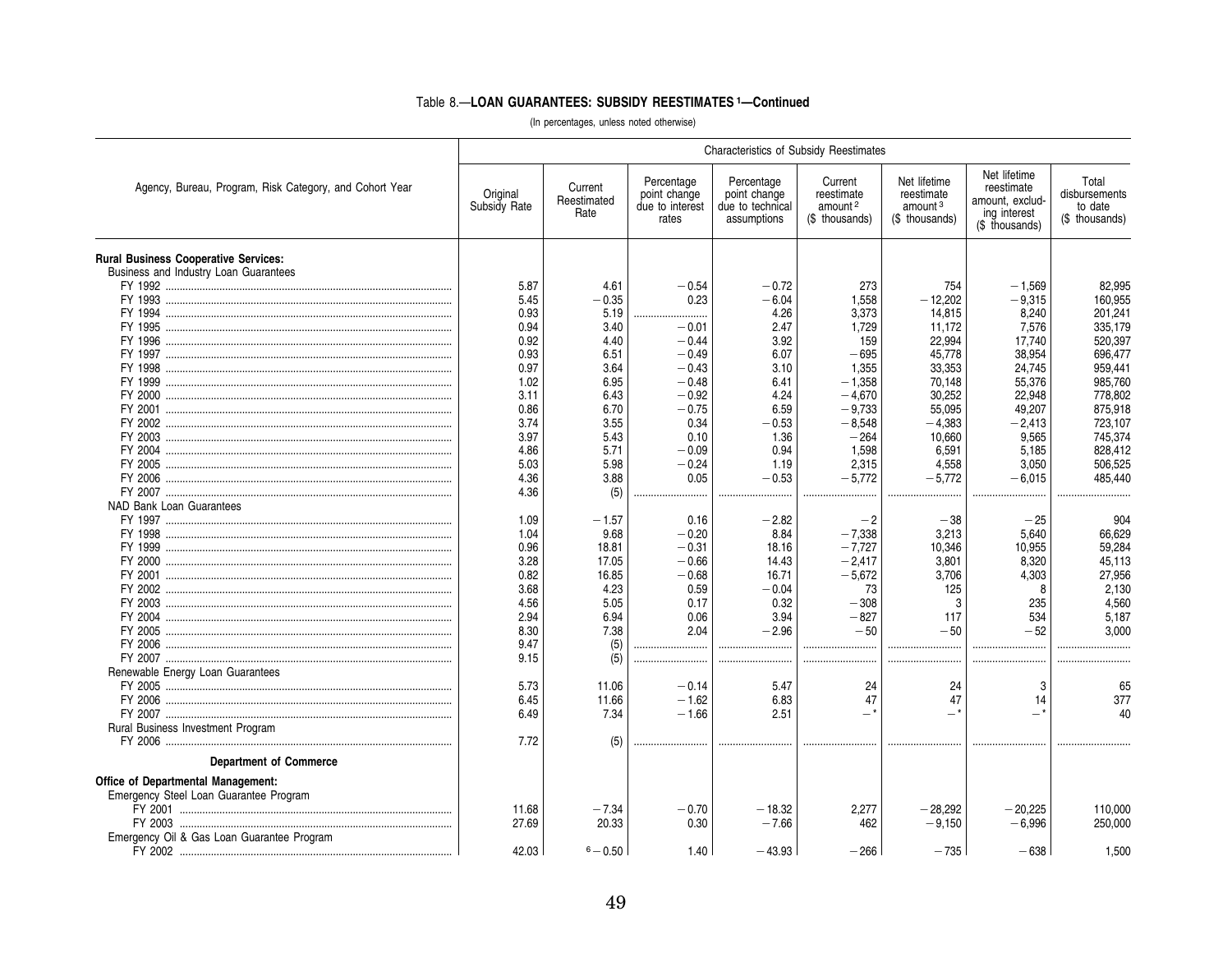|                                                                                                                                                                                 | Characteristics of Subsidy Reestimates                                                                        |                                                                                                             |                                                                                                        |                                                                                                                                 |                                                                                                                                                    |                                                                                                                                                                           |                                                                                                                                                                               |                                                                                                                                                                                    |
|---------------------------------------------------------------------------------------------------------------------------------------------------------------------------------|---------------------------------------------------------------------------------------------------------------|-------------------------------------------------------------------------------------------------------------|--------------------------------------------------------------------------------------------------------|---------------------------------------------------------------------------------------------------------------------------------|----------------------------------------------------------------------------------------------------------------------------------------------------|---------------------------------------------------------------------------------------------------------------------------------------------------------------------------|-------------------------------------------------------------------------------------------------------------------------------------------------------------------------------|------------------------------------------------------------------------------------------------------------------------------------------------------------------------------------|
| Agency, Bureau, Program, Risk Category, and Cohort Year                                                                                                                         | Original<br>Subsidy Rate                                                                                      | Current<br>Reestimated<br>Rate                                                                              | Percentage<br>point change<br>due to interest<br>rates                                                 | Percentage<br>point change<br>due to technical<br>assumptions                                                                   | Current<br>reestimate<br>amount <sup>2</sup><br>(\$ thousands)                                                                                     | Net lifetime<br>reestimate<br>amount <sup>3</sup><br>(\$ thousands)                                                                                                       | Net lifetime<br>reestimate<br>amount, exclud-<br>ing interest<br>(\$ thousands)                                                                                               | Total<br>disbursements<br>to date<br>(\$ thousands)                                                                                                                                |
| National Oceanic and Atmospheric Administration:<br>Fisheries Finance:<br><b>Guaranteed Traditional Loans</b><br>Guaranteed NE Initiative Loans<br><b>Department of Defense</b> | 1.00<br>1.00<br>1.00<br>1.00<br>5.00<br>5.00                                                                  | 8.16<br>1.32<br>$-0.39$<br>$-4.69$<br>$-4.69$<br>$-4.73$                                                    | $-0.13$<br>$-0.16$<br>$-0.18$<br>0.01<br>$-0.15$<br>$-0.09$                                            | 7.29<br>0.48<br>$-1.21$<br>$-5.70$<br>$-9.54$<br>$-9.64$                                                                        | 2,080<br>256<br>$-1,006$<br>$-7$<br>3<br>$-4$                                                                                                      | 7,015<br>788<br>503<br>$-1,358$<br>$-771$<br>$-1,325$                                                                                                                     | 3,426<br>94<br>$-736$<br>$-1,110$<br>$-594$<br>$-998$                                                                                                                         | 46,951<br>32,057<br>24,649<br>19,656<br>6.186<br>10.273                                                                                                                            |
| Procurement:<br><b>ARMS</b> Initiative                                                                                                                                          | 0.96<br>3.19<br>3.34<br>3.37                                                                                  | 71.67<br>$-0.42$<br>82.13<br>2.72                                                                           | 4.63<br>$-3.19$<br>1.41<br>0.14                                                                        | 66.08<br>$-0.42$<br>77.38<br>$-0.79$                                                                                            | 12,072<br>$-58$<br>14,557<br>$-32$                                                                                                                 | 12,072<br>$-58$<br>14,557<br>$-32$                                                                                                                                        | 6,870<br>$-58$<br>12,832<br>$-32$                                                                                                                                             | 10,000<br>1,600<br>16,500<br>3.434                                                                                                                                                 |
| <b>Family Housing:</b><br>Family Housing Improvement Fund Guaranteed Loans                                                                                                      | 6.26<br>6.79<br>5.55<br>5.63<br>6.27                                                                          | 3.30<br>2.34<br>3.48<br>4.26<br>5.58                                                                        | 0.13<br>$-0.24$<br>0.24<br>0.09<br>$-0.07$                                                             | $-3.09$<br>$-4.21$<br>$-2.31$<br>$-1.46$<br>$-0.62$                                                                             | $-309$<br>623<br>17<br>335<br>$-878$                                                                                                               | $-1,373$<br>$-9.089$<br>$-1,216$<br>$-303$<br>$-968$                                                                                                                      | $-790$<br>$-6.074$<br>$-1,193$<br>$-631$<br>$-1,136$                                                                                                                          | 29,385<br>172.635<br>64,600<br>74,000<br>165,000                                                                                                                                   |
| <b>Department of Education</b><br><b>Federal Student Aid:</b><br>Federal Family Education Loan Program:<br>Weighted Average of Total Commitments <sup>7</sup>                   | 14.66<br>13.48<br>11.93<br>15.03<br>12.83<br>12.71<br>8.83<br>12.34<br>14.20<br>8.68<br>8.84<br>9.58<br>11.61 | 14.26<br>12.32<br>12.45<br>11.84<br>10.22<br>9.49<br>9.54<br>9.02<br>7.35<br>5.72<br>6.47<br>10.99<br>13.42 | (4)<br>(4)<br>(4)<br>(4)<br>(4)<br>(4)<br>(4)<br>0.04<br>$-0.10$<br>0.29<br>$-0.31$<br>$-0.04$<br>0.09 | $-0.40$<br>$-1.16$<br>0.52<br>$-3.19$<br>$-2.61$<br>$-3.22$<br>0.71<br>$-3.36$<br>$-6.75$<br>$-3.25$<br>$-2.06$<br>1.45<br>1.72 | 299,037<br>339,958<br>$-176,709$<br>1,059,805<br>269,963<br>181,360<br>122,502<br>179.728<br>141,481<br>252,483<br>$-42,592$<br>5,545<br>$-24,379$ | $-269,580$<br>$-311,189$<br>$-198,964$<br>163,971<br>$-458.854$<br>$-790,660$<br>95,490<br>$-930.403$<br>$-1,844,662$<br>$-919,843$<br>$-779,028$<br>1,377,977<br>619,240 | $-470,158$<br>$-522,812$<br>$-91,416$<br>$-460.304$<br>$-604,563$<br>$-881,395$<br>42,697<br>$-1.002.569$<br>$-1.898.638$<br>$-993,011$<br>$-769,597$<br>1,377,274<br>622,300 | 14,496,270<br>17,470,571<br>22,626,266<br>21.965.731<br>21,853,187<br>23,223,901<br>23,310,682<br>25.480.637<br>29.263.566<br>34,229,088<br>51,507,778<br>69,057,709<br>75,309,613 |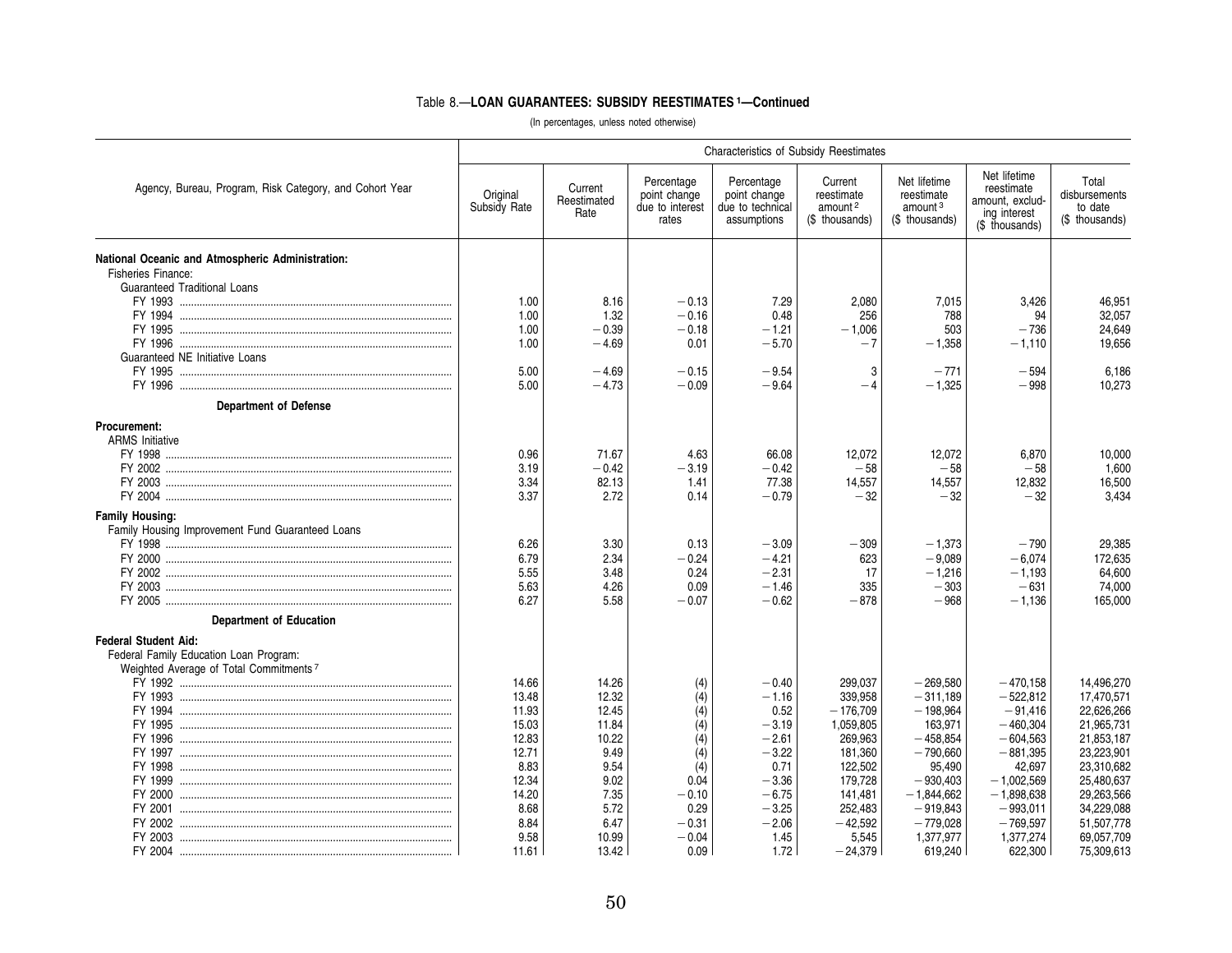|                                                                                                                                 | <b>Characteristics of Subsidy Reestimates</b>                                                |                                                                                                             |                                                                                             |                                                                                                                                |                                                                                                                                                  |                                                                                                                                                |                                                                                                                                              |                                                                                                                                           |  |  |
|---------------------------------------------------------------------------------------------------------------------------------|----------------------------------------------------------------------------------------------|-------------------------------------------------------------------------------------------------------------|---------------------------------------------------------------------------------------------|--------------------------------------------------------------------------------------------------------------------------------|--------------------------------------------------------------------------------------------------------------------------------------------------|------------------------------------------------------------------------------------------------------------------------------------------------|----------------------------------------------------------------------------------------------------------------------------------------------|-------------------------------------------------------------------------------------------------------------------------------------------|--|--|
| Agency, Bureau, Program, Risk Category, and Cohort Year                                                                         | Original<br>Subsidy Rate                                                                     | Current<br>Reestimated<br>Rate                                                                              | Percentage<br>point change<br>due to interest<br>rates                                      | Percentage<br>point change<br>due to technical<br>assumptions                                                                  | Current<br>reestimate<br>amount <sup>2</sup><br>(\$ thousands)                                                                                   | Net lifetime<br>reestimate<br>amount <sup>3</sup><br>(\$ thousands)                                                                            | Net lifetime<br>reestimate<br>amount, exclud-<br>ing interest<br>(\$ thousands)                                                              | Total<br>disbursements<br>to date<br>(\$ thousands)                                                                                       |  |  |
|                                                                                                                                 | 11.26<br>12.98<br>6.27                                                                       | 14.82<br>12.91<br>7.01                                                                                      | 0.25<br>$-0.95$<br>                                                                         | 3.31<br>0.88<br>0.74                                                                                                           | $-1,384,870$<br>$-827.677$<br>594,317                                                                                                            | 3,235,258<br>$-1,180,320$<br>594,317                                                                                                           | 3,415,929<br>$-1.106.526$<br>567,313                                                                                                         | 97,847,395<br>119.218.880<br>79,542,174                                                                                                   |  |  |
| Department of Health and Human Services                                                                                         |                                                                                              |                                                                                                             |                                                                                             |                                                                                                                                |                                                                                                                                                  |                                                                                                                                                |                                                                                                                                              |                                                                                                                                           |  |  |
| Health Resources and Services Administration:<br>Health Centers Loan Guarantees:<br><b>Health Facilities Construction Loans</b> | 0.71<br>0.43<br>4.08<br>3.49                                                                 | 0.77<br>$-2.92$<br>$-0.49$<br>2.47                                                                          | (4)<br>(4)<br>(4)<br>(4)                                                                    | 0.06<br>$-3.05$<br>$-4.57$<br>$-1.02$                                                                                          | $-20$<br>$-198$<br>$-23$<br>$-93$                                                                                                                | $-10$<br>$-251$<br>$-25$<br>$-52$                                                                                                              | $\overline{2}$<br>$-201$<br>$-24$<br>$-43$                                                                                                   | 718<br>4.831<br>500<br>4.422                                                                                                              |  |  |
| Health Education Assistance Loans                                                                                               | 3.52<br>3.57<br>3.50<br>3.42                                                                 | 0.91<br>2.63<br>3.77<br>6.63                                                                                | (4)<br>(4)<br>(4)<br>(4)                                                                    | $-2.61$<br>$-0.94$<br>0.22<br>3.21                                                                                             | $-85$<br>$-149$<br>24<br>$-120$                                                                                                                  | $-104$<br>$-164$<br>24<br>$-120$                                                                                                               | $-97$<br>$-155$<br>16<br>$-116$                                                                                                              | 3.680<br>16,442<br>6.125<br>13,186                                                                                                        |  |  |
| Department of Housing and Urban Development                                                                                     | 10.32<br>9.06<br>8.87<br>7.78<br>0.06<br>0.34<br>1.20<br><br><br><br>10.67<br>15.76<br>16.48 | $-4.02$<br>$-3.68$<br>1.67<br>1.49<br>1.03<br>0.99<br>0.88<br>4.42<br>4.98<br>5.72<br>7.29<br>8.32<br>11.20 | (4)<br>(4)<br>(4)<br>(4)<br>(4)<br>(4)<br>(4)<br>(4)<br>(4)<br>(4)<br>(4)<br>(4)<br>$-1.68$ | $-14.34$<br>$-12.74$<br>$-7.20$<br>$-6.29$<br>0.97<br>0.65<br>$-0.32$<br>4.42<br>4.98<br>5.72<br>$-3.38$<br>$-7.44$<br>$-3.60$ | $-577$<br>$-893$<br>$-1.037$<br>$-1,184$<br>$-2.066$<br>$-515$<br>$-2,140$<br>$-2,190$<br>$-456$<br>$-1,229$<br>$-3,498$<br>$-1,882$<br>$-1.160$ | $-108.921$<br>$-90,829$<br>$-40.122$<br>$-20,254$<br>6.354<br>4,011<br>2,416<br>12,633<br>6,392<br>8.764<br>$-6.123$<br>$-10,422$<br>$-21,122$ | $-41.914$<br>$-42,790$<br>$-13.764$<br>$-12,466$<br>4.911<br>3,198<br>2,165<br>11,627<br>6,092<br>8.733<br>$-5.850$<br>$-9,079$<br>$-19,217$ | 290,675<br>340,752<br>587,951<br>616,250<br>464.112<br>350,542<br>331,270<br>252,495<br>116,608<br>150.489<br>174,733<br>78,857<br>45.693 |  |  |
| Public and Indian Housing Programs:<br>Indian Housing Loan Guarantees                                                           | 8.13<br>8.13<br>8.13<br>8.13<br>8.13<br>8.13<br>8.13<br>8.13<br>2.47<br>2.43                 | $-5.28$<br>$-5.59$<br>$-1.02$<br>$-1.07$<br>$-3.06$<br>0.40<br>0.22<br>0.14<br>0.97<br>1.43                 | (4)<br>(4)<br>(4)<br>(4)<br>(4)<br>(4)<br>(4)<br>(4)<br>0.15<br>0.30                        | $-13.41$<br>$-13.72$<br>$-9.15$<br>$-9.20$<br>$-11.19$<br>$-7.73$<br>$-7.91$<br>$-7.99$<br>$-1.65$<br>$-1.30$                  | $-205$<br>$-1$<br>$-3$<br>$-13$<br>$-7$<br>$-8$<br>$-7$<br>$-39$<br>$-41$<br>$-46$                                                               | $-56$<br>$-475$<br>$-1,794$<br>$-2.693$<br>$-1.934$<br>$-1,030$<br>$-1,227$<br>$-998$<br>$-444$<br>$-412$                                      | $-29$<br>$-470$<br>$-2.468$<br>$-3,709$<br>$-2.391$<br>$-1.634$<br>$-1,946$<br>$-1.416$<br>$-484$<br>$-419$                                  | 192<br>1,965<br>14.358<br>22,587<br>13.458<br>11,887<br>14,340<br>12,007<br>26,262<br>39.261                                              |  |  |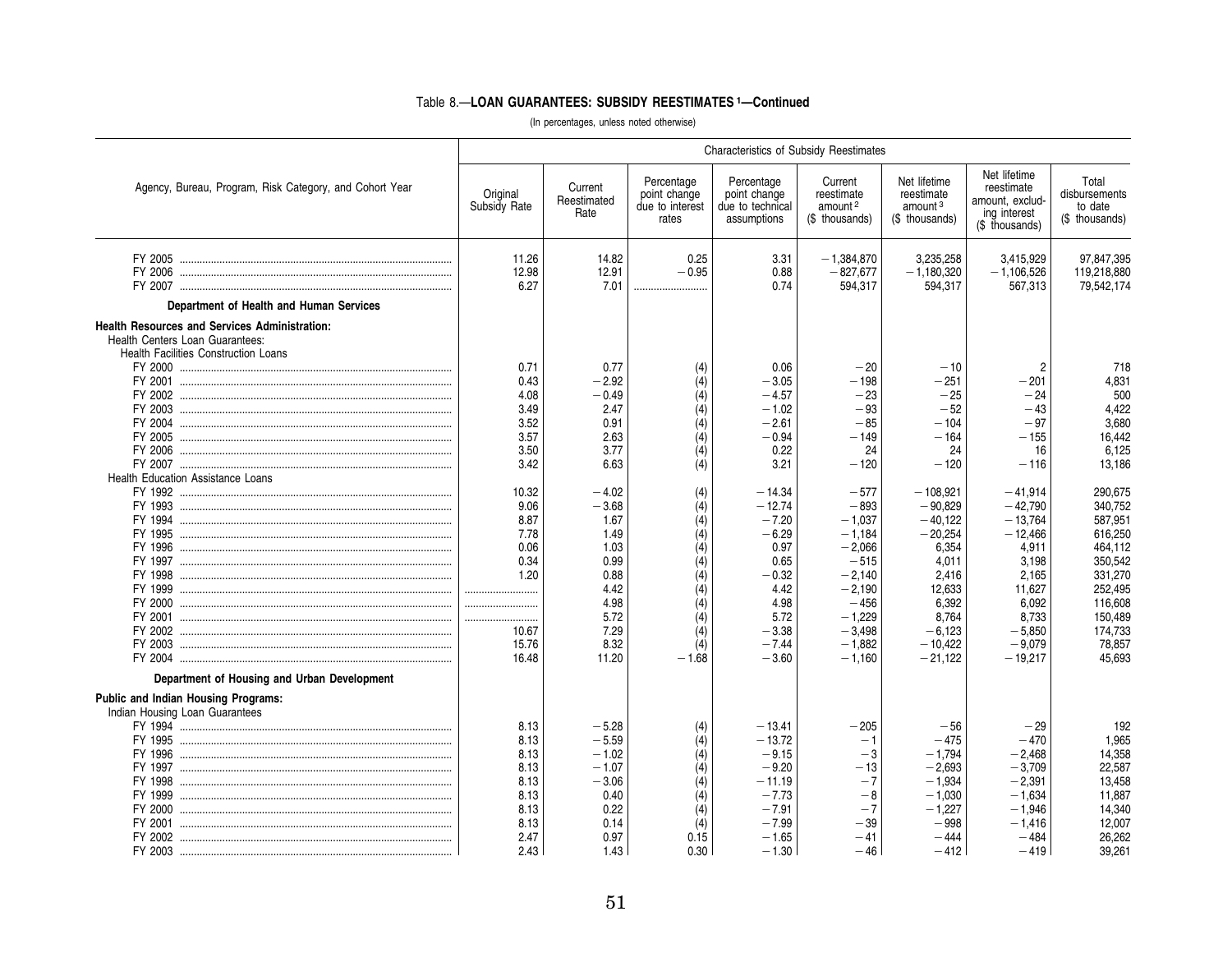|                                                         | <b>Characteristics of Subsidy Reestimates</b> |                                |                                                        |                                                               |                                                                |                                                                     |                                                                                 |                                                     |
|---------------------------------------------------------|-----------------------------------------------|--------------------------------|--------------------------------------------------------|---------------------------------------------------------------|----------------------------------------------------------------|---------------------------------------------------------------------|---------------------------------------------------------------------------------|-----------------------------------------------------|
| Agency, Bureau, Program, Risk Category, and Cohort Year | Original<br>Subsidy Rate                      | Current<br>Reestimated<br>Rate | Percentage<br>point change<br>due to interest<br>rates | Percentage<br>point change<br>due to technical<br>assumptions | Current<br>reestimate<br>amount <sup>2</sup><br>(\$ thousands) | Net lifetime<br>reestimate<br>amount <sup>3</sup><br>(\$ thousands) | Net lifetime<br>reestimate<br>amount, exclud-<br>ing interest<br>(\$ thousands) | Total<br>disbursements<br>to date<br>(\$ thousands) |
|                                                         | 2.73                                          | 1.77                           | 0.05                                                   | $-1.01$                                                       | 37                                                             | $-533$                                                              | $-528$                                                                          | 60,688                                              |
|                                                         | 2.58                                          | 1.75                           | (4)                                                    | $-0.83$                                                       | $-168$                                                         | $-819$                                                              | $-759$                                                                          | 93,009                                              |
|                                                         | 2.42                                          | 1.68                           | (4)                                                    | $-0.74$                                                       | $-1,736$                                                       | $-1,381$                                                            | $-1,215$                                                                        | 175,407                                             |
|                                                         | 2.35                                          | 0.18                           | (4)                                                    | $-2.17$                                                       | $-3,602$                                                       | $-3,602$                                                            | $-3,428$                                                                        | 178,159                                             |
| Title VI Indian Housing Guarantees                      |                                               |                                |                                                        |                                                               |                                                                |                                                                     |                                                                                 |                                                     |
|                                                         | 11.07                                         | 6.67                           | (4)                                                    | $-4.40$                                                       | $-75$                                                          | $-408$                                                              | $-301$                                                                          | 6,996                                               |
|                                                         | 11.07                                         | 4.43                           | (4)                                                    | $-6.64$                                                       | $-65$                                                          | $-642$                                                              | $-540$                                                                          | 7,696                                               |
|                                                         | 11.07                                         | 6.10                           | (4)                                                    | $-4.97$                                                       | $-568$                                                         | $-3,306$                                                            | $-4.001$                                                                        | 51,792                                              |
|                                                         | 11.07                                         | 10.22                          | (4)                                                    | $-0.85$                                                       | $-67$                                                          | $-135$                                                              | $-13$                                                                           | 8.107                                               |
|                                                         | 10.56                                         | 12.91                          | (4)                                                    | 2.35                                                          | $-215$                                                         | 195                                                                 | 268                                                                             | 10.203                                              |
|                                                         | 10.32                                         | 13.67                          | (4)                                                    | 3.35                                                          | $-41$                                                          | 3                                                                   | 74                                                                              | 4.493                                               |
|                                                         | 12.26                                         | 11.84                          | $\overline{(4)}$                                       | $-0.42$                                                       | $-1,626$                                                       | $-115$                                                              | 34                                                                              | 13,338                                              |
|                                                         | 11.99                                         | 0.95                           | (4)                                                    | $-11.04$                                                      | $-762$                                                         | $-762$                                                              | $-725$                                                                          | 6,737                                               |
| Native Hawaiian Housing Loan Guarantees                 |                                               |                                |                                                        |                                                               |                                                                |                                                                     |                                                                                 |                                                     |
|                                                         | 2.35                                          | (5)                            |                                                        |                                                               |                                                                |                                                                     |                                                                                 | 43,000                                              |
| <b>Community Planning and Development:</b>              |                                               |                                |                                                        |                                                               |                                                                |                                                                     |                                                                                 |                                                     |
| Community Development Loan Guarantees (Section 108)     |                                               |                                |                                                        |                                                               |                                                                |                                                                     |                                                                                 |                                                     |
|                                                         | 2.10                                          | 0.55                           | (4)                                                    | $-1.55$                                                       | $-40$                                                          | $-6,064$                                                            | $-4,152$                                                                        | 273,405                                             |
|                                                         | 2.30                                          | 0.74                           | (4)                                                    | $-1.56$                                                       | $-366$                                                         | $-4.921$                                                            | $-3.162$                                                                        | 211.118                                             |
|                                                         | 2.30                                          | 1.60                           | (4)                                                    | $-0.70$                                                       | $-627$                                                         | $-2,721$                                                            | $-1,876$                                                                        | 277,198                                             |
|                                                         | 2.30                                          | 2.07                           | (4)                                                    | $-0.23$                                                       | $-154$                                                         | $-1,116$                                                            | $-627$                                                                          | 293,147                                             |
|                                                         | 2.30                                          | 2.32                           | (4)                                                    | 0.02                                                          | $-224$                                                         | $-17$                                                               | 109                                                                             | 300,048                                             |
|                                                         | 2.30                                          | 2.11                           | (4)                                                    | $-0.19$                                                       | 14                                                             | $-616$                                                              | $-329$                                                                          | 188,973                                             |
|                                                         | 2.30                                          | 3.44                           | (4)                                                    | 1.14                                                          | $-922$                                                         | 2,160                                                               | 3.034                                                                           | 259,968                                             |
|                                                         | 2.30                                          | 3.63                           | (4)                                                    | 1.33                                                          | $-775$                                                         | 4,354                                                               | 4,233                                                                           | 262,272                                             |
|                                                         | 2.30                                          | 3.69                           | (4)                                                    | 1.39                                                          | $-76$                                                          | 3,887                                                               | 3,543                                                                           | 190,088                                             |
|                                                         | 2.30                                          | 5.04                           | (4)                                                    | 2.74                                                          | 1,992                                                          | 7,536                                                               | 6,988                                                                           | 181,691                                             |
|                                                         | 2.20                                          | 4.51                           | (4)                                                    | 2.31                                                          | 1,632                                                          | 3.182                                                               | 2.971                                                                           | 99,418                                              |
|                                                         | 2.17                                          | 4.69                           |                                                        | 2.52                                                          | 148                                                            | 148                                                                 | 144                                                                             | 5.859                                               |
| <b>Housing Programs:</b>                                |                                               |                                |                                                        |                                                               |                                                                |                                                                     |                                                                                 |                                                     |
| FHA General and Special Risk Insurance Fund:            |                                               |                                |                                                        |                                                               |                                                                |                                                                     |                                                                                 |                                                     |
| FHA General and Special Risk Insurance                  |                                               |                                |                                                        |                                                               |                                                                |                                                                     |                                                                                 |                                                     |
|                                                         | 0.46                                          |                                |                                                        |                                                               | $-164,286$                                                     | $-308,876$                                                          |                                                                                 |                                                     |
|                                                         | 1.65                                          |                                |                                                        |                                                               | 11,520                                                         | $-259.543$                                                          |                                                                                 |                                                     |
|                                                         |                                               |                                |                                                        |                                                               | 23,801                                                         | $-549,887$                                                          |                                                                                 |                                                     |
|                                                         | 0.39                                          |                                |                                                        |                                                               | $-42.075$                                                      | $-40,306$                                                           |                                                                                 |                                                     |
|                                                         |                                               |                                |                                                        |                                                               | 4,189                                                          | 366,572                                                             |                                                                                 |                                                     |
|                                                         | $-0.02$                                       |                                |                                                        |                                                               | 469                                                            | $-661.007$                                                          |                                                                                 |                                                     |
|                                                         | 0.14                                          |                                |                                                        |                                                               | 111                                                            | $-183,435$                                                          |                                                                                 |                                                     |
|                                                         | 0.03                                          |                                |                                                        |                                                               | $-25,099$                                                      | $-112,854$                                                          |                                                                                 |                                                     |
|                                                         | 1.31                                          |                                |                                                        |                                                               | $-7,643$                                                       | $-242,800$                                                          |                                                                                 |                                                     |
|                                                         | $-0.14$                                       |                                |                                                        |                                                               | $-82.574$                                                      | $-131,934$                                                          |                                                                                 |                                                     |
|                                                         |                                               |                                |                                                        |                                                               | $-91,188$                                                      | 52,809                                                              |                                                                                 |                                                     |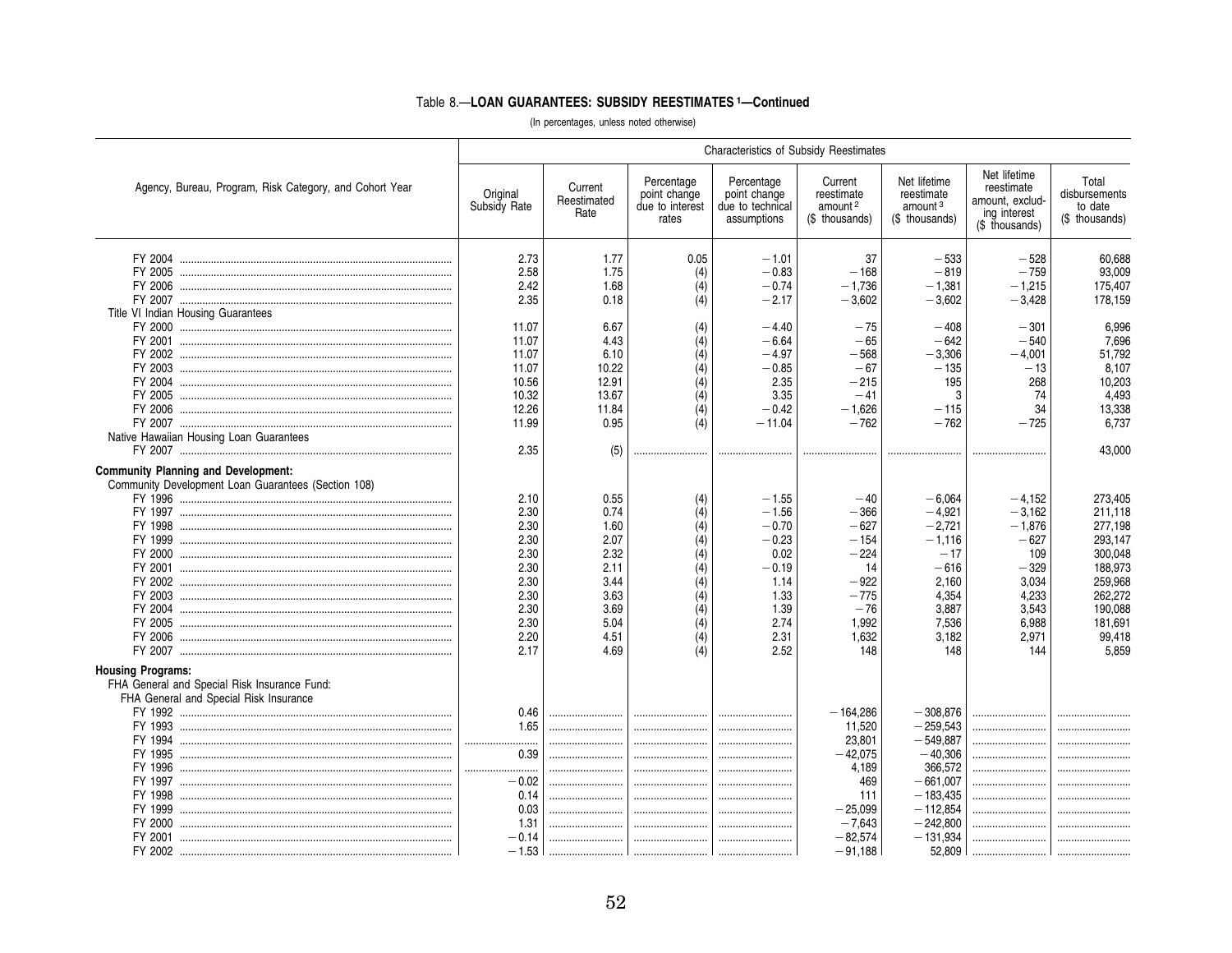|                                                                                       | Characteristics of Subsidy Reestimates |                                |                                                        |                                                               |                                                                |                                                                     |                                                                                 |                                                     |  |  |
|---------------------------------------------------------------------------------------|----------------------------------------|--------------------------------|--------------------------------------------------------|---------------------------------------------------------------|----------------------------------------------------------------|---------------------------------------------------------------------|---------------------------------------------------------------------------------|-----------------------------------------------------|--|--|
| Agency, Bureau, Program, Risk Category, and Cohort Year                               | Original<br>Subsidy Rate               | Current<br>Reestimated<br>Rate | Percentage<br>point change<br>due to interest<br>rates | Percentage<br>point change<br>due to technical<br>assumptions | Current<br>reestimate<br>amount <sup>2</sup><br>(\$ thousands) | Net lifetime<br>reestimate<br>amount <sup>3</sup><br>(\$ thousands) | Net lifetime<br>reestimate<br>amount, exclud-<br>ing interest<br>(\$ thousands) | Total<br>disbursements<br>to date<br>(\$ thousands) |  |  |
|                                                                                       | $-1.02$                                |                                |                                                        |                                                               | $-96,463$                                                      | $-124.616$                                                          |                                                                                 |                                                     |  |  |
|                                                                                       | $-1.00$                                |                                |                                                        |                                                               | $-180,252$                                                     | $-264,333$                                                          |                                                                                 |                                                     |  |  |
|                                                                                       | $-0.34$                                |                                |                                                        |                                                               | $-62.221$                                                      | $-296,958$                                                          |                                                                                 |                                                     |  |  |
|                                                                                       | $-0.70$                                |                                |                                                        |                                                               | $-145.198$                                                     | $-35,924$                                                           |                                                                                 |                                                     |  |  |
|                                                                                       | $-2.46$                                |                                |                                                        |                                                               | 261,194                                                        | 261,194                                                             |                                                                                 |                                                     |  |  |
| FHA Mutual Mortgage Insurance Fund:                                                   |                                        |                                |                                                        |                                                               |                                                                |                                                                     |                                                                                 |                                                     |  |  |
| Mutual Mortgage Insurance Program                                                     |                                        |                                |                                                        |                                                               |                                                                |                                                                     |                                                                                 |                                                     |  |  |
|                                                                                       | $-2.60$                                | $-3.19$                        | $-0.82$                                                | 0.23                                                          | 31,557                                                         | $-165,894$                                                          | $-248,678$                                                                      | 43,436,966                                          |  |  |
|                                                                                       | $-2.70$                                | $-2.66$                        | $-0.16$                                                | 0.20                                                          | 25,655                                                         | 210,994                                                             | 10,840                                                                          | 71,620,338                                          |  |  |
|                                                                                       | $-2.79$                                | $-1.81$                        | 0.76                                                   | 0.22                                                          | 56,928                                                         | 1,515,502                                                           | 931,164                                                                         | 82,367,121                                          |  |  |
|                                                                                       | $-1.95$                                | $-0.79$                        | 0.99                                                   | 0.17                                                          | 9,483                                                          | 843,209                                                             | 580,443                                                                         | 40,997,968                                          |  |  |
|                                                                                       | $-2.77$                                | $-1.13$                        | 1.42                                                   |                                                               |                                                                |                                                                     |                                                                                 |                                                     |  |  |
|                                                                                       | $-2.88$                                | $-1.12$                        |                                                        | 0.22<br>0.42                                                  | $-4,781$                                                       | 1,749,422                                                           | 1,443,541                                                                       | 64,199,785                                          |  |  |
|                                                                                       |                                        |                                | 1.34                                                   |                                                               | 7,028                                                          | 1,976,690                                                           | 1,554,280                                                                       | 67,016,474                                          |  |  |
|                                                                                       | $-2.99$                                | $-1.62$                        | 1.18                                                   | 0.19                                                          | 25,296                                                         | 1,507,243                                                           | 1,176,864                                                                       | 93,255,810                                          |  |  |
|                                                                                       | $-2.62$                                | $-1.54$                        | 0.91                                                   | 0.17                                                          | 71,531                                                         | 1,468,366                                                           | 1,131,960                                                                       | 111,807,782                                         |  |  |
|                                                                                       | $-1.99$                                | $-0.15$                        | 1.69                                                   | 0.15                                                          | 62,182                                                         | 1,897,235                                                           | 1,456,258                                                                       | 84.858.576                                          |  |  |
|                                                                                       | $-2.15$                                | $-0.43$                        | 1.54                                                   | 0.18                                                          | 147,269                                                        | 2,421,806                                                           | 1,951,039                                                                       | 121,642,414                                         |  |  |
|                                                                                       | $-2.07$                                | $-0.39$                        | 1.41                                                   | 0.27                                                          | 322,562                                                        | 2,440,758                                                           | 2,094,315                                                                       | 131,415,258                                         |  |  |
|                                                                                       | $-2.53$                                | $-0.61$                        | 1.53                                                   | 0.39                                                          | 426,919                                                        | 2,343,914                                                           | 2,142,495                                                                       | 115,979,735                                         |  |  |
|                                                                                       | $-2.47$                                | $-0.80$                        | 0.98                                                   | 0.69                                                          | 759,454                                                        | 1,842,583                                                           | 1,715,234                                                                       | 107,616,910                                         |  |  |
|                                                                                       | $-1.80$                                | 0.06                           | 0.97                                                   | 0.89                                                          | 526,502                                                        | 1,098,863                                                           | 1,064,794                                                                       | 57,971,792                                          |  |  |
|                                                                                       | $-1.70$                                | 1.02                           | 1.52                                                   | 1.20                                                          | 694,297                                                        | 1,464,086                                                           | 1,388,040                                                                       | 51,765,426                                          |  |  |
|                                                                                       | $-0.37$                                | 1.99                           | 0.37                                                   | 1.99                                                          | 1,388,289                                                      | 1,388,289                                                           | 1,327,109                                                                       | 56,509,219                                          |  |  |
| Government National Mortgage Association:<br>Guarantees of Mortgage-Backed Securities |                                        | (5)                            |                                                        |                                                               |                                                                |                                                                     |                                                                                 | 72,164,297                                          |  |  |
|                                                                                       |                                        | (5)                            |                                                        |                                                               |                                                                |                                                                     |                                                                                 | 116,911,671                                         |  |  |
|                                                                                       |                                        | (5)                            |                                                        |                                                               | <br>                                                           |                                                                     |                                                                                 | 140,411,220                                         |  |  |
|                                                                                       |                                        | (5)                            |                                                        |                                                               |                                                                |                                                                     |                                                                                 | 63.726.699                                          |  |  |
|                                                                                       |                                        | (5)                            |                                                        |                                                               |                                                                |                                                                     |                                                                                 | 101,540,000                                         |  |  |
|                                                                                       |                                        |                                |                                                        |                                                               |                                                                |                                                                     |                                                                                 | 97,568,559                                          |  |  |
|                                                                                       | <br>$-0.32$                            | (5)                            |                                                        |                                                               |                                                                |                                                                     |                                                                                 | 138.449.738                                         |  |  |
|                                                                                       | $-0.42$                                | (5)                            |                                                        |                                                               |                                                                |                                                                     |                                                                                 |                                                     |  |  |
|                                                                                       |                                        | (5)                            |                                                        |                                                               |                                                                |                                                                     |                                                                                 | 163,507,803                                         |  |  |
|                                                                                       | $-0.29$                                | (5)                            |                                                        |                                                               |                                                                |                                                                     |                                                                                 | 105,517,628                                         |  |  |
|                                                                                       | $-0.36$                                | (5)                            |                                                        |                                                               |                                                                |                                                                     |                                                                                 | 153,797,628                                         |  |  |
|                                                                                       | $-0.33$                                | (5)                            |                                                        |                                                               |                                                                |                                                                     |                                                                                 | 174,853,252                                         |  |  |
|                                                                                       | $-0.33$                                | (5)                            |                                                        |                                                               |                                                                |                                                                     |                                                                                 | 215,817,959                                         |  |  |
|                                                                                       | $-0.27$                                | (5)                            |                                                        |                                                               |                                                                |                                                                     |                                                                                 | 149,080,558                                         |  |  |
|                                                                                       | $-0.23$                                | (5)                            |                                                        |                                                               |                                                                |                                                                     |                                                                                 | 90,285,552                                          |  |  |
|                                                                                       | $-0.23$                                | (5)                            |                                                        |                                                               |                                                                |                                                                     |                                                                                 | 81,694,246                                          |  |  |
|                                                                                       | $-0.21$                                |                                |                                                        |                                                               |                                                                | <u>    </u>                                                         |                                                                                 | 85.071.000                                          |  |  |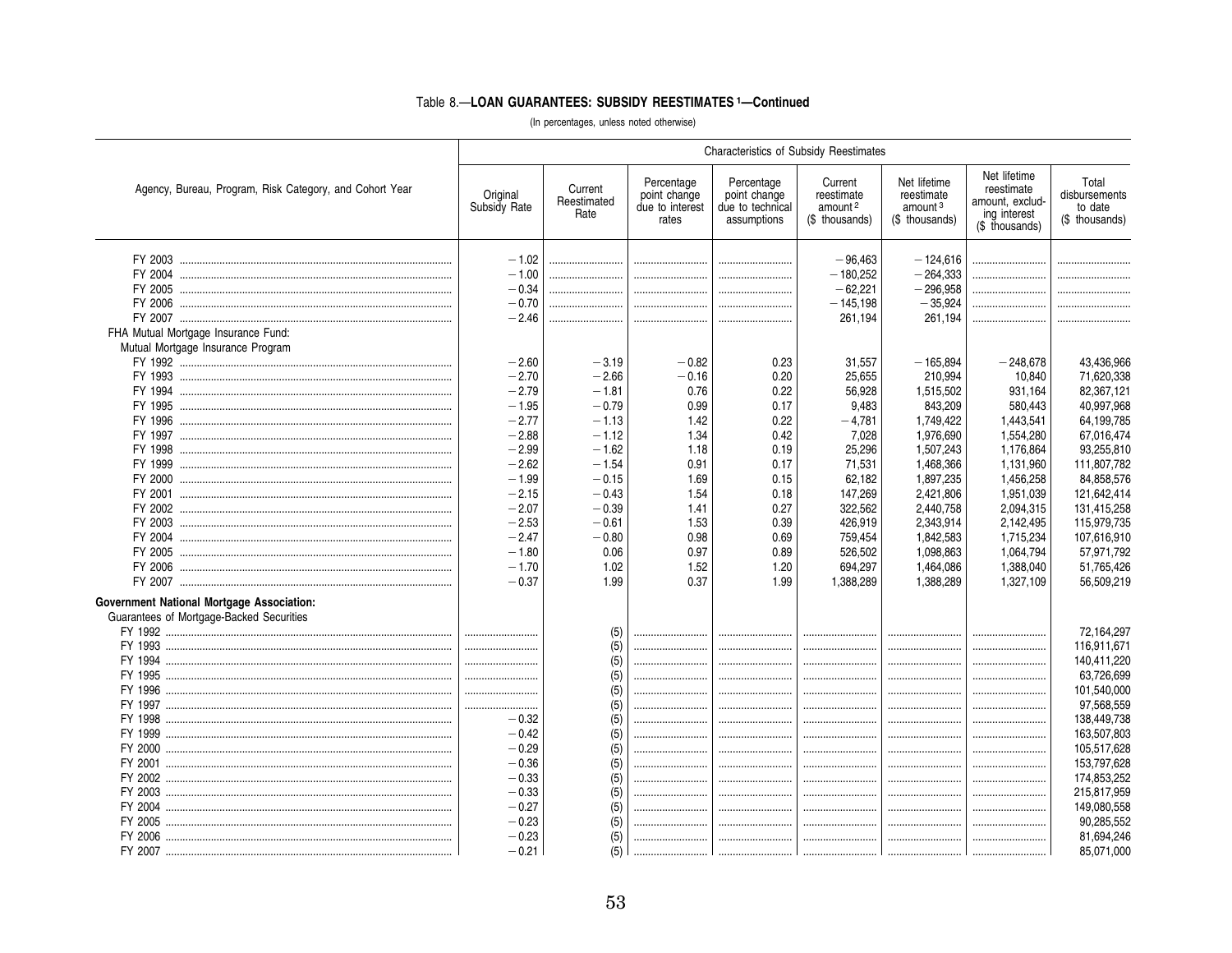|                                                                                                                           | <b>Characteristics of Subsidy Reestimates</b>                                                              |                                                                                                               |                                                                                                    |                                                                                                                                     |                                                                                                                                               |                                                                                                                                                  |                                                                                                                                            |                                                                                                                                 |  |  |
|---------------------------------------------------------------------------------------------------------------------------|------------------------------------------------------------------------------------------------------------|---------------------------------------------------------------------------------------------------------------|----------------------------------------------------------------------------------------------------|-------------------------------------------------------------------------------------------------------------------------------------|-----------------------------------------------------------------------------------------------------------------------------------------------|--------------------------------------------------------------------------------------------------------------------------------------------------|--------------------------------------------------------------------------------------------------------------------------------------------|---------------------------------------------------------------------------------------------------------------------------------|--|--|
| Agency, Bureau, Program, Risk Category, and Cohort Year                                                                   | Original<br>Subsidy Rate                                                                                   | Current<br>Reestimated<br>Rate                                                                                | Percentage<br>point change<br>due to interest<br>rates                                             | Percentage<br>point change<br>due to technical<br>assumptions                                                                       | Current<br>reestimate<br>amount <sup>2</sup><br>(\$ thousands)                                                                                | Net lifetime<br>reestimate<br>amount <sup>3</sup><br>(\$ thousands)                                                                              | Net lifetime<br>reestimate<br>amount, exclud-<br>ing interest<br>(\$ thousands)                                                            | Total<br>disbursements<br>to date<br>(\$ thousands)                                                                             |  |  |
| Department of the Interior                                                                                                |                                                                                                            |                                                                                                               |                                                                                                    |                                                                                                                                     |                                                                                                                                               |                                                                                                                                                  |                                                                                                                                            |                                                                                                                                 |  |  |
| <b>Bureau of Indian Affairs:</b><br>Indian Guaranteed Loans<br>FY 1994                                                    | 6.73<br>11.69<br>12.73<br>18.73<br>12.53<br>13.00<br>13.00<br>7.54<br>7.54<br>6.73<br>6.00<br>6.91<br>6.13 | 5.05<br>21.84<br>2.63<br>4.23<br>7.44<br>10.25<br>2.50<br>6.56<br>6.73<br>4.52<br>6.40<br>7.44<br>7.80        | (4)<br>(4)<br>(4)<br>(4)<br>(4)<br>(4)<br>(4)<br>(4)<br>(4)<br>0.51<br>0.29<br>0.37<br>$-0.02$     | $-1.68$<br>10.15<br>$-10.10$<br>$-14.50$<br>$-5.09$<br>$-2.75$<br>$-10.50$<br>$-0.98$<br>$-0.81$<br>$-2.72$<br>0.11<br>0.16<br>1.69 | 1,066<br>$-33.187$<br>$-6,963$<br>$-5,940$<br>$-435$<br>$-927$<br>96<br>543<br>$-2,786$<br>$-934$<br>$-7,245$<br>$-4.731$<br>$-6,069$         | $-1,252$<br>$-35.593$<br>$-14,513$<br>$-12.800$<br>$-1,457$<br>$-440$<br>$-2,046$<br>$-450$<br>$-766$<br>$-698$<br>$-117$<br>$-48$<br>827        | $-755$<br>$-14,970$<br>$-8,346$<br>$-7.425$<br>$-1,042$<br>$-362$<br>$-1,761$<br>$-618$<br>$-294$<br>$-657$<br>308<br>185<br>1,142         | 48,990<br>57,501<br>59,090<br>38.085<br>15,818<br>13,447<br>17,019<br>46,810<br>53,928<br>44,247<br>53,034<br>56.745<br>75,193  |  |  |
| Department of Transportation                                                                                              | 6.76<br>4.75<br>6.45                                                                                       | 7.55<br>7.59<br>7.68                                                                                          | <br>                                                                                               | 0.79<br>2.84<br>1.23                                                                                                                | 1,485<br>3,349<br>1.694                                                                                                                       | 1,566<br>3,355<br>1.694                                                                                                                          | 1,431<br>3.081<br>1.612                                                                                                                    | 48,349<br>86,338<br>31,891                                                                                                      |  |  |
| Office of the Secretary:<br>Minority Business Resource Center Loan Guarantees<br>FY 2005 …………………………………………………………………………………… | 2.69<br>2.53<br>2.08<br>1.85<br>1.82                                                                       | 61.50<br>3.77<br>(6)<br>3.25<br>(5)                                                                           | 0.12<br>0.05<br>$-0.03$<br>$-0.03$                                                                 | $-1.31$<br>1.19<br>$-2.05$<br>1.43                                                                                                  | $-22$<br>$-4$<br>$-157$<br>30                                                                                                                 | $-137$<br>109<br>$-157$<br>30                                                                                                                    | $-104$<br>105<br>$-144$<br>28                                                                                                              | 7.896<br>8,611<br>7.115<br>2,015<br>3.415                                                                                       |  |  |
| <b>Maritime Administration:</b><br>Maritime Guaranteed Loan Program:<br><b>Weighted Average</b>                           | 1.69<br>9.88<br>9.88<br>6.76<br>8.66<br>5.47<br>4.26<br>6.47<br>4.60<br>5.62<br>6.20<br>6.06               | $-3.39$<br>$-3.64$<br>$-0.31$<br>6.33<br>20.53<br>$-1.93$<br>16.57<br>8.04<br>4.55<br>2.86<br>1.80<br>$-0.93$ | $-0.03$<br>(4)<br>(4)<br>(4)<br>0.59<br>0.17<br>0.28<br>$-1.29$<br>0.65<br>0.36<br>1.20<br>$-0.03$ | $-5.05$<br>$-13.52$<br>$-10.19$<br>$-0.43$<br>11.28<br>$-7.57$<br>12.03<br>2.86<br>$-0.70$<br>$-3.12$<br>$-5.60$<br>$-6.96$         | $-616$<br>$-6.400$<br>$-8,578$<br>$-14.964$<br>$-8.411$<br>$-7,377$<br>$-27,176$<br>$-12,998$<br>$-4,182$<br>$-4,383$<br>$-5,904$<br>$-1.605$ | $-3,317$<br>$-33.594$<br>$-49,962$<br>$-19.441$<br>15,394<br>$-51,549$<br>104,605<br>$-12,185$<br>$-3,937$<br>$-7,551$<br>$-15,572$<br>$-13.124$ | $-2.161$<br>$-20.924$<br>$-31,527$<br>$-458$<br>20.803<br>$-36,720$<br>112,487<br>$-1,512$<br>$-234$<br>$-5.746$<br>$-13,306$<br>$-11.908$ | 47,394<br>148,643<br>312,401<br>713,592<br>170,657<br>502,434<br>869,610<br>787,975<br>690,791<br>225,347<br>305,356<br>173.654 |  |  |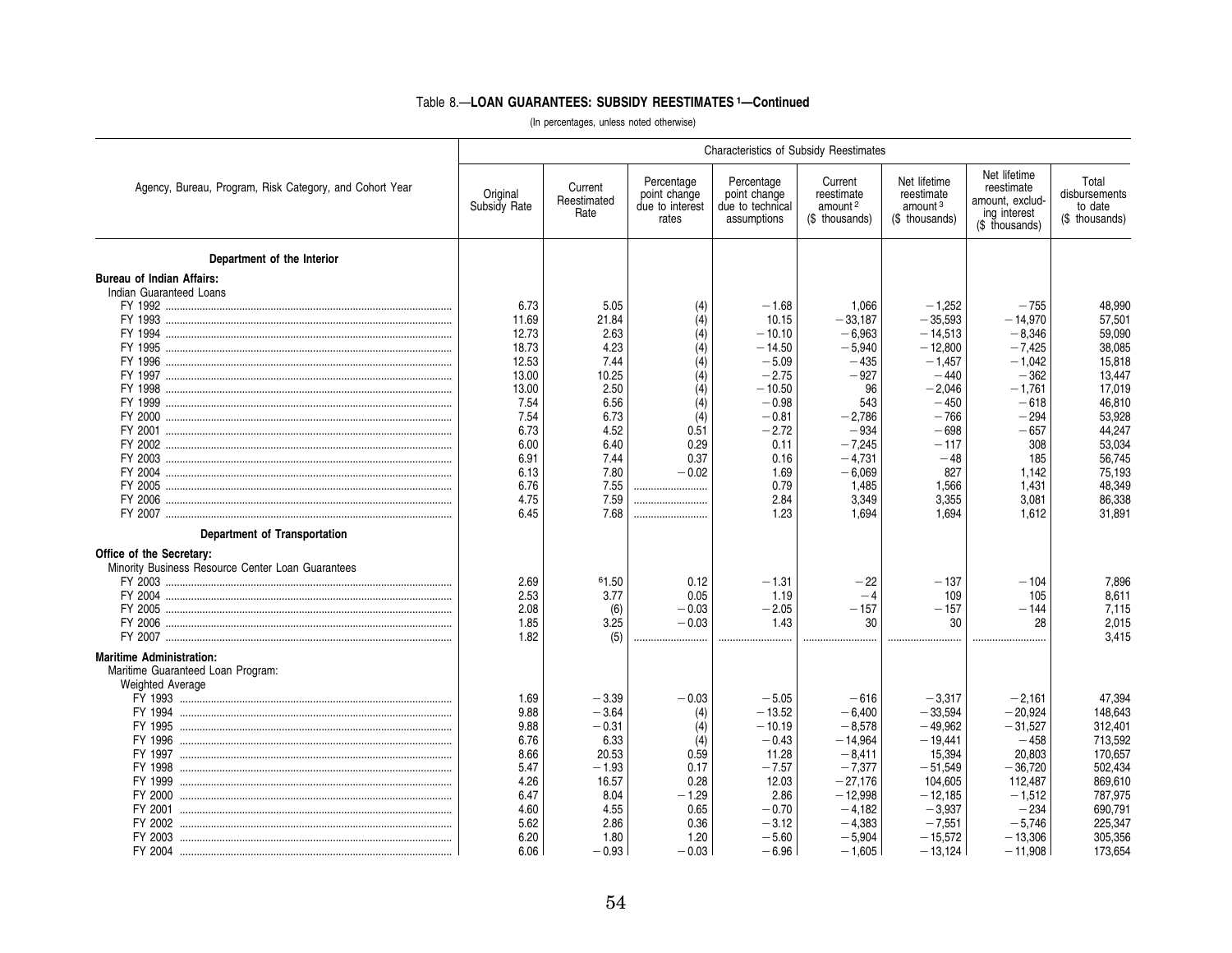|                                                                                     | <b>Characteristics of Subsidy Reestimates</b> |                                |                                                        |                                                               |                                                                |                                                                     |                                                                                 |                                                     |  |  |  |  |
|-------------------------------------------------------------------------------------|-----------------------------------------------|--------------------------------|--------------------------------------------------------|---------------------------------------------------------------|----------------------------------------------------------------|---------------------------------------------------------------------|---------------------------------------------------------------------------------|-----------------------------------------------------|--|--|--|--|
| Agency, Bureau, Program, Risk Category, and Cohort Year                             | Original<br>Subsidy Rate                      | Current<br>Reestimated<br>Rate | Percentage<br>point change<br>due to interest<br>rates | Percentage<br>point change<br>due to technical<br>assumptions | Current<br>reestimate<br>amount <sup>2</sup><br>(\$ thousands) | Net lifetime<br>reestimate<br>amount <sup>3</sup><br>(\$ thousands) | Net lifetime<br>reestimate<br>amount, exclud-<br>ing interest<br>(\$ thousands) | Total<br>disbursements<br>to date<br>(\$ thousands) |  |  |  |  |
|                                                                                     | 26.06                                         | 23.26                          |                                                        | $-2.80$                                                       | $-3.807$                                                       | $-3,807$                                                            | $-3,261$                                                                        | 86,380                                              |  |  |  |  |
| <b>Department of Treasury</b>                                                       |                                               |                                |                                                        |                                                               |                                                                |                                                                     |                                                                                 |                                                     |  |  |  |  |
| Office of the Secretary:<br>Air Transportation Stabilization Loan Guarantee Program | 40.11                                         | $6 - 23.29$                    | 0.43                                                   | $-63.83$                                                      |                                                                | $-212,332$                                                          | $-196.344$                                                                      | 429,000                                             |  |  |  |  |
|                                                                                     | 13.13                                         | $6 - 7.5$                      | 0.03                                                   | $-15.86$                                                      |                                                                | 234,466                                                             | 227,658                                                                         | 1,168,000                                           |  |  |  |  |
|                                                                                     | $-8.93$                                       | $6 - 10.36$                    | $-0.49$                                                | $-0.94$                                                       |                                                                | $-432$                                                              | $-430$                                                                          | 30.000                                              |  |  |  |  |
| <b>Department of Veterans Affairs</b>                                               |                                               |                                |                                                        |                                                               |                                                                |                                                                     |                                                                                 |                                                     |  |  |  |  |
| <b>Benefits Programs:</b>                                                           |                                               |                                |                                                        |                                                               |                                                                |                                                                     |                                                                                 |                                                     |  |  |  |  |
| Housing Guaranteed Loans                                                            |                                               |                                |                                                        |                                                               |                                                                |                                                                     |                                                                                 |                                                     |  |  |  |  |
|                                                                                     | 2.19                                          | 1.69                           | 0.21                                                   | $-0.71$                                                       | 108,546                                                        | $-27,388$                                                           | $-83,578$                                                                       | 26,473,457                                          |  |  |  |  |
|                                                                                     | 2.33                                          | 0.08                           |                                                        | $-2.25$                                                       | $-25,103$                                                      | $-1,123,151$                                                        | $-751,495$                                                                      | 44,040,055                                          |  |  |  |  |
|                                                                                     | 1.36                                          | $-0.26$                        | $-0.02$                                                | $-1.60$                                                       | $-70,263$                                                      | $-1,070,561$                                                        | $-691,500$                                                                      | 44,630,046                                          |  |  |  |  |
|                                                                                     | 1.18                                          | $-0.46$                        | $-0.21$                                                | $-1.43$                                                       | $-83,959$                                                      | $-581,755$                                                          | $-360,919$                                                                      | 24,514,642                                          |  |  |  |  |
|                                                                                     | 1.56                                          | $-0.40$                        | 0.16                                                   | $-2.12$                                                       | $-124,925$                                                     | $-841,763$                                                          | $-578,056$                                                                      | 32,082,686                                          |  |  |  |  |
|                                                                                     | 0.74                                          | $-0.79$                        | $-0.30$                                                | $-1.23$                                                       | $-117,543$                                                     | $-615,148$                                                          | $-383,032$                                                                      | 27, 191, 137                                        |  |  |  |  |
|                                                                                     | 0.49                                          | $-0.33$                        | 0.01                                                   | $-0.83$                                                       | 31,462                                                         | $-536,729$                                                          | $-329,734$                                                                      | 44,709,106                                          |  |  |  |  |
|                                                                                     | 0.45                                          | $-0.11$                        | $-0.03$                                                | $-0.53$                                                       | 291,855                                                        | $-349,460$                                                          | $-245,079$                                                                      | 47,235,321                                          |  |  |  |  |
|                                                                                     | 0.68                                          | $-0.83$                        | $-0.05$                                                | $-1.46$                                                       | $-3,453$                                                       | $-412,942$                                                          | $-309,224$                                                                      | 21,799,649                                          |  |  |  |  |
|                                                                                     | 0.29                                          | $-0.30$                        | 0.01                                                   | $-0.60$                                                       | $-33.089$                                                      | $-289.986$                                                          | $-187,570$                                                                      | 34,064,438                                          |  |  |  |  |
|                                                                                     | 0.39                                          | $-0.38$                        | 0.05                                                   | $-0.82$                                                       | $-36,973$                                                      | $-350,703$                                                          | $-285,776$                                                                      | 38,871,184                                          |  |  |  |  |
|                                                                                     | 0.81                                          | 0.09                           | 0.19                                                   | $-0.91$                                                       | $-20,104$                                                      | $-506,894$                                                          | $-461,148$                                                                      | 66,656,165                                          |  |  |  |  |
|                                                                                     | 0.50                                          |                                | $-0.05$                                                | $-0.45$                                                       | 11,358                                                         | $-206,119$                                                          | $-180,640$                                                                      | 35,693,154                                          |  |  |  |  |
|                                                                                     | $-0.32$                                       | $-0.09$                        | 0.03                                                   | 0.20                                                          | 116.755                                                        | 84.922                                                              | 50,645                                                                          | 24.135.638                                          |  |  |  |  |
|                                                                                     | $-0.32$                                       | $-0.22$                        |                                                        | 0.10                                                          | 74,588                                                         | 25,340                                                              | 20,052                                                                          | 23,920,681                                          |  |  |  |  |
|                                                                                     | $-0.36$                                       | $-0.31$                        | 0.03                                                   | 0.02                                                          | 11,512                                                         | 11,512                                                              | 11,292                                                                          | 24,186,118                                          |  |  |  |  |
| <b>Guaranteed Loan Sale Securities</b>                                              |                                               |                                |                                                        |                                                               |                                                                |                                                                     |                                                                                 |                                                     |  |  |  |  |
|                                                                                     |                                               | 1.89                           |                                                        | 1.89                                                          | 9,929                                                          | 44,553                                                              | 23,290                                                                          | 1,234,037                                           |  |  |  |  |
|                                                                                     |                                               | 3.79                           |                                                        | 3.79                                                          | 24,001                                                         | 101,247                                                             | 60,163                                                                          | 1,591,309                                           |  |  |  |  |
|                                                                                     |                                               | 5.68                           |                                                        | 5.68                                                          | 45,367                                                         | 113,112                                                             | 80,420                                                                          | 1,407,246                                           |  |  |  |  |
|                                                                                     |                                               | 5.57                           |                                                        | 5.57                                                          | 27,390                                                         | 119.640                                                             | 75,086                                                                          | 1,351,043                                           |  |  |  |  |
|                                                                                     |                                               | 5.28                           |                                                        | 5.28                                                          | 2,015                                                          | 81,569                                                              | 66,628                                                                          | 1,262,970                                           |  |  |  |  |
|                                                                                     |                                               | 1.30                           |                                                        | 1.30                                                          | 3.249                                                          | 10.133                                                              | 12.310                                                                          | 979,856                                             |  |  |  |  |
|                                                                                     |                                               | $-0.23$                        |                                                        | $-0.23$                                                       | 3,015                                                          | $-11,331$                                                           | $-2,072$                                                                        | 1,127,250                                           |  |  |  |  |
|                                                                                     | 5.69                                          | 2.01                           |                                                        | $-3.68$                                                       | 652                                                            | $-43,567$                                                           | $-34,090$                                                                       | 967,977                                             |  |  |  |  |
|                                                                                     | 5.45                                          | 2.12                           | $-0.08$                                                | $-3.25$                                                       | $-8.708$                                                       | $-62.073$                                                           | $-46.952$                                                                       | 1,487,972                                           |  |  |  |  |
|                                                                                     | 5.21                                          | $-0.44$                        | 0.02                                                   | $-5.67$                                                       | $-9,122$                                                       | $-54,298$                                                           | $-44,664$                                                                       | 808,091                                             |  |  |  |  |
|                                                                                     | 5.05                                          | $-0.81$                        | 0.28                                                   | $-6.14$                                                       | $-12.189$                                                      | $-62.688$                                                           | $-55.784$                                                                       | 967,494                                             |  |  |  |  |
|                                                                                     | 5.06                                          | $-3.09$                        | 0.30                                                   | $-8.45$                                                       | $-5,660$                                                       | $-24,856$                                                           | $-22,690$                                                                       | 282,669                                             |  |  |  |  |
|                                                                                     | 5.65                                          | $-0.85$                        | 0.11                                                   | $-6.61$                                                       | $-8.501$                                                       | $-20,614$                                                           | $-19.017$                                                                       | 297,104                                             |  |  |  |  |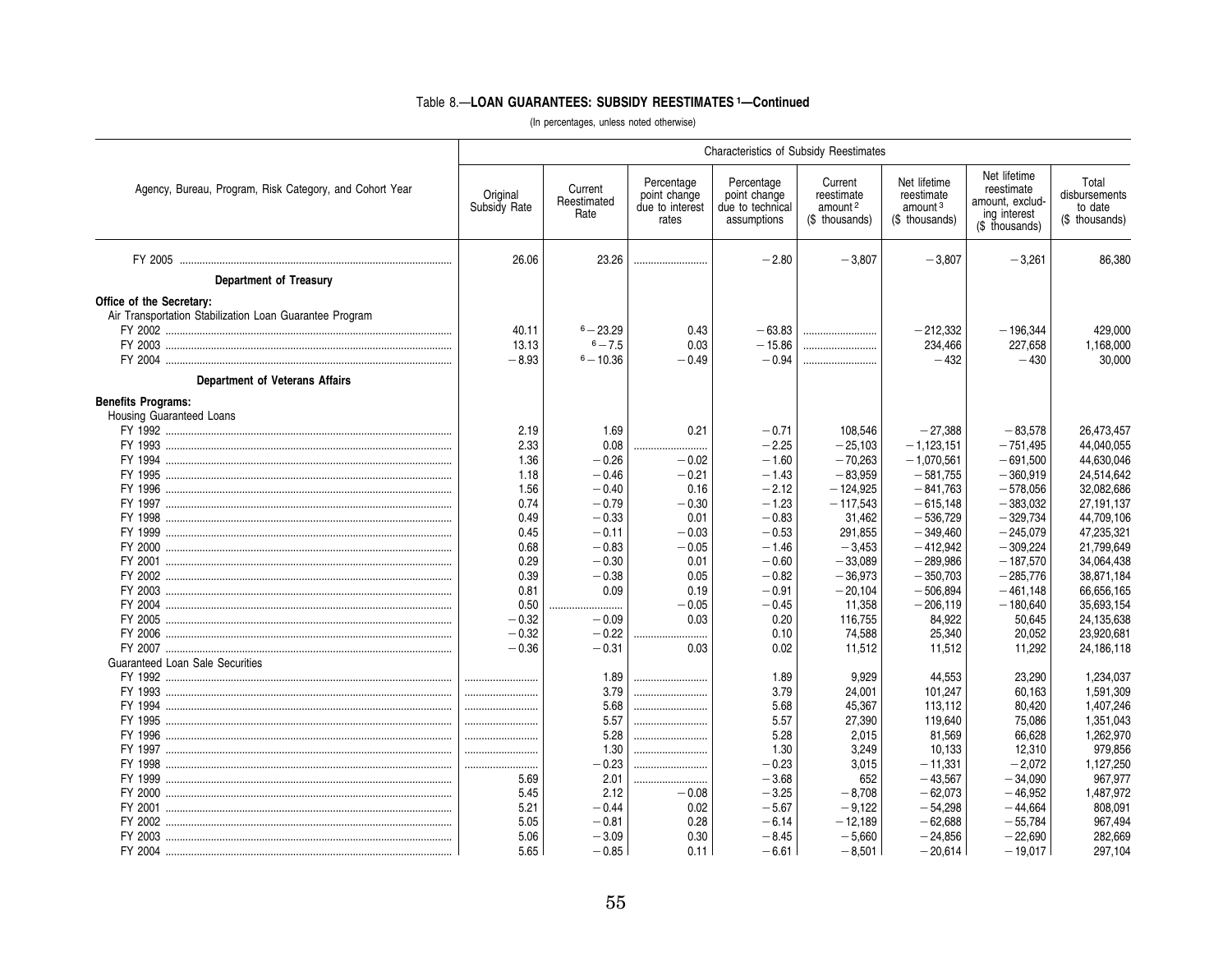|                                                         |                          |                                |                                                        | <b>Characteristics of Subsidy Reestimates</b>                 |                                                                |                                                                     |                                                                                 |                                                     |
|---------------------------------------------------------|--------------------------|--------------------------------|--------------------------------------------------------|---------------------------------------------------------------|----------------------------------------------------------------|---------------------------------------------------------------------|---------------------------------------------------------------------------------|-----------------------------------------------------|
| Agency, Bureau, Program, Risk Category, and Cohort Year | Original<br>Subsidy Rate | Current<br>Reestimated<br>Rate | Percentage<br>point change<br>due to interest<br>rates | Percentage<br>point change<br>due to technical<br>assumptions | Current<br>reestimate<br>amount <sup>2</sup><br>(\$ thousands) | Net lifetime<br>reestimate<br>amount <sup>3</sup><br>(\$ thousands) | Net lifetime<br>reestimate<br>amount, exclud-<br>ing interest<br>(\$ thousands) | Total<br>disbursements<br>to date<br>(\$ thousands) |
| <b>International Assistance Programs</b>                |                          |                                |                                                        |                                                               |                                                                |                                                                     |                                                                                 |                                                     |
| Agency for International Development:                   |                          |                                |                                                        |                                                               |                                                                |                                                                     |                                                                                 |                                                     |
| Micro and Small Enterprise Development Loan Guarantees  |                          |                                |                                                        |                                                               |                                                                |                                                                     |                                                                                 |                                                     |
|                                                         | 6.05                     | 0.96                           | 3.32                                                   | $-8.41$                                                       |                                                                | $-1,208$                                                            | $-1.007$                                                                        | 48.448                                              |
|                                                         | 5.59                     | $-0.74$                        | 1.03                                                   | $-7.36$                                                       |                                                                | $-525$                                                              | $-344$                                                                          | 45,740                                              |
|                                                         | 3.81                     | $-0.96$                        | 0.49                                                   | $-5.26$                                                       | 277                                                            | $-417$                                                              | $-345$                                                                          | 33,663                                              |
|                                                         | 4.80                     | $-3.63$                        | (4)                                                    | $-8.43$                                                       |                                                                | $-12$                                                               | $-11$                                                                           | 276                                                 |
|                                                         | 9.61                     | $-2.58$                        | (4)                                                    | $-12.19$                                                      | $-55$                                                          | $-21$                                                               | $-17$                                                                           | 674                                                 |
| Development Credit Authority (DCA):                     |                          |                                |                                                        |                                                               |                                                                |                                                                     |                                                                                 |                                                     |
| Loan Guarantees                                         |                          |                                |                                                        |                                                               |                                                                |                                                                     |                                                                                 |                                                     |
|                                                         | 4.50                     | $-5.70$                        | $-1.60$                                                | $-8.60$                                                       | $-1,305$                                                       | $-6,897$                                                            | $-5.761$                                                                        | 56,286                                              |
|                                                         | 5.65                     | 5.09                           | $-1.47$                                                | 0.91                                                          | $-12$                                                          | $-152$                                                              | $-135$                                                                          | 15,503                                              |
|                                                         | 2.04                     | $-0.10$                        | $-0.42$                                                | $-1.72$                                                       | $-575$                                                         | $-584$                                                              | $-463$                                                                          | 80,588                                              |
|                                                         | 3.73                     | $-1.34$                        | $-1.48$                                                | $-3.59$                                                       | 38                                                             | $-1,141$                                                            | $-980$                                                                          | 54,243                                              |
|                                                         | 3.77                     | 2.71                           | (4)                                                    | $-1.06$                                                       | 463                                                            | 952                                                                 | 803                                                                             | 137,244                                             |
|                                                         | 3.69                     | 3.95                           | (4)                                                    | 0.26                                                          | 1,932                                                          | 3,187                                                               | 2,855                                                                           | 137,154                                             |
|                                                         | 5.08                     | 2.59                           | (4)                                                    | $-2.49$                                                       | 243                                                            | 336                                                                 | 311                                                                             | 73,193                                              |
|                                                         | 3.66                     | 3.28                           | (4)                                                    | 0.38                                                          | 1,343                                                          | 1,486                                                               | 1.377                                                                           | 43,030                                              |
|                                                         | 2.08                     | (5)                            |                                                        |                                                               |                                                                |                                                                     |                                                                                 |                                                     |
| Urban and Environmental Credit Program                  |                          |                                |                                                        |                                                               |                                                                |                                                                     |                                                                                 |                                                     |
|                                                         | 15.51                    | 27.76                          | $-5.56$                                                | 17.81                                                         | $-2.495$                                                       | 12.223                                                              | 8.547                                                                           | 53,000                                              |
|                                                         | 20.85                    | 11.80                          | $-7.69$                                                | $-1.36$                                                       | $-6,597$                                                       | $-17,462$                                                           | $-4,413$                                                                        | 94,000                                              |
|                                                         | 8.48                     | 2.12                           | $-2.88$                                                | $-3.48$                                                       | $-8.047$                                                       | $-17.266$                                                           | $-6.273$                                                                        | 153,750                                             |
|                                                         | 13.51                    | 11.00                          | $-1.07$                                                | $-1.44$                                                       | $-17,681$                                                      | $-9,792$                                                            | $-883$                                                                          | 138,000                                             |
|                                                         | 5.04                     | 6.51                           | 0.80                                                   | 0.67                                                          | $-3,949$                                                       | $-129$                                                              | 1,533                                                                           | 76,450                                              |
|                                                         | 7.50                     | 7.12                           | (4)                                                    | $-0.38$                                                       | $-1,501$                                                       | $-877$                                                              | $-1,385$                                                                        | 39,000                                              |
|                                                         | 24.67                    | 29.64                          | (4)                                                    | 4.97                                                          | $-8,692$                                                       | $-1,020$                                                            | 916                                                                             | 10,000                                              |
|                                                         | 6.97                     | $-0.09$                        | $-7.88$                                                | 0.82                                                          | $-733$                                                         | $-1,779$                                                            | $-1,232$                                                                        | 21,500                                              |
| Loan Guarantees to Israel                               |                          |                                |                                                        |                                                               |                                                                |                                                                     |                                                                                 |                                                     |
|                                                         |                          | $-0.23$                        | (4)                                                    | $-0.23$                                                       | $-8,695$                                                       | $-6,321$                                                            | $-5,078$                                                                        | 2,000,000                                           |
|                                                         |                          | 0.39                           | (4)                                                    | 0.39                                                          | $-6.888$                                                       | 14,761                                                              | 6.053                                                                           | 1.563.000                                           |
|                                                         |                          | $-0.26$                        | (4)                                                    | $-0.26$                                                       | $-6,772$                                                       | $-3,886$                                                            | $-3,751$                                                                        | 1.250.000                                           |
|                                                         |                          | $-0.27$                        | (4)                                                    | $-0.27$                                                       | $-5,771$                                                       | $-3,781$                                                            | $-5,319$                                                                        | 1,751,300                                           |
|                                                         |                          | $-0.21$                        | (4)                                                    | $-0.21$                                                       | $-4,033$                                                       | $-413$                                                              | $-3,236$                                                                        | 1,250,000                                           |
|                                                         |                          | $-0.59$                        | (4)                                                    | $-0.59$                                                       | 55                                                             | $-7,785$                                                            | $-9,034$                                                                        | 1,411,868                                           |
|                                                         |                          | $-0.25$                        | 1.13                                                   | $-1.38$                                                       | $-1,105$                                                       | $-3,048$                                                            | $-22,561$                                                                       | 1,600,000                                           |
|                                                         |                          | 1.16                           | $-0.12$                                                | 1.28                                                          | $-1,057$                                                       | 23,765                                                              | 20,363                                                                          | 1,750,000                                           |
|                                                         |                          | 3.14                           | 0.58                                                   | 2.56                                                          | $-633$                                                         | 24,633                                                              | 23,519                                                                          | 750,000                                             |
| Loan Guarantees to Egypt                                |                          |                                |                                                        |                                                               |                                                                |                                                                     |                                                                                 |                                                     |
|                                                         |                          | 11.72                          | 0.58                                                   | 11.14                                                         | $-14,062$                                                      | 9,144                                                               | 9,202                                                                           | 1,250,000                                           |
|                                                         |                          |                                |                                                        |                                                               |                                                                |                                                                     |                                                                                 |                                                     |
| <b>Overseas Private Investment Corporation:</b>         |                          |                                |                                                        |                                                               |                                                                |                                                                     |                                                                                 |                                                     |
| <b>OPIC Loan Guarantees</b>                             |                          |                                |                                                        |                                                               |                                                                |                                                                     |                                                                                 |                                                     |
|                                                         | 0.52                     | $-8.68$                        | (4)                                                    | $-9.20$                                                       | 10 <sup>1</sup>                                                | $-49.385$                                                           | $-26.975$                                                                       | 272.702                                             |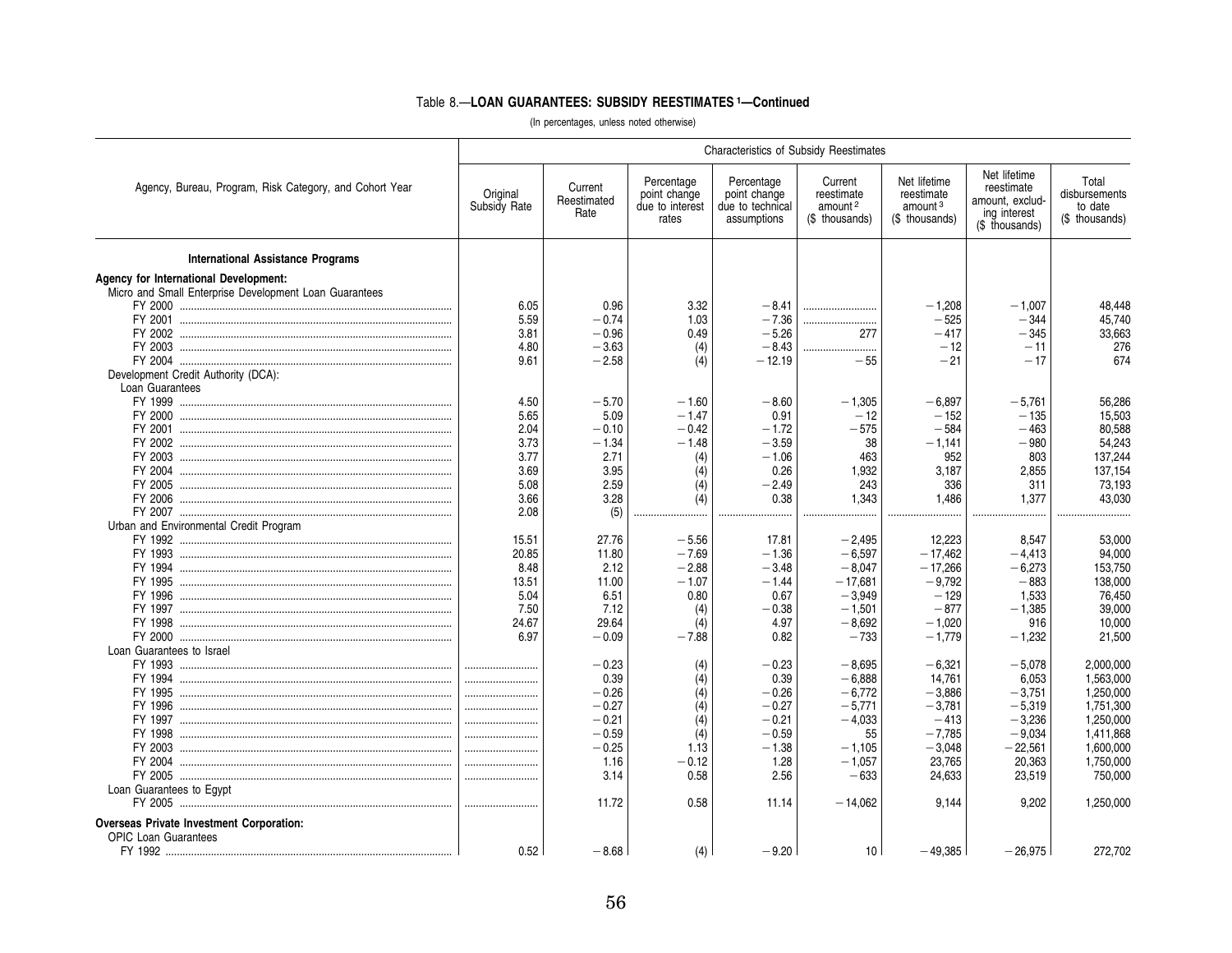|                                                         | <b>Characteristics of Subsidy Reestimates</b> |                                |                                                        |                                                               |                                                                |                                                                     |                                                                                 |                                                     |  |  |  |  |
|---------------------------------------------------------|-----------------------------------------------|--------------------------------|--------------------------------------------------------|---------------------------------------------------------------|----------------------------------------------------------------|---------------------------------------------------------------------|---------------------------------------------------------------------------------|-----------------------------------------------------|--|--|--|--|
| Agency, Bureau, Program, Risk Category, and Cohort Year | Original<br>Subsidy Rate                      | Current<br>Reestimated<br>Rate | Percentage<br>point change<br>due to interest<br>rates | Percentage<br>point change<br>due to technical<br>assumptions | Current<br>reestimate<br>amount <sup>2</sup><br>(\$ thousands) | Net lifetime<br>reestimate<br>amount <sup>3</sup><br>(\$ thousands) | Net lifetime<br>reestimate<br>amount, exclud-<br>ing interest<br>(\$ thousands) | Total<br>disbursements<br>to date<br>(\$ thousands) |  |  |  |  |
|                                                         | 1.92                                          | $-9.17$                        | (4)                                                    | $-11.09$                                                      | $-65,335$                                                      | $-74,776$                                                           | $-27,103$                                                                       | 308,878                                             |  |  |  |  |
|                                                         | 2.45                                          | $-8.98$                        | (4)                                                    | $-11.43$                                                      | $-429$                                                         | $-107.200$                                                          | $-76.274$                                                                       | 647,388                                             |  |  |  |  |
|                                                         | 1.91                                          | $-0.38$                        | (4)                                                    | $-2.29$                                                       | $-66.166$                                                      | $-93.114$                                                           | $-15,008$                                                                       | 1,011,636                                           |  |  |  |  |
|                                                         | 3.72                                          | $-11.77$                       | 0.57                                                   | $-16.06$                                                      | $-107,866$                                                     | $-178.898$                                                          | $-101,702$                                                                      | 792,384                                             |  |  |  |  |
|                                                         | 0.32                                          | $-0.02$                        | 0.18                                                   | $-0.52$                                                       | 6.323                                                          | $-14.230$                                                           | $-7.492$                                                                        | 654,387                                             |  |  |  |  |
|                                                         | $-15.38$                                      | 17.37                          | $-0.71$                                                | 33.46                                                         | 1,543                                                          | 10,034                                                              | 11,038                                                                          | 60,000                                              |  |  |  |  |
|                                                         | $-12.18$                                      | $-11.74$                       | $-0.09$                                                | 0.53                                                          | $-24,019$                                                      | $-94,634$                                                           | $-66,502$                                                                       | 564,865                                             |  |  |  |  |
|                                                         | $-7.64$                                       | $-7.47$                        | $-0.22$                                                | 0.39                                                          | $-38.386$                                                      | $-14.341$                                                           | $-10.551$                                                                       | 260,900                                             |  |  |  |  |
|                                                         | 0.84                                          | $-4.08$                        | 0.03                                                   | $-4.89$                                                       | $-3.726$                                                       | $-22.326$                                                           | $-18.056$                                                                       | 374,994                                             |  |  |  |  |
|                                                         | $-6.43$                                       | $-11.78$                       | 0.01                                                   | $-5.36$                                                       | $-747$                                                         | $-45,471$                                                           | $-40,035$                                                                       | 517,589                                             |  |  |  |  |
|                                                         | $-5.50$                                       | $-9.95$                        |                                                        | $-4.45$                                                       | $-76.682$                                                      | $-76.682$                                                           | $-68.213$                                                                       | 1.100.616                                           |  |  |  |  |
|                                                         | $-2.41$                                       | (5)                            |                                                        |                                                               |                                                                |                                                                     |                                                                                 | 1,169,181                                           |  |  |  |  |
|                                                         | $-2.96$                                       | (5)                            |                                                        |                                                               |                                                                |                                                                     |                                                                                 | 322,303                                             |  |  |  |  |
|                                                         | 0.59                                          | (5)                            |                                                        |                                                               |                                                                |                                                                     |                                                                                 | 337.841                                             |  |  |  |  |
| NIS Guaranteed Loans                                    |                                               |                                |                                                        |                                                               |                                                                |                                                                     |                                                                                 |                                                     |  |  |  |  |
|                                                         | 4.81                                          | $-1.06$                        | (4)                                                    | $-5.87$                                                       | $-8,044$                                                       | $-35,886$                                                           | $-20,090$                                                                       | 393,842                                             |  |  |  |  |
|                                                         | 4.81                                          | $-4.06$                        | (4)                                                    | $-8.87$                                                       | $-78,092$                                                      | $-45.622$                                                           | $-11.889$                                                                       | 215,994                                             |  |  |  |  |
|                                                         | 9.60                                          | $-15.72$                       | (4)                                                    | $-25.32$                                                      | $-209$                                                         | $-5.413$                                                            | $-3.920$                                                                        | 15,000                                              |  |  |  |  |
|                                                         | 4.93                                          | $-11.55$                       | (4)                                                    | $-16.48$                                                      | $-2,715$                                                       | $-25.596$                                                           | $-19,411$                                                                       | 116,000                                             |  |  |  |  |
|                                                         | $-5.95$                                       | $-9.12$                        | (4)                                                    | $-3.17$                                                       | $-3.563$                                                       | $-3.563$                                                            | $-2.764$                                                                        | 72.350                                              |  |  |  |  |
|                                                         | $-13.25$                                      | $-11.90$                       | (4)                                                    | 1.35                                                          | $-3,651$                                                       | $-3,651$                                                            | $-2,591$                                                                        | 100,000                                             |  |  |  |  |
|                                                         |                                               |                                |                                                        |                                                               |                                                                |                                                                     |                                                                                 |                                                     |  |  |  |  |
| <b>Small Business Administration</b>                    |                                               |                                |                                                        |                                                               |                                                                |                                                                     |                                                                                 |                                                     |  |  |  |  |
| <b>General Business Loan Programs:</b>                  |                                               |                                |                                                        |                                                               |                                                                |                                                                     |                                                                                 |                                                     |  |  |  |  |
| 7(a) General Business Loan Guarantees                   |                                               |                                |                                                        |                                                               |                                                                |                                                                     |                                                                                 |                                                     |  |  |  |  |
|                                                         | 4.85                                          | 2.65                           | 0.53                                                   | $-2.73$                                                       | $-1.167$                                                       | $-156.714$                                                          | $-127.291$                                                                      | 5,201,545                                           |  |  |  |  |
|                                                         | 5.21                                          | 2.01                           | 0.22                                                   | $-3.42$                                                       | $-817$                                                         | $-230,051$                                                          | $-200,395$                                                                      | 5,900,433                                           |  |  |  |  |
|                                                         | 2.15                                          | 0.63                           | 0.04                                                   | $-1.56$                                                       | $-216$                                                         | $-175,766$                                                          | $-113,791$                                                                      | 7,150,009                                           |  |  |  |  |
|                                                         | 2.74                                          | 2.52                           | 0.23                                                   | $-0.45$                                                       | 1.171                                                          | 1,970                                                               | $-8.688$                                                                        | 7,108,760                                           |  |  |  |  |
|                                                         | 1.06                                          | 1.08                           |                                                        | 0.02                                                          | 3,134                                                          | 9.443                                                               | $-5.315$                                                                        | 6,598,333                                           |  |  |  |  |
|                                                         | 1.93                                          | 0.67                           | 0.30                                                   | $-1.56$                                                       | 940                                                            | $-95,838$                                                           | $-105,088$                                                                      | 7,878,300                                           |  |  |  |  |
|                                                         | 2.14                                          | 0.91                           | $-0.91$                                                | $-0.32$                                                       | 2.739                                                          | $-93.135$                                                           | $-98.427$                                                                       | 7.642.996                                           |  |  |  |  |
|                                                         | 1.39                                          | 1.23                           | $-0.50$                                                | 0.34                                                          | 5,166                                                          | $-7,232$                                                            | $-18,803$                                                                       | 8,615,245                                           |  |  |  |  |
|                                                         | 1.16                                          | 1.67                           | $-0.07$                                                | 0.58                                                          | 13,935                                                         | 66,286                                                              | 38,221                                                                          | 8,951,334                                           |  |  |  |  |
|                                                         | 1.16                                          | 1.49                           | 0.05                                                   | 0.28                                                          | 15,902                                                         | 32,570                                                              | 23,443                                                                          | 8,518,847                                           |  |  |  |  |
|                                                         | 1.07                                          | $-0.04$                        | 0.14                                                   | $-1.25$                                                       | 6,036                                                          | $-111.467$                                                          | $-97,644$                                                                       | 8,898,132                                           |  |  |  |  |
|                                                         | 1.04                                          | 0.65                           |                                                        | $-0.39$                                                       | $-4,408$                                                       | $-41.475$                                                           | $-33,475$                                                                       | 8,316,060                                           |  |  |  |  |
|                                                         | 0.78                                          | 0.16                           | $-0.17$                                                | $-0.45$                                                       | $-26.423$                                                      | $-77.544$                                                           | $-71.414$                                                                       | 11,791,549                                          |  |  |  |  |
|                                                         |                                               | $-0.14$                        | $-0.06$                                                | $-0.08$                                                       | $-17,610$                                                      | $-18.457$                                                           | $-18,170$                                                                       | 13,198,097                                          |  |  |  |  |
|                                                         |                                               | 0.17                           | $-0.05$                                                | 0.22                                                          | 32,422                                                         | 25,157                                                              | 20,890                                                                          | 12,531,883                                          |  |  |  |  |
|                                                         |                                               | 0.28                           |                                                        | 0.28                                                          | 27.008                                                         | 27.008                                                              | 25,480                                                                          | 9,307,475                                           |  |  |  |  |
| 7(a) General Business Loan Guarantees-DELTA             |                                               |                                |                                                        |                                                               |                                                                |                                                                     |                                                                                 |                                                     |  |  |  |  |
|                                                         | 4.86                                          | 1.48                           | (4)                                                    | $-3.38$                                                       |                                                                | $-91$                                                               | $-47$                                                                           | 1,220                                               |  |  |  |  |
|                                                         | 3.15                                          | 9.62                           | (4)                                                    | 6.47                                                          | 16                                                             | 2.393                                                               | 1.274                                                                           | 21.115                                              |  |  |  |  |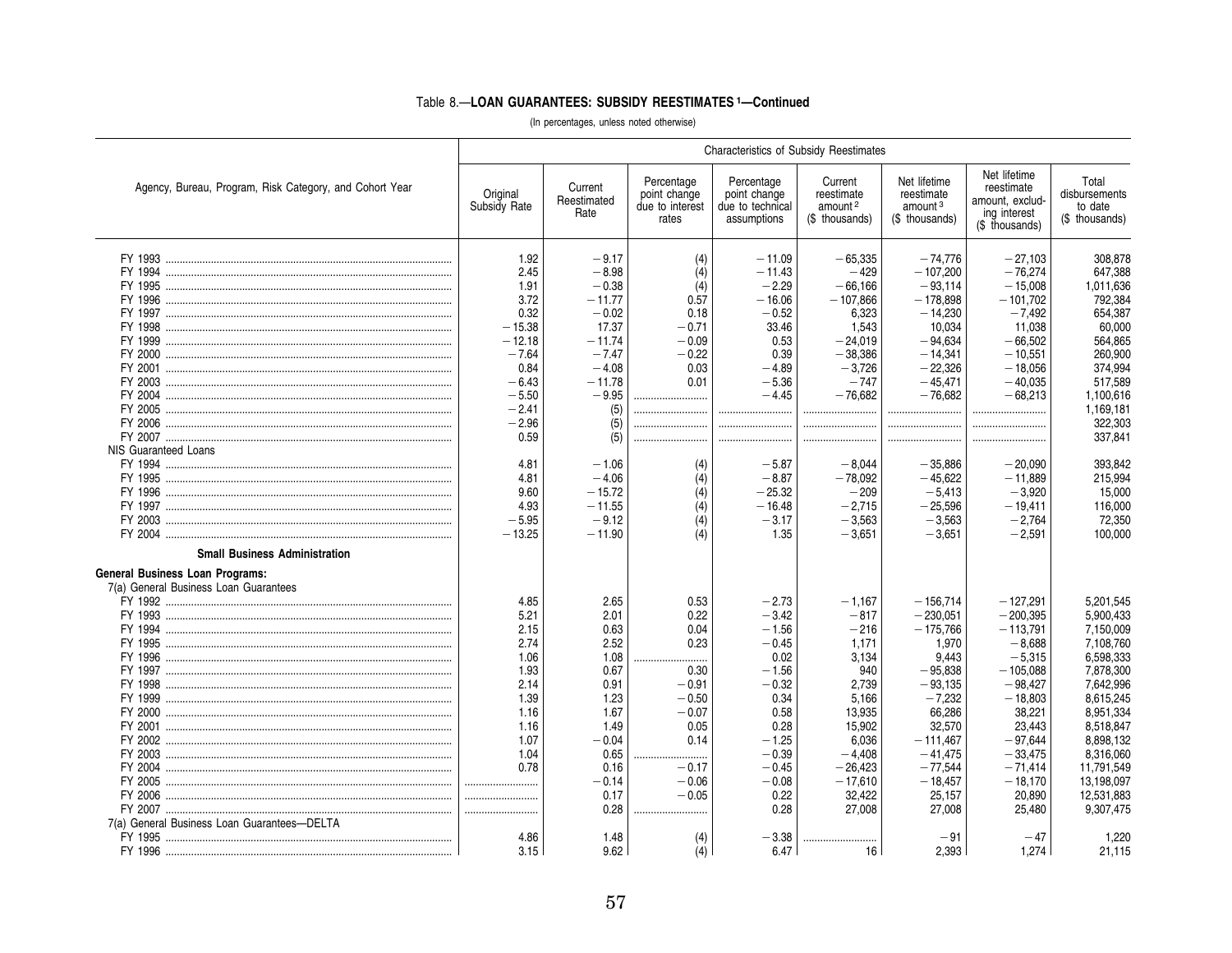|                                                         | <b>Characteristics of Subsidy Reestimates</b>            |                                                                                                                                                    |                                                                                       |                                                                                                                                                    |                                                                                                                              |                                                                                                                                                                                   |                                                                                                                                                                                |                                                                                                                                                                                             |  |  |  |  |
|---------------------------------------------------------|----------------------------------------------------------|----------------------------------------------------------------------------------------------------------------------------------------------------|---------------------------------------------------------------------------------------|----------------------------------------------------------------------------------------------------------------------------------------------------|------------------------------------------------------------------------------------------------------------------------------|-----------------------------------------------------------------------------------------------------------------------------------------------------------------------------------|--------------------------------------------------------------------------------------------------------------------------------------------------------------------------------|---------------------------------------------------------------------------------------------------------------------------------------------------------------------------------------------|--|--|--|--|
| Agency, Bureau, Program, Risk Category, and Cohort Year | Original<br>Subsidy Rate                                 | Current<br>Reestimated<br>Rate                                                                                                                     | Percentage<br>point change<br>due to interest<br>rates                                | Percentage<br>point change<br>due to technical<br>assumptions                                                                                      | Current<br>reestimate<br>amount <sup>2</sup><br>(\$ thousands)                                                               | Net lifetime<br>reestimate<br>amount <sup>3</sup><br>(\$ thousands)                                                                                                               | Net lifetime<br>reestimate<br>amount, exclud-<br>ing interest<br>(\$ thousands)                                                                                                | Total<br>disbursements<br>to date<br>(\$ thousands)                                                                                                                                         |  |  |  |  |
| 7(a) General Business Loan Guarantees-STAR              | 3.47<br>3.36<br>2.08<br>1.83<br>1.87<br>1.73<br>1.51     | 1.00<br>6.24<br>9.63<br>6.66<br>24.05<br>$-2.81$<br>0.19                                                                                           | (4)<br>(4)<br>(4)<br>(4)<br>(4)<br>(4)<br>(4)                                         | $-2.47$<br>2.88<br>7.55<br>4.83<br>22.18<br>$-4.54$<br>$-1.32$                                                                                     | 8<br>28<br>32<br>30<br>99<br>$-5$<br>$-2$                                                                                    | $-1.200$<br>1,159<br>3,774<br>855<br>694<br>$-53$<br>$-2$                                                                                                                         | $-692$<br>728<br>2,543<br>609<br>532<br>$-45$<br>$-2$                                                                                                                          | 27,309<br>27,296<br>35,028<br>13,508<br>2,470<br>1,003<br>150                                                                                                                               |  |  |  |  |
| SBIC 301(d) Guarantee                                   | 1.67<br>1.04                                             | 0.49<br>0.17                                                                                                                                       | (4)<br>(4)                                                                            | $-1.18$<br>$-0.87$                                                                                                                                 | $-1,966$<br>$-4,496$                                                                                                         | $-18,891$<br>$-13,126$                                                                                                                                                            | $-18,688$<br>$-11,935$                                                                                                                                                         | 1,606,586<br>1,378,373                                                                                                                                                                      |  |  |  |  |
| Section 502 Local Development Companies                 | 27.30<br>28.88<br>29.92<br>27.85<br>28.93                | $-3.19$<br>29.34<br>30.12<br>29.18<br>30.07                                                                                                        | (4)<br>(4)<br>(4)<br>(4)<br>(4)                                                       | $-30.49$<br>0.46<br>0.20<br>1.33<br>1.14                                                                                                           | - 1<br>$-$ *<br>_*                                                                                                           | $-10,086$<br>64<br>55<br>647<br>15                                                                                                                                                | $-3,612$<br>49<br>25<br>299<br>8                                                                                                                                               | 12,290<br>11,030<br>13,240<br>23,320<br>700                                                                                                                                                 |  |  |  |  |
|                                                         | 5.95<br>5.58<br>1.60<br>1.50                             | 5.87<br>1.08<br>1.96<br>0.86                                                                                                                       | (4)<br>(4)<br>(4)<br>(4)                                                              | $-0.08$<br>$-4.50$<br>0.36<br>$-0.64$                                                                                                              | 30<br>426<br>435                                                                                                             | $-17$<br>$-3,319$<br>351<br>$-391$                                                                                                                                                | $-7$<br>$-1,470$<br>129<br>$-231$                                                                                                                                              | 28,070<br>34,301<br>36,626<br>36,985                                                                                                                                                        |  |  |  |  |
| Section 504 Certified Development Companies Debentures  | 0.49<br>0.54<br>0.51<br>0.57<br><br><br><br><br><br><br> | 3.39<br>1.73<br>6.03<br>3.87<br>2.11<br>$-2.14$<br>$-1.48$<br>$-0.87$<br>$-0.48$<br>$-0.60$<br>$-1.97$<br>$-2.65$<br>$-2.33$<br>$-1.90$<br>$-1.37$ | 1.68<br>2.40<br>$-0.01$<br>$-0.07$<br>$-1.35$<br>0.30<br>0.05<br>0.06<br>0.06<br>0.06 | 2.90<br>1.19<br>3.84<br>0.90<br>2.12<br>$-2.07$<br>$-0.13$<br>$-1.17$<br>$-0.53$<br>$-0.66$<br>$-2.03$<br>$-2.71$<br>$-2.33$<br>$-1.90$<br>$-1.37$ | 97<br>374<br>237<br>$-774$<br>$-680$<br>928<br>173<br>891<br>671<br>6.008<br>8,653<br>8,134<br>16,689<br>$-408$<br>$-29,251$ | 9.917<br>$-6,398$<br>82,476<br>36,763<br>28,774<br>$-23,297$<br>$-17.187$<br>$-12,896$<br>$-10.574$<br>$-13.011$<br>$-45,194$<br>$-75,294$<br>$-78.365$<br>$-80.088$<br>$-59,570$ | 15,807<br>8.040<br>64,236<br>37,757<br>39,209<br>$-25,290$<br>$-21.493$<br>$-12.998$<br>$-7.754$<br>$-11.784$<br>$-39,600$<br>$-70,735$<br>$-74.077$<br>$-76.023$<br>$-55.848$ | 562,596<br>723.343<br>1,135,129<br>1,314,744<br>2,076,042<br>1,203,911<br>1,464,717<br>1,596,437<br>1.492.097<br>1,910,784<br>2,063,672<br>2,676,874<br>3,239,611<br>3,991,254<br>3,831,022 |  |  |  |  |
| Section 504 Certified Development Companies-DELTA       | <br>0.57<br>1.01                                         | $-0.36$<br>$-1.07$<br>$-169.00$                                                                                                                    | (4)<br>(4)                                                                            | $-0.36$<br>$-1.64$<br>$-170.01$                                                                                                                    | $-6,455$<br>$-*$<br>118                                                                                                      | $-6.455$<br>$-244$<br>$-4.857$                                                                                                                                                    | $-6.078$<br>$-132$<br>$-2,847$                                                                                                                                                 | 1,723,171<br>8.463<br>1,727                                                                                                                                                                 |  |  |  |  |
|                                                         | 0.72<br>1.29                                             | $-159.83$<br>$-3.03$                                                                                                                               | (4)<br>(4)                                                                            | $-160.55$<br>$-4.32$                                                                                                                               | $-10$<br>$-1$                                                                                                                | $-12,387$<br>$-105$                                                                                                                                                               | $-8,231$<br>$-72$                                                                                                                                                              | 5,278<br>1,725                                                                                                                                                                              |  |  |  |  |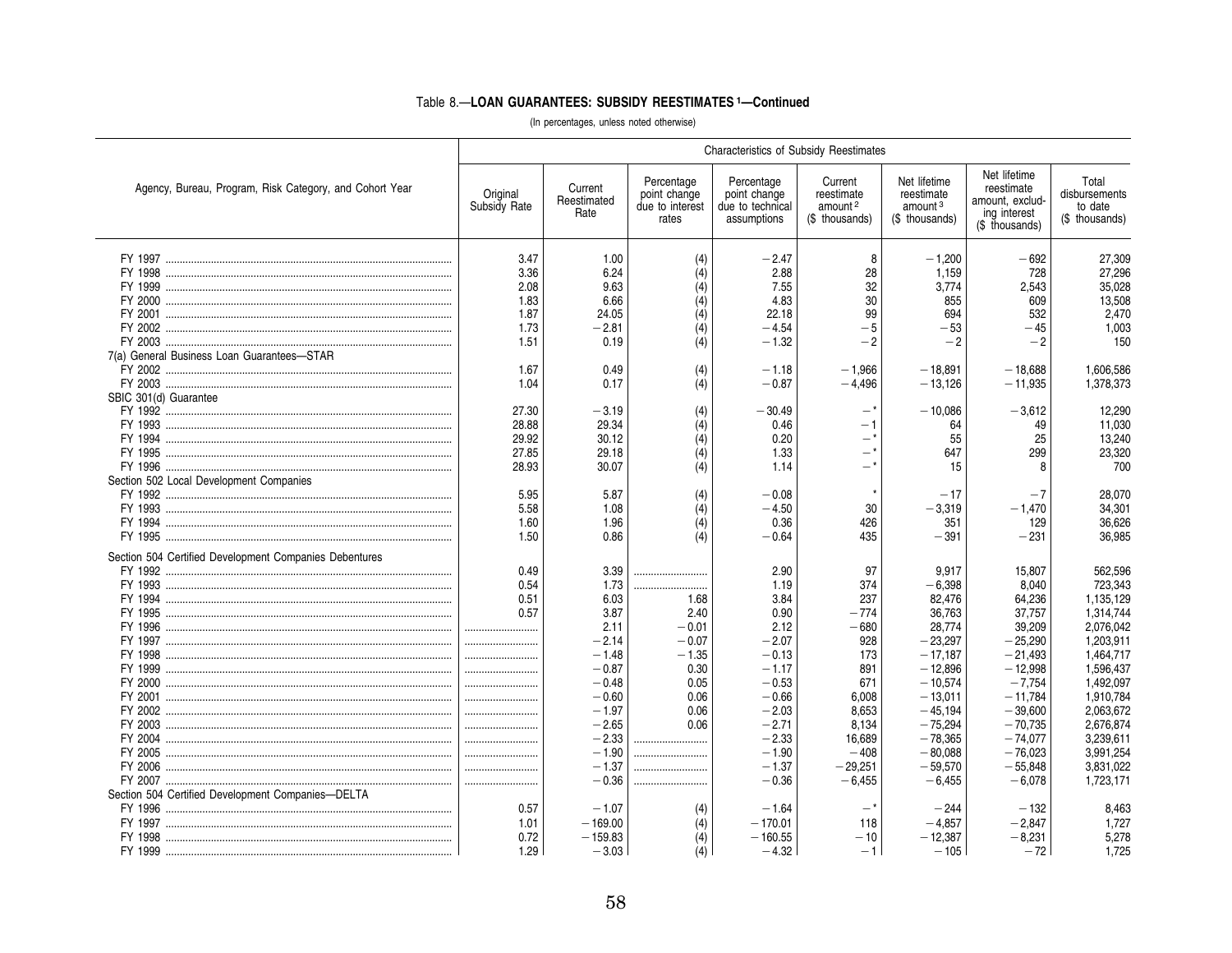|                                                         |                          |                                |                                                        | <b>Characteristics of Subsidy Reestimates</b>                 |                                                                |                                                                     |                                                                                 |                                                     |
|---------------------------------------------------------|--------------------------|--------------------------------|--------------------------------------------------------|---------------------------------------------------------------|----------------------------------------------------------------|---------------------------------------------------------------------|---------------------------------------------------------------------------------|-----------------------------------------------------|
| Agency, Bureau, Program, Risk Category, and Cohort Year | Original<br>Subsidy Rate | Current<br>Reestimated<br>Rate | Percentage<br>point change<br>due to interest<br>rates | Percentage<br>point change<br>due to technical<br>assumptions | Current<br>reestimate<br>amount <sup>2</sup><br>(\$ thousands) | Net lifetime<br>reestimate<br>amount <sup>3</sup><br>(\$ thousands) | Net lifetime<br>reestimate<br>amount, exclud-<br>ing interest<br>(\$ thousands) | Total<br>disbursements<br>to date<br>(\$ thousands) |
| 7(m) Microloan Guarantees                               |                          |                                |                                                        |                                                               |                                                                |                                                                     |                                                                                 |                                                     |
|                                                         | 11.95                    | 3.86                           | (4)                                                    | $-8.09$                                                       | -*                                                             | $-189$                                                              | $-104$                                                                          | 1,579                                               |
|                                                         | 8.21                     | 0.87                           | (4)                                                    | $-7.34$                                                       | $\overline{2}$                                                 | $-294$                                                              | $-177$                                                                          | 2.702                                               |
|                                                         | 8.15                     | 3.86                           | (4)                                                    | $-4.29$                                                       | $-$ *                                                          | $-206$                                                              | $-133$                                                                          | 3,654                                               |
|                                                         | 7.97                     | 5.99                           | (4)                                                    | $-1.98$                                                       |                                                                | $-39$                                                               | $-27$                                                                           | 1,757                                               |
|                                                         | 8.32                     | 0.94                           | (4)                                                    | $-7.38$                                                       | — *                                                            | $-111$                                                              | $-76$                                                                           | 1,150                                               |
|                                                         | 7.95                     | 0.43                           | (4)                                                    | $-7.52$                                                       | -*                                                             | $-186$                                                              | $-144$                                                                          | 2,000                                               |
| <b>SBIC Debentures</b>                                  |                          |                                |                                                        |                                                               |                                                                |                                                                     |                                                                                 |                                                     |
|                                                         | 14.29                    | 21.83                          | 0.19                                                   | 7.35                                                          | 566                                                            | 11,284                                                              | 4,290                                                                           | 60,060                                              |
|                                                         | 15.40                    | 1.93                           | 0.07                                                   | $-13.54$                                                      | $-20.769$                                                      | $-18.441$                                                           | $-8.403$                                                                        | 63,350                                              |
|                                                         | 16.25                    | $-4.98$                        | $-0.46$                                                | $-20.77$                                                      | $-7,347$                                                       | $-36.670$                                                           | $-20.709$                                                                       | 100,000                                             |
|                                                         | 14.65                    | $-17.46$                       | 0.41                                                   | $-32.52$                                                      | $-321$                                                         | $-58,475$                                                           | $-32.309$                                                                       | 104,430                                             |
|                                                         | 15.46                    | $-27.22$                       | $-0.02$                                                | $-42.66$                                                      | 41                                                             | $-75.674$                                                           | $-44.353$                                                                       | 108,570                                             |
|                                                         | 3.19                     | $-19.32$                       | $-0.01$                                                | $-22.50$                                                      | $-1.335$                                                       | $-51.720$                                                           | $-29.941$                                                                       | 138.725                                             |
|                                                         | 1.94<br>1.38             | $-2.08$<br>3.25                | $-2.89$<br>$-2.36$                                     | $-1.13$<br>4.23                                               | $-47,045$<br>$-12,517$                                         | $-36,235$<br>2,716                                                  | $-12,423$                                                                       | 382,035<br>292,750                                  |
|                                                         |                          | $-2.69$                        | (4)                                                    | $-2.69$                                                       | $-10,082$                                                      | $-10,057$                                                           | 5,477<br>$-6,933$                                                               | 296,155                                             |
|                                                         |                          | $-4.76$                        | (4)                                                    | $-4.76$                                                       | $-14,118$                                                      | $-23,847$                                                           | $-17,783$                                                                       | 391,360                                             |
|                                                         |                          | 0.24                           |                                                        | 0.24                                                          | $-10,375$                                                      | $-484$                                                              | 1,190                                                                           | 376,940                                             |
|                                                         |                          | 0.04                           | 0.03                                                   | 0.01                                                          | $-6,206$                                                       | $-1,850$                                                            | 113                                                                             | 402,750                                             |
|                                                         |                          | $-3.51$                        |                                                        | $-3.51$                                                       | $-13,628$                                                      | $-17,391$                                                           | $-14,901$                                                                       | 438,480                                             |
|                                                         |                          | $-3.17$                        |                                                        | $-3.17$                                                       | $-9,061$                                                       | $-9.794$                                                            | $-8.719$                                                                        | 286.340                                             |
|                                                         |                          | $-3.55$                        |                                                        | $-3.55$                                                       | $-8,813$                                                       | $-8,975$                                                            | $-8.184$                                                                        | 242,585                                             |
|                                                         |                          | $-3.13$                        |                                                        | $-3.13$                                                       | $-4,823$                                                       | $-4.823$                                                            | $-4.629$                                                                        | 151,720                                             |
| <b>SBIC Participating Securities</b>                    |                          |                                |                                                        |                                                               |                                                                |                                                                     |                                                                                 |                                                     |
|                                                         | 9.00                     | $-4.23$                        | $-0.41$                                                | $-12.82$                                                      | 15                                                             | $-21,841$                                                           | $-20.002$                                                                       | 149.660                                             |
|                                                         | 8.90                     | 25.69                          | 0.18                                                   | 16.61                                                         | $-7,328$                                                       | 79,708                                                              | 34,836                                                                          | 219,940                                             |
|                                                         | 9.00                     | 11.71                          | $-0.02$                                                | 2.73                                                          | 822                                                            | 22,208                                                              | 5,408                                                                           | 231,230                                             |
|                                                         | 3.29                     | 32.34                          | $-0.10$                                                | 29.15                                                         | $-13,310$                                                      | 101,620                                                             | 65,299                                                                          | 232,830                                             |
|                                                         | 2.20                     | 9.92                           | $-0.93$                                                | 8.65                                                          | $-9,767$                                                       | 57,262                                                              | 51,727                                                                          | 677,825                                             |
|                                                         | 2.19                     | 58.25                          | $-1.03$                                                | 57.09                                                         | 100,452                                                        | 643,509                                                             | 501,395                                                                         | 930,450                                             |
|                                                         | 1.80                     | 40.20                          | 0.26                                                   | 38.14                                                         | $-67.412$                                                      | 452,422                                                             | 414,890                                                                         | 1.089.560                                           |
|                                                         | 1.31                     | 22.75                          | $-0.24$                                                | 21.68                                                         | $-14.222$                                                      | 348.645                                                             | 303.013                                                                         | 1.677.425                                           |
|                                                         |                          | 7.78                           | $-0.22$                                                | 8.00                                                          | $-76.870$                                                      | 69,647                                                              | 74,720                                                                          | 1,107,935                                           |
|                                                         |                          | 11.51                          | $-0.36$                                                | 11.87                                                         | $-101,092$                                                     | 105,623                                                             | 109,998                                                                         | 1.053.140                                           |
|                                                         |                          | 13.45                          |                                                        | 13.45                                                         | 67,709                                                         | 379,764                                                             | 348,395                                                                         | 2,051,460                                           |
| <b>SBIC New Market Venture Capital</b>                  |                          |                                |                                                        |                                                               |                                                                |                                                                     |                                                                                 |                                                     |
|                                                         | 14.47                    | 17.11                          | 1.16                                                   | 1.48                                                          | 130                                                            | 510                                                                 | 440                                                                             | 18,750                                              |
|                                                         | 15.46                    | 17.43                          | (4)                                                    | 1.97                                                          | 635                                                            | 1,223                                                               | 1,055                                                                           | 33,550                                              |
| Secondary Market Guarantee                              |                          |                                |                                                        |                                                               |                                                                |                                                                     |                                                                                 |                                                     |
|                                                         | (8)<br>                  | 0.62<br>0.20                   |                                                        | 0.62<br>0.20                                                  | 17,492                                                         | 251,683                                                             | 237,082                                                                         | 38,006,973                                          |
|                                                         |                          | $-0.25$                        | <br>                                                   | $-0.25$                                                       | $-3,433$<br>2.800                                              | 8,943<br>$-9.196$                                                   | 8,129<br>$-8.894$                                                               | 4,224,301<br>3.633.474                              |
|                                                         |                          | $-0.14$                        |                                                        | $-0.14$                                                       | $-5.103$                                                       | $-5.103$                                                            | $-4.860$                                                                        | 3,678,115                                           |
|                                                         |                          |                                |                                                        |                                                               |                                                                |                                                                     |                                                                                 |                                                     |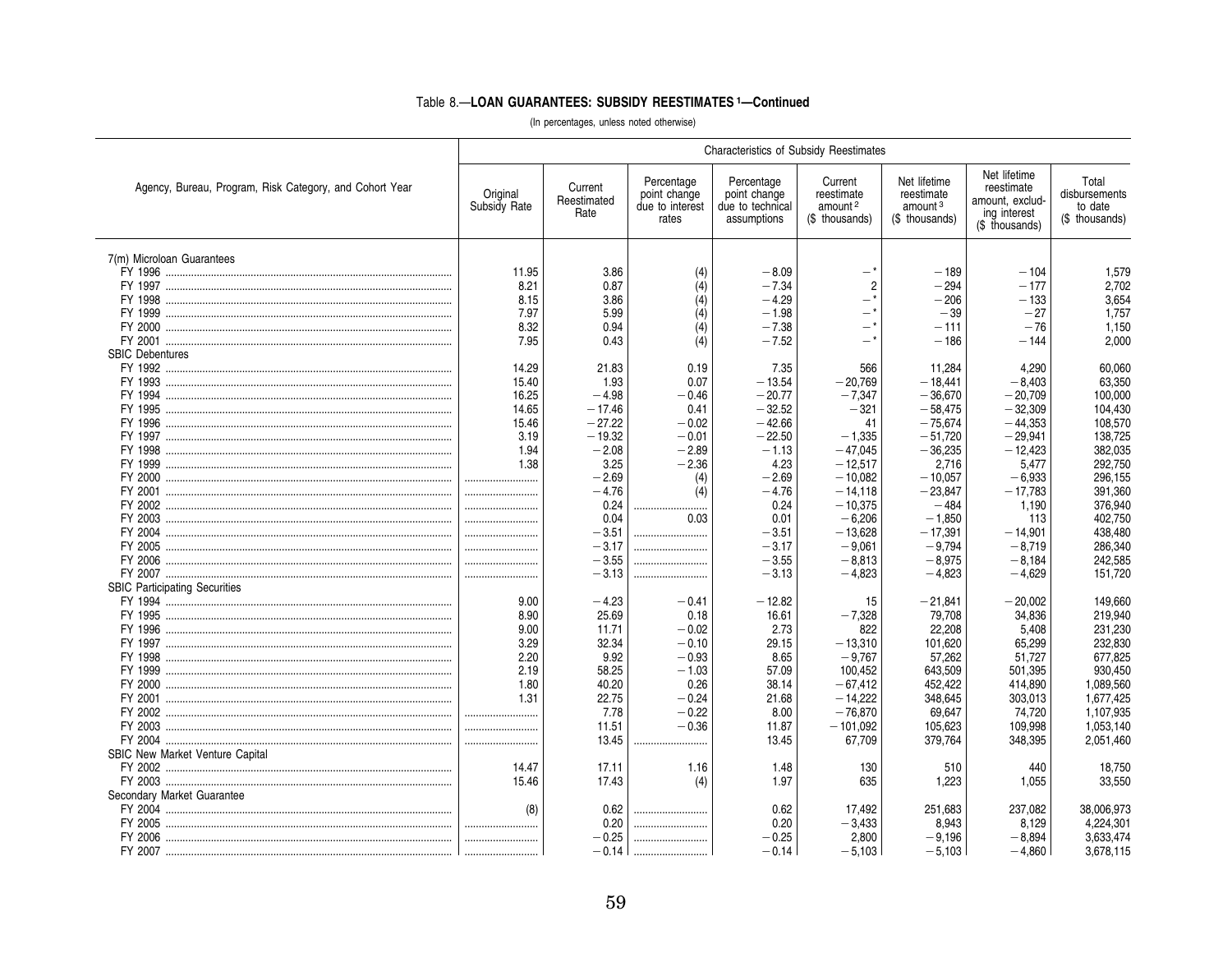(In percentages, unless noted otherwise)

|                                                                                                                  | <b>Characteristics of Subsidy Reestimates</b> |                                |                                                        |                                                               |                                                                |                                                                     |                                                                                 |                                                     |  |  |  |  |
|------------------------------------------------------------------------------------------------------------------|-----------------------------------------------|--------------------------------|--------------------------------------------------------|---------------------------------------------------------------|----------------------------------------------------------------|---------------------------------------------------------------------|---------------------------------------------------------------------------------|-----------------------------------------------------|--|--|--|--|
| Agency, Bureau, Program, Risk Category, and Cohort Year                                                          | Original<br>Subsidy Rate                      | Current<br>Reestimated<br>Rate | Percentage<br>point change<br>due to interest<br>rates | Percentage<br>point change<br>due to technical<br>assumptions | Current<br>reestimate<br>amount <sup>2</sup><br>(\$ thousands) | Net lifetime<br>reestimate<br>amount <sup>3</sup><br>(\$ thousands) | Net lifetime<br>reestimate<br>amount, exclud-<br>ing interest<br>(\$ thousands) | Total<br>disbursements<br>to date<br>(\$ thousands) |  |  |  |  |
| <b>Other Independent Agencies</b>                                                                                |                                               |                                |                                                        |                                                               |                                                                |                                                                     |                                                                                 |                                                     |  |  |  |  |
| <b>Export-Import Bank of the United States:</b><br>Short, Medium, and Long Term Guarantees and Insurance Program |                                               |                                |                                                        |                                                               |                                                                |                                                                     |                                                                                 |                                                     |  |  |  |  |
|                                                                                                                  | 4.54                                          | 2.04                           |                                                        | $-2.50$                                                       | 7,588                                                          | $-354,371$                                                          | $-359,124$                                                                      | 8,102,397                                           |  |  |  |  |
|                                                                                                                  | 3.09                                          | $-4.41$                        |                                                        | $-7.50$                                                       | $-48,833$                                                      | $-725,175$                                                          | $-694,608$                                                                      | 8,785,834                                           |  |  |  |  |
|                                                                                                                  | 3.92                                          | $-2.13$                        | (4)                                                    | $-6.05$                                                       | $-61,530$                                                      | $-837,993$                                                          | $-801,027$                                                                      | 9,448,361                                           |  |  |  |  |
|                                                                                                                  | 6.83                                          | $-3.07$                        | (4)                                                    | $-9.90$                                                       | 43,378                                                         | $-700,892$                                                          | $-725,200$                                                                      | 5,490,379                                           |  |  |  |  |
|                                                                                                                  | 6.56                                          | $-3.18$                        | (4)                                                    | $-9.74$                                                       | $-20,553$                                                      | $-932.231$                                                          | $-921.416$                                                                      | 6,449,940                                           |  |  |  |  |
|                                                                                                                  | 6.52                                          | $-1.91$                        |                                                        | $-8.43$                                                       | $-19,286$                                                      | $-874,969$                                                          | $-865,792$                                                                      | 8,422,038                                           |  |  |  |  |
|                                                                                                                  | 7.79                                          | 0.98                           |                                                        | $-6.81$                                                       | $-20,661$                                                      | $-690,030$                                                          | $-681,153$                                                                      | 6,937,365                                           |  |  |  |  |
|                                                                                                                  | 5.95                                          | 2.28                           |                                                        | $-3.67$                                                       | $-51,693$                                                      | $-488,075$                                                          | $-467,421$                                                                      | 11,429,108                                          |  |  |  |  |
|                                                                                                                  | 6.76                                          | $-0.11$                        | (4)                                                    | $-6.87$                                                       | $-30,539$                                                      | $-760,595$                                                          | $-750,638$                                                                      | 9,722,213                                           |  |  |  |  |
|                                                                                                                  | 7.00                                          | 3.16                           | (4)                                                    | $-3.84$                                                       | 230,849                                                        | $-363,147$                                                          | $-424,174$                                                                      | 10,753,195                                          |  |  |  |  |
|                                                                                                                  | 5.89                                          | 1.17                           |                                                        | $-4.72$                                                       | 31,021                                                         | $-488.830$                                                          | $-495.621$                                                                      | 12,770,904                                          |  |  |  |  |
|                                                                                                                  | $-0.61$                                       | $-0.07$                        |                                                        | 0.54                                                          | $-148,436$                                                     | $-245,301$                                                          | $-215,070$                                                                      | 23,785,779                                          |  |  |  |  |
|                                                                                                                  | 2.16                                          | $-2.19$                        | (4)                                                    | $-4.35$                                                       | $-159,974$                                                     | $-162,165$                                                          | $-143,306$                                                                      | 5,832,817                                           |  |  |  |  |
|                                                                                                                  | 1.88                                          | $-0.30$                        |                                                        | $-2.18$                                                       | $-5.422$                                                       | $-5.422$                                                            | $-4.971$                                                                        | 415.669                                             |  |  |  |  |
|                                                                                                                  | $-0.15$                                       |                                |                                                        |                                                               |                                                                |                                                                     |                                                                                 |                                                     |  |  |  |  |

\* Nonzero amount rounds to zero, based on units for this column. 1 Reestimates for some programs did not appear in the 2009 Appendix because they were less than \$500,000.

2 Current year reestimates, including interest on reestimates.

3 Total (net cumulative) reestimates, including interest on reestimates. 4 Breakout between technical and interest reestimates is not available.

5 Reestimates have not yet been calculated.

©Cohort is closed as of the end of 2007.<br><sup>7</sup> Includes the Stafford, PLUS, Consolidation, and SLS loan programs.<br>® The SMG program was brought on budget as subject to the Federal Credit Reform Act in 2004. The 2004 cohort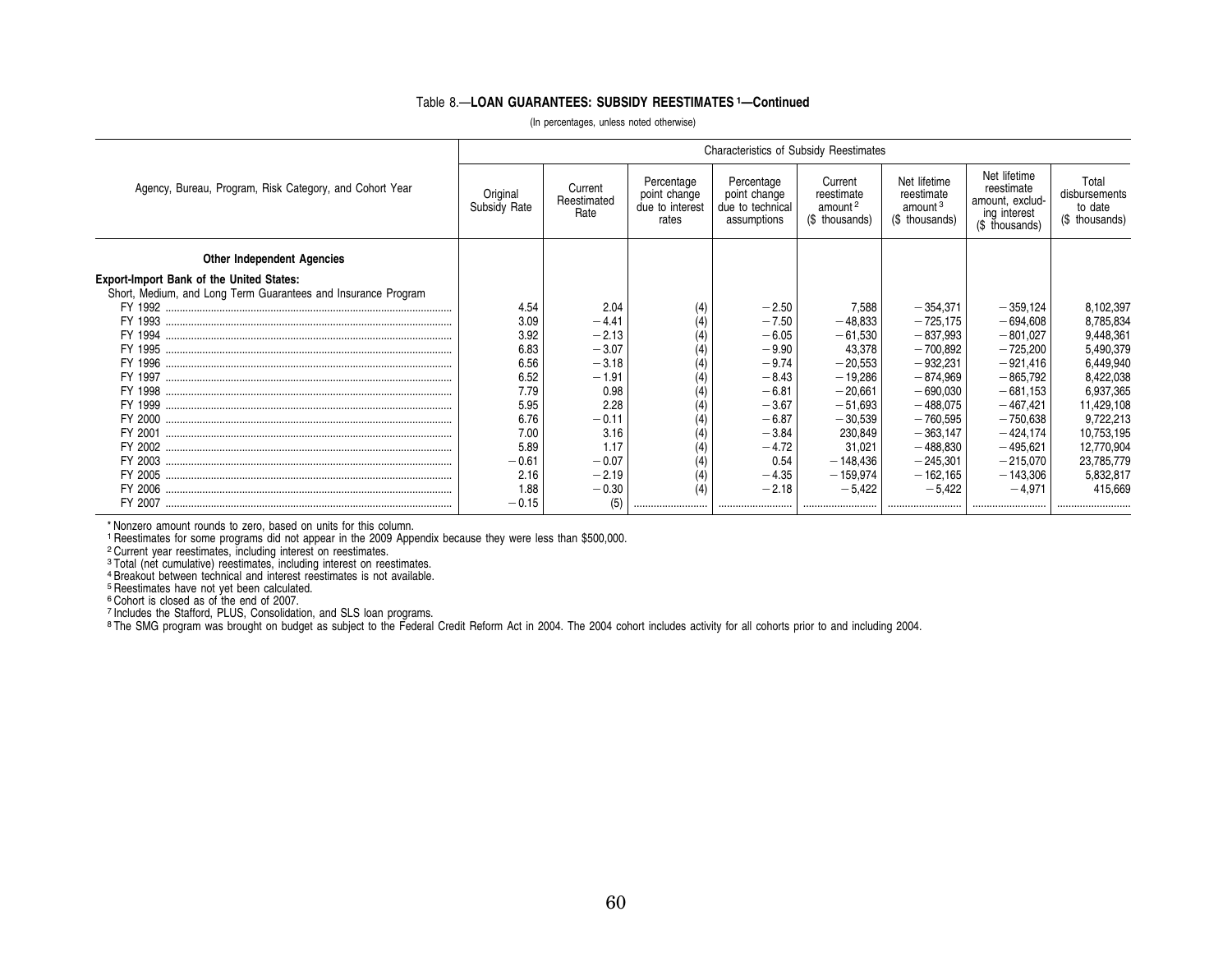|                                                                                                        | Percentage of total disbursements made in year: |                           |                      |                      |                      |                      |                        |                                  |                               |                  |  |
|--------------------------------------------------------------------------------------------------------|-------------------------------------------------|---------------------------|----------------------|----------------------|----------------------|----------------------|------------------------|----------------------------------|-------------------------------|------------------|--|
| Agency, Bureau, Program and Risk Category                                                              | One                                             | Two                       | Three                | Four                 | Five                 | Six                  | Seven                  | Eight                            | Nine                          | Ten and<br>Later |  |
| <b>Department of Agriculture</b>                                                                       |                                                 |                           |                      |                      |                      |                      |                        |                                  |                               |                  |  |
| Farm Service Agency:<br>Agricultural Credit Insurance Fund:                                            | 79<br>88<br>70<br>76<br>35<br>100               | 18<br>6<br>16<br>24<br>50 | 6<br>14<br>15        | .<br>.<br><br>       | <br><br><br>         | .<br><br><br>.       | <br>.<br><br><br>.     | <br>.<br><br>                    | .<br>.<br>.                   |                  |  |
| <b>Rural Utilities Service:</b><br>Rural Electrification and Telephone Program:                        | $\overline{4}$<br>-1                            | 22<br>32                  | 29<br>16             | 20<br>10             | 10<br>8              | 5<br>$\overline{7}$  | 3<br>$\overline{7}$    | $\overline{c}$<br>$\overline{7}$ | 3<br>$\overline{7}$           |                  |  |
| Electrification:<br>Telephone:                                                                         | 10<br>15<br>15                                  | 31<br>21<br>21            | 22<br>16<br>16       | 16<br>12<br>12       | 10<br>16<br>16       | 7<br>10<br>10        | 10<br>10 <sup>10</sup> | .<br>.                           | .                             |                  |  |
|                                                                                                        | $\overline{1}$<br>6<br>6<br>2                   | 19<br>15<br>15<br>20      | 16<br>11<br>11<br>15 | 13<br>11<br>11<br>14 | 13<br>11<br>11<br>11 | 13<br>11<br>11<br>11 | 9<br>10<br>10<br>10    | 9<br>9<br>9<br>10                | 5<br>8<br>8<br>$\overline{7}$ |                  |  |
| <b>Rural Housing Service:</b><br>Rural Housing Insurance Fund:                                         | 11<br>100                                       | 30                        | 30                   | 14                   | 6                    | 3                    | $\overline{c}$<br>     | $\overline{2}$<br>               | 2                             | .                |  |
|                                                                                                        | 93<br>88<br>38<br>12                            | 7<br>12<br>47<br>64       | .<br>15<br>23        | .<br>.               | <br><br><br>         | <br><br>.            | <br><br><br>           | <br><br><br>.                    | <br>.                         |                  |  |
| <b>Rural Business Cooperative Service:</b><br><b>Department of Commerce</b>                            | 6                                               | 29                        | 24                   | 17                   | 11                   | 13                   |                        |                                  |                               |                  |  |
| National Oceanic and Atmospheric Administration:<br>Fisheries Finance:<br><b>Department of Defense</b> | 23                                              | 34                        | 3                    | Δ                    | $\mathbf{1}$         |                      | .                      |                                  |                               |                  |  |
| <b>Family Housing:</b><br><b>Department of Education</b>                                               |                                                 |                           |                      | 38                   | 62                   | .                    |                        |                                  |                               |                  |  |
| <b>Federal Student Aid:</b><br>Ford Direct Loan Program:                                               | 71                                              | 29                        |                      |                      |                      |                      |                        |                                  |                               |                  |  |

### Table 9.-DIRECT LOAN PROGRAM DISBURSEMENT RATES IN THE 2009 BUDGET1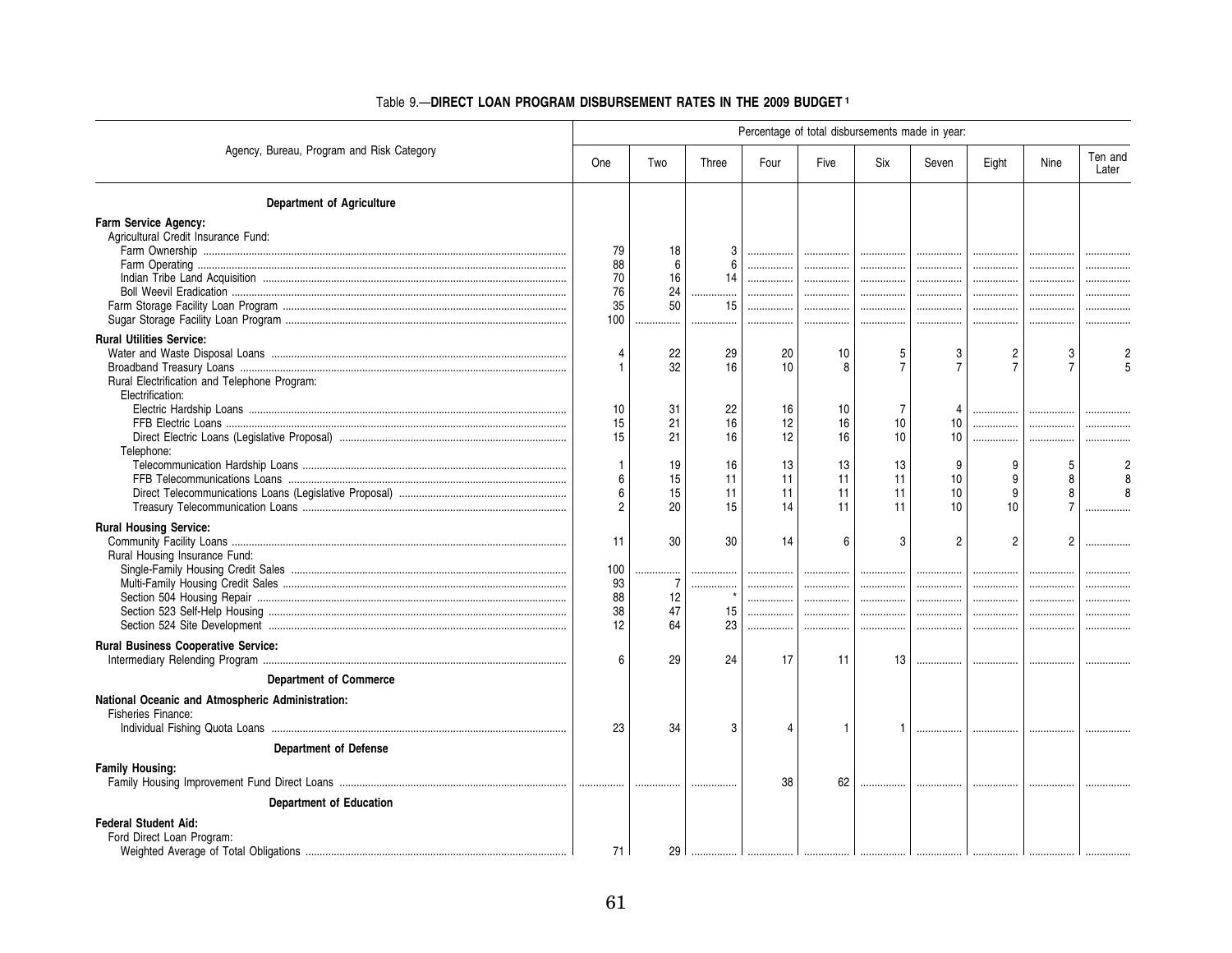|                                                                                            | Percentage of total disbursements made in year: |                |        |                 |                 |        |                 |       |      |                  |  |
|--------------------------------------------------------------------------------------------|-------------------------------------------------|----------------|--------|-----------------|-----------------|--------|-----------------|-------|------|------------------|--|
| Agency, Bureau, Program and Risk Category                                                  | One                                             | Two            | Three  | Four            | Five            | Six    | Seven           | Eight | Nine | Ten and<br>Later |  |
|                                                                                            | 71                                              | 29             | .      |                 | .               | .      | .               | .     |      |                  |  |
|                                                                                            | 59                                              | 31             |        |                 | .               | .      |                 | .     |      |                  |  |
|                                                                                            | 59                                              | 31             |        |                 |                 |        |                 | .     |      |                  |  |
|                                                                                            | 57<br>57                                        | 31<br>31       |        |                 |                 | .      | .               |       |      |                  |  |
|                                                                                            | 58                                              | 36             | .<br>. | <br>            |                 | .<br>. | <br>            | .     |      |                  |  |
|                                                                                            | 98                                              |                |        |                 |                 | .      |                 | .     |      |                  |  |
|                                                                                            | 98                                              |                |        | .               | .               |        |                 | .     | .    |                  |  |
|                                                                                            | 81                                              |                |        |                 |                 | .      |                 | .     |      |                  |  |
|                                                                                            | 65                                              | 35             | .      |                 | .               | .      |                 | .     |      |                  |  |
| Office of Postsecondary Education:                                                         |                                                 |                |        |                 |                 |        |                 |       |      |                  |  |
| Historically Black College and University Capital Financing Program (Legislative Proposal) | 50                                              | 30             | 20     | .               | .               |        |                 | .     | .    |                  |  |
| Department of Homeland Security                                                            |                                                 |                |        |                 |                 |        |                 |       |      |                  |  |
| Federal Emergency Management Agency:                                                       |                                                 |                |        |                 |                 |        |                 |       |      |                  |  |
|                                                                                            | 78                                              | 22             |        |                 |                 |        |                 |       |      |                  |  |
|                                                                                            | 89                                              | $\overline{2}$ | 8      | .               | .               | .      | .               |       |      |                  |  |
| Department of State                                                                        |                                                 |                |        |                 |                 |        |                 |       |      |                  |  |
| <b>Bureau of Consular Affairs:</b>                                                         | 100                                             |                |        |                 |                 |        |                 |       |      |                  |  |
| Department of Transportation                                                               |                                                 |                |        |                 |                 |        |                 |       |      |                  |  |
| Federal Highway Administration:                                                            |                                                 |                |        |                 |                 |        |                 |       |      |                  |  |
| Transportation Infrastructure Finance and Innovation:                                      |                                                 |                |        |                 |                 |        |                 |       |      |                  |  |
|                                                                                            | 20                                              | 20             | 20     | 20              | 20              | .      |                 |       |      |                  |  |
|                                                                                            | 10                                              | 10             | 10     | 10 <sup>1</sup> | 10 <sup>1</sup> | 10     | 10 <sup>°</sup> | 10    | 10   | 10               |  |
| <b>Federal Railroad Administration:</b>                                                    |                                                 |                |        |                 |                 |        |                 |       |      |                  |  |
|                                                                                            | 58                                              | 31             | 6      | Δ               |                 |        |                 |       |      |                  |  |
| <b>Department of Treasury</b>                                                              |                                                 |                |        |                 |                 |        |                 |       |      |                  |  |
| <b>Community Development Financial Institutions:</b>                                       |                                                 |                |        |                 |                 |        |                 |       |      |                  |  |
|                                                                                            | 100                                             |                |        |                 |                 | .      | .               | .     |      |                  |  |
| Department of Veterans Affairs                                                             |                                                 |                |        |                 |                 |        |                 |       |      |                  |  |
| <b>Benefits Programs:</b>                                                                  |                                                 |                |        |                 |                 |        |                 |       |      |                  |  |
|                                                                                            | 100                                             | .              |        |                 |                 | .      |                 |       |      |                  |  |
|                                                                                            | 100                                             |                |        | .               |                 |        |                 | .     | .    |                  |  |
|                                                                                            | 91                                              | 9              |        |                 |                 |        | .               |       |      |                  |  |
|                                                                                            | 100                                             | .              | .      |                 | .               | .      |                 | .     |      |                  |  |
| <b>Veterans Health Administration:</b>                                                     |                                                 |                |        |                 |                 |        |                 |       |      |                  |  |
|                                                                                            | 15                                              | 41             | 43     | .               | .               | .      | .               |       |      |                  |  |
| <b>International Assistance Programs</b>                                                   |                                                 |                |        |                 |                 |        |                 |       |      |                  |  |
| <b>Overseas Private Investment Corporation:</b>                                            |                                                 |                |        |                 |                 |        |                 |       |      |                  |  |
|                                                                                            | 100                                             |                |        |                 |                 |        |                 |       |      |                  |  |

### Table 9.-DIRECT LOAN PROGRAM DISBURSEMENT RATES IN THE 2009 BUDGET 1-Continued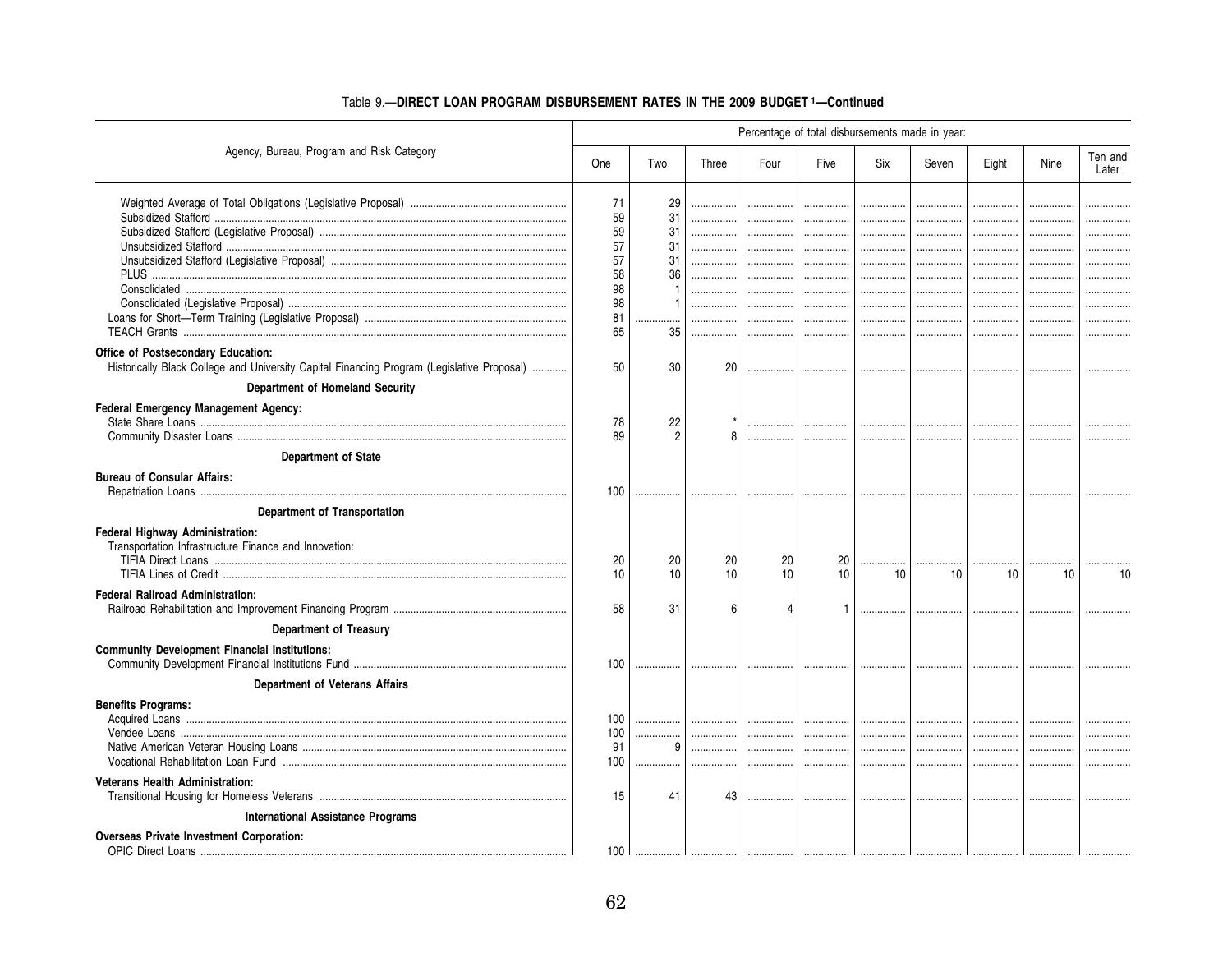|                                                 |     | Percentage of total disbursements made in year: |       |      |      |     |       |       |      |                  |  |  |  |
|-------------------------------------------------|-----|-------------------------------------------------|-------|------|------|-----|-------|-------|------|------------------|--|--|--|
| Agency, Bureau, Program and Risk Category       | One | Two                                             | Three | Four | Five | Six | Seven | Eight | Nine | Ten and<br>Later |  |  |  |
| <b>Small Business Administration</b>            |     |                                                 |       |      |      |     |       |       |      |                  |  |  |  |
| <b>General Business Loan Programs:</b>          | 21  | 47                                              | 19    |      | C    |     |       |       |      |                  |  |  |  |
| Disaster Loan Program:                          | 64  | 33                                              |       |      |      |     |       |       |      |                  |  |  |  |
| <b>Other Independent Agencies</b>               |     |                                                 |       |      |      |     |       |       |      |                  |  |  |  |
| <b>Export-Import Bank of the United States:</b> | 10  | 50                                              | 25    |      |      |     |       |       |      |                  |  |  |  |

### Table 9.—**DIRECT LOAN PROGRAM DISBURSEMENT RATES IN THE 2009 BUDGET 1—Continued**

\* Nonzero amount rounds to zero, based on units for this column.<br>1 Disbursements as a percent of obligations. In some cases, disbursement rates may not add to 100 percent due to cancellations between the time of obligation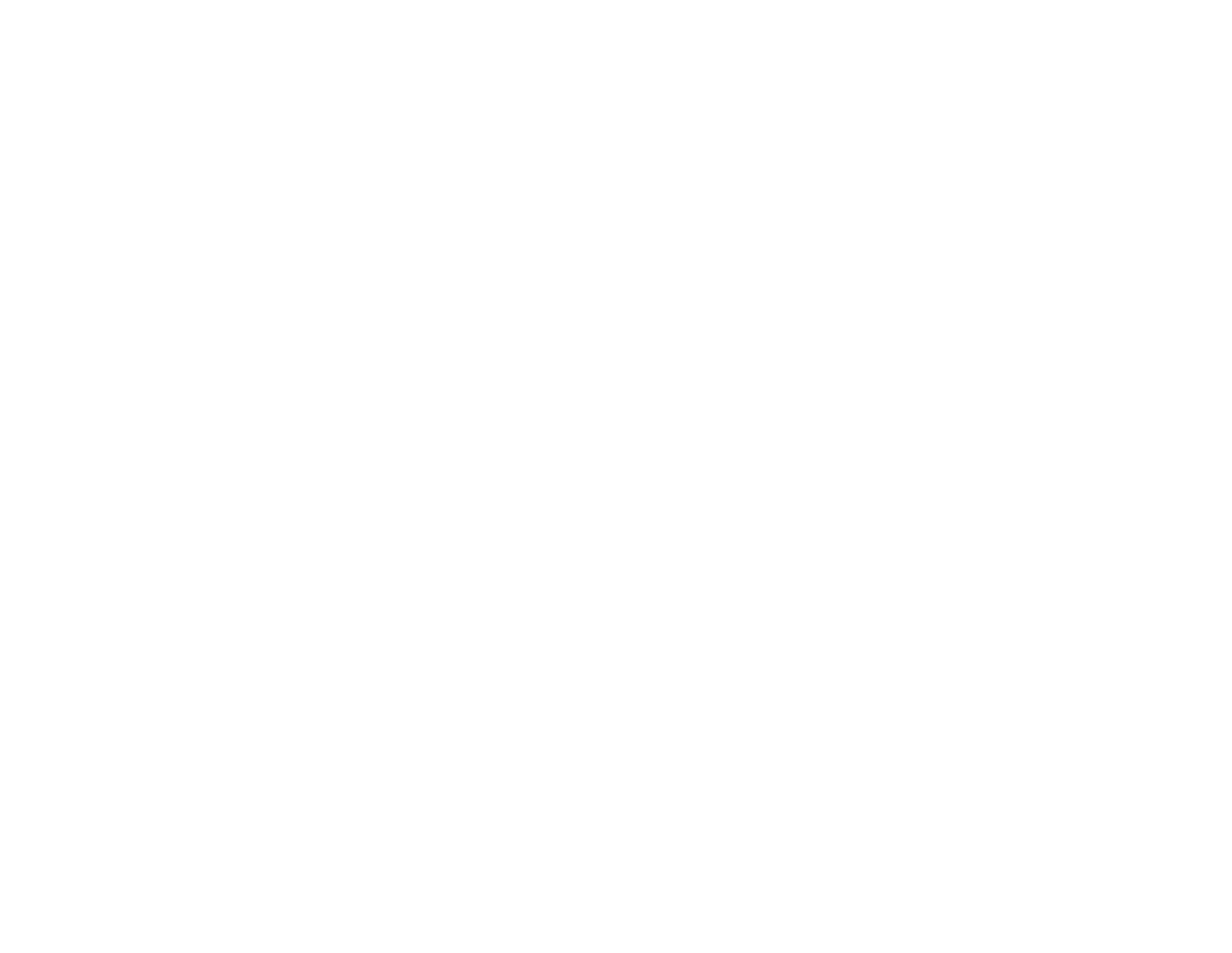|                                                                                                         | Percentage of total disbursements made in year: |                                  |                                                        |                         |                       |                          |                                                             |                                    |                  |                  |  |
|---------------------------------------------------------------------------------------------------------|-------------------------------------------------|----------------------------------|--------------------------------------------------------|-------------------------|-----------------------|--------------------------|-------------------------------------------------------------|------------------------------------|------------------|------------------|--|
| Agency, Bureau, Program and Risk Category                                                               | One                                             | Two                              | Three                                                  | Four                    | Five                  | Six                      | Seven                                                       | Eight                              | Nine             | Ten and<br>Later |  |
| <b>Department of Agriculture</b>                                                                        |                                                 |                                  |                                                        |                         |                       |                          |                                                             |                                    |                  |                  |  |
| Farm Service Agency:<br>CCC Export Loan Guarantees:<br>Agricultural Credit Insurance Fund:              | 70<br>70<br>83<br>83<br>83                      | 30<br>30<br>15<br>15<br>15       | <br>$\overline{c}$<br>$\overline{2}$<br>$\overline{2}$ | <br>.<br>.<br>.         | <br>.<br>             | <br>.<br>                | <br><br>.<br>                                               | <br>.<br>                          | <br>             |                  |  |
| <b>Rural Utilities Service:</b>                                                                         | 6                                               | 27                               | 40                                                     | 14                      | 8                     | 5                        | .                                                           |                                    |                  |                  |  |
| <b>Rural Housing Service:</b><br>Rural Housing Insurance Fund:                                          | 11<br>75<br>75<br>79<br>5<br>5                  | 32<br>25<br>25<br>21<br>18<br>18 | 31<br>.<br><br>20<br>20                                | 13<br>.<br><br>22<br>22 | R<br><br><br>14<br>14 | 2<br><br>.<br>14<br>14   | $\overline{2}$<br><br>.<br>$\overline{7}$<br>$\overline{7}$ | $\mathbf{1}$<br><br>.<br><br><br>. | <br><br><br><br> |                  |  |
| <b>Rural Business Cooperative Services:</b>                                                             | 49                                              | 40                               | 11                                                     | . 1                     |                       | .                        |                                                             |                                    |                  |                  |  |
| <b>Department of Education</b><br><b>Federal Student Aid:</b><br>Federal Family Education Loan Program: | 73<br>56<br>55<br>55<br>99<br>78                | 27<br>29<br>29<br>30             | .<br><br><br>.<br><br>                                 | .<br><br><br><br>.<br>. | <br><br><br><br>.     | .<br><br><br>.<br>.<br>. | <br><br><br><br><br>                                        | <br><br>.<br>.                     |                  |                  |  |
| <b>Department of Energy</b><br><b>Energy Programs:</b>                                                  | 30                                              | 43                               | 17                                                     | 10 <sup>1</sup>         |                       | .                        |                                                             |                                    |                  |                  |  |
| Department of Housing and Urban Development                                                             |                                                 |                                  |                                                        |                         |                       |                          |                                                             |                                    |                  |                  |  |
| <b>Public and Indian Housing Programs:</b>                                                              | 50<br>25<br>50                                  | 35<br>50<br>35                   | 11<br>25<br>11                                         | Δ                       | .<br><br>             | .<br><br>                | .<br><br>                                                   | <br><br>.                          |                  |                  |  |
| <b>Housing Programs:</b><br>FHA General and Special Risk Insurance Fund:                                | 75<br>75<br>75                                  | 25<br>25<br>25                   | .                                                      |                         |                       | <br>. 1                  | <br>                                                        | <br>.                              |                  |                  |  |

### Table 10.-LOAN GUARANTEE PROGRAM DISBURSEMENT RATES IN THE 2009 BUDGET1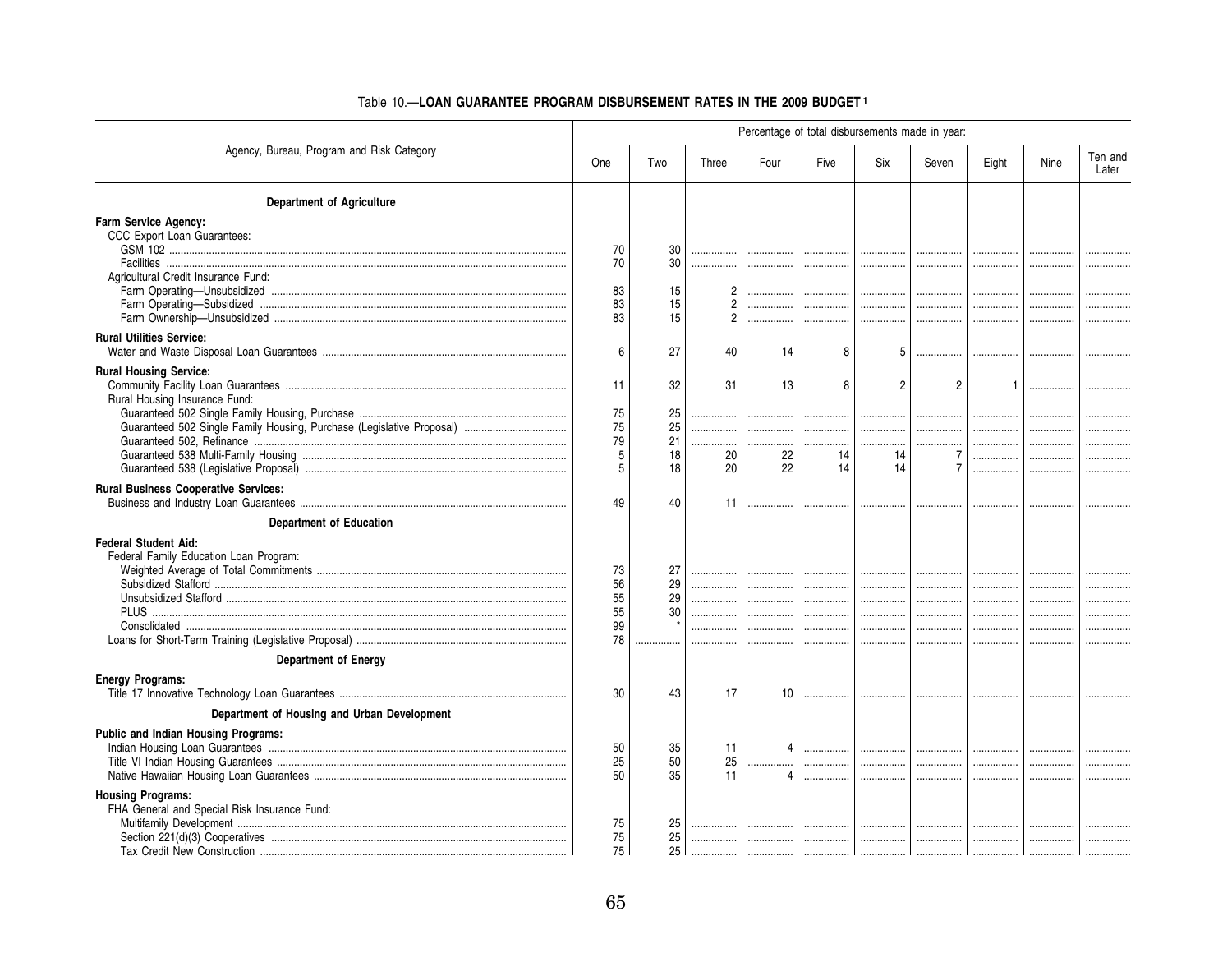|                                                  | Percentage of total disbursements made in year: |     |       |                |                |        |       |                  |      |                  |  |  |
|--------------------------------------------------|-------------------------------------------------|-----|-------|----------------|----------------|--------|-------|------------------|------|------------------|--|--|
| Agency, Bureau, Program and Risk Category        | <b>One</b>                                      | Two | Three | Four           | Five           | Six    | Seven | Eight            | Nine | Ten and<br>Later |  |  |
|                                                  | 75                                              | 25  | .     |                |                |        |       |                  |      |                  |  |  |
|                                                  | 75                                              | 25  |       |                |                |        |       |                  |      |                  |  |  |
|                                                  | 75                                              | 25  |       |                |                | .      | .     | .                |      |                  |  |  |
|                                                  | 75                                              | 25  |       |                |                |        |       |                  |      |                  |  |  |
|                                                  | 75                                              | 25  |       | .              |                | .      |       |                  |      |                  |  |  |
|                                                  | 75                                              | 25  |       | .              |                | .      | .     | .                |      |                  |  |  |
|                                                  | 75                                              | 25  |       |                |                |        |       | .                |      |                  |  |  |
|                                                  | 75                                              | 25  |       |                | .              | .      | .     | .                |      |                  |  |  |
|                                                  | 75                                              | 25  | .     |                | .              | .      | .     |                  |      |                  |  |  |
|                                                  | 100                                             |     |       |                |                |        |       |                  |      |                  |  |  |
|                                                  | 100                                             |     |       |                |                |        |       |                  |      |                  |  |  |
|                                                  | 60                                              | 6   | 5     | 4              | $\overline{4}$ | 3      | 3     | 4                | 4    |                  |  |  |
|                                                  | 100                                             |     | .     | .              |                |        | .     |                  |      |                  |  |  |
|                                                  | 100                                             |     |       | .              |                |        |       |                  |      |                  |  |  |
| FHA Mutual Mortgage Insurance Fund:              |                                                 |     |       |                |                |        |       |                  |      |                  |  |  |
|                                                  | 100                                             |     | .     | .              |                | .      |       |                  |      |                  |  |  |
|                                                  | 100                                             |     |       | .              |                | .      |       |                  |      |                  |  |  |
|                                                  | 60                                              | 6   | 5     | $\overline{4}$ | $\overline{4}$ | 3      | 3     |                  | 4    |                  |  |  |
| <b>Government National Mortgage Association:</b> | 100                                             |     |       |                |                |        |       |                  |      |                  |  |  |
| Department of the Interior                       |                                                 |     |       |                |                |        |       |                  |      |                  |  |  |
|                                                  |                                                 |     |       |                |                |        |       |                  |      |                  |  |  |
| <b>Bureau of Indian Affairs:</b>                 | 34                                              | 44  | 18    | 2              | $\overline{2}$ |        |       |                  |      |                  |  |  |
| Department of Transportation                     |                                                 |     |       |                |                |        |       |                  |      |                  |  |  |
| Office of the Secretary:                         | 100                                             |     |       |                |                |        |       |                  |      |                  |  |  |
| Federal Highway Administration:                  | 20                                              | 20  | 20    | 20             | 20             | .      |       |                  |      |                  |  |  |
| <b>Federal Railroad Administration:</b>          |                                                 |     |       |                |                |        |       |                  |      |                  |  |  |
|                                                  | 58                                              | 31  | 6     |                |                |        |       |                  |      |                  |  |  |
| <b>Department of Veterans Affairs</b>            |                                                 |     |       |                |                |        |       |                  |      |                  |  |  |
| <b>Benefits Programs:</b>                        |                                                 |     |       |                |                |        |       |                  |      |                  |  |  |
|                                                  | 100                                             |     |       |                |                |        |       |                  |      |                  |  |  |
| <b>International Assistance Programs</b>         |                                                 |     |       |                |                |        |       |                  |      |                  |  |  |
| Agency for International Development:            |                                                 |     |       |                |                |        |       |                  |      |                  |  |  |
| Development Credit Authority (DCA):              |                                                 |     |       |                |                |        |       |                  |      |                  |  |  |
|                                                  | 56                                              | 14  | 14    | 17             |                | .      |       |                  |      |                  |  |  |
|                                                  | 16                                              | 26  | 26    | 32             |                |        |       |                  |      |                  |  |  |
|                                                  | 100                                             |     |       |                |                | .      |       |                  |      |                  |  |  |
| <b>Overseas Private Investment Corporation:</b>  |                                                 |     |       |                |                |        |       |                  |      |                  |  |  |
|                                                  | 100                                             |     |       |                |                |        |       |                  |      |                  |  |  |
|                                                  | 16                                              | 16  | 16    | 16             | 16             | <br>16 | <br>3 | <br>$\mathbf{3}$ |      |                  |  |  |
|                                                  |                                                 |     |       |                |                |        |       |                  |      |                  |  |  |

# Table 10.-LOAN GUARANTEE PROGRAM DISBURSEMENT RATES IN THE 2009 BUDGET 1-Continued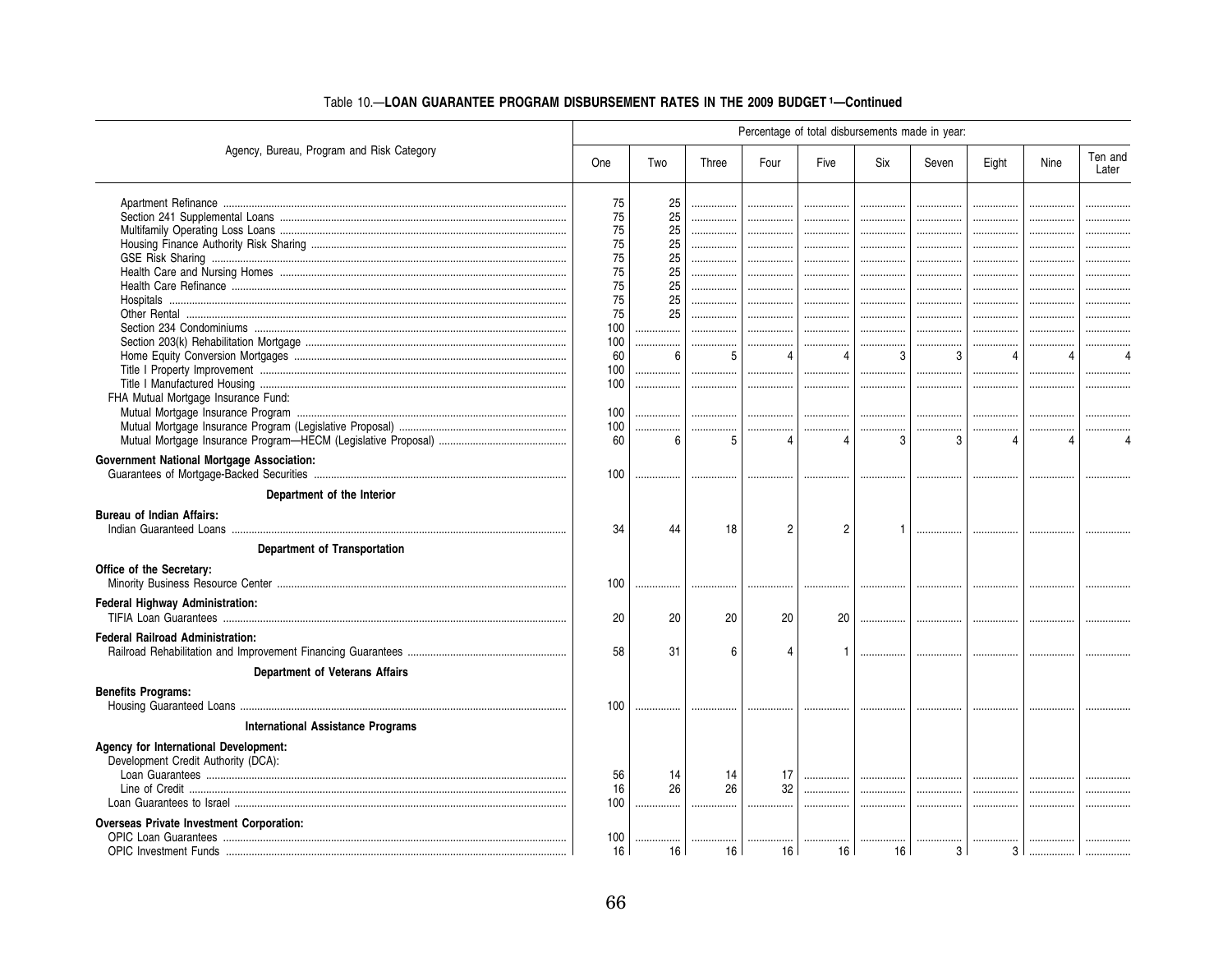| Agency, Bureau, Program and Risk Category                      | Percentage of total disbursements made in year: |     |       |      |      |     |       |       |      |                  |
|----------------------------------------------------------------|-------------------------------------------------|-----|-------|------|------|-----|-------|-------|------|------------------|
|                                                                | One                                             | Two | Three | Four | Five | Six | Seven | Eight | Nine | Ten and<br>Later |
| <b>Small Business Administration</b>                           |                                                 |     |       |      |      |     |       |       |      |                  |
| <b>General Business Loan Programs:</b>                         |                                                 |     |       |      |      |     |       |       |      |                  |
|                                                                | 57                                              | 25  |       |      |      |     | ÷     |       |      |                  |
|                                                                | 28                                              | 51  |       |      |      |     |       |       | .    |                  |
| <b>SBIC Debentures</b>                                         | 20                                              | 32  | 15    |      |      |     |       |       |      |                  |
|                                                                | 100                                             |     |       |      |      |     |       |       |      |                  |
|                                                                | 100                                             | .   |       |      |      |     |       |       |      |                  |
| <b>Other Independent Agencies</b>                              |                                                 |     |       |      |      |     |       |       |      |                  |
| <b>Export-Import Bank of the United States:</b>                |                                                 |     |       |      |      |     |       |       |      |                  |
| Short, Medium, and Long Term Guarantees and Insurance Program: |                                                 |     |       |      |      |     |       |       |      |                  |
|                                                                | 25                                              | 75  |       |      |      |     |       |       |      |                  |
| Risk Category B                                                | 25                                              | 75  |       | .    | .    |     |       |       |      |                  |

## Table 10.-LOAN GUARANTEE PROGRAM DISBURSEMENT RATES IN THE 2009 BUDGET 1-Continued

\* Nonzero amount rounds to zero, based on units for this column.<br>1 Disbursements as a percent of commitments. In some cases, disbursement rates may not add to 100 percent due to cancellations between the time of commitment